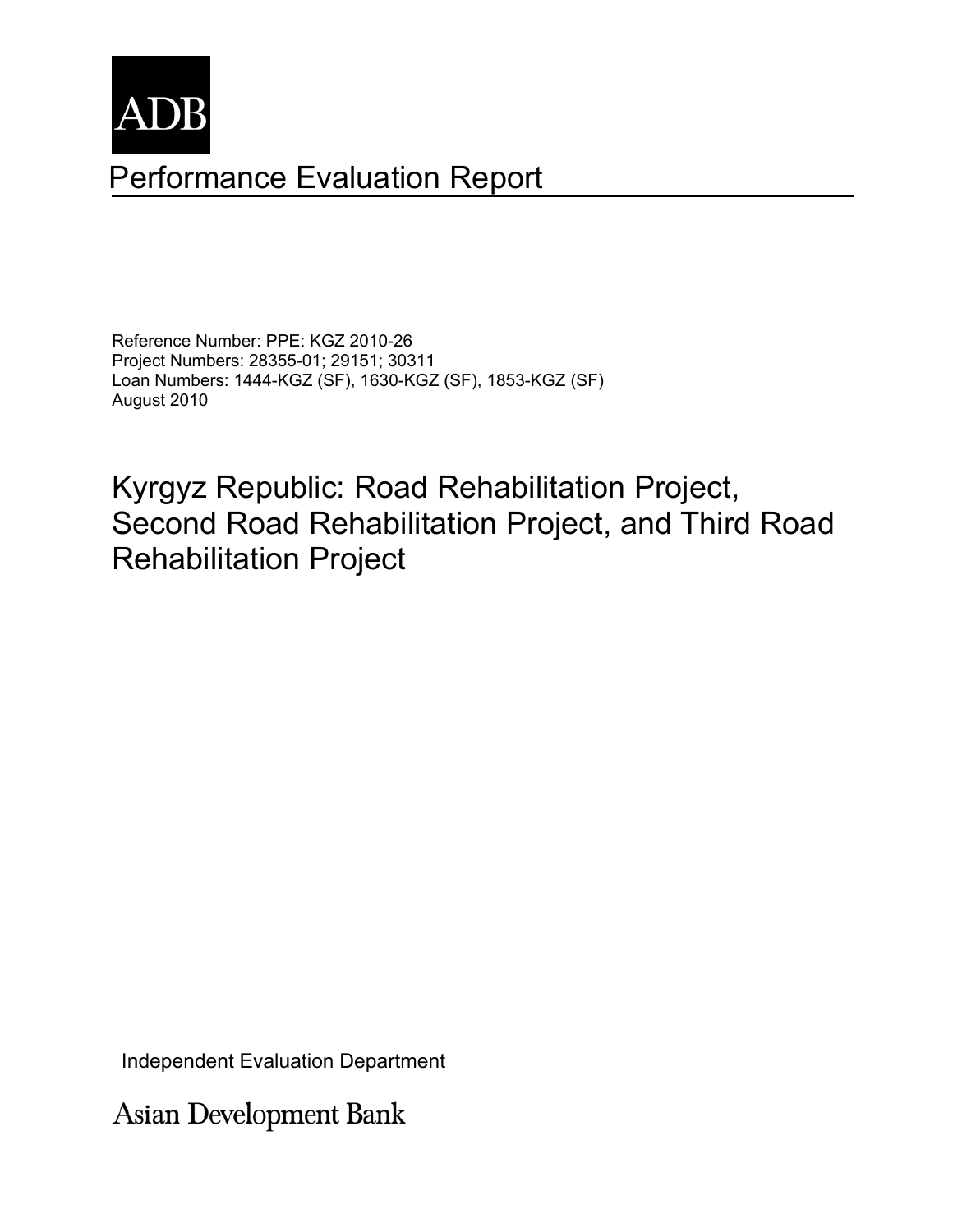#### **CURRENCY EQUIVALENTS**

(as of 20 July 2010)

|                |                           | At                                                    | At Project       | At Independent   |
|----------------|---------------------------|-------------------------------------------------------|------------------|------------------|
|                |                           | Appraisal                                             | Completion       | Evaluation       |
|                |                           |                                                       |                  |                  |
|                |                           | Loan 1444-KGZ(SF): Road Rehabilitation Project        |                  |                  |
|                |                           | Mar 1996                                              | Mar 2002         | <b>July 2010</b> |
| Som1.00        | $=$                       | \$0.0866                                              | \$0.0209         | \$0.0217         |
| \$1.00         | $\mathbf{r} = \mathbf{r}$ | Som11.55                                              | Som47.87         | Som46.00         |
| <b>SDR1.00</b> | $=$                       | \$0.68                                                | \$0.80           | \$0.68           |
|                |                           |                                                       |                  |                  |
|                |                           | Loan 1630-KGZ(SF): Second Road Rehabilitation Project |                  |                  |
|                |                           | Aug 1998                                              | May 2005         | <b>July 2010</b> |
| Som1.00        | $=$                       | \$0.0517                                              | \$0.0243         | \$0.0217         |
| $$1.00 =$      |                           | Som19.34                                              | Som41.09         | Som46.00         |
| <b>SDR1.00</b> | $=$                       | \$0.75                                                | \$0.65           | \$0.68           |
|                |                           |                                                       |                  |                  |
|                |                           | Loan 1853-KGZ(SF): Third Road Rehabilitation Project  |                  |                  |
|                |                           | Aug 2001                                              | <b>July 2007</b> | <b>July 2010</b> |
| Som1.00        | $=$                       | \$0.0208                                              | \$0.0264         | \$0.0217         |
| \$1.00         | $=$                       | Som48.00                                              | Som37.82         | Som46.00         |
| SDR1.00        | $=$                       | \$0.77925                                             | \$0.653261       | \$0.68           |

#### **ABBREVIATIONS**

| ADB          |                          | Asian Development Bank                        |
|--------------|--------------------------|-----------------------------------------------|
| <b>ADTA</b>  |                          | advisory technical assistance                 |
| <b>CAREC</b> |                          | Central Asia Regional Economic Cooperation    |
| <b>DOR</b>   |                          | Department of Roads                           |
| <b>DMF</b>   |                          | design and monitoring framework               |
| <b>EIRR</b>  |                          | economic internal rate of return              |
| <b>GDP</b>   | $\overline{\phantom{0}}$ | gross domestic product                        |
| <b>HDM</b>   |                          | highway development management                |
| IEM          | $\equiv$                 | independent evaluation mission                |
| IMF          |                          | International Monetary Fund                   |
| IRI          |                          | international roughness index                 |
| <b>JBIC</b>  |                          | Japan Bank for International Cooperation      |
| km           |                          | kilometer                                     |
| m/km         | $\overline{\phantom{0}}$ | meters per kilometer                          |
| <b>MOF</b>   | $\equiv$                 | Ministry of Finance                           |
| <b>MOT</b>   | $-$                      | Ministry of Transport                         |
| <b>MOTC</b>  | $-$                      | Ministry of Transportation and Communications |
| <b>PCR</b>   | $\overline{\phantom{0}}$ | project completion report                     |
| <b>PPER</b>  |                          | project performance evaluation report         |
| <b>PIP</b>   |                          | public investment program                     |
| PIU          | $\qquad \qquad -$        | project implementation unit                   |
| <b>PPTA</b>  | $\overline{\phantom{0}}$ | project preparatory technical assistance      |
| <b>PSC</b>   | $\overline{\phantom{0}}$ | project steering committee                    |
| <b>RSPS</b>  | $\equiv$                 | <b>Road Sector Policy Statement</b>           |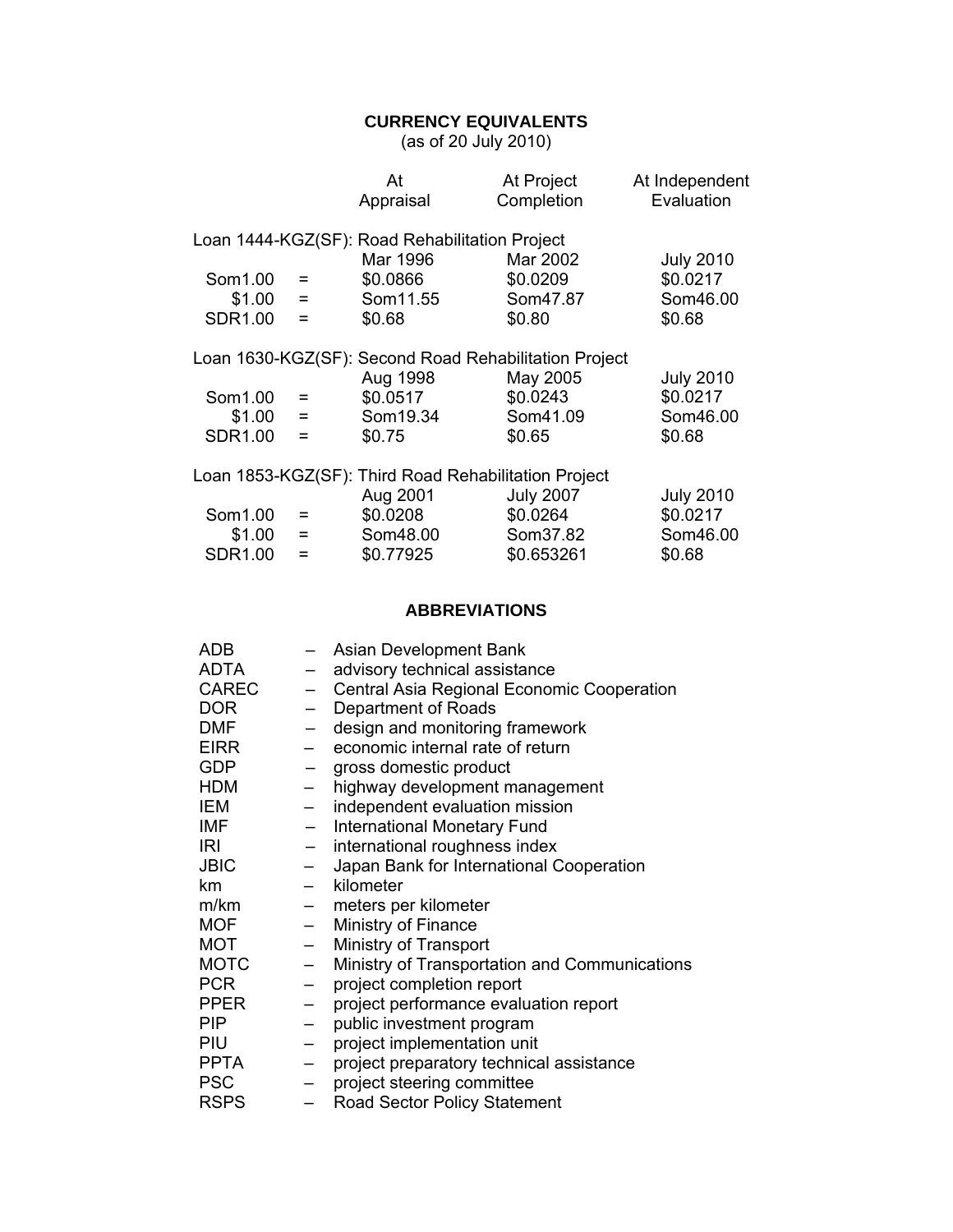| <b>RRP</b>  | $\overline{\phantom{a}}$ | Report and Recommendation of the President |
|-------------|--------------------------|--------------------------------------------|
| <b>SDR</b>  | $-$                      | special drawing rights                     |
| TA          | $\sim$ $\sim$            | technical assistance                       |
| <b>TSPS</b> |                          | - Transport Sector Policy Statement        |
| VOC         | $-$                      | vehicle operating cost                     |

#### **NOTES**

- (i) The fiscal year (FY) of the Government and its agencies ends on 31 December.
- (ii) In this report, "\$" refers t o US dollars.

#### **KEYWORDS**

adb, asian development bank, bishkek, evaluation, infrastructure, osh, rehabilitation, roads, road fund, road maintenance, transport

| <b>Director</b>     | R. B. Adhikari, Independent Evaluation Division 1, Independent<br>Evaluation Department (IED) |
|---------------------|-----------------------------------------------------------------------------------------------|
| <b>Team leader</b>  | H. Park, Senior Evaluation Specialist, Independent Evaluation Division 1,<br>IED              |
| <b>Team members</b> | B. Palacios, Senior Evaluation Officer, Independent Evaluation Division<br>$1.$ IED           |
|                     | G. Castillo, Senior Evaluation Assistant, Independent Evaluation Division<br>$1.$ IED         |
|                     | <b>Independent Evaluation Department, PE - 732</b>                                            |

In preparing any evaluation report, or by making any designation of or reference to a particular territory or geographic area in this document, the Independent Evaluation Department does not intend to make any judgments as to the legal or other status of any territory or area.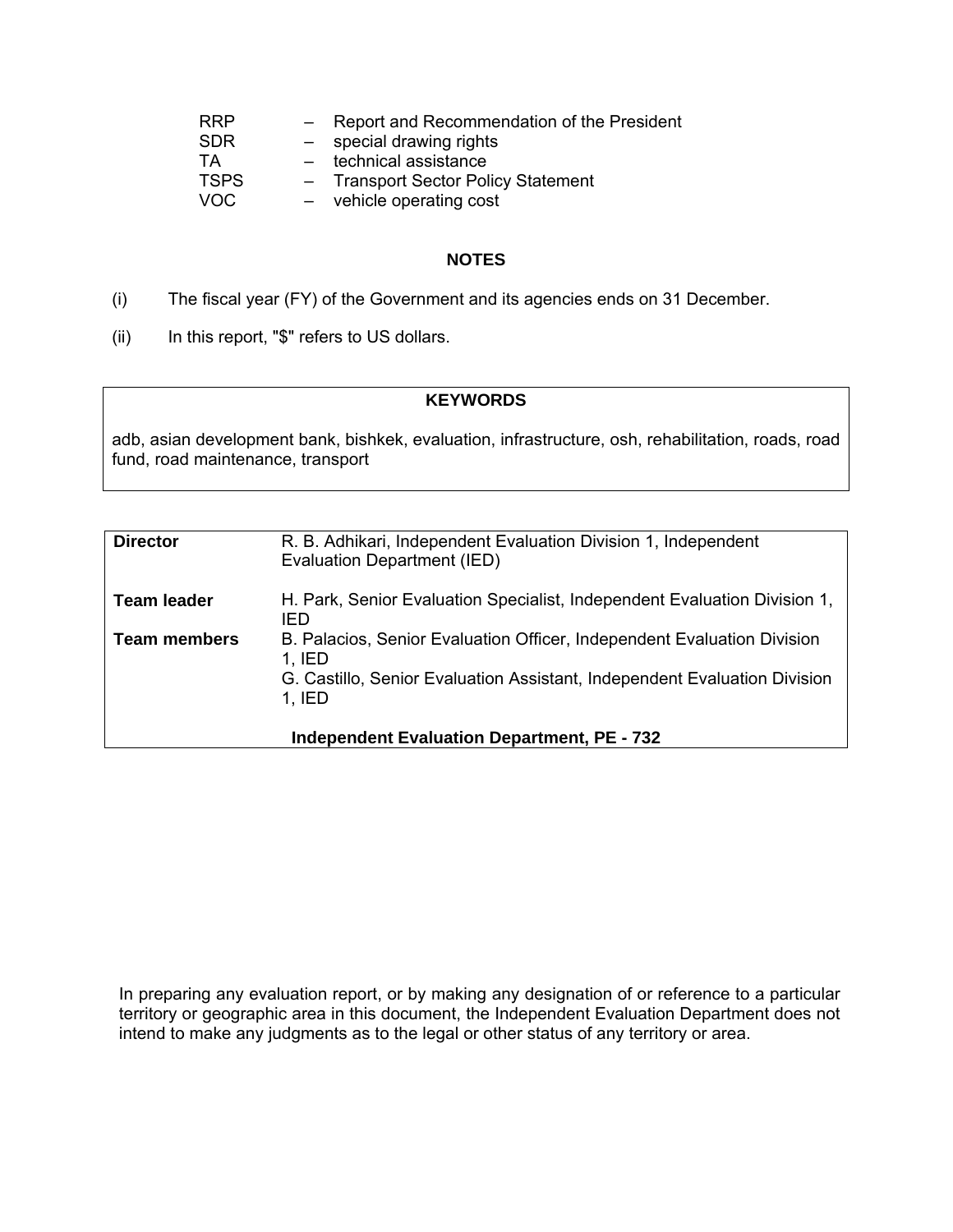# **CONTENTS**

|      |                                                                                                                                                                                                                                                                                                                        | Page                                                                                                                        |
|------|------------------------------------------------------------------------------------------------------------------------------------------------------------------------------------------------------------------------------------------------------------------------------------------------------------------------|-----------------------------------------------------------------------------------------------------------------------------|
|      | <b>BASIC DATA</b>                                                                                                                                                                                                                                                                                                      | İ                                                                                                                           |
|      | <b>EXECUTIVE SUMMARY</b>                                                                                                                                                                                                                                                                                               | iv                                                                                                                          |
| Ι.   | <b>INTRODUCTION</b>                                                                                                                                                                                                                                                                                                    | $\mathbf 1$                                                                                                                 |
|      | <b>Evaluation Purpose</b><br>A.<br><b>B.</b><br><b>Expected Results and Program Objectives</b>                                                                                                                                                                                                                         | $\mathbf{1}$<br>$\overline{2}$                                                                                              |
| II.  | <b>DESIGN AND IMPLEMENTATION</b><br>Formulation<br>Α.<br><b>B.</b><br>Rationale<br>C.<br>Cost, Financing, and Executing Arrangements<br>D.<br>Procurement, Construction, and Scheduling<br>E.<br>Design Changes<br>F.,<br>Outputs<br>G.<br>Consultants<br>Η.<br><b>Loan Covenants</b><br>L.<br><b>Policy Framework</b> | $\ensuremath{\mathsf{3}}$<br>$\ensuremath{\mathsf{3}}$<br>5<br>$\,6$<br>$\bf 8$<br>$\boldsymbol{9}$<br>10<br>12<br>14<br>15 |
| III. | PERFORMANCE ASSESSMENT<br><b>Overall Assessment</b><br>Α.<br><b>B.</b><br>Relevance<br>C.<br><b>Effectiveness</b><br>Efficiency<br>D.<br>Sustainability<br>Е.                                                                                                                                                          | 18<br>18<br>18<br>20<br>21<br>24                                                                                            |
| IV.  | <b>OTHER ASSESSMENTS</b><br>А.<br>Impacts<br><b>B.</b><br>Institutional Development<br>C.<br>Asian Development Bank Performance<br>D.<br><b>Borrower Performance</b><br>Е.<br><b>Technical Assistance</b>                                                                                                              | 25<br>25<br>26<br>27<br>28<br>28                                                                                            |
| V.   | ISSUES, LESSONS, AND FOLLOW-UP ACTIONS<br>А.<br><b>Issues</b><br><b>B.</b><br>Lessons<br>C.<br><b>Follow-Up Actions</b>                                                                                                                                                                                                | 30<br>30<br>31<br>33                                                                                                        |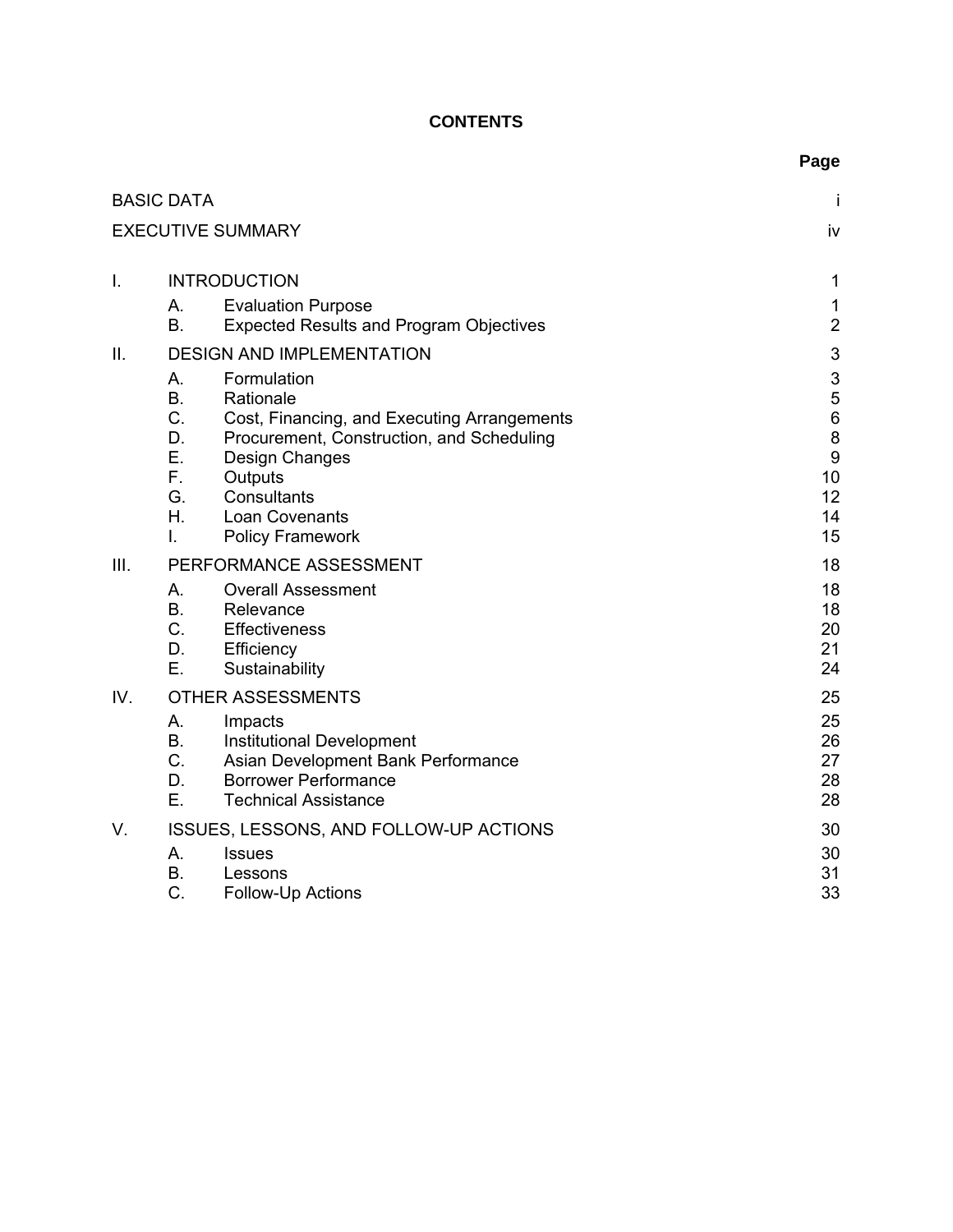#### APPENDIXES

| 1. Project Design and Monitoring Framework                | 34  |
|-----------------------------------------------------------|-----|
| 2. Appraisal and Actual Project Costs                     | 36  |
| 3. Status of Compliance with Loan Covenants               | 38  |
| 4. Summary of Physical Accomplishments                    | 45  |
| 5. Reevaluation of the Economic Internal Rates of Returns | 46. |
|                                                           |     |

SUPPLEMENTARY APPENDIX (available upon request)

A. Results of the Socioeconomic Survey

In accordance with guidelines formally adopted by the Independent Evaluation Department (IED) of the Asian Development Bank to avoid conflict of interest in its independent evaluations, the IED director general did not review the report and delegated approval of this evaluation to the director of the Independent Evaluation Division 1. Peter Darjes and RAM Engineering Associates LLC. were the consultants. To the knowledge of the management of IED, there were no conflicts of interest of the persons preparing, reviewing, or approving this report.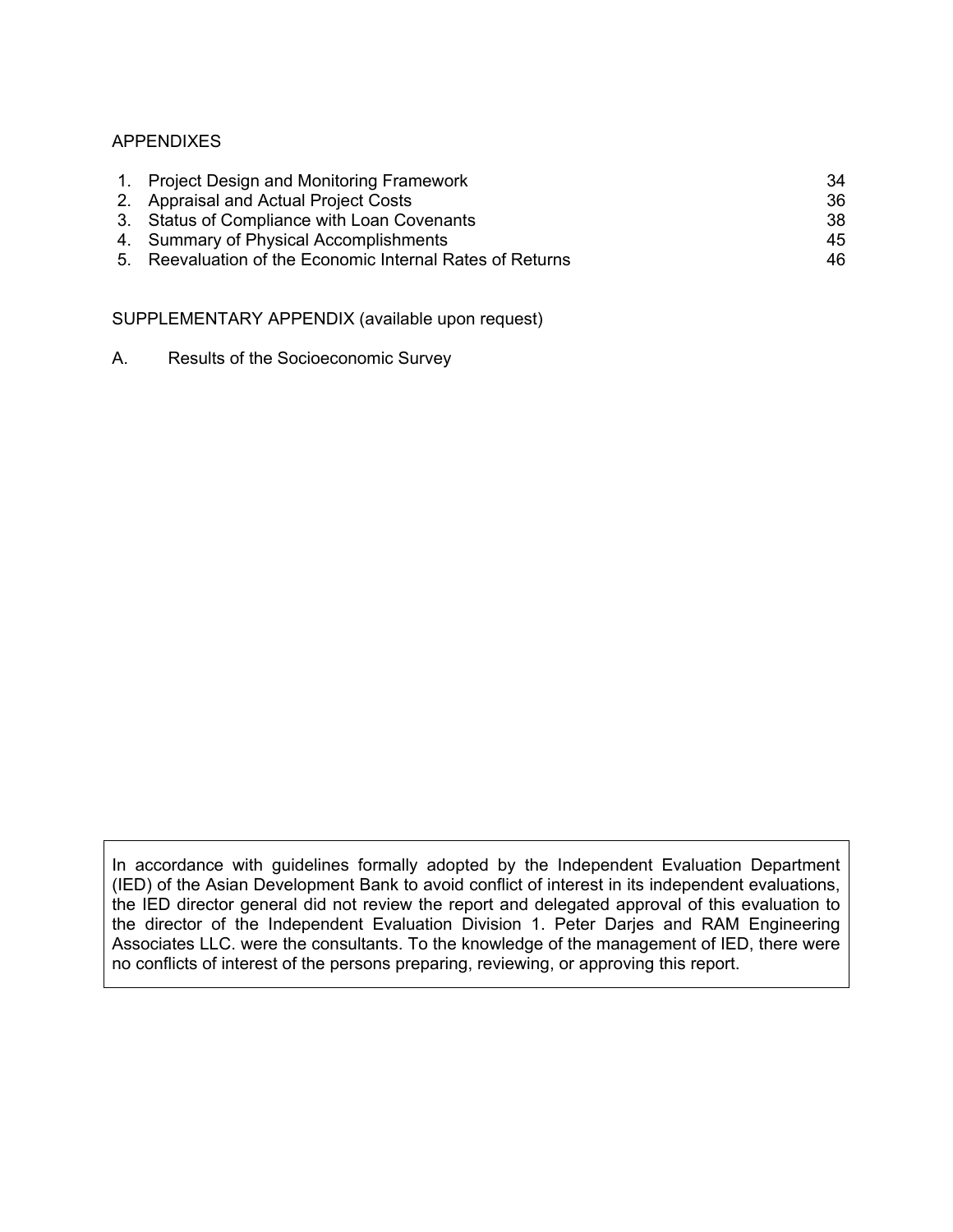#### **BASIC DATA Road Rehabilitation Project (Loan 1444-KGZ [SF])**

#### **Project Preparatory/Institution Building**

| TA No.             | <b>Technical Assistance Name</b>                                                                                     | <b>Type</b> | Person-<br><b>Months</b>         | <b>Amount</b><br>\$ | Approval<br><b>Date</b> |
|--------------------|----------------------------------------------------------------------------------------------------------------------|-------------|----------------------------------|---------------------|-------------------------|
| 1962               | Road Rehabilitation                                                                                                  | <b>PPTA</b> | 20                               | 600,000             | 21 Dec 1994             |
| 2587               | Institutional Strengthening of the Road<br>Sector                                                                    | <b>ADTA</b> | 43                               | 800,000             | 13 Jun 1996             |
|                    | Key Project Data (\$ million)                                                                                        |             | Per ADB Loan<br><b>Documents</b> |                     | <b>Actual</b>           |
| Total project cost |                                                                                                                      |             | 86.0                             |                     | 76.0                    |
|                    | Foreign exchange cost                                                                                                |             | 48.4                             |                     | 47.1                    |
|                    | ADB loan amount/utilization <sup>a</sup>                                                                             |             | 50.0                             |                     | 46.1                    |
|                    | ADB loan amount/cancellation                                                                                         |             |                                  |                     | 0.6                     |
|                    | Amount of cofinancing                                                                                                |             |                                  |                     |                         |
| <b>JBIC</b>        |                                                                                                                      |             | 21.0                             |                     | 20.8                    |
|                    | Government of the Kyrgyz Republic                                                                                    |             | 15.0                             |                     | 9.0                     |
|                    | a Actual loan amount and cancellation will not add up due to fluctuations in \$ and special drawing rights exchange. |             |                                  |                     |                         |

| <b>Key Dates</b>                      | <b>Expected</b>   |            | <b>Actual</b>     |
|---------------------------------------|-------------------|------------|-------------------|
| Fact-Finding                          | 22 Nov-4 Dec 1995 |            | 21 Nov-3 Dec 1995 |
| Appraisal                             | 13-23 Feb 1996    |            | 14-23 Feb 1996    |
| Loan negotiations                     | IV Apr 1996       |            | 8-10 Apr 1996     |
| Board approval                        | l Jun 1996        |            | 13 Jun 1996       |
| Loan agreement                        |                   |            | 18 Jul 1996       |
| Loan effectivity                      | 16 Oct 1996       |            | 27 Sep 1996       |
| First disbursement                    |                   |            | 19 Nov 1996       |
| Project completion                    | 31 Oct 1999       |            | 10 Jul 2001       |
| Loan closing                          | 30 Apr 2000       |            | 18 Dec 2001       |
| Months (effectivity to completion)    | 36                |            | 63                |
|                                       | <b>Appraisal</b>  | <b>PCR</b> | <b>PPER</b>       |
| Economic Internal Rates of Return (%) | 13.1              | 9.7        | 12.4              |

|  |  |  |  | <b>Economic Internal Rates of Return (%)</b> |  |
|--|--|--|--|----------------------------------------------|--|
|--|--|--|--|----------------------------------------------|--|

**Borro Executing Age** **Kyrgyz Republic** 

**ncy** Ministry of Transport and Communications

#### **Mission Data**

| <b>Type of Mission</b>                   | <b>No. of Missions</b> | No. of Person-Days |
|------------------------------------------|------------------------|--------------------|
| Fact-Finding                             |                        | 39                 |
| Appraisal                                |                        | 40                 |
| Inception                                |                        |                    |
| Review                                   |                        | 70                 |
| Loan Administration                      |                        |                    |
| Loan Disbursement                        |                        |                    |
| <b>Project Completion Review Mission</b> |                        | 39                 |
| <b>Independent Evaluation Mission</b>    |                        | 23                 |

ADTA = advisory technical assistance, JBIC = Japan Bank for International Cooperation, PCR = project completion report, PPER = project performance evaluation report, PPTA = project preparatory technical assistance, TA = technical assistance.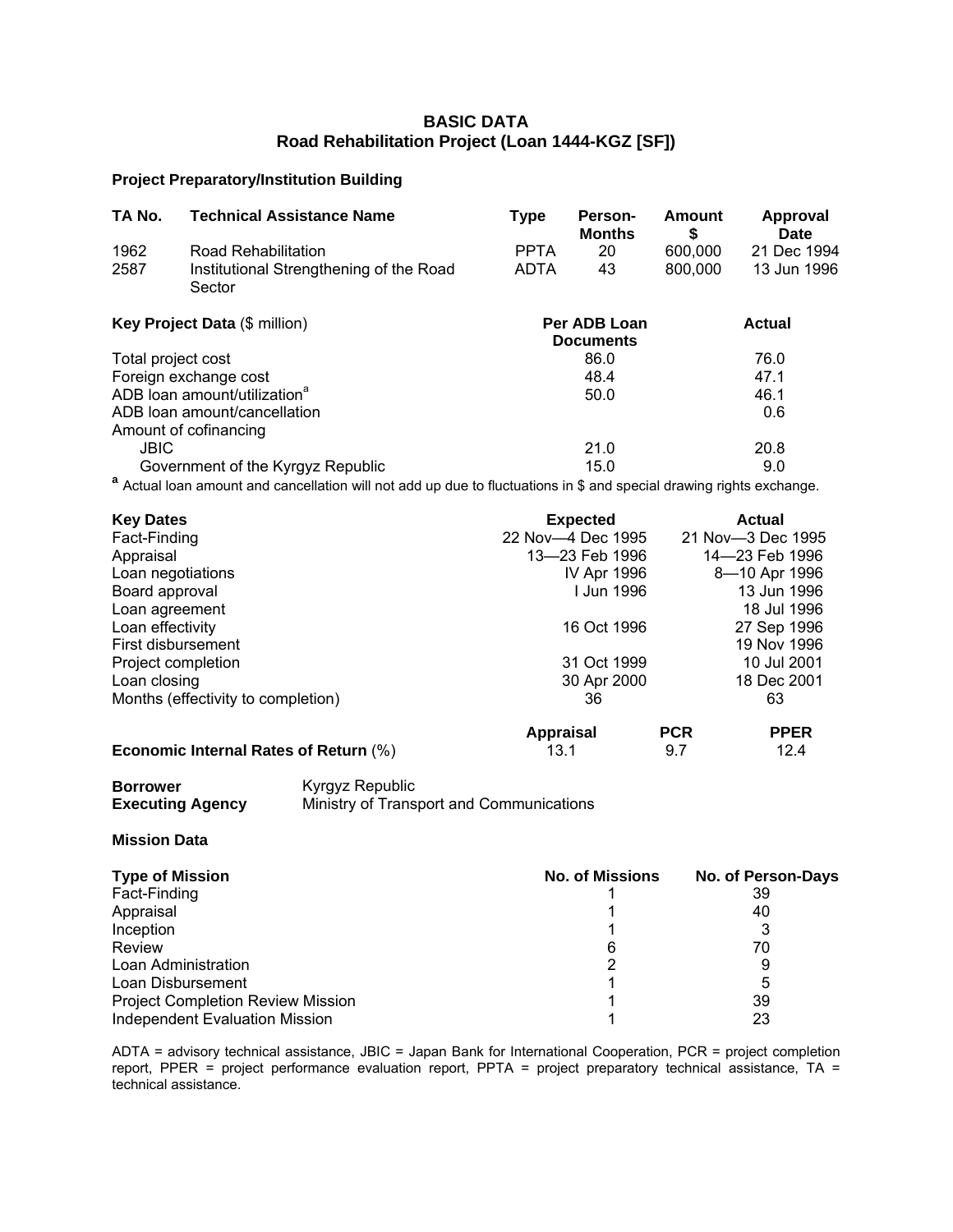#### **Second Road Rehabilitation Project (Loan 1630-KGZ [SF])**

#### **Project Preparatory/Institution Building**

| TA No.                                   | <b>Technical Assistance Name</b>                                                                                     | <b>Type</b> | Person-<br><b>Months</b> | Amount<br>\$ | Approval<br><b>Date</b> |
|------------------------------------------|----------------------------------------------------------------------------------------------------------------------|-------------|--------------------------|--------------|-------------------------|
| 2760                                     | Second Road Rehabilitation                                                                                           | <b>PPTA</b> | 46                       | 600,000      | 11 Feb 1997             |
| 3065                                     | Policy Support in the Transport Sector                                                                               | <b>ADTA</b> | 28                       | 600,000      | 10 Sep 1998             |
|                                          | <b>Key Project Data (\$ million)</b>                                                                                 |             | Per ADB Loan             |              |                         |
|                                          |                                                                                                                      |             | <b>Documents</b>         |              | <b>Actual</b>           |
| Total project cost                       |                                                                                                                      |             | 109.80                   |              | 110.89                  |
|                                          | Foreign exchange cost                                                                                                |             | 71.90                    |              | 70.50                   |
| ADB loan amount/utilization <sup>a</sup> |                                                                                                                      |             | 50.00                    |              | 49.36                   |
|                                          | ADB loan amount/cancellation                                                                                         |             |                          |              | 0.41                    |
|                                          | Amount of cofinancing                                                                                                |             |                          |              |                         |
| <b>JBIC</b>                              |                                                                                                                      |             | 40.80                    |              | 40.50                   |
| Government of the Kyrgyz Republic        |                                                                                                                      |             | 19.00                    |              | 21.03                   |
|                                          | a Actual loan amount and cancellation will not add up due to fluctuations in \$ and special drawing rights exchange. |             |                          |              |                         |

| <b>Key Dates</b>                                                                                                             | <b>Expected</b>    | <b>Actual</b>         |
|------------------------------------------------------------------------------------------------------------------------------|--------------------|-----------------------|
| Fact-Finding                                                                                                                 |                    | 23 Sep-7 Oct 1997     |
| Appraisal                                                                                                                    | IV Jan—II Feb 1998 | 2-11 Dec 1997         |
| Loan negotiations                                                                                                            | <b>IV Apr 1998</b> | 3-5 Aug 1998          |
| Board approval                                                                                                               | II June 1998       | 10 Sep 1998           |
| Loan agreement                                                                                                               | Dec 1998           | 23 Dec 1998           |
| Loan effectivity                                                                                                             | 23 Mar 1999        | 10 Mar 1999           |
| First disbursement                                                                                                           |                    | 28 Apr 1999           |
| Project completion                                                                                                           | 31 Dec 2001        | Nov 2005 <sup>ª</sup> |
| Loan closing                                                                                                                 | 30 Apr 2002        | 18 Feb 2005           |
| Months (effectivity to completion)                                                                                           | 37                 | 68                    |
| <sup>a</sup> Although most construction was completed before the loan closing, the construction of the retaining wall, snow- |                    |                       |

retaining barriers, and parapets was only completed by August 2005. truction was completed before the loan

|                                              | <b>Appraisal</b> | <b>PCR</b> | <b>PPER</b> |
|----------------------------------------------|------------------|------------|-------------|
| <b>Economic Internal Rates of Return (%)</b> | 16.0             | 174        | 14.8        |

**Borrowe Execu** 

**r** Kyrgyz Republic **ting Agency** Ministry of Transport and Communications

#### **Mission Data**

| <b>Type of Mission</b>           | <b>No. of Missions</b> | No. of Person-Days |
|----------------------------------|------------------------|--------------------|
| Fact-Finding                     |                        | 38                 |
| Appraisal                        |                        | 40                 |
| Consultation                     |                        | 16                 |
| Inception                        |                        | 5                  |
| Review                           |                        | 46                 |
| Loan Administration              |                        | 12                 |
| <b>Project Completion Review</b> |                        | 30                 |
| Independent Evaluation           |                        | 23                 |

ADTA = advisory technical assistance, JBIC = Japan Bank for International Cooperation, PCR = project completion report, PPER = project performance evaluation report, PPTA = project preparatory technical assistance, TA = technical assistance.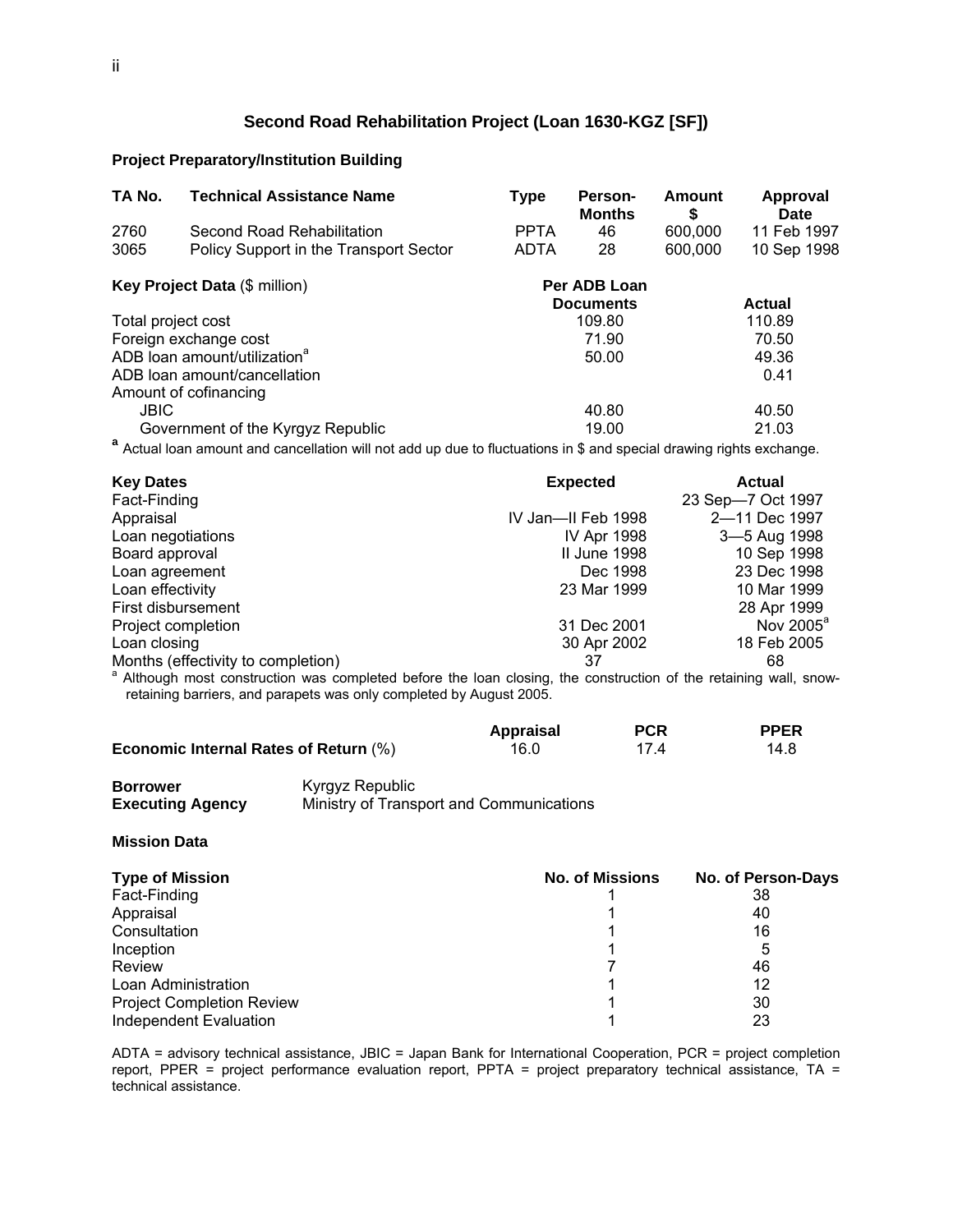#### **Rehabilitation Project (Loan 1853-KGZ [SF]) Third Road**

#### **Project Preparatory/Institution Building**

| TA No.                               | <b>Technical Assistance Name</b>                                                                                     | <b>Type</b> | Person-<br><b>Months</b> | <b>Amount</b><br>\$ | Approval<br>Date |
|--------------------------------------|----------------------------------------------------------------------------------------------------------------------|-------------|--------------------------|---------------------|------------------|
| 3335                                 | Preparing the Third Road Rehabilitation                                                                              | <b>PPTA</b> | 46                       | 600,000             | 10 Dec 1999      |
| 3757                                 | Institutional Support to the Transport Sector                                                                        | <b>ADTA</b> | 57                       | 440.000             | 31 Oct 2000      |
| <b>Key Project Data (\$ million)</b> |                                                                                                                      |             | Per ADB Loan             |                     |                  |
|                                      |                                                                                                                      |             | <b>Documents</b>         |                     | <b>Actual</b>    |
| Total project cost                   |                                                                                                                      |             | 50.00                    |                     | 57.10            |
| Foreign exchange cost                |                                                                                                                      |             | 30.60                    |                     | 33.60            |
|                                      | ADB loan amount/utilization <sup>a</sup>                                                                             |             | 40.00                    |                     | 45.88            |
|                                      | ADB loan amount/cancellation                                                                                         |             |                          |                     | 1.34             |
|                                      | Amount of cofinancing                                                                                                |             |                          |                     |                  |
|                                      | Government of the Kyrgyz Republic                                                                                    |             | 10.00                    |                     | 11.20            |
|                                      | a Actual loan amount and cancellation will not add up due to fluctuations in \$ and special drawing rights exchange. |             |                          |                     |                  |

| <b>Key Dates</b>                   | <b>Expected</b> | <b>Actual</b>      |
|------------------------------------|-----------------|--------------------|
| Fact-Finding                       |                 | 27 Feb-16 Mar 2001 |
| Appraisal                          |                 | 24 May-6 Jun 2001  |
| Loan negotiations                  | 13-15 Aug 2001  | 13-14 Aug 2001     |
| Board approval                     | 21 Sep 2001     | 31 Oct 2001        |
| Loan agreement                     |                 | 29 Apr 2002        |
| Loan effectivity                   | 29 Jul 2002     | 12 Sep 2002        |
| First disbursement                 |                 | 16 Jul 2003        |
| Project completion                 | Oct 2004        | 30 Jul 2007        |
| Loan closing                       | 30 Apr 2005     | 10 Dec 2007        |
| Months (effectivity to completion) | 33              | 58                 |
|                                    |                 |                    |

|                                              | Appraisal | <b>PCR</b> | <b>PPER</b> |
|----------------------------------------------|-----------|------------|-------------|
| <b>Economic Internal Rates of Return (%)</b> | 19.3      | 22.4       | 31.5        |

#### **Borrower Executing Agency**

**ower** Kyrgyz Republic

Ministry of Transport and Communications

| <b>Mission Data</b>              |                        |                    |
|----------------------------------|------------------------|--------------------|
| <b>Type of Mission</b>           | <b>No. of Missions</b> | No. of Person-Days |
| Fact-Finding                     |                        | 48                 |
| Appraisal                        |                        | 34                 |
| Inception                        |                        |                    |
| Review                           |                        | 73                 |
| <b>Project Completion Review</b> |                        | 5                  |
| Independent Evaluation           |                        | 23                 |

ADTA = advisory technical assistance, PCR = project completion report, PPER = project performance evaluation report, PPTA = project preparatory technical assistance, TA = technical assistance.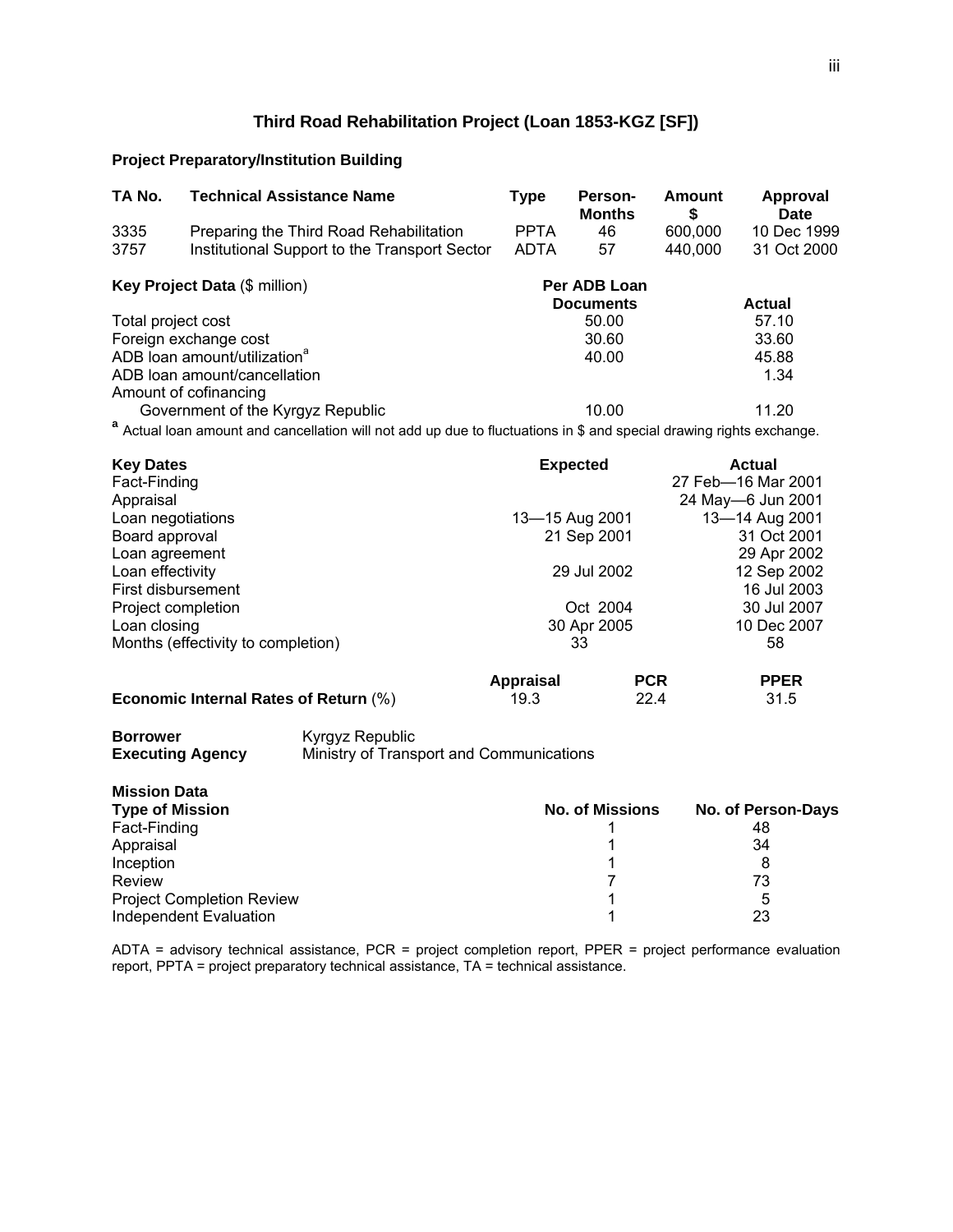#### **EXECUTIVE SUMMARY**

 After the break-up of the former Soviet Union, the Kyrgyz Republic struggled with a depletion of financial resources, the disintegration of institutions, the weakening of economic activity and trade relationships, and the deterioration of infrastructure. Modernization of the transport system was critical to the restructuring that lay ahead. Road infrastructure had suffered years of neglect and mounting maintenance backlogs and was in particular need of rehabilitation. In the road sector, as elsewhere, the institutional legacy meant that marketoriented policies had to be determined, new responsibilities defined, and the roles of the private and the public sectors clarified.

The Asian Development Bank (ADB) approved three road projects be tween 1996 and 2001. The selected road sections are part of the Bishkek–Osh Road, the c ountry's premier transport artery. The road is the only surface link between the country's tw o largest cities, Bishkek, the capital in the north, and Osh, the economic center of the South. It is a lifeline of the national economy, serving areas that account for half of gross domestic produc t (GDP). It helps strengthen social and cultural bonds between the country's diverse ethnic groups. The Road Rehabilitation Project, (first project), the Second Road Rehabilitation Project ( second project), and the Th ird Road Rehabilitation Project (third project), together rehabilitated 483 kilometers (km) or over 72% of the 670 km Bishkek–Osh Road over a period of about 10 years. Three technical assistance projects supported reforms in institutional and regulatory framework. This report presents the findings of the performance evaluation of the three projects and technical assistance.

The three projects were designed to support economic growth and the development of a market-oriented economy by reducing transport costs, improving access to markets in the Bishkek–Osh corridor, and making road transportation safer and more efficient. An explicit additional goal of the Third Project was to reduce poverty and generate sustainable economic growth. In addition to the civil works, the first and third projects provided equipment for road maintenance, with equipment under the initial project procured through cofinancing from the Japan Bank for International Cooperation (JBIC). Through three advisory technical assistance (ADTA) grants, the three projects also focused on improving institutions and the regulatory framework in the road sector, as well as increasing competition in the markets for transport services.

The implementation arrangements were as envisaged at appraisal and have worked well. The borrower for all three projects was the Government of the Kyrgyz Republic, represented by the Ministry of Finance (MOF). The Ministry of Transportation and Communications (MOTC) was the executing agency and implemented all three projects. This included procurement and implementation of the contracts following ADB and JBIC procedures. Completion in all three projects was substantially delayed due to capacity shortcomings within the MOTC and its unfamiliarity with procurement rules, which slowed the implementation of reforms. Poor performance by the contractors set implementation back further.

The first and second projects were delivered at below appraisal cost estimates, enabling savings from the loans. The third project cost 14% more than projected due to significant price increases for major civil works inputs and increased consultant services to cover civil works delays. The quality of the completed road sections is very good and those rehabilitated first have been well maintained. The three projects underwent no major change in design or scope but an envisaged equipment pool was not created. The equipment intended for the proposed pool, from which road maintenance machinery was to be leased out to private contractors, was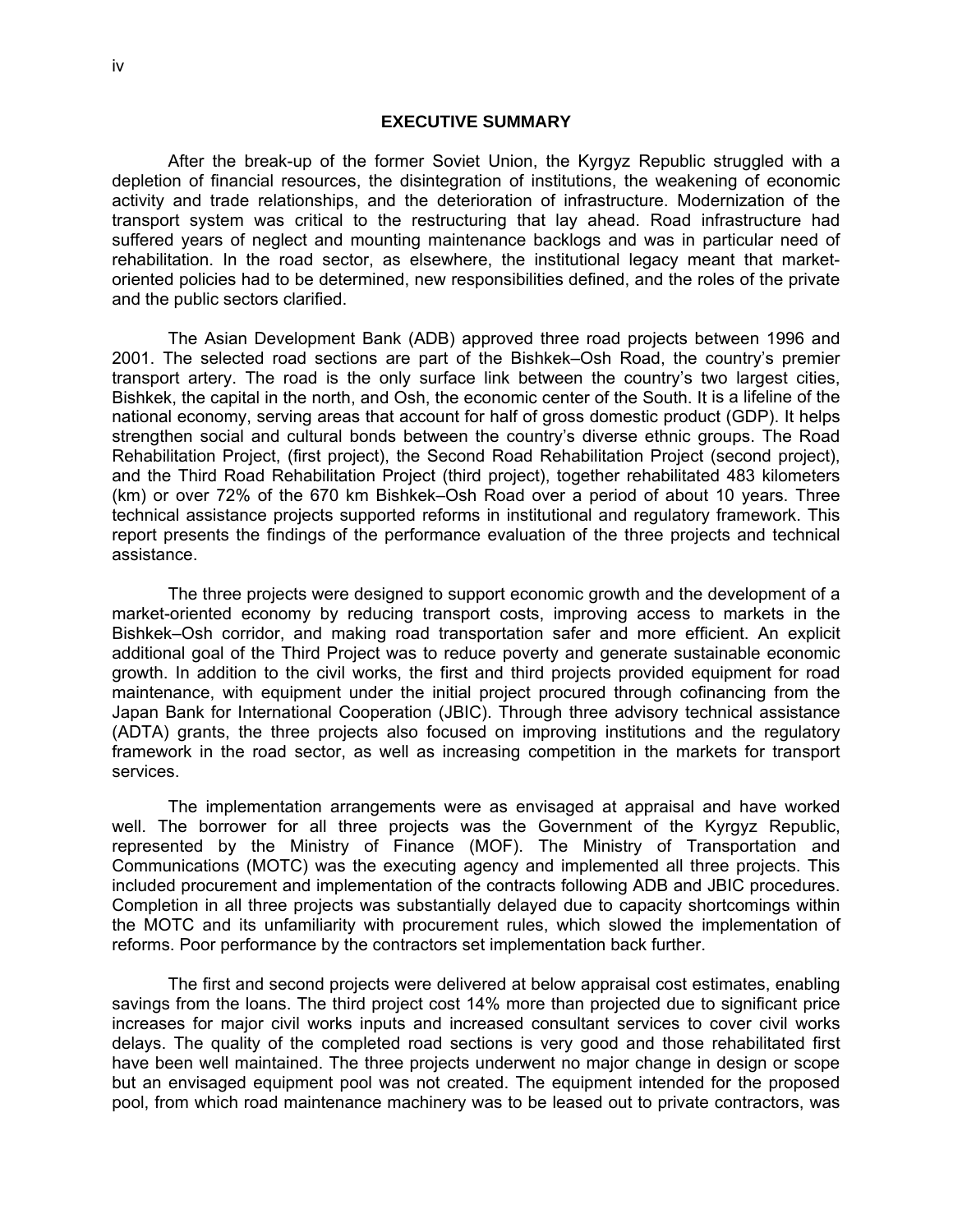assigned instead to the MOTC's maintenance units without prior arrangements for the required lease payments. The output was thus delivered but not the expected o utcome, namely operation of an equipment pool under commercial conditions, which could h ave promoted a market mechanism in the country's road maintenance regime. Compliance with loan covenants was generally lax. Covenants related to reform issues were generally not complied with.

The performance of the three projects overall is rated *successful*, as is each project individually. All the project road sections have been rehabilitated and maintained in good condition. The projects have reduced travel time significantly and improved the movement of resources along a strategic corridor.

The projects are rated *relevant*. They fit the country's strategic priorities well and its needs during transition in particular. They conform with ADB's country and sector strategies and were in line with its operational strategy for the country's road subsector. This strategy focused on restoring essential transport infrastructure and making institutional and policy reforms to speed transition from a command to a market-based economy. The three projects' capacitybuilding efforts were rated *relevant* and addressed identified reform needs. TA performance in achieving development results, however, was less than satisfactory. The only notable achievement was the government's acceptance of a broad reform agenda prepared under the first TA and the reorganization and more focused mandate of the MOTC. The expected overall outcome of creating a commercially-oriented road sector based on a sustainable maintenance regime was not achieved. The Road Fund Act was legislated to meet a loan covenant but the fund does not have the planned autonomous financing scheme based on road-user charge principles. Its major funding source, the company road tax, was cancelled in January 2009.

 The three projects are rated *effective* overall in achieving their objectives. The rehabilitated Bishkek–Osh Road provides an all-weather connection between cities that comprise one third of the country's population. Traffic growth has exceeded appraisal forecasts. Vehicle operating costs have fallen. The average travel time from Bishkek to Osh was reduced from 17 hours to 10 hours. Freight and passenger fares and charges have fallen. The projects have helped strengthen attention to road safety.

The complex and far-reaching reforms the projects envisaged needed more time than was allowed to come to fruition. The succession of largely identical road projects provided an opportunity to extend the time horizon for these reforms. This opportunity was missed. Although sustainable road maintenance was a common goal of the three projects, they failed to focus sharply on the best way to achieve it, which is road asset management. The overall reform agenda became diverse and somewhat disjointed as each project introduced new reform objectives. Each left its agenda unfinished, which suggests that the TA was spread too thinly, and thus less than effectively, over too many reform issues. The lessons learned presented in the report and recommendation of the President (RRP) for projects two and three provided little indication that some reforms were incomplete, possibly at risk, and in need of ADB's continued attention and additional support. The inadequate assessment of the critical performance issues of precursor projects weakened the quality-at-entry design of subsequent projects and, in turn, reduced their effectiveness.

The combined projects are rated *efficient*. The third project is rated *highly efficient*. The project's overall expected economic outcome was achieved. Improved road conditions have led to a significant reduction in vehicle operating costs and travel time. Together these represent their main benefits. The projects also supported a more efficient maintenance regime, which generated substantial savings in maintenance costs. They shortened closure periods by building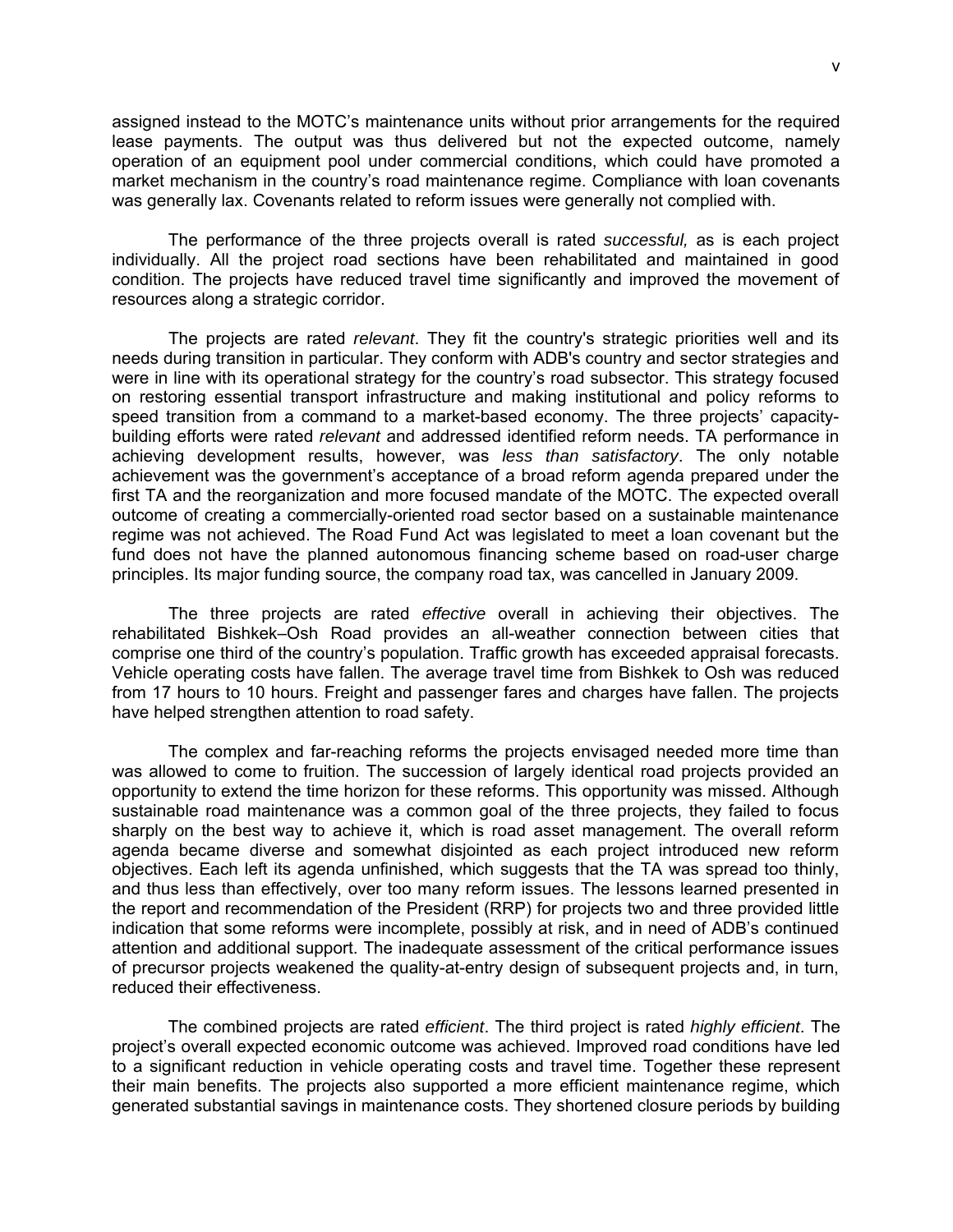a responsive maintenance system along the entire project road. The proje cts experienced delays but with small cost overruns (first two had cost underruns and the third one had 14% ove rrun).

Sustainability is rated *likely*. The sustainability criterion assesses the probability that financial resources will be sufficient to maintain the achieved outcome over the economic lifetime of the project. The Bishkek–Osh Road's current state of repair is evidence of good maintenance and the MOTC's budget allocations for its care so far reflect recognition of its importance to the national network. However, large capital investments are planned for important new regional highway projects in the country. This raises concerns that funding necessary to maintain the project road and the national network in general may be crowded out. To reduce the threat to sustainability, a balanced allocation of government resources between new road construction or rehabilitation and the maintenance of existing roads is essential. The proposed road fund was designed to secure resources for future maintenance but it is not functioning. No alternative plan exists to replace the source of maintenance funding lost when the company road tax was cancelled in January 2009. The introduction of a well structured and more structured, rational, needs-based asset management system is expected to contribute to mitigating the risk of underfunding for maintenance.

The three projects had several positive socioeconomic impacts. They created employment in construction and by generating heavier traffic gave rise to new or expanded small-scale businesses along parts of the Bishkek–Osh Road, including more guesthouses and gas stations. A survey by the Independent Evaluation Department shows that residents recognize the project improvements as badly needed and have benefited through reduced travel costs. It also shows that trips from smaller communities to big urban centers have increased, although the extent to which the projects contributed to this rise has not been determined.

The impact on institutions is rated *moderate*. The three projects supported institution building and development of the policy-making and regulatory oversight capacities of the MOTC. The successful impact is evidenced by the MOTC's evolution from various sector agencies into a single ministry with a clear mandate for transport planning and policy formulation. On the other hand, the MOTC remains involved in areas that were supposed to be transferred to the private sector. Of special concern is the fact that its own workforce still carries out road maintenance operations that were to be opened to commercial competition. A project goal of community participation in maintenance of project secondary road needs a way to induce local residents to take the responsibility on a voluntary basis.

ADB's performance is rated *less than satisfactory*. The Independent Evaluation Mission found that ADB performed satisfactorily in attaining the physical outputs and met the projects' minimum objective. With regard to achieving improvements in the maintenance regime, a central outcome pursued through all three projects, ADB performed less satisfactorily. The formulation of the capacity-building components misjudged the time and resources needed for these reforms. The reform agenda suggested by TA has been unfocussed and has not been achieved. The delays in project completion could have been shortened with more realistic planning, continuous supervision, and timely guidance during project implementation.

The overall performance of the borrower is rated *less than satisfactory*. During the second project, the borrower delayed payment of counterpart funds to the contractors. The borrower also failed to comply with loan covenants on funding road maintenance expenditures during 2002–2005 and on implementing the reforms agreed upon with ADB. The performance of the MOTC as the executing agency is rated *satisfactory*. The project objectives were achieved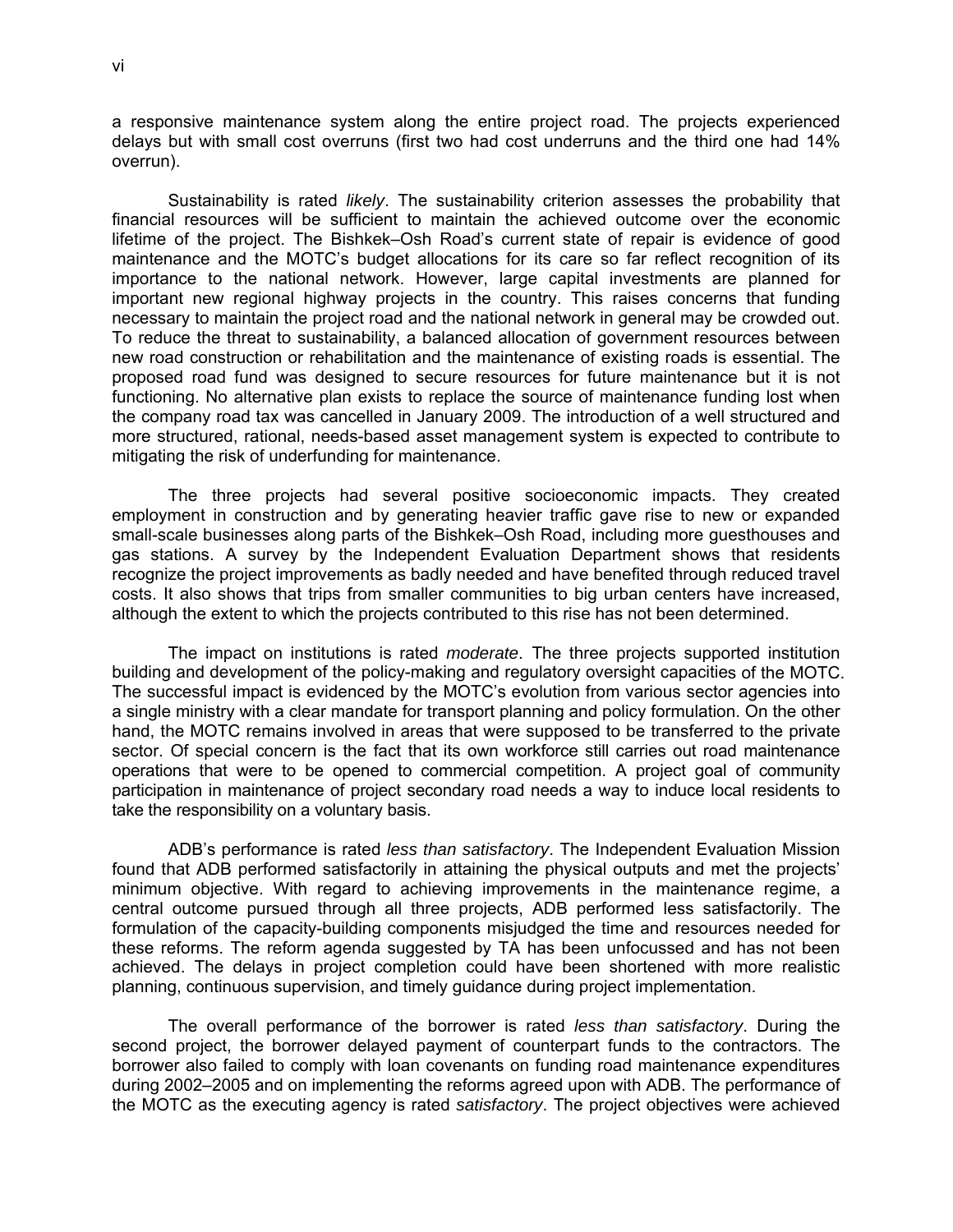even though all the civil work contracts were completed well behind schedu le. An important cause of these delays was limits placed by the International Monetary Fund (IMF) on annual spending under the Public Investment Program (PIP). Concerned about fiscal s ustainability, the IMF set progressive reduction targets in the PIP, from 6.8 percent of GDP in 2000 to 3.0 percent of GDP by 2005. This led to cuts in annual disbursements to development projects, including ADB's, from both the government and development partners, putting them behind schedule.

#### **Issues**

The question of whether the MOTC can financially sustain the maintenance of the Bishkek–Osh project road, in addition to maintaining and rehabilitating the rest of the national road network is a main issue. It is linked to the uncertain future of the road fund, which has never functioned in the way the projects envisaged. ADB should revisit whether it is realistic or beneficial to pursue the road fund goal any further. Among the essential preconditions for a successful road fund identified by a World Bank report on international road fund practices is government-wide commitment.<sup>[1](#page-11-0)</sup> The Government of the Kyrgyz Republic does not appear to have this commitment. The MOF continues to resist the road fund concept of setting dedicated revenue sources aside for the road sector. The IMF, which provides the government with a macroeconomic stabilization program, endorses this position. Another consideration is the World Bank report's recommendation that a road fund should not be implemented in a country with low transparency. An international transparency index places the Kyrgyz Republic in its least transparent group of countries.

Although a properly functioning road fund is unlikely in the near future, the establishment of a sound road asset management system can provide a sustainable maintenance regime in the medium term. Without a well-structured system to manage road assets, road maintenance tends to be output- and schedule-driven, resulting in discretionary, inequitable, and inefficient allocation of resources. An asset management system would make road maintenance more sustainable through a disciplined systematic assessment of the road sector's objective needs, leading in turn to a correct balance between the resources allocated for new construction or rehabilitation and those required to maintain existing roads. It would also enable the MOTC to generate reliable estimates of the sector's funding requirements and to justify the resulting budget requests to the rest of the national government. Substantial assistance will be required to design and implement a road asset management system.

Another serious issue is a safety regulation banning large buses from operation on the Bishkek–Osh Road. It limits the efficiency of the country's transport system and reduces the projects' economic viability. The scale economies inherent in bus transport make unit costs per passenger-kilometer the lowest of all modes of motorized road transport. That the ban has not prompted a sharper reaction from passengers and the bus industry is due to the operation on the road of dilapidated and obsolete minibuses that offer very low fares at the expense of safety, the environment, and travel comfort. The regulations appear to discriminate against large buses in favor of heavy trucks, which are not covered by the ban. When the IEM inspected the tunnel, the passage of one way traffic from both directions was allowed in turn. This study could not find an acceptable rationale for the bus ban. The ban's justification needs to be revisited from both the economic and engineering viewpoints.

<span id="page-11-0"></span> 1 World Bank. 2007. *Evaluation of Bank Support for Road Funds: Background Paper for Evaluation of World Bank Assistance to the Transport Sector, 1995-2005*. Washington, D.C.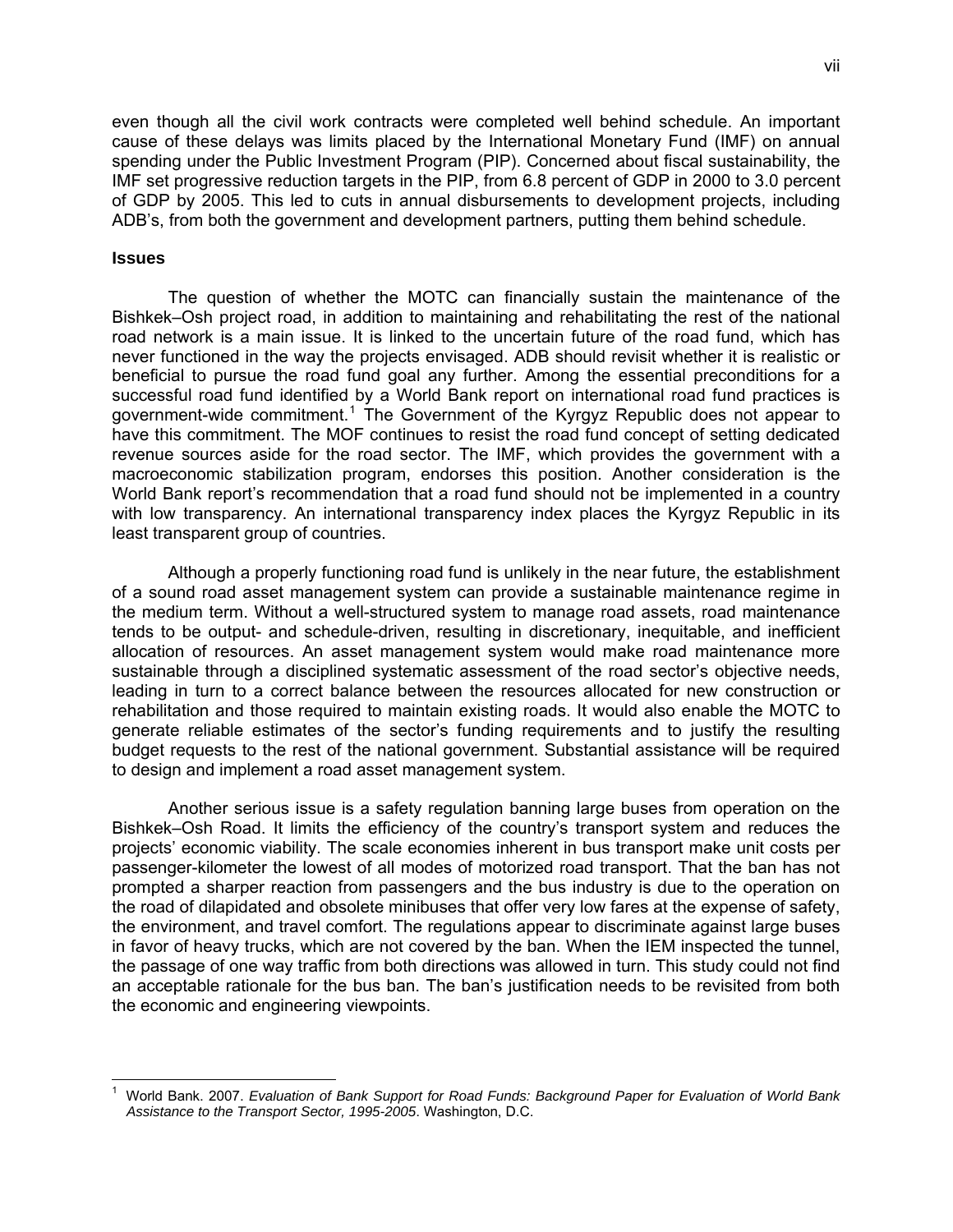#### **Lessons**

The envisaged institutional and policy reforms were complex and far-reaching and would have required a longer time to come to fruition. The projects did not focus sharply on more realistic policy instruments—a system for road asset management, for example, which was a theme common to all three. Each project left an unfinished agenda, which suggests that the TA was spread over too many reform issues. The implementation time for institutional reforms typically exceeds the implementation period of an average civil work project. The reforms should therefore be pursued on a selective basis and over a longer period.

Long-term planning and proper sequencing are needed in the reform process to reform the road sector successfully. Sufficient resources must be allocated for capacity building in institutions and the monitoring of reform implementation. Given the common resource constraints, this would mean being more selective in determining priority areas for policy and institutional reforms.

Coordination with development partners is a procedural necessity to avoid delays that can arise from conflicting policy advice. Although the creation of a separate road fund to ensure loan covenant due to the IMF's firm position that the government has only one consolidated central budget account. If the project team had consulted fully with the IMF at the project design stage, ADB and the government could have explored other ways to guarantee funding for road maintenance. It should be remembered that ADB's Operation Manual requires that no policy sustained maintenance resources was a key project component, ADB had to waive the relevant advice should be given that conflicts with that of other development partners.

ADB's guidelines for the economic analysis of projects mandate that a national affordability assessment be undertaken for large projects. A project can be considered large when it may have a substantial impact on a country's foreign exchange revenues, expenditure, or budget resources. An assessment of the national affordability of the road rehabilitation projects could have helped set a realistic implementation timeline based on the national economy's resource mobilization capacity. In 2001, while the second project was being implemented, the IMF introduced its rigid quarterly ceiling on the PIP, complicating the government's cash management and resulting in project delays. It would be prudent for ADB to finance large infrastructure projects in smaller countries based on a national affordability assessment with a medium-term fiscal perspective, as mandated in its own guidelines for the economic analysis of projects.

Substantial delays of the kind experienced by all three projects should be avoided in the future. In contemporary infrastructure management, a time overrun, like a cost overrun, is a key indicator of performance. On-time completion is particularly important for a road rehabilitation project. The service level of a road under the rehabilitation is downgraded because the road's capacity is constrained during civil works. The impact tends to be greater than a new construction project. Due to unrealized benefits during the delay period, time overruns undermine the project's efficiency and economic internal rate of return.

#### **Follow-Up Actions**

The need for a well-structured, rationalized system to secure financial resources for road maintenance will take on renewed urgency as new capital investment projects suggested by the Road Sector Development Strategy are developed. ADB must examine the sustainability of the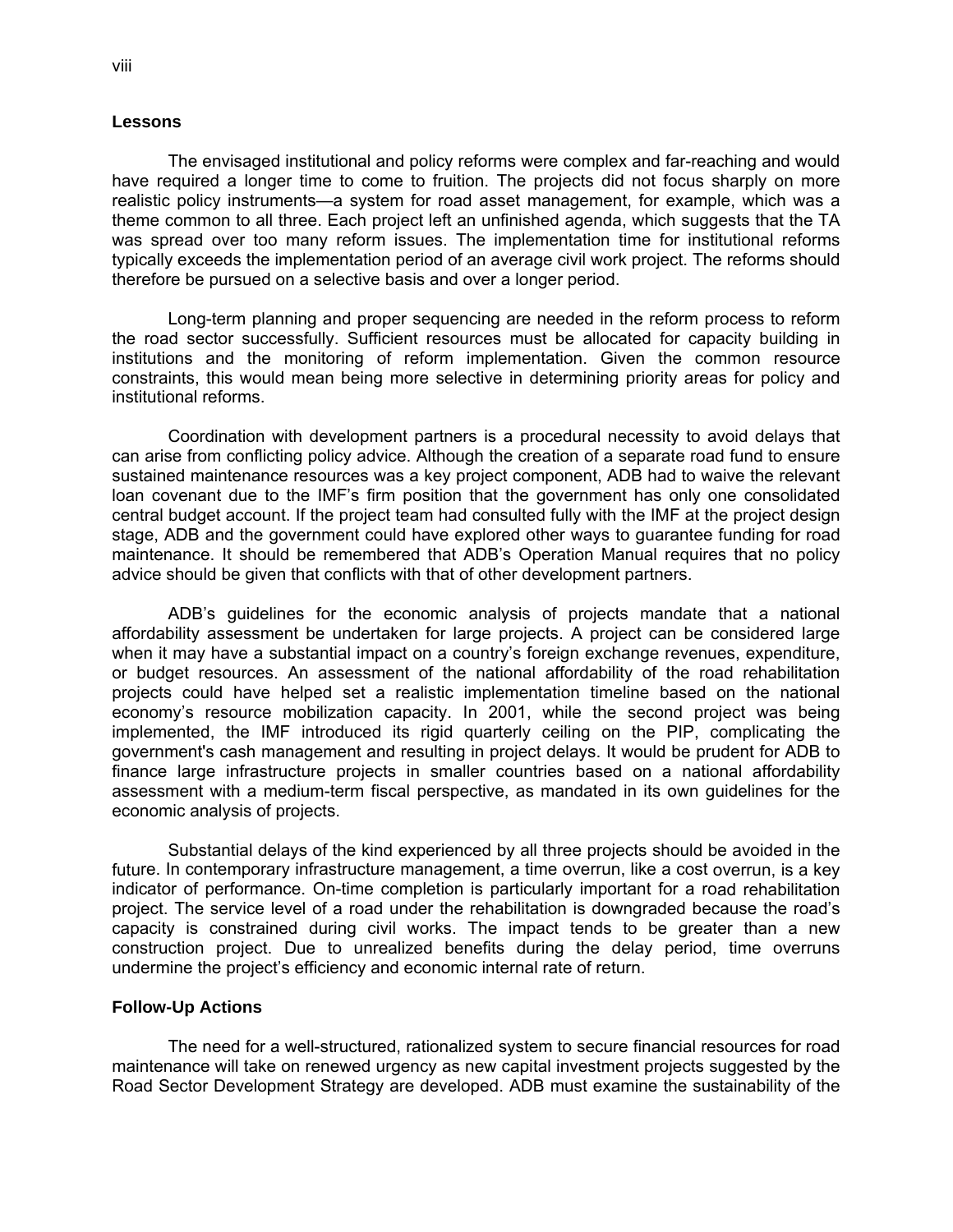projects. A road asset management could mitigate the risk of under-funding for maintenance, and ADB may consider providing assistance to establish such a system.

ADB should revisit the continued justification and feasibility of the unfinished elements of the institutional reform agenda. These include the restructuring of a road fund, the creation of an equipment pool and privatization of maintenance service, and community participation in maintenance of the secondary roads. A future reform agenda should be pursued on a selective basis and follow feasibility analysis that considers institutional capacity, the political economy, and medium- and long term macroeconomic fundamentals.

ADB should follow up on the ban of bus services on the project road. Remedial action should focus on improving the safety devices in the tunnel and reviving the dormant bus industry.

> Ramesh B. Adhikari **Director** Evaluation Division 1 Independent Evaluation Department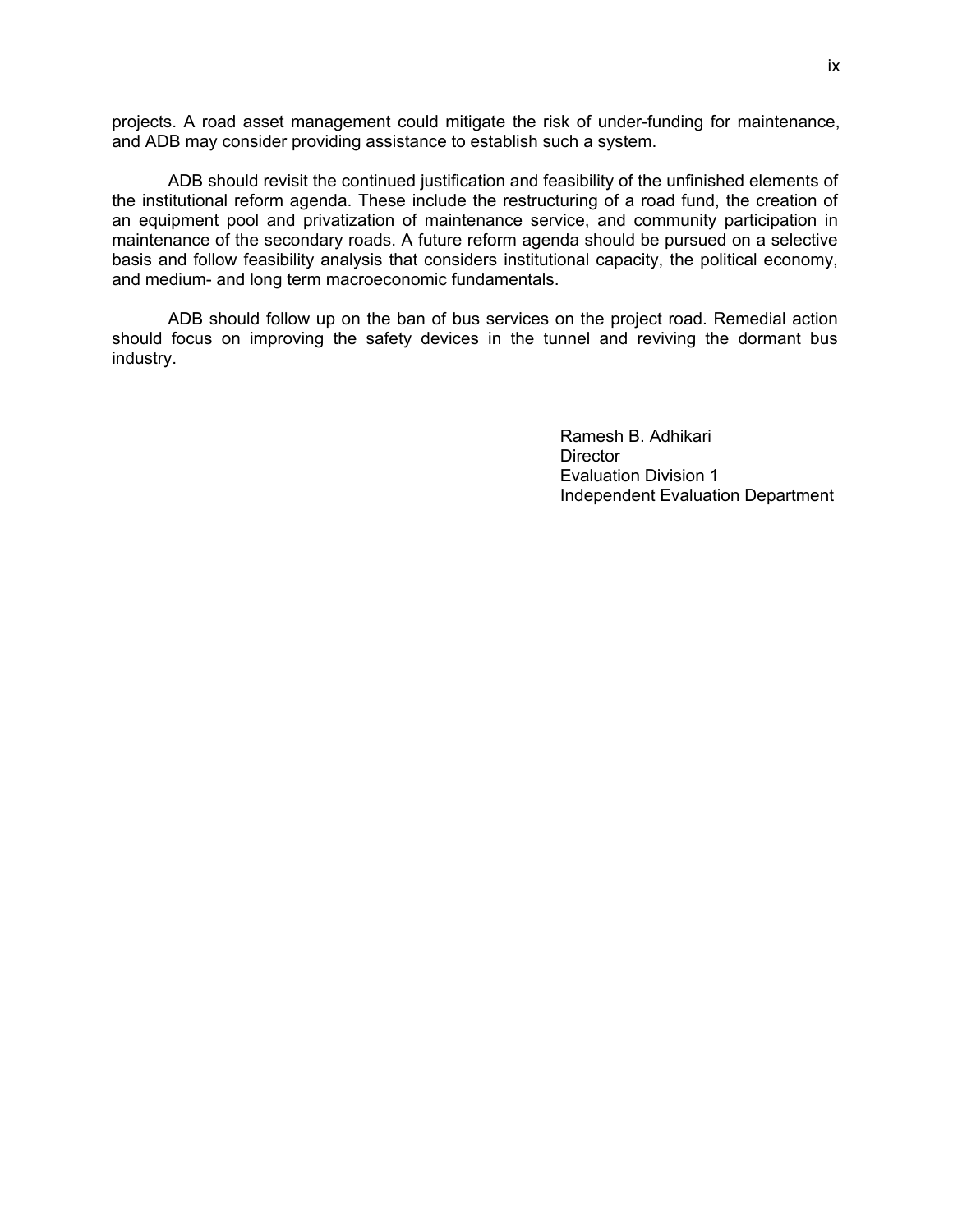# **I. INTRODUCTION**

#### <span id="page-14-0"></span>**A. Evaluation Purpose**

 $\overline{\phantom{a}}$ 

1. Built before World War II and improved in the 1950s and 1960s, the Bishkek–Osh Road originally 620 kilometers (km) in total length, is the Kyrgyz Republic's premier transport artery. After independence the Bishkek-Osh Road was extended by 50 km for a total length of 670 km. It provides the only domestic surface link between the Bishkek, the capital in the north, and Osh, the economic center of country's southern region. It runs through an area that produces half of the nation's gross domestic product and most of its manufacturing. The road is also part of an international network that runs north from the landlocked nation to Kazakhstan and the Russian Federation, south into Uzbekistan and Tajikistan, and east to the People's Republic of China. The Bishkek–Osh Road was in disrepair when the Kyrgyz Republic gained independence from former Soviet Union in 1991. Proper condition surveys did not appear to have been done but observation indicated roughness levels on existing sealed roads of at best 5 meters per kilometer (m/km) on the international roughness index (IRI).<sup>[1](#page-14-1)</sup> On some of the worst sections, the IRI level was 10 m/km.<sup>[2](#page-14-2)</sup> Unpaved portions typically ranged from 10 m/km to 15 m/km, with seasonal variation reflecting snow cover and snow clearing operations at higher altitudes.

2. The Asian Development Bank (ADB) approved three projects to improve the Bishkek– Osh Road between 1996 and 2001. The Road Rehabilitation Project of 1994 (first project),<sup>3</sup> the he Third Road ad by 2007. This Second Road Rehabilitation Project in 1996 (second project),  $4$  and t Rehabilitation Project in 1998 (third project),<sup>5</sup> had rehabilitated 483 km of the ro was 20 kilometers more than 463 kilometers originally programmed.

3. In 2009, ADB's Independent Evaluation Department (IED) selected the three as part of the annual sample of completed projects for performance evaluation. Because substantial portions of the projects were completed before 2005, sufficient time had passed for project results to be examined and performance evaluated. The independent evaluation mission (IEM) that prepared this project performance evaluation report (PPER) visited the Kyrgyz Republic in September 2009. By that time, the third project had been in full operation for over 2 years and the first project had been completed for 7.

4. The evaluation draws on a review of documents from the three projects and other relevant studies, as well as the IEM members' discussions with the executing agency, a development partner, and stakeholders. It incorporates the results of the IEM's field inspections of the road, traffic studies, and a socioeconomic survey carried out to measure the projects' overall benefits and/or disbenefits, as perceived by the people affected. The IEM's road survey included a traffic count, visual pavement survey, and axle load weighing of heavy trucks. The IEM also spoke with a random cross-section of road users, shopkeepers, hotel owners, and maintenance company officials during the mission's visit. The three projects have been rated both individually and as a whole.

<sup>1</sup> Road roughness, as measured by the IRI, is a key indicator of the riding quality of a road surface, which factors importantly in vehicle operation costs. It is commonly shown in meters per kilometer or millimeters per meter. The scale of IRI ranges from 1 to 16, and the IRI of an old paved road ranges from 2.5 to 6.0.<br><sup>2</sup> ADR 1004, Bood Robobilitation Mapile (TA 2256 KCZ, approved for \$600,000 on 21 Do

<sup>&</sup>lt;sup>2</sup> ADB. 1994. *Road Rehabilitation.* Manila (TA 2256-KGZ, approved for \$600,000 on 21 December).<br><sup>3</sup> ADR 1996. *Road Rehabilitation. Manila (Loan 1444 KGZ ISEL approved for \$50 million on 13 June* 

<span id="page-14-1"></span><sup>&</sup>lt;sup>3</sup> ADB. 1996. *Road Rehabilitation.* Manila (Loan 1444-KGZ [SF], approved for \$50 million on 13 June 1996).<br><sup>4</sup> ADB, 1998. Seesed Read Rehabilitation. Manila (Loan 1630 KGZ ISF), approved for \$50 million on 10 So

<span id="page-14-2"></span>ADB. 1998. *Second Road Rehabilitation.* Manila (Loan 1630-KGZ [SF], approved for \$50 million on 10 September

<sup>1998). 5</sup> ADB. 2001. *Third Road Rehabilitation*. Manila (Loan 1853-KGZ [SF], approved for \$40 million on 31 October 2001).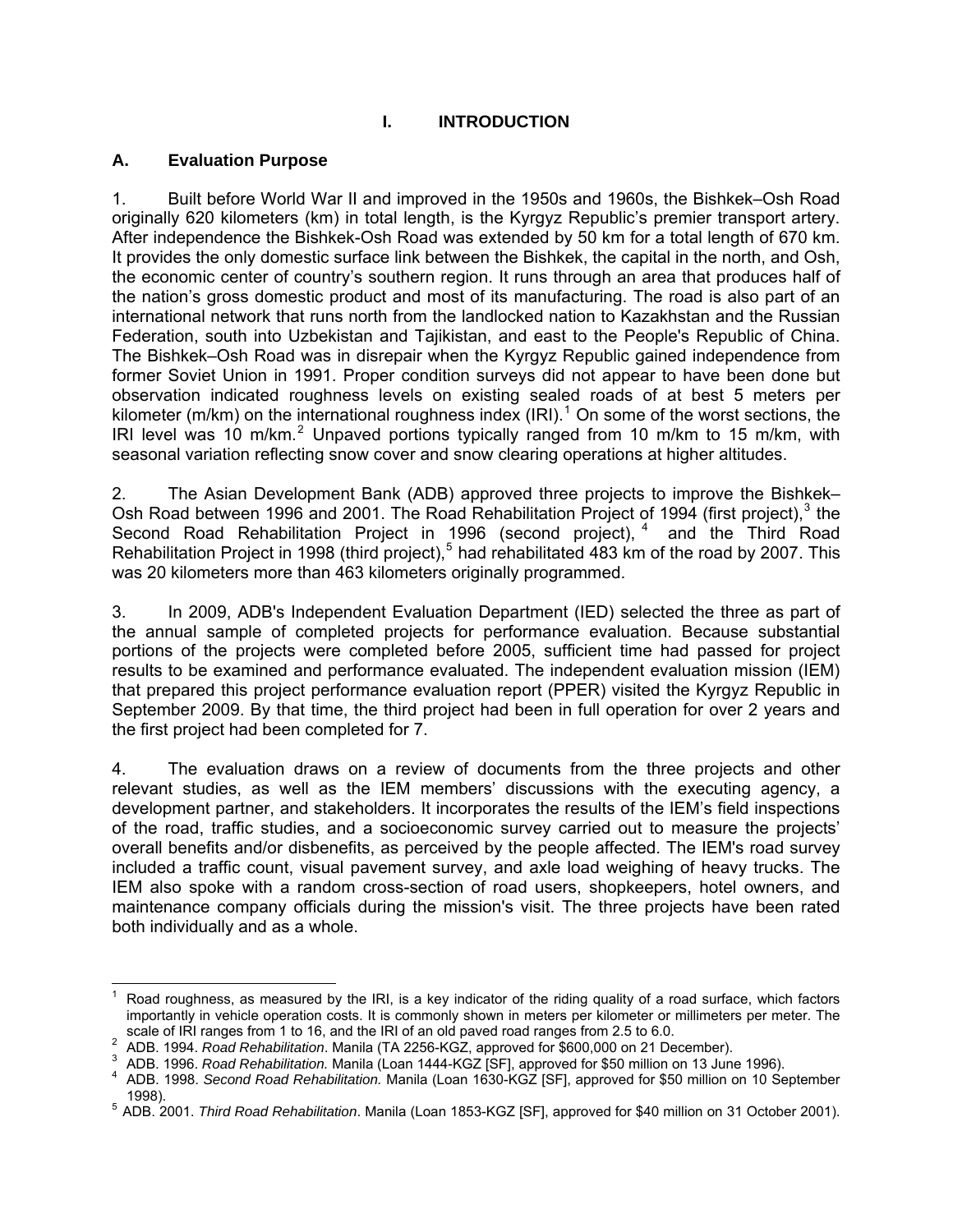5. The project completion reports (PCRs) for the first, second, and thir d projects were circulated in December 2002, August 2005, and October 2008, respectively. A ll three projects were rated *successful* (Table 1). The implementation arrangements were rated *generally*  adequate and the performance of the borrower *variable*. The executing agency's performance was rated *satisfactory*. All three projects achieved their objectives, although all of the civil works contracts were completed much later than scheduled. The borrower's perfor mance of *partly*  satisfactory was due mainly to its late payment of counterpart funds to the contractors. The civil works delays resulted primarily from the inadequate fi nancial and technical capacities of some contractors. The completed civil works were of good quality and consistent with international standards. The project facilities were being adequately maintained.

|                                       | rable 1. Project Completion Reports Findings and Assessment |                        |                        |  |  |  |
|---------------------------------------|-------------------------------------------------------------|------------------------|------------------------|--|--|--|
|                                       | <b>Road Rehabilitation Projects</b>                         |                        |                        |  |  |  |
| <b>Item</b>                           | Third<br><b>Second</b><br>First                             |                        |                        |  |  |  |
| Overall                               | Successful                                                  | Successful             | Successful             |  |  |  |
| Relevance                             | <b>Highly Relevant</b>                                      | <b>Highly Relevant</b> | <b>Highly Relevant</b> |  |  |  |
| <b>Effectiveness</b>                  | NR.                                                         | Effective              | Effective              |  |  |  |
| Efficiency                            | <b>NR</b>                                                   | Efficient              | Efficient              |  |  |  |
| Sustainability                        | Likely                                                      | Likely                 | Likely                 |  |  |  |
| Cost underrun (overrun) (%)           | 11.6                                                        | (1.0)                  | (14.2)                 |  |  |  |
| Months Delay (to physical completion) | 17                                                          | 46                     | 33                     |  |  |  |
| $\overline{\phantom{a}}$              |                                                             |                        |                        |  |  |  |

**Table 1: Project Completion Reports Findings and Assessment** 

NR = not rated.

Source: Project completion reports.

6. The PCRs highlighted a number of lessons. They focused on the need to (i) conduct more thorough feasibility studies and design preparation for complex tunnel work, (ii) allow a new executing agency to familiarize itself with ADB guidelines and procedures, (iii) monitor compliance with loan covenants related to the functioning of a proposed equipment pool, and (iv) apply innovative approaches that are guided by the level of acceptance and demands of beneficiaries and stakeholder. The last lesson emerged from a failure to involve local communities in the maintenance of secondary roads.

7. The third project's PCR concluded that dividing the Bishkek–Osh Road rehabilitation into three phases and separate ADB projects was ineffective because it diminished the benefits that might have accrued to the Kyrgyz economy. It argued that a single project would have allowed a longer-term perspective on planning and resource allocation, shortening the implementation period and ensuring better delivery of the desired benefits.

8. This PPER further assesses the projects' achievements, sustainability, and overall performance. It identifies issues and lessons, makes recommendations, and suggests follow-up action. The PPER also provides additional data on the impact of the three projects, based on independent road traffic and socioeconomic surveys.

# **B. Expected Results and Program Objectives**

9. The project frameworks prepared for the second and third projects were reviewed by their PCRs.<sup>6</sup> The proposed indicators and targets were suitable for evaluating the impact,

 6 The logical framework, known then as the project or technical assistance framework, has been used by ADB since the early 1990s. It has evolved and been renamed the design and monitoring framework (DMF). Since 1996, the report and recommendation of the President (RRP) and technical assistance (TA) papers have been required to include a design and monitoring framework as Appendix 1. The Road Rehabilitation Project, processed in 1995 but approved in 1996, did not have a DMF.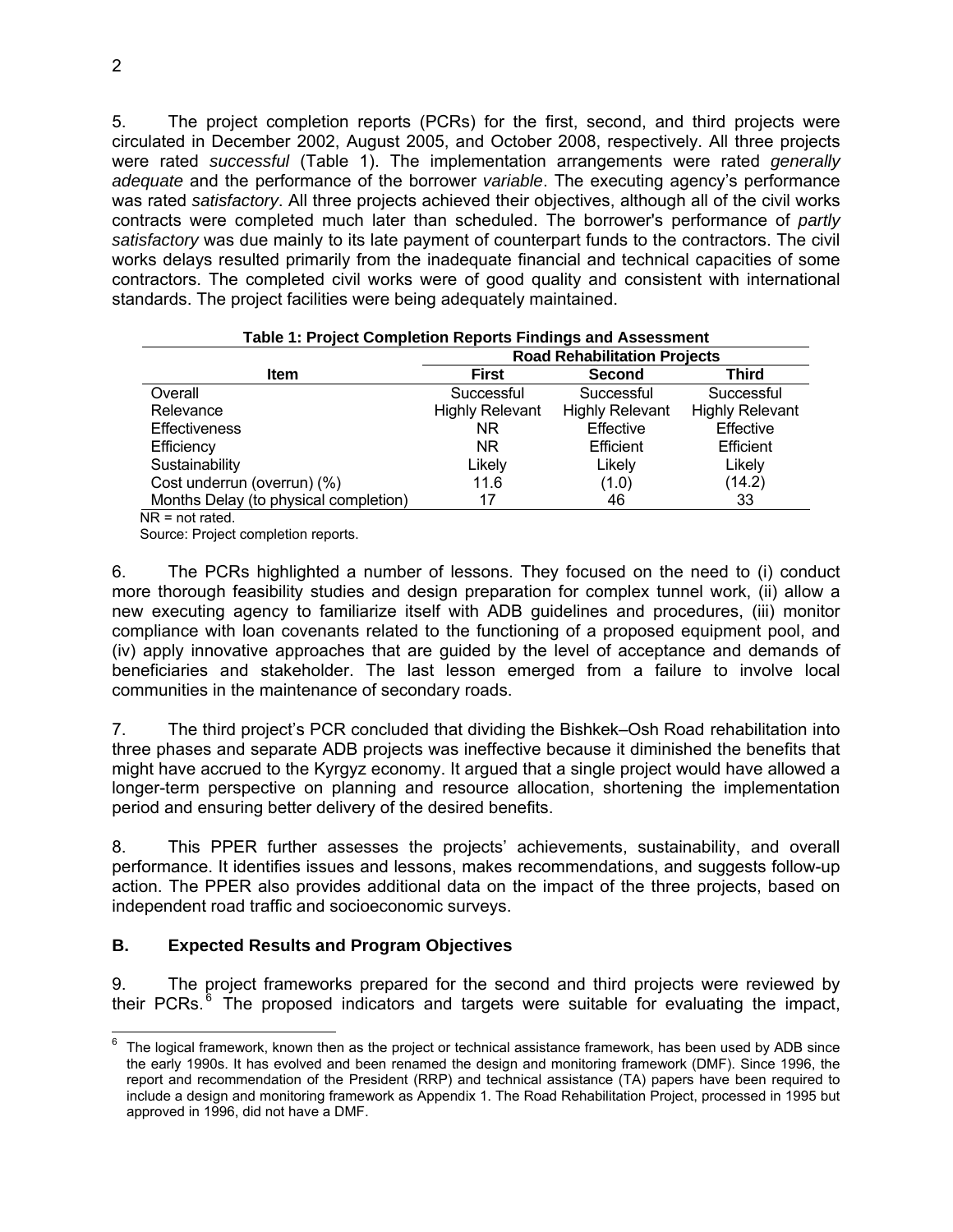outcome, and output statements. They are reflected in the summary design and monitoring framework in Appendix 1.

10. The projects aimed to promote economic growth and the development of a marketoriented economy by reducing transport costs, improving access to markets in the Bishkek–Osh corridor, and making road transportation safer and more efficient. An explicit additional goal of the third project was to reduce poverty and generate sustainable economic growth. Overall, the projects intended to rehabilitate 463 km—over 68%—of the Bishkek–Osh Road and to improve about 125 km of secondary roads in Jalal-Abad Oblast<sup>[7](#page-16-2)</sup> that feed into the Bishkek–Osh Road. Table 2 breaks each down by road segments. Through three advisory technical assistance (ADTA) grants, the projects also sought to strengthen institutions and the regulatory framework in the road sector and increase competition in the transport services market.

| <b>Road Segments</b>                                             | <b>Kilometers</b> |
|------------------------------------------------------------------|-------------------|
| (First) Road Rehabilitation                                      |                   |
| Kilometer 161 to Kilometer 248                                   | 87                |
| Kilometer 327 to Kilometer 361                                   | 34                |
| Kilometer 412 to Kilometer 426                                   | 14                |
| <b>Total Rehabilitation</b>                                      | 135               |
| <b>Second Road Rehabilitation</b>                                |                   |
| Kilometer 81 to Kilometer 161                                    | 80                |
| Kilometer 248 to Kilometer 325                                   | 77                |
| Kilometer 361 to Kilometer 412                                   | 51                |
| <b>Total Rehabilitation</b>                                      | 208               |
| <b>Third Road Rehabilitation</b>                                 |                   |
| Kilometer 427 to Kilometer 498                                   | 72                |
| Uzgen to Osh                                                     | 48                |
| <b>Total Rehabilitation</b>                                      | 120               |
| Improvement of about 125 kilometers of secondary roads           |                   |
| feeding into the Bishkek-Osh Road                                |                   |
| Sources: Penort and Pecommendation of the President for the Poad |                   |

#### **Table 2: Road Segments Covered by Three Road Rehabilitation Projects**

Sources: Report and Recommendation of the President for the Road Rehabilitation Project, the Second Road Rehab ilitation Project, and the Third Road Rehabilitation Project.

11. In addition to the road civil works, the first and third projects were to provide equipment for road clearing and routine maintenance. Equipment under the initial project was procured under cofinancing with the Japan Bank for International Cooperation (JBIC).

#### **II. DESIGN AND IMPLEMENTATION**

#### <span id="page-16-1"></span><span id="page-16-0"></span>**A. Formulation**

12. At a donors' meeting in Paris in June 1994, the Government of the Kyrgyz Republic requested ADB to provide technical assistance (TA) to prepare a project to rehabilitate the country's road network. In December 1994, ADB approved its first assistance to the country's transport sector through a project preparatory technical assistance (PPTA) grant to finance the preparation of a road rehabilitation project for the Bishkek–Osh Road.<sup>8</sup> The project was to be

<span id="page-16-2"></span>The notal order the matter of the matter of the matter of the national level and further divided into districts or<br>The noblast or province is an administrative unit one step below the national level and further divided int

<sup>&</sup>lt;sup>8</sup> Footnote 2.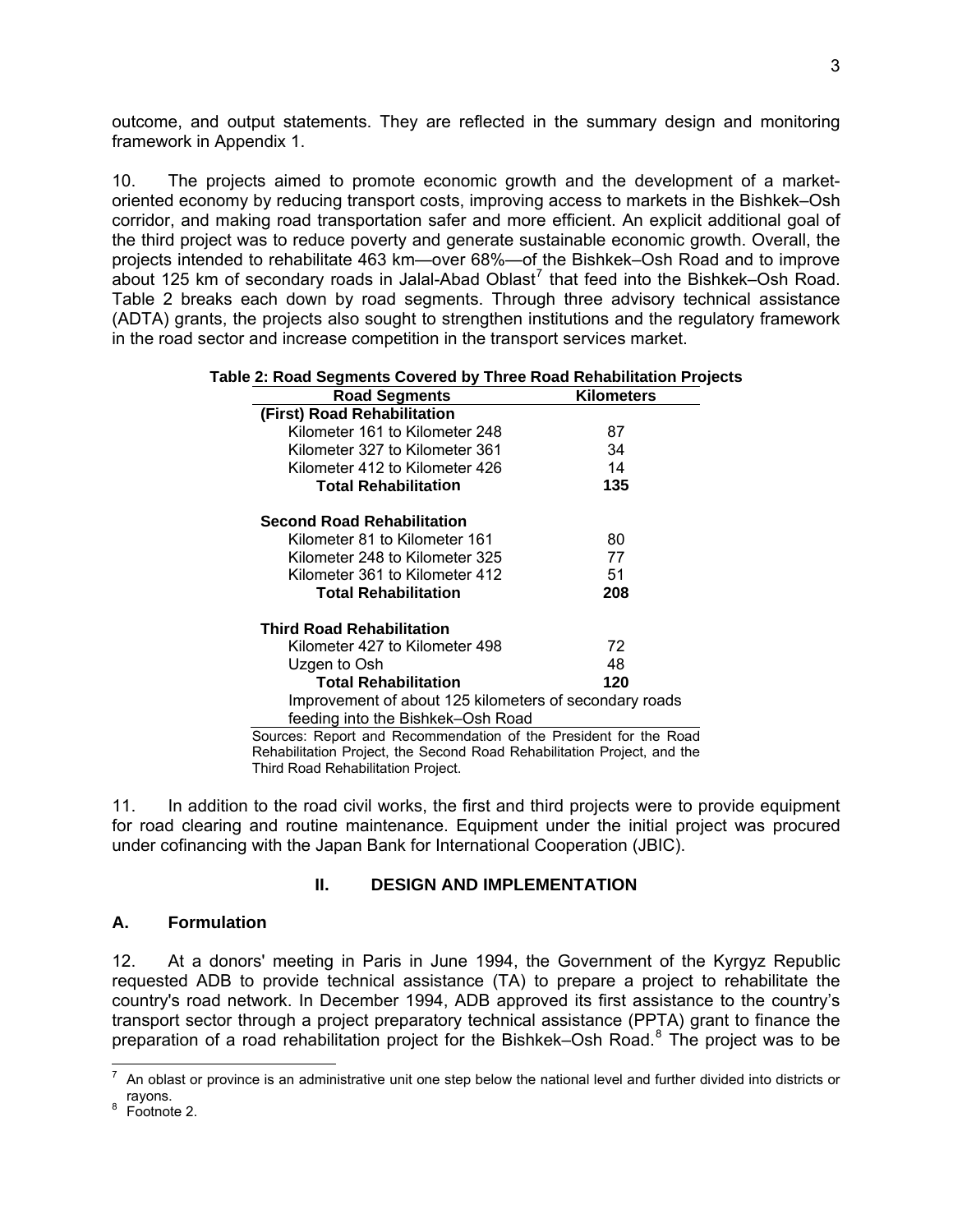the first phase of a rehabilitation program for the full length of the road that was projected to cost \$300 million. The first project focused on the road's mountainous section to im prove safety and make the movement of freight and passengers more efficient. The remaining sections were to be rehabilitated through subsequent loans.

13. Based on the report produced by the PPTA, an appraisal mission fielded in February 1996 defined a project costing \$88 million. On 13 June 1996, ADB's Board of Directors approved a loan for \$50 million (footnote 3) to rehabilitate 135 km of the road. The project became effective on 27 September 1996. The JBIC loan to finance procurement of maintenance equipment became effective on 27 June 1997.

14. The PPTA for the feasibility study of the second phase was approved on 11 February 1[9](#page-17-0)97. $9$  A tripartite meeting in September 1997 to discuss the PPTA findings was followed by a fact-finding mission in September and October 1997. The appraisal mission was fielded in December 1997. On 10 September 1998 ADB's Board of Directors approved the second loan (footnote 4) to rehabilitate another 208 km of the road.

15. During a country programming mission in March 1999, the government asked that ADB provide a TA to prepare the third road project. The PPTA was approved on 10 December 1999<sup>10</sup> and a loan appraisal mission was fielded in May and June 2001. The loan for the third phase of the Bishkek–Osh Road rehabilitation was approved by ADB's Board of Directors on 31 October 2001 and became effective on 12 September 2002.

16. The overall project formulation for the three projects benefited from domestic and international expertise and coordination and consultation with counterpart institutions, people to be affected, and development partners. The studies produced by the PPTAs provided convincing justifications for the projects. Environmental and social impact assessments were also prepared.

17. The feasibility study and designs for the third project would have improved had PPTA consultants exercised greater scrutiny and foreseen the project's adverse impact on 100 households along the rehabilitated sections (para. 92). A proper review of detailed designs and feasibility study reports could have prevented or mitigated the damage to the residents affected in the affected project area.

18. and Kilometer 426. This decision emerged from government suggestions during project formulation that this section, because it was the most vulnerable to landslides, avalanches and other weather-related accidents, take precedence over the lowland stretches. The consultants agreed that restoring reliable service in the mountain region was fundamental to keeping traffic moving along the entire length of the road. They also considered the lowland northern and 1 The first and second projects focused on the mountainous road between Kilometer 81 southern sections to be in better condition.

19. The third project covered three distinctly important portions of the road south of Karakul. Kilometer 426 to Kilometer 498 pass through steep slopes along the Naryn River and needed improvements to cross-drainage structures. The section from Kilometer 451 to Kilometer 498 through undulating terrain in the north and relatively flat lands in the south runs along the eastern rim of the Fergana Valley, one of the most productive agricultural areas in Central Asia.

<span id="page-17-0"></span><sup>-&</sup>lt;br>9

<sup>&</sup>lt;sup>10</sup> ADB. 1999. *Third Road Rehabilitation.* Manila (TA 3335-KGZ, approved for \$600,000 on 10 December).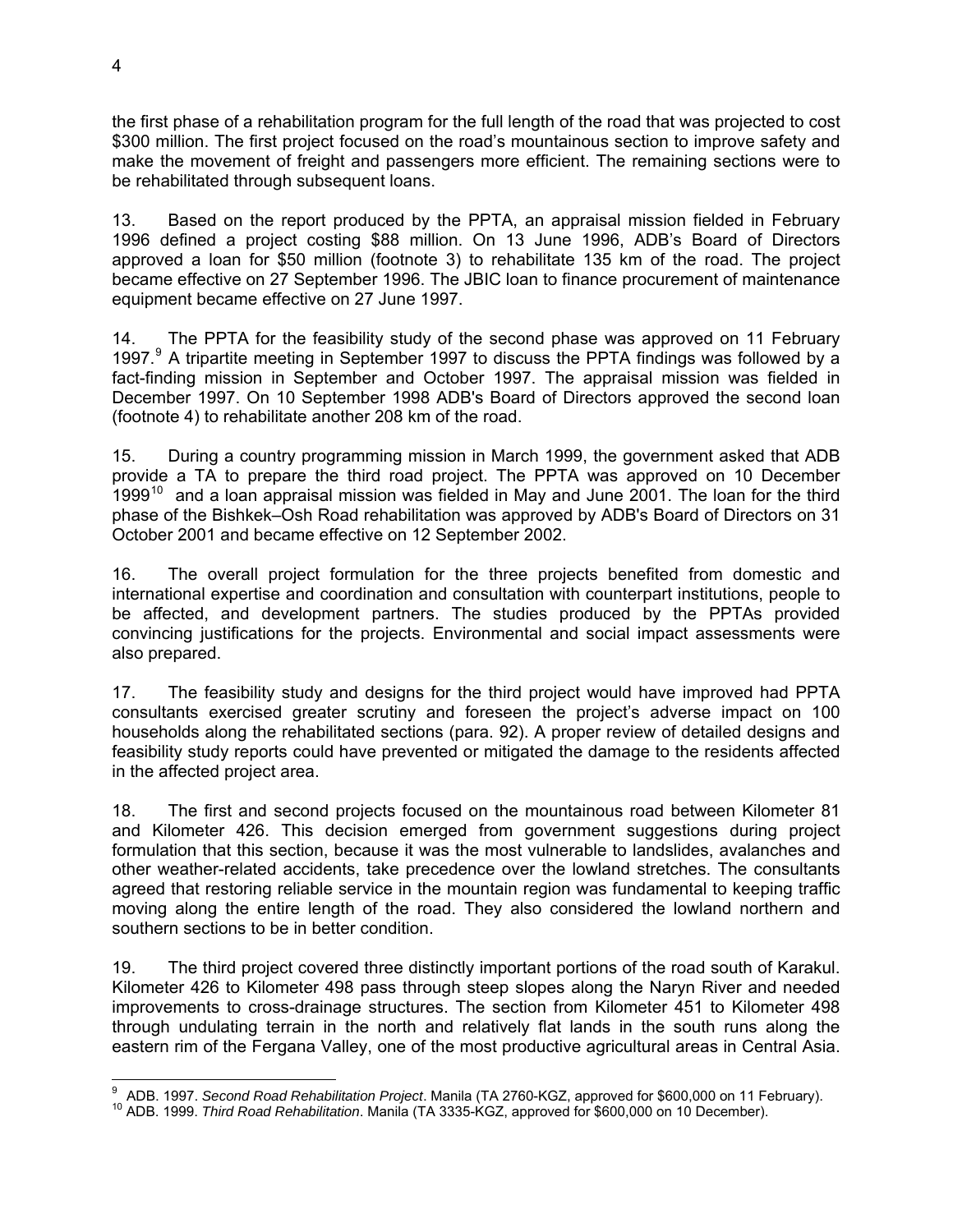The third project section provides a key link between the South's two biggest cities, Uzgen and Osh.

#### <span id="page-18-0"></span>**. B Rationale**

20. The three projects shared a common overall rationale: they were aimed at facilitating the country's transformation from a command to a market-based economy. Like other newly independent past members of the former Soviet Union, the Kyrgyz Republic had to contend after its breakup with a depletion of financial resources and the disintegration of institutions, economic activities, and trade relationships. Among the strategic considerations in the urgent task of arresting rapid economic decline and rising poverty was the need to restore an efficient transport system. The Kyrgyz Republic had been trying since 1992 to diversify its international trade. Trade had previously depended on its partners within the former Soviet Union and transport logistics had been designed to support this pattern. A modernized transport system was crucial to restructuring trade.

21. To meet the emerging demands of a market economy, the road sector had to overcome institutional and physical legacies through major policy and structural reforms. Neglected transport infrastructure—the major roads, in particular—had to be returned to serviceable condition. Although the transport infrastructure would need no immediate expansion to meet a moderate revival in demand, the more densely trafficked national roads were suffering severe deterioration due to a large and growing backlog of capital-intensive periodic maintenance and rehabilitation needs. Road blockages and closures were frequent, particularly in winter. The institutional legacy in the road sector meant that market-oriented policies had to be determined, new responsibilities defined, and the roles of the private and the public sectors clarified. This backdrop helped form the rationale for the three projects.

22. The Bishkek–Osh Road projects were a natural way to address the sector's most urgent infrastructure needs. The road plays an essential role in integrating the country 's economy and strengthening the social and cultural bonds between its diverse ethnical groups.<sup>11</sup> It is the only internal surface link between the country's two most populous cities and it passes through four of the country's six oblasts account for over half of gross domestic product and 80% of the manufacturing industry.

23. The road is also part of an important international transport corridor that links the landlocked country to Uzbekistan, Tajikistan, Kazakhstan, the People's Republic of China, and Siberia in the Russian Federation. Its rehabilitation was expected to enhance international economic cooperation and regional integration. The first project's inception coincided with the launch of ADB's Central Asia Regional Economic Cooperation (CAREC) program in early 1997. Among other objectives, the program was to reduce the economic isolation of the Central Asian countries by securing access to new markets and to cut transaction costs by improving transit and transport across the region.

24. The third road project sought specifically to benefit the poor by improving their access to markets for agricultural produce and to health facilities and better employment opportunities. In addition to work on the main Bishkek–Osh route, it included the rehabilitation of two secondary roads in areas where the incidence of poverty was high—the Tash Kumyr–Karajgach road and

<sup>-</sup> $11$  The southern region of the Kyrgyz Republic has a long history of ethnic conflict. Hundreds were killed in the 1990s in clashes between Kyrgyz and Uzbek inhabitants over land distribution. Similar deadly rioting broke out in Jalal-Abad in May 2010.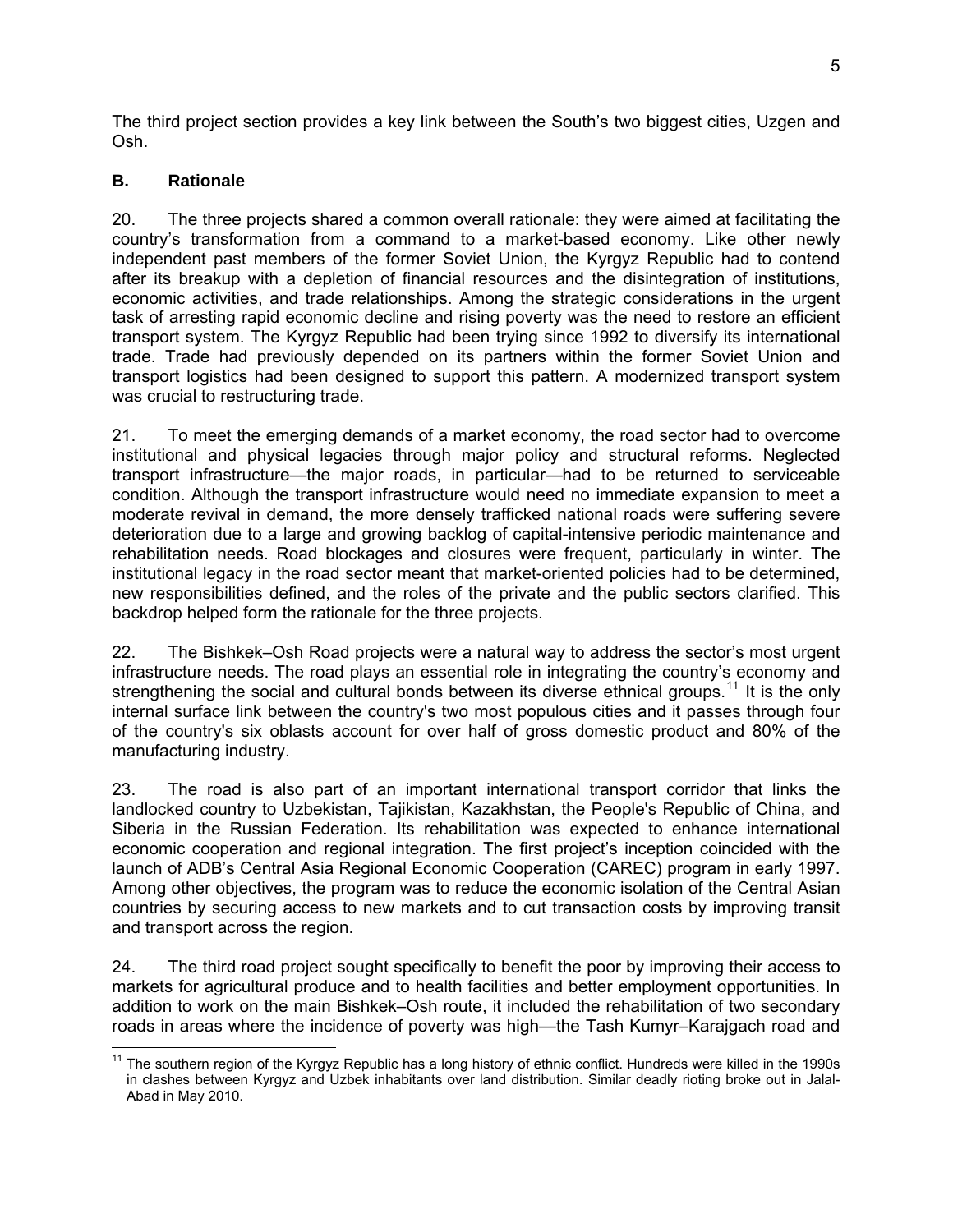the Bazar Korgom–Arslanbob road, along with its branch linking Kyzl and Ung kur. Poverty was particularly heavy near Karajgach, in an area where agriculture and livestock ac tivity dominated. Population was dense along the second of the rehabilitation roads and pov erty grew more evident as the road moved away from the main route. The area near Arslanbob had a rich agricultural base that included cotton, tobacco, rice, and walnuts. The Kyzl–Ungkur road feeds into three villages with above-average poverty levels and many extremely poor residents.

### <span id="page-19-0"></span>**C. Cost, Financing, and Executing Arrangements**

25. The first and second projects were delivered at below the cost estimated at appraisal, enabling savings from the loans. The third project cost 14% more than projected. (Appendix 2).

26. The first project was implemented as originally designed at 11.6% below cost estimates although the base cost exceeded the appraisal estimate by 2.6% (Table 3). Total ADB disbursement was \$46.1 million and cancellation was \$0.6 million, the difference being accounted for by the depreciation of the dollar against special drawing rights (SDR). Total disbursement from JBIC was 99.5% of appraisal estimates while the government disbursed only 60% of the programmed \$15 million. At project completion, government financing covered 11.8% of total project cost.

27. The base cost overrun of \$1.9 million was due to the higher cost of equipment and the extension of the services of the international consultants for construction supervision to complete civil works that had been delayed.

28. The original scope of the second project was completed at a cost 5.7% below the original estimate. The cost savings allowed for the extension of the project to include additional road safety works and to procure winter maintenance equipment (para. 45). The project, including the additional works, was completed with a \$1.1 million overrun, or 1% higher than the appraisal estimate. Of the \$110.9 million expended for the project, 44.5% or \$49.4 million was financed by ADB, 36.5% or \$40.5 million was financed by JBIC, and the rest was financed by the government, which financed the cost overrun. The detailed costs for each component, including the breakdown of foreign and local cost components, are in Appendix 2.

#### **Table 3: Estimated and Actual Costs**

|                                           |                  |              | Actual/          |
|-------------------------------------------|------------------|--------------|------------------|
|                                           | <b>Appraisal</b> | Actual       | <b>Appraisal</b> |
|                                           | (\$ million)     | (\$ million) | (%)              |
| <b>Road Rehabilitation Project</b>        |                  |              |                  |
| Asian Development Bank                    | 50.0             | 46.1         | 92.2             |
| Japan Bank for International Cooperation  | 21.0             | 20.9         | 99.5             |
| Government                                | 15.0             | 9.0          | 60.0             |
| <b>Total Project Cost</b>                 | 86.0             | 76.0         | 88.4             |
| <b>Base Costs</b>                         | 72.1             | 74.0         | 102.6            |
| of which:<br>Civil Works                  | 62.5             | 62.2         | 99.5             |
| Equipment                                 | 6.5              | 7.4          | 113.8            |
| <b>Consultancy Services</b>               | 3.1              | 4.3          | 138.7            |
| <b>Second Road Rehabilitation Project</b> |                  |              |                  |
| Asian Development Bank                    | 50.0             | 49.4         | 98.8             |
| Japan Bank for International Cooperation  | 40.8             | 40.5         | 99.3             |
| Government                                | 19.0             | 21.0         | 110.5            |
| <b>Total Project Cost</b>                 | 109.8            | 110.9        | 101.0            |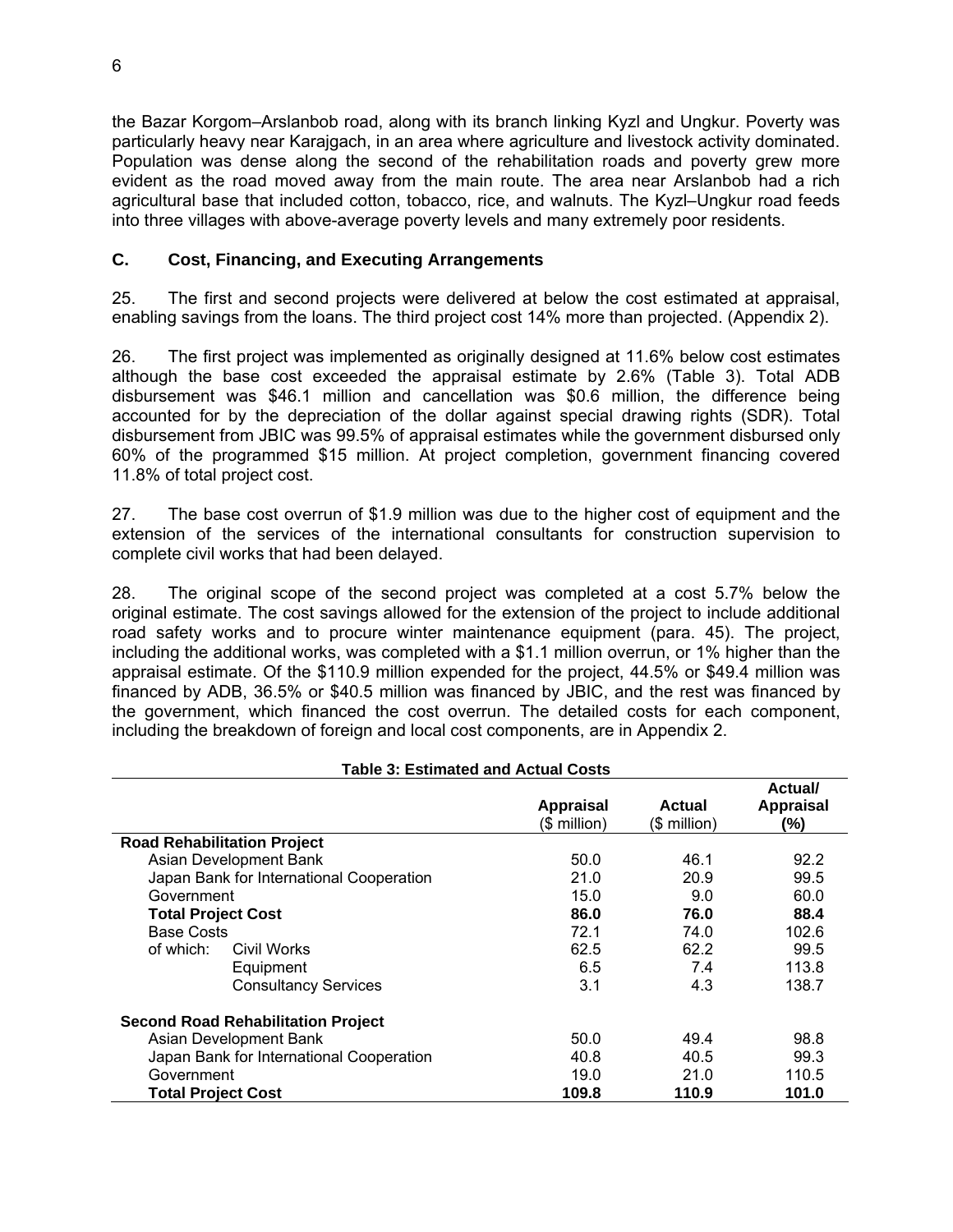|                           |                                          |                  |              | Actual/          |
|---------------------------|------------------------------------------|------------------|--------------|------------------|
|                           |                                          | <b>Appraisal</b> | Actual       | <b>Appraisal</b> |
|                           |                                          | (\$ million)     | (\$ million) | (%)              |
| <b>Base Costs</b>         |                                          | 91.6             | 109.2        | 119.2            |
| of which:                 | Civil Works                              | 86.8             | 101.6        | 117.0            |
|                           | Equipment                                |                  | 1.4          |                  |
|                           | <b>Consultancy Services</b>              | 4.8              | 6.3          | 131.2            |
|                           | <b>Third Road Rehabilitation Project</b> |                  |              |                  |
|                           | Asian Development Bank                   | 40.0             | 45.9         | 114.8            |
| Government                |                                          | 10.0             | 11.2         | 112.0            |
| <b>Total Project Cost</b> |                                          | 50.0             | 57.1         | 114.2            |
| <b>Base Costs</b>         |                                          | 42.9             | 56.5         | 131.7            |
| of which:                 | Civil Works                              | 39.2             | 50.6         | 129.1            |
|                           | Equipment                                | 1.3              | 2.3          | 176.9            |
|                           | <b>Consultancy Services</b>              | 2.4              | 3.6          | 150.0            |

Sources: Asian Development Bank database, project completion reports, project files , and report and recommendation of the President.

29. The third road project was completed at a cost 14.2% higher than appraisal estimates. ADB financed 80.4% of the total. Due to the appreciation of the US dollar against SDR, ADB was able to cover part of the cost overrun within its original commitment. At appraisal, ADB's funding was equivalent to SDR31.778 million. Actual disbursements totaled SDR30.935 million. Counterpart funding was 12% higher than originally estimated.

30. Apart from an increase in consultant services to cover delays in construction works, a variation order to increase consultant services by an additional \$443,853 was approved to do the detailed design of the Osh–Sarytash–Irkestham road. As was the case in equipment procurement, the cost overrun in civil works arose from price increases in major inputs, such as diesel, steel, and bitumen.

31. The implementation arrangements were as envisaged at appraisal and appeared to have worked well. The government was the borrower for all three projects, represented by its executing agency.<sup>[12](#page-20-0)</sup> A project steering committee (PSC), comprising representatives of the MOF, the MOTC, the Ministry of Economy, Goskominvest (government investment committee), and the project manager, was established to oversee and coordinate all project activities, including all sector reforms agreed during policy dialogue with ADB. The PSC's work was constrained by frequent turnover of its members and political instability in 2005–2006. Following a change of government in March 2005, the new government established a committee for managing investment projects for major road works. The committee was chaired by the minister Ministry of Finance (MOF). The Ministry of Transportation and Communication (MOTC) was the of MOTC and filled the role of PSC for all donor-funded projects.

32. A project implementation unit (PIU) responsible for implementing the projects was established under the Bishkek–Osh Road Division.<sup>13</sup> The PIU was headed by a project manager and assisted by international and national consultants. It carried out (i) the day-to-day supervision of project implementation; (ii) the procurement of civil works, goods, and services;

<span id="page-20-0"></span> $12$  Prior to the reorganization, the executing agency was the Ministry of Transport. The Ministry of Transportation and Communications (MOTC) replaced the Ministry of Transport after the reorganization.<br><sup>13</sup> Prior to the reorganization of the MOTC and during the early part of implementation of the first project, this division

was called Directorate General for Rehabilitation and Maintenance of the Bishkek–Osh Road.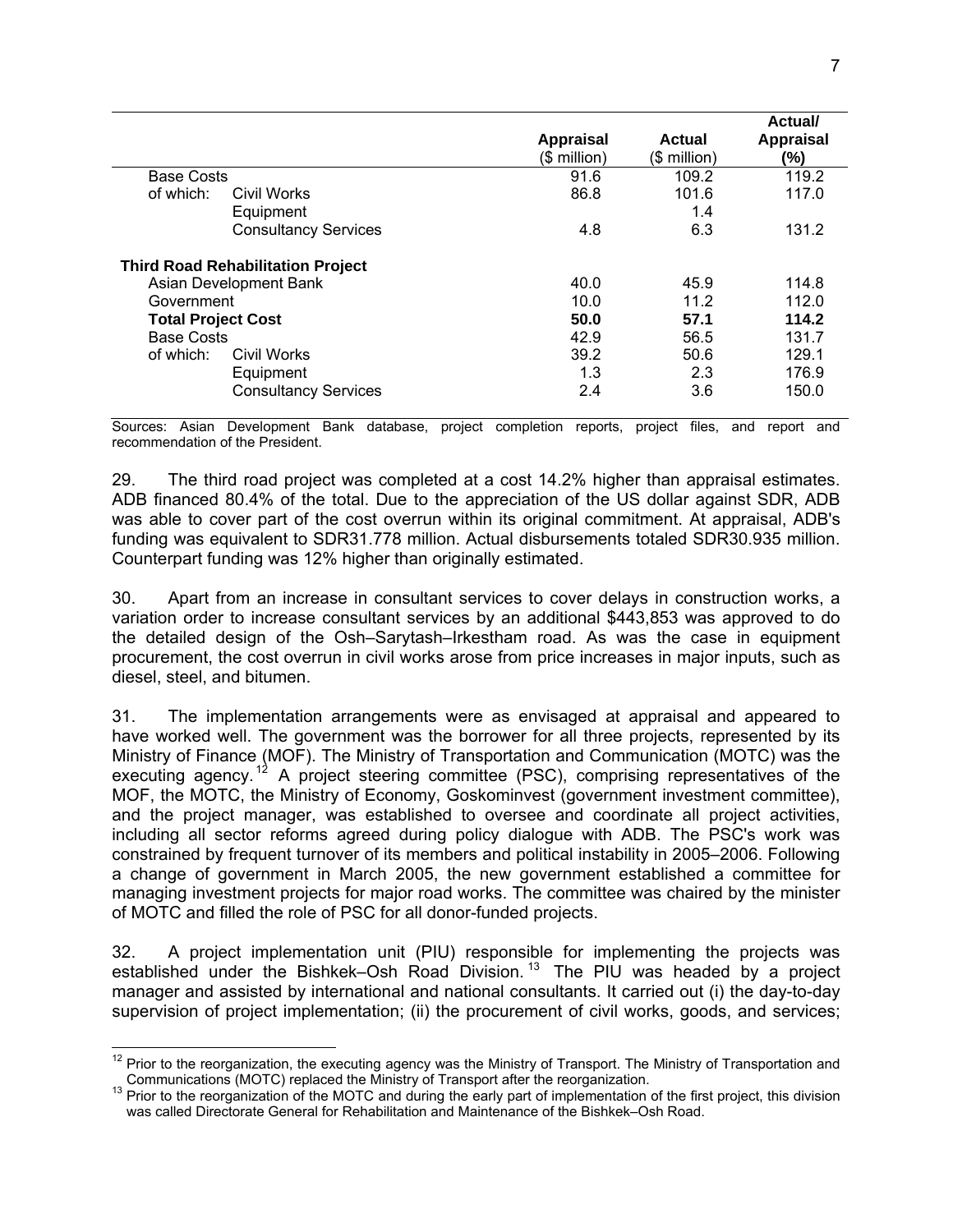(iii) consultant recruitment; (iv) disbursements; (v) reporting; and (vi) liaison among MOTC, contractors, suppliers, government agencies, and ADB. On average, the PIU ha d nine staff over the period of the projects, including the PIU head and deputy head, two fina ncial specialists, three engineers, and two support staff. PIU operating expenses were originally f inanced through the supervising engineer's contract. From Septem ber 2006, the PIU staff was employed under direct contracts with the MOTC and financed through the imprest account. Another PIU was established for the JBIC-funded components of the projects.

# <span id="page-21-0"></span>**D. Procurement, Construction, and Scheduling**

33. Procurement. The projects' civil works were implemented through eight contracts, two contracts each under the first and second projects (one each financed by ADB and JBIC), and four contracts under the third project. Procurement financed by ADB was undertaken in accordance with ADB's *Guidelines for Procurement*. The procurement financed by JBIC followed JBIC's guidelines. To facilitate timely project implementation, particularly in light of severe winter conditions that limited construction to about 8 months a year, ADB approved advance procurement under all three projects. All eight contracts for civil works were awarded on the basis of international competitive bidding. All equipment contracts were awarded based on a single-stage, two-envelope system under the international competitive bidding procedures. No problems were encountered in the packaging of contracts, preparation of tender documents, and evaluation of bids.

34. **Construction and Scheduling.** The consultant for the first project began work on 5 June 1996, a week prior to loan approval but after the advance recruitment action was approved on 7 February 1996. The civil works contractor was selected on 13 September 1996 and the civil works commenced on 1 January 1997. The original loan closing date of 30 April 2000 was extended once to 1 October 2001. The civil works were completed by July 2001, about 17 months behind the date anticipated at appraisal (Table 4). The delay was due to (i) recurrent slope stability problems, which caused 4 months of delay and several minor design changes; (ii) problems in obtaining diesel fuel and good-quality bitumen for asphalt works; and (iii) a lack of one contractor's capacity in managing and resolving implementation issues and internal problems in the joint venture between the Turkish and Kyrgyz companies.

| <b>Table 4: Time Overrun</b>                 |                                     |               |              |  |
|----------------------------------------------|-------------------------------------|---------------|--------------|--|
|                                              | <b>Road Rehabilitation Projects</b> |               |              |  |
|                                              | <b>First</b>                        | <b>Second</b> | Third        |  |
| Expected project completion                  | 31 Oct 1999                         | 31 Dec 2001   | Oct 2004     |  |
| Actual project completion                    | 10 July 2001                        | Nov 2005      | 30 July 2007 |  |
| Time overrun (months)                        |                                     | 46            | 33           |  |
| Months of effectivity to completion expected | 36                                  | 37            | 33           |  |
| Months of effectivity to completion actual   | 63                                  | 68            | 58           |  |

Source: Project completion reports.

35. The second project was expected to be implemented within 4 years, beginning with procurement activities in early 1998 and ending with the completion of construction in October 2001. The loan was extended three times from the original closing date of 30 April 2002 to 31 October 2004. The delays were caused by (i) the relocation of electric cables within the Tyu Ashu tunnel; (ii) disputes between the MOTC, the supervising consultant, and the contractor over the detailed design, which had not been available at the time of tendering; and (iii) minor design changes at a late stage. While the rehabilitation of the road sections was complete by November 2001 (1 month later than envisaged at appraisal), the tunnel works were not completed until September 2002, an 11-month delay over the appraisal estimate.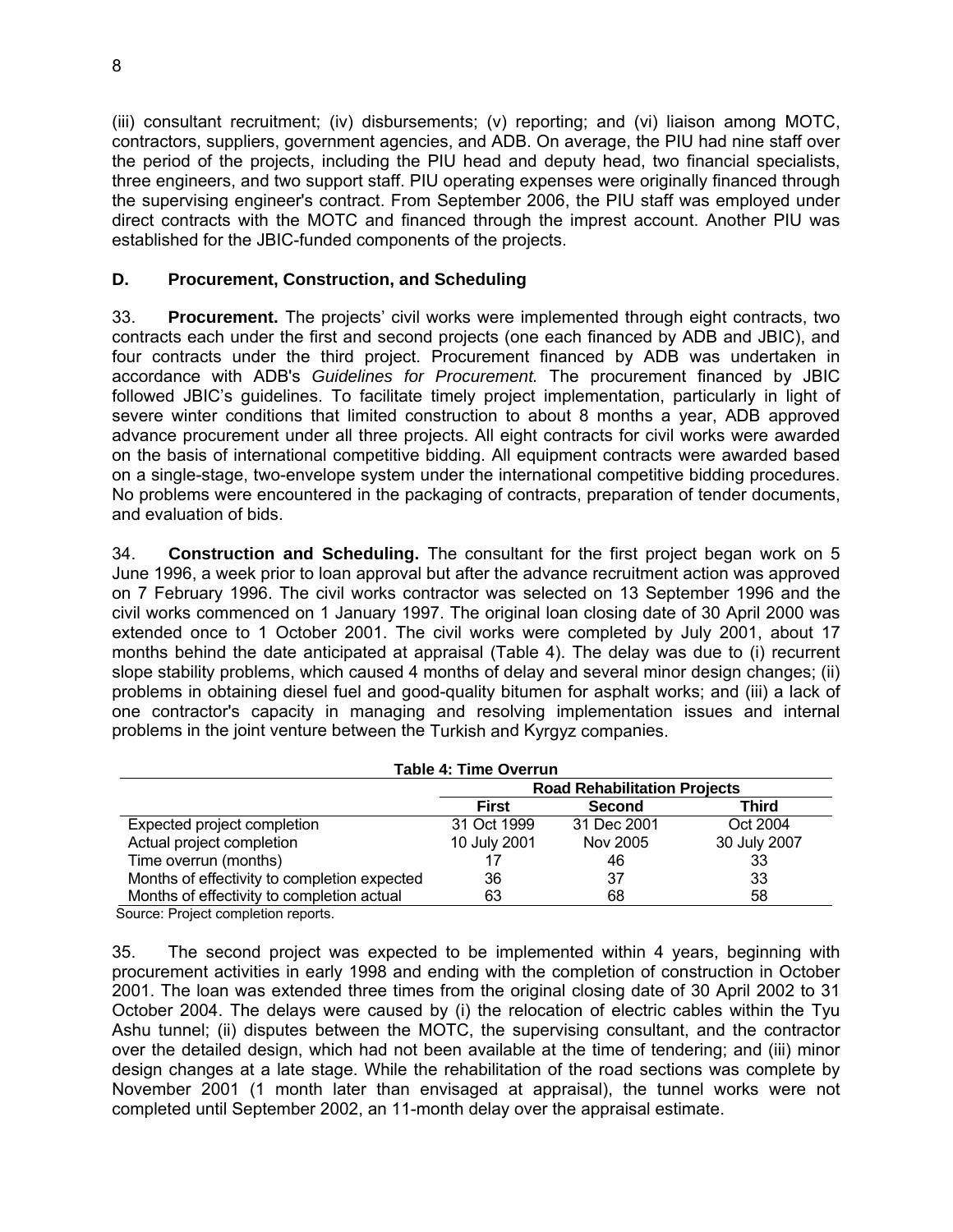36. A major accident occurred in the Tyu Ashu t unnel on 3 August 2001, killing five people by asphyxiation and in juring many more.14 Nine ventilation fans had been purchased and delivered to the project site but they had not been installed at the time of the accident. Safety issues in the tunnel had been brou ght to the attention of the MOTC, the contractor, and the supervising consultant several times. A government commission was



established in August 2001 to investigate the accident. ADB fielded a special loan review mission from 23 to 28 August 2001 to review safety conditions in the tunnel and help formulate an action plan to prevent further accidents.<sup>15</sup>

37. The third project was greatly slowed by pre-loan effectiveness delays, pre-construction delays, and the poor performance of two contractors. Implementation took 6 years, double the original estimate. The appraisal schedule was overly optimistic, allowing only 3 months from loan approval to effectiveness. The pre-construction period was lengthened by difficulties in lowest bidders, whose tenders were 30% below the engineer's estimate. Slower than projected execution led to an 18-month overrun in the implementation of civil works. One contractor was evaluating complex civil works contract packages and the need to verify the credentials of the terminated for continuing poor performance.

38. Limits placed by the International Monetary Fund (IMF) on the country's public investment program (PIP) were an important contributor to the late completion of the second and third projects. Concerned about fiscal sustainability, the IMF's Poverty Reduction and Growth Facility for 2001 programmed progressive reductions in the PIP from 6.8% of gross domestic product (GDP) in 2000 to 5.5% of GDP in 2002, and to 3% of GDP by 2005. This compressed annual disbursements to donor-funded projects by both donor and government sources<sup>[16](#page-22-1)</sup> and held back implementation. The rigid quarterly ceiling on PIP further complicated the government's cash management.

#### <span id="page-22-0"></span>**E. Design Changes**

39. All project designs determined at appraisal were followed. The preliminary civil works designs envisaged at appraisal were largely reflected in the detailed designs of the completed projects. One minor change was observed from the TA-supported design of the capacitybuilding components. A study had invalidated the need for the TA component for enhancing competition among transport operators and it was canceled.<sup>17</sup> No major change in design and scope of the projects was made after the loan approvals.

40. In response to a serious accident in the Tyu Ashu tunnel, which was rehabilitated as part of the second project, a road safety secretariat was established within the MOTC.<sup>18</sup> This was an

<sup>&</sup>lt;sup>14</sup> There had been a previous accident on 14 June 2001 with no fatalities.<br><sup>15</sup> A review mission on 16 October 2001 by the Kyrgyz Republic Resident Mission checked on the implementation of<br>the safety action plan at the t

<sup>&</sup>lt;sup>16</sup> ADB. 2001. Kyrgyz Republic: Principles and Practice of Public Investment Program (PIP). Consultant's Report. Manila. (Report of TA 3382-KGZ).<br><sup>17</sup> A similar TA funded by the European Union had confirmed that transport services were already highly competitive,

<span id="page-22-1"></span>freight services were deregulated, and passenger services were only lightly regulated. 18 The required office equipment was purchased under ADB. 2000. *Technical Assistance to the Kyrgyz Republic for Improvement of Road Sector Efficiency.* Manila (TA 3531-KGZ, approved on 31 October 2000 for \$440,000). The operating cost of the secretariat was financed under ADB. 2001. *Technical Assistance to the Kyrgyz Republic for Institutional Support in the Transport Sector.* Manila (TA 3757-KGZ, approved 31 October 2001 for \$650,000).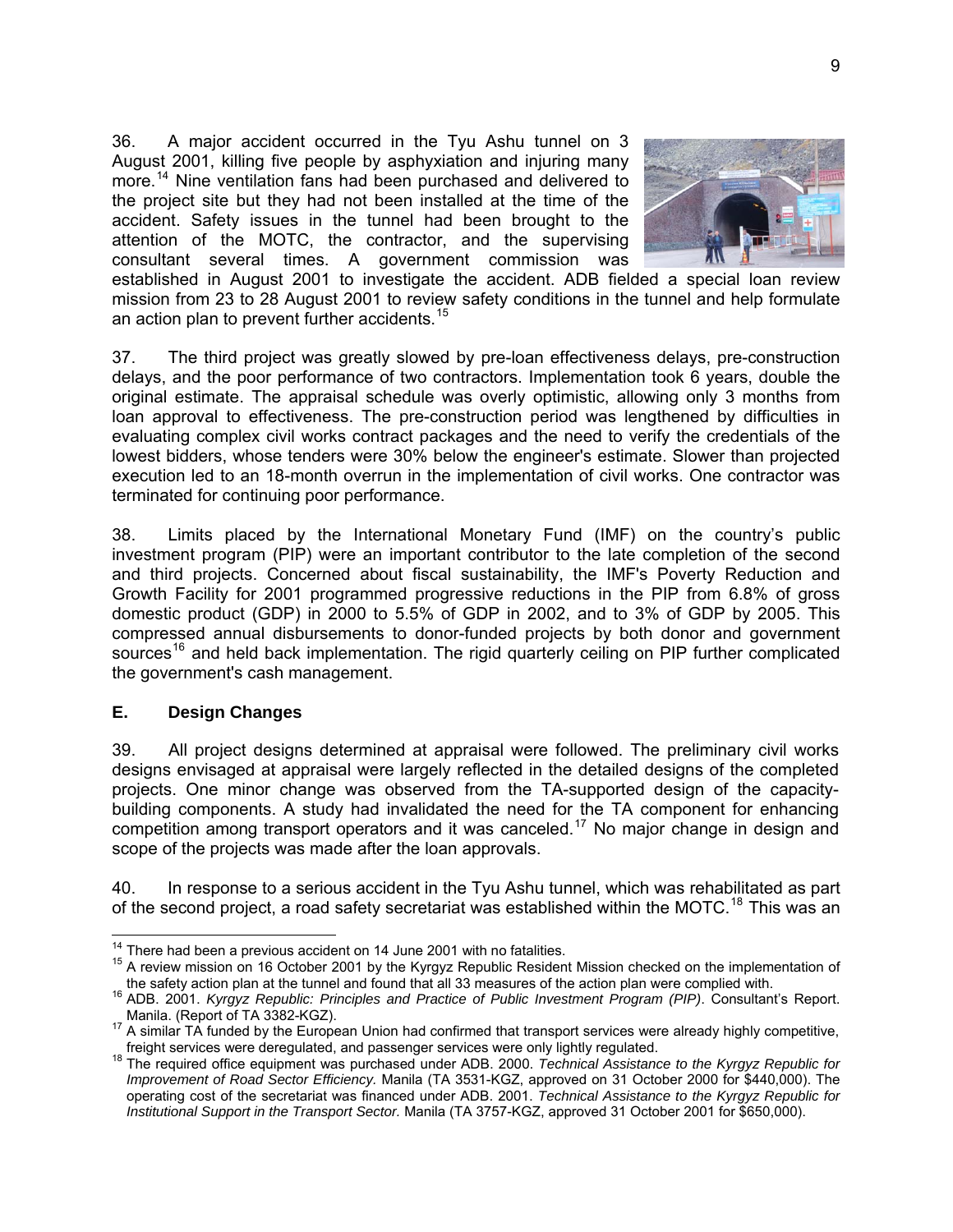addition to the original design of the second project. The secretariat of fou r staff members operates out of a very small office with only one computer. It has a liaison and coordination function and serves as an interface between the MOTC and the traffic police. It also analyzes accidents on behalf of the Safety Commission, which is headed by the deputy prime minister. The secretariat has been involved in a continuing ban on the passage of buses through the Tyu Ashu tunnel, which was put into effect after the 2001 accident. This means t hat large buses cannot travel the full length of the Bishkek–Osh Road. Secretariat staff suggested that inadequate geometric design standards of the tunnel led to the bus ban. When the IEM inspected the tunnel, the passage of one way traffic was allowed in turn and wa s not well lit. The safety secretariat also indicated that the bus ban was issued over concern tha t obsolete buses may be involved in accidents on the mountainous sections of the road. Heavy articulated trucks are apparently not affected by the ban. The tunnel accommodates them using one-way traffic controls. The bus ban undermines the efficiency of the project and its rationale needs to be revisited.

# <span id="page-23-0"></span>**F. Outputs**

41. The outputs of the three projects comprised (i) civil works for road rehabilitation, (ii)



procurement of road maintenance equipment, (iii) ancillary physical outputs, and (iv) institutional outputs to be achieved with support from related ADTAs. The institutional outputs are assessed in paras. 97— 102 Section IV. B. The project design of the physical project components was realized in compliance with the technical specifications. In contrast, the expected outcomes of the ADTAs were only partly achieved.

# **1. Bishkek–Osh Road Rehabilitation**

42. The projects rehabilitated 483 km of the Bishkek-Osh—about 72% of the total length and 20 km more than expected.<sup>19</sup>

- Under the first project, three road sections totaling 135 km were rehabilitated. Two sections of 100 km in total length were financed by ADB. The third section of 35 km was financed by JBIC. The civil works for the three sections were completed between 1999 and 2001.
- Under the second project, 228 km were rehabilitated, comprising (i) a 100-km section and including a 2.5-km tunnel financed by ADB, and (ii) two sections totaling 128 km financed by JBIC. The sections were completed between September 2002 and November 2005. The 100-km section financed by ADB covered 80 km from Kilometer 81 to Kilometer 161, as included in the original design, and 20 km from Kilometer 61 to Kilometer 81, as a change in scope approved on 11 April 2002.
- The third project rehabilitated 120 km. The civil works were completed in 2007.

 $\overline{a}$ <sup>19</sup> Under the second project, loan funds from the unallocated category were used to improve an additional 20 km of the road. This was considered a minor change in scope and a variation order for the existing civil works contract and the consultant supervision was made.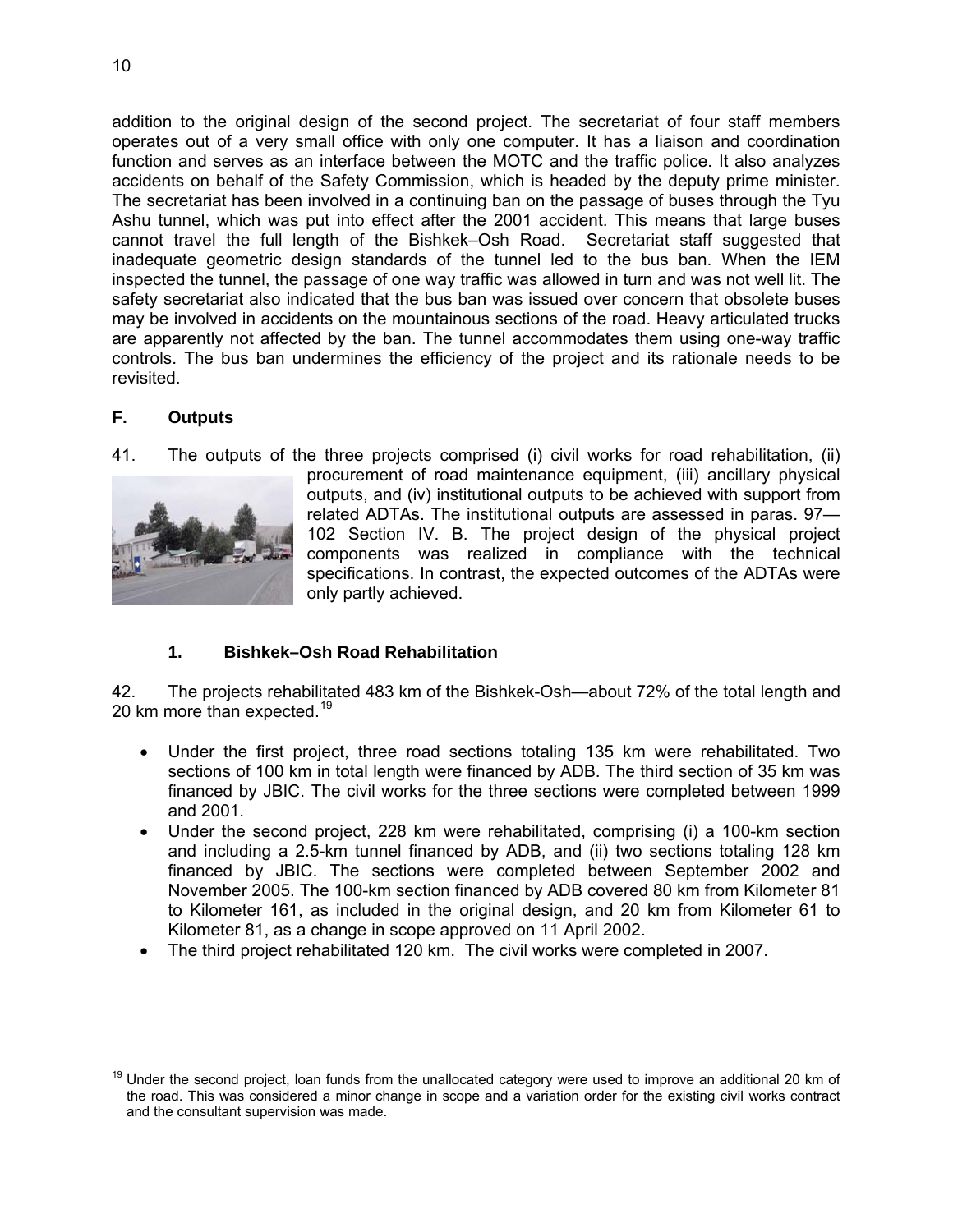# **2. Secondary Roads**

43. The third project was to rehabilitate 125 km of secondary roads: 53 km f rom Tash Kumyr to Karajgach, 52 km from Bazar Korgom to Arslambob, and 20 km of a branc h of this second road to Kyzl Ungkur. The IEM was able to confirm the rehabilitation of 105 km, consisting of 53 km from Tash Kumyr to Karajgach, 47 km from Bazar Korgom to Arslambob, and 5 km of the branch to Kyzl Ungkur (Appendix 4). These road sections were completed at a cost of \$14.0 million or 119% more than the cost estimate. The rehabilitation of the remaining 20 km has not been substantiated. Civil works on the secondary roads were completed in 2007.

# **3. Maintenance Equipment**

44. Equipment for road maintenance, rehabilitation, and emergency works was procured under all three projects at a cost of \$11.1 million or 4.5% of the projects' total cost. The use of the equipment was not limited to locations along the Bishkek–Osh Road. Most of it was deployed elsewhere in the country. A list of the equipment procured is in Appendix 4.

- The \$7.4 million of equipment procurement under the first project included pavers, rollers, graders, loader, bulldozers, excavators, dump trucks, and snow-removal equipment.
- Under the second project, road maintenance equipment was added to the project scope after loan approval and unallocated loan funds were used to procure winter maintenance equipment, including multipurpose maintenance equipment, a snowplow, and a front loader. Total cost was \$1.4 million.
- In the course of implementing the third project, the scope for equipment procurement was changed to allow the purchase of heavier equipment, including front loaders, crushers, and chip sealers. At project appraisal only light and hand-operated equipment had been envisaged. A total of \$2.3 million was spent for procurement of maintenance equipment under the third project.
- The road maintenance equipment procured under the projects has been assigned to the road maintenance units of the MOTC. It was envisaged that under the second project part of the equipment would be transferred to an equipment leasing company, which would be operated by the Bishkek–Osh Road Department. The leasing company has yet to be established.

45. An expected output of the first project was the establishment of an equipment pool for the equipment procured. Although the pool was created, it did not have any permanent staff or any accounts. Under the second project, the MOTC requested a minor change in scope to allow procurement of winter road maintenance equipment. The MOTC was required to provide ADB with information showing that the equipment pool was functioning before the winter equipment was purchased. Audit reports of the equipment pool sent to ADB did not address critical issues raised by ADB. The MOTC explained that the equipment pool was not functioning because the equipment was assigned to the maintenance units without making prior arrangements for the required lease payments. Thus, while the output was delivered, the expected outcome, namely the operation of the equipment pool under commercial conditions, which was also to benefit private contractors, was not achieved.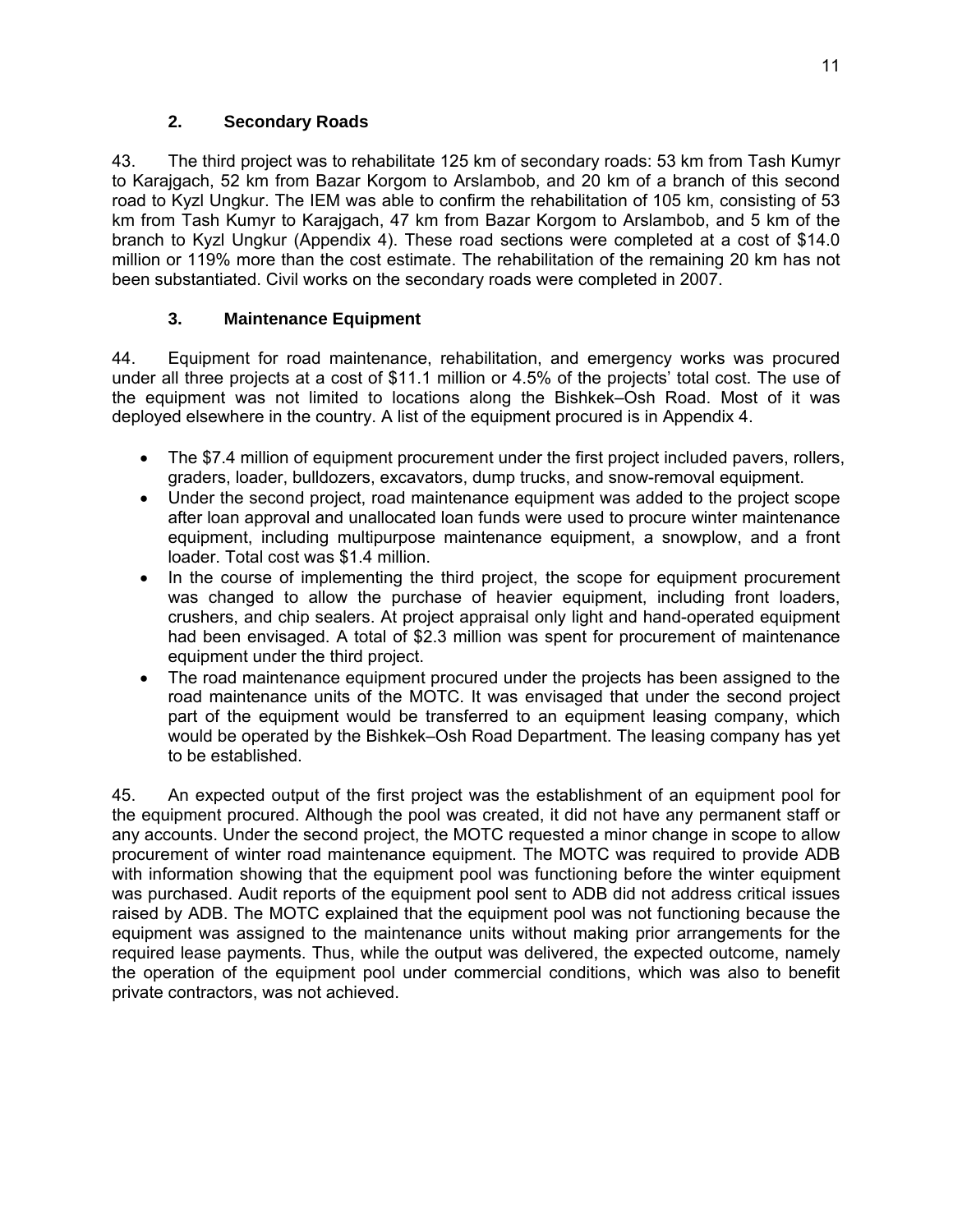# **4. Other Physical Outputs**

46. Unallocated loan funds under the second project were used to (i) improve road safety on



selected mountainous sections, and (ii) stabilize rock slopes on those sections. The third project included pavement overlay s for about 105 km of a secondary road in the Jalal-Abad Oblast that c onnected to the Bishkek–Osh Road. At the borrower's request, the p roject scope for secondary roads was increased to include a bridge adjacent to the Tash–Kumyr–Karajigach sect ion that had been damaged by flooding during implementation. The design standards for the secondary road

were modest but adequate for the intended improvements.

#### <span id="page-25-0"></span>**. G Consultants**

### **1. Consultants for Civil Works Implementation**

47. A total of 529 person-months of international and local consultants were used under the three projects. The consultants were engaged for pre-construction activities, construction supervision, and some special activities explained below. International consultants were recruited according to ADB's *Guidelines on the Use of Consultants*. National consultants were recruited under local procedures that were satisfactory to ADB. The MOTC assessed the overall performance of the consultants as satisfactory.

48. Under the first project, two consultant contracts covering 161 person-months totaling \$7.1 million were concluded. Initially, the ADB consultant also supervised the JBIC-financed civil works and equipment components. After 2002, JBIC-financed consultants supervised the JBIC component of both the first and the second projects. The MOTC signed and financed a separate consultant contract to cover the defects emerging during the liability period.

49. Under the second project, two contracts totaling \$6.3 million were concluded. The consultants financed by ADB for the first civil works package were recruited in accordance with ADB's Guidelines on the Use of Consultants. The consultant recruitment for the second package, which was financed by JBIC, followed JBIC procedures. Due to five variations to the original contract, the consultant inputs increased by 32 person-months from 202 person-months to 234 person-months.<sup>20</sup> Further details are given below:

- (i) The review of detailed design and assistance to prequalification of contractors, tendering, and contract award for the civil works of the third project have expedited implementation of that project.
- $(ii)$  A request was made by the MOF for a reallocation of loan proceeds from the unallocated category to cover the costs of consulting services for the auditing of under the project and the government did not have sufficient funds. The auditors were recruited in accordance with ADB's *Guidelines on Use of Consultants.* project accounts. There was no provision to finance the cost of auditing services

<sup>-</sup><sup>20</sup> The variation orders covered (i) preparation of bidding documents, tendering, and evaluation of bid proposals for the Third Road Rehabilitation Project; (ii) additional consulting services for work on the additional rehabilitation from Kilometer 61 to Kilometer 81; (iii) preparation of bidding documents and evaluation of bids for the supply of winter maintenance equipment; (iv) preconstruction services on preparation of bidding documents, bidding, and evaluation of bids for rock slope stabilization works; and (v) a reduction in the list of design and survey equipment to be procured under the consultants' contract.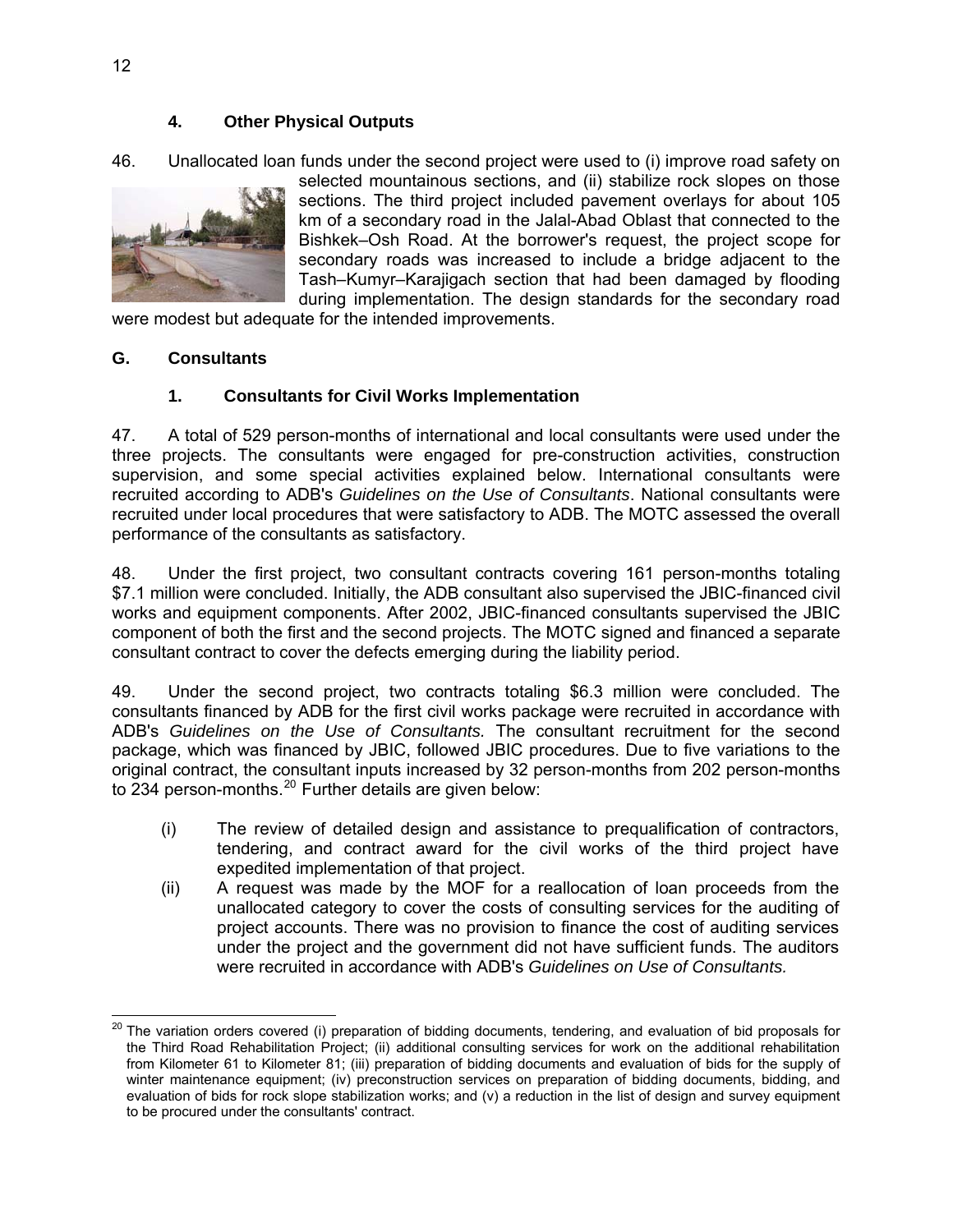- (iii) The PCR for the first project had recommended examining pave ment defects on selected road sections, designing remedial measures, and assess ing the liabilities of each party. ADB endorsed the recommendation and approved the allocation of \$35,000 from the project to finance this consultant.
- $(iv)$  A domestic consulting firm was recruited to undertake the supervision of the rock slope stabilization. The consultants were recruited under domestic procedures acceptable to ADB.

50. The recruitment of consultants under the third project, which was undertaken in accordance with ADB's *Guidelines on the Use of Consultants*, suffered substantial delays. To expedite project implementation, all pre-construction activities were carried out by the supervising consultant hired under the second project (para. 49). The supervising engineer's contract was awarded through international competitive recruitment 13 months later than envisaged at appraisal. ADB approved five contract variations for a total of about \$0.85 million. Among other things, they covered (i) additional construction supervision inputs resulting from a delay in civil works contracts, (ii) preparation of the detailed design for the proposed Southern Transport Corridor Road Rehabilitation Project, and (iii) procurement services for the same project. In April 2006, ADB imposed worldwide sanctions on the selected consulting firm. As a result, the firm's contract was discontinued. To allow the borrower to complete the project, ADB in 2006 approved (i) additional engineering services for about \$0.5 million, and (ii) a change of the selection method for these services from a quality- and cost-based selection to a single source selection and direct selection of individual consultants.<sup>21</sup> Auditing consultants were recruited in accordance with ADB's *Guidelines on Use of Consultants*. The total costs of consulting services, which comprised about 134 person-months, increased by half from \$2.4 million estimated at appraisal to \$3.6 million at project completion.

# **2. ADTA Consultants**

51. About 85 person-months of consultants were provided under the ADB-financed ADTAs. The ADTAs have supported institution-building and development of the policy-making and regulatory oversight capacities of the MOTC. The ADTAs were aimed at restructuring the road sector and building capacity in policy formulation, planning, management and project implementation for highways, and maintenance financing. The TA was funded by the Japan Special Fund.

52. The ADTA for the institutional strengthening of the road sector, which supported the first project, was to help the government improve its policy and regulatory framework for the road transport sector.<sup>22</sup> The consultants delivered a design for a transport sector development framework, an action plan for road sector reforms, and a draft transport sector policy statement. As a result of the TA, the MOTC was established, new mandates were transferred to it, road The performance of the consultants ensured that these outcomes were achieved. Throughout the TA period, the consultants adopted an interactive and consultative approach. maintenance was reorganized, and the Automobile Roads Act and Road Fund Act were passed.

  $21$  The approved arrangements included hiring (i) the current team leader directly as an individual international consultant for the position of supervising engineer representative and resident engineer; (ii) a local design institute, formerly the consultant's subcontractor, by single-source selection; and (iii) all current PIU staff directly as

individual national consultants. 22 ADB. 1996. *Institutional Strengthening of the Road Sector*. Manila. (TA 2587-KGZ, approved for \$800,000 on 13 June 1996).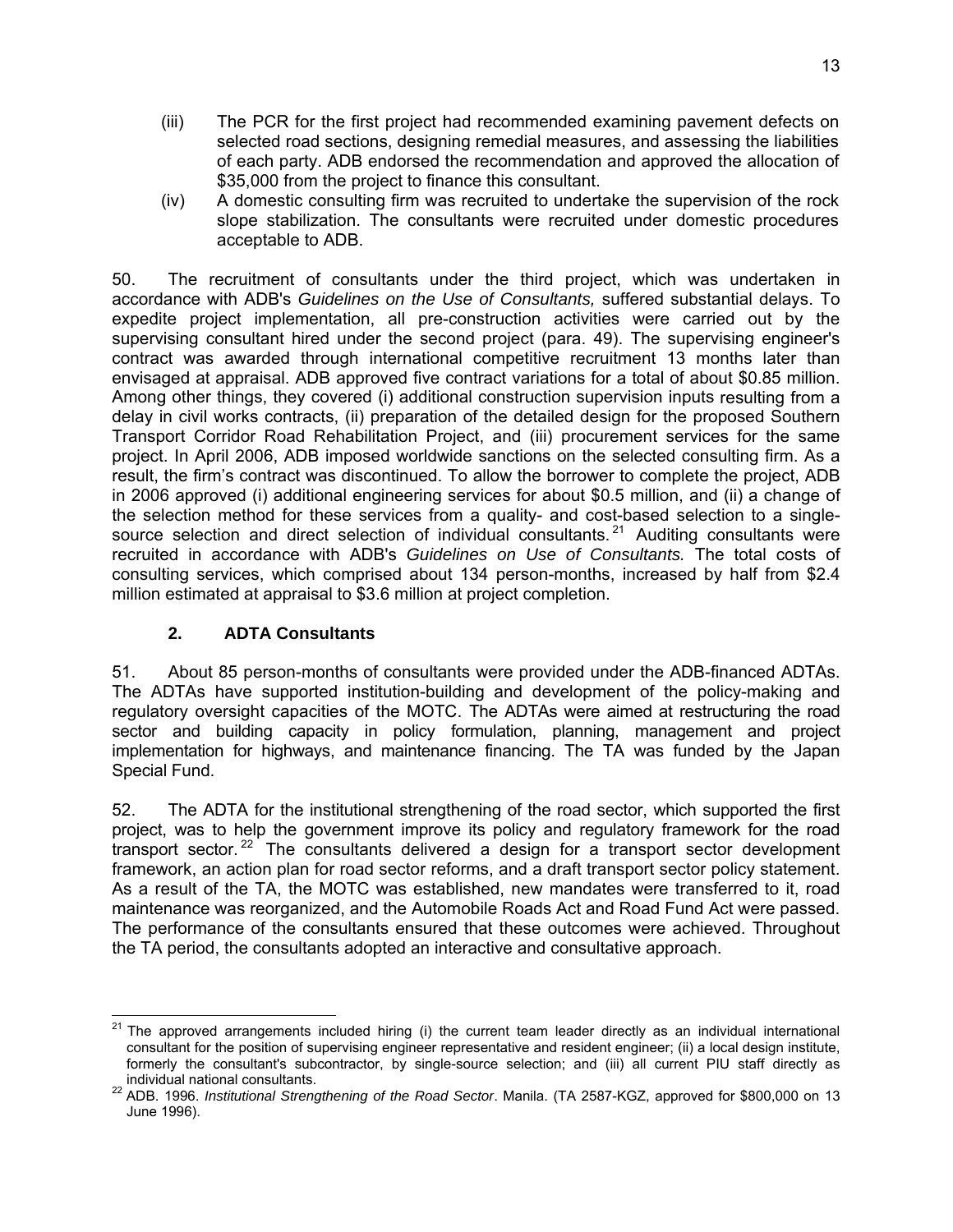53. The TA to provide policy support in the transport sector and attached to th e second project was to strengthen policy functions, institutional development, and the financ ial management capacity of the MOTC.<sup>[23](#page-27-1)</sup> The two-part TA also focused on building the capacity of private contractors. The first part aimed to strengthen the MOTC's transport policy formulation and financial management capabilities. The second part's objectives were to define the organizational structure and roles of the Department of Roads (DOR).<sup>[24](#page-27-2)</sup> While based on best practices at the time of TA implementation, the solutions recommended by the TA consultants were adapted to the country's needs and conditions. The recommendations contributed to the restructuring of the MOTC, even if not all of them were implemented. The TA recommendations for establishing a road fund were not fully implemented. This was not attributable to the quality of the recommendations. The delay in establishing the Transport Policy Department and the Planning, Design, and Construction Department limited the consultants' effectiveness in strengthening these agencies. The role of private contractors in carrying out maintenance works has so far also been limited, although the consultants made detailed recommendations and carried out training to achieve this objective.

54. The TA attached to the third project provided institutional support for the transport sector and was aimed at developing the government's capacity to maintain secondary roads and at increasing competition among transport operators.<sup>25</sup> The consultant designed a concept for road maintenance in which local communities were expected to participate. The concept could not be implemented. The consultants should have identified the constraints to implementing the concept and recommended remedial action.

#### <span id="page-27-0"></span>**H. Loan Covenants**

55. Two of the first project's loan covenants were not complied with and one was only partly kept. The two unmet covenants related to the road maintenance budget. The first called for the funding of a yearly road maintenance budget for the road fund and the second was related to the improvement of road sector revenues from road users. The covenant to promote the principles of a market-oriented economy was partly complied with. While the necessary statements, reports and legislation were drafted, no legislation followed to ensure that regulations were in place.

56. The borrower did not comply with two loan covenants under the second project, one related to the road fund, the other calling for the preparation and the adoption of a road safety program. Three covenants were met only in part. One was related to the proposed road fund, the second to the facilitation of private sector participation in road maintenance, and the third to a road maintenance system.

57. At the time of the IEM, two loan covenants under the third project remained outstanding and four had been only partly complied with. The requirement to have the project beneficiaries incentive or motivation that would entice them to become involved. The lack of appropriate skills was also an impediment. Covenants related to the funds for maintenance and one mandating the participation of local communities in the maintenance of secondary roads were partially met. participate in the maintenance of secondary roads was not complied with in the absence of any

<sup>-</sup>23 ADB. 1998. *Policy Support in the Transport Sector*. Manila. (TA 3065-KGZ, approved for \$600,000 on 10

<span id="page-27-2"></span><span id="page-27-1"></span>September 1998).<br><sup>24</sup> The Department of Roads was to devolve into the Transport Policy Department and the Planning, Design, and

Construction Department. 25 ADB. 2001. *Institutional Support in the Transport Sector*. Manila. (TA 3757-KGZ, approved for \$650,000 on 31 October 2001).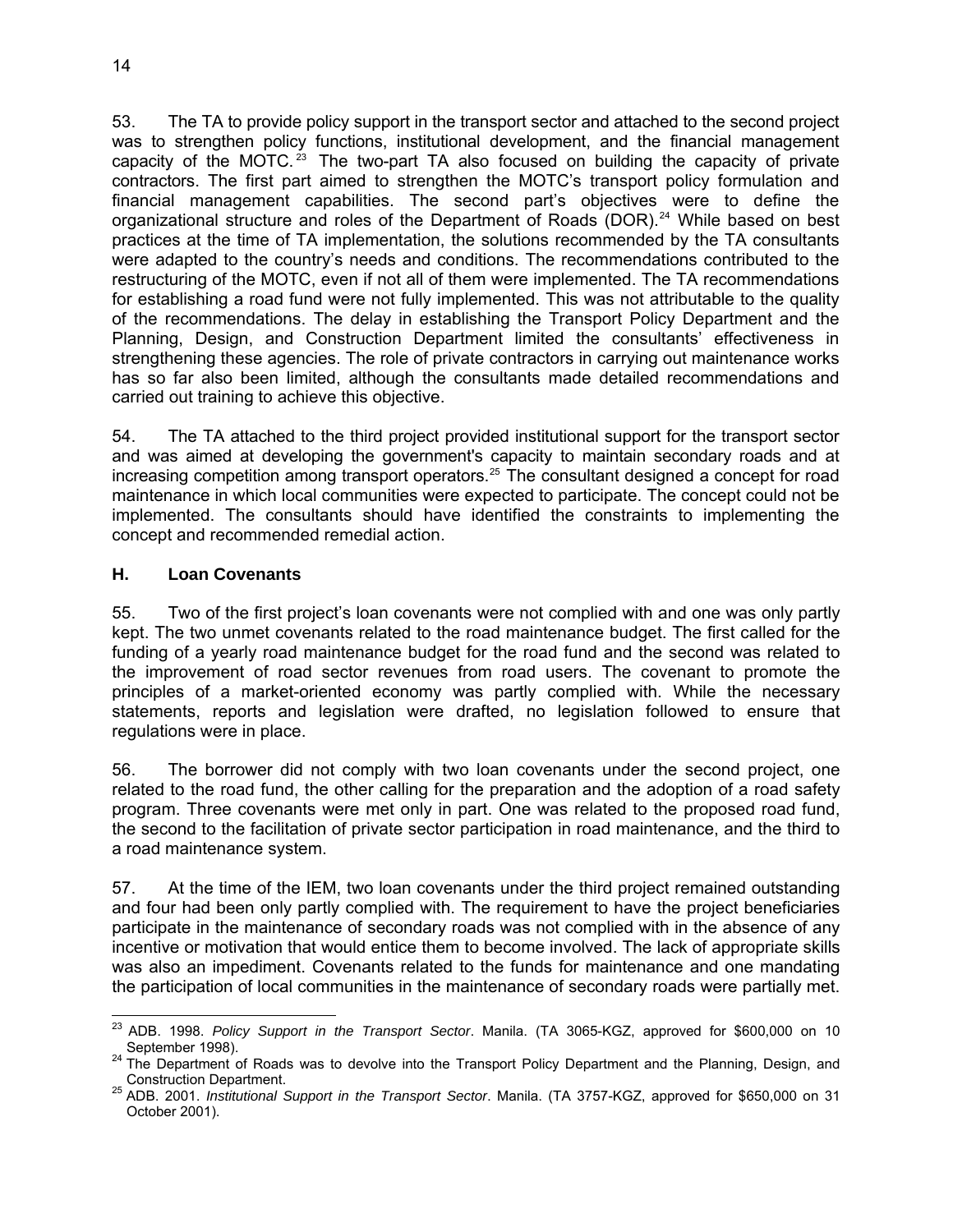The required monitoring and evaluation of project impact was carried out but not as often as required by the loan covenant. A required mid-term review was not conduc ted but the issues specified by the covenant for coverage in the review were addressed during regular missions.

### <span id="page-28-0"></span>**I. Policy Framework**

environment during the preparation and start-up period of the first project was the financial crisis in the Russian Federation. The crisis led to a further contraction of the Kyrgyz Republic's economy and to its near-bankruptcy. The IMF was eventually convinced to launch a macroeconomic stabilization program under its Poverty Reduction and Growth Trust arrangements.<sup>[26](#page-28-1)</sup> The economic downturn slowed the overall pace of economic reforms and soured the climate for necessary structural reforms. The IMF program stalled the proposed ADB special account for the road fund. Other than the introduction of a value-added tax, which created initial uncertainty among international contractors over whether they would have to pay it, no changes in the political economy had an impact on the projects' performance. 58. **Macroeconomic Conditions**. The event that most influenced the overall policy reforms that aimed to ensure sustainable financing for road maintenance by establishing a

59. **Policy, Legal, and Regulatory Framework.** The transition to a market economy required major changes in institutions and policies. The core tasks were to (i) establish an appropriate policy, legal, and regulatory framework for the road sector; (ii) provide and maintain public infrastructure for the road and rail networks and civil aviation; and (iii) ensure efficient transport operations. The projects responded to the government's reform agenda in the transport sector and to other emerging needs by (i) supporting the creation of a more liberal business and regulatory environment (ii) opening the transport sector to competition; (iii) facilitating the upgrading of transport infrastructure; (iv) improving the efficiency of the stateowned transport enterprises by commercializing their operations; and (v) developing and introducing safety and environmental standards. The agenda was presented in the Transport Sector Development Framework, a Transport Sector Policy Statement (TSPS), and the Road Sector Policy Statement (RSPS), all prepared under ADB TA.<sup>[27](#page-28-2)</sup> The TSPS was to provide the long-term framework for the development of the transport sector. The documents translated the government's commitment to market-based reforms into a set of sector-specific policies, legal documents, $^{28}$  $^{28}$  $^{28}$  and guidelines. The TSPS and RSPS were to be formally adopted and issued by the government by the end of 1996.

60. **Roles of the Government and the Private Sector**. To strengthen accountability and promote cost-recovery, the role played by government institutions in the road sector was to be limited to planning and policy formulation, performance monitoring, and regulation, licensing,<br>and safety, Their direct involvement in construction and maintenance operations was to end <sup>29</sup> The former Ministry of Transport (MOT) was reorganized toward this goal. However, the MOTC, and safety. Their direct involvement in construction and maintenance operations was to end.

<span id="page-28-1"></span><sup>-</sup> $^{26}$  The IMF program in the Kyrgyz Republic began in May 1993 with a standby arrangement. The first assistance under the Poverty Reduction and Growth Facility was provided in July 1994.<br>http://www.imf.org/external/np/fin/tad/extarr2.aspx?memberKey1=565&date1key=2010-03-31

http://www.imminergrenceman.princetal.com/finatelextarria.com<br><sup>27</sup> ADB. 1996. Technical Assistance for Institutional Strengthening of the Road Sector in the Kyrgyz Republic. Manila (TA 2587-KGZ, approved for \$800,000 on 13 June 1996). 28 Legal documents included amendments to the Automobile Roads Act of May 1994, jurisdiction of sector institutions,

<span id="page-28-2"></span>and a functional road classification.<br><sup>29</sup> The Department of Roads (DOR) was expected to be responsible for (i) formulating road sector policies; (ii) programming and budgeting road activities; (iii) mobilizing resources for funding of road activities, including management of a proposed road fund; (iv) managing routine maintenance and periodic maintenance; (v) maintaining a centralized road inventory; (vi) controlling the cost and quality of works; and (vii) road standards and safety.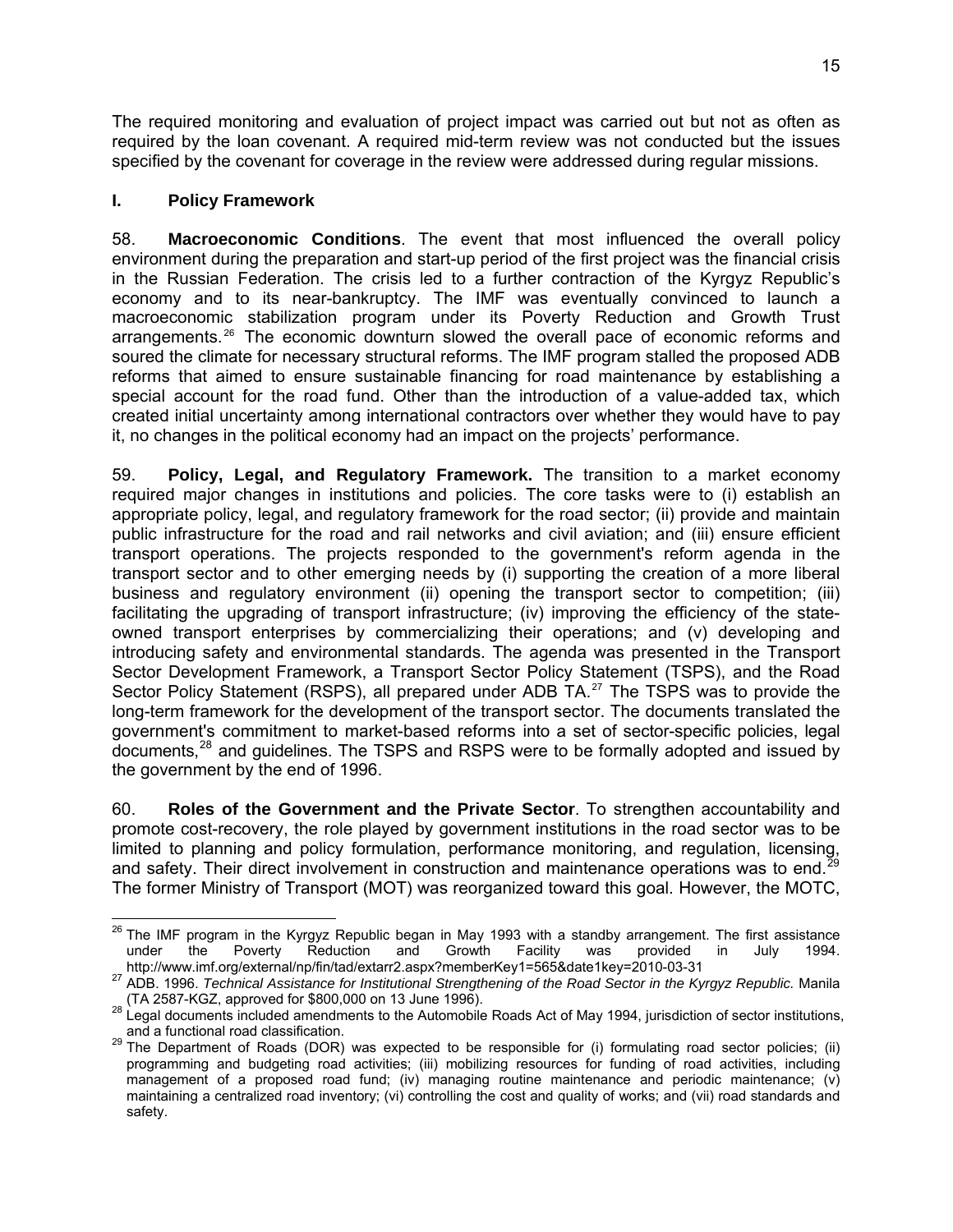which evolved from the MOT in the restructuring, is holding on to functions that were to be carried out by the private sector. The MOTC is still involved in maintena nce operations, indicating that attempts to outsource maintenance to contractors have been un successful. The MOTC officials say that the contractors have been unable to deliver the work at the required quality standards.

61. **Privatization.** Soon after independence, the government launched a comprehensive privatization program. It was to transform state-owned enterprises into joint s tock companies and transfer shares to the employees. Additional measures were later adopted to advance the privatization agenda by liberalizing the use and transfer of shareholders' rig hts, introducing competitive procedures for all types of privatization, broadening the owners hip of company assets, and reducing state control over partially privatized companies. By early 1996, about half the enterprises, once controlled by the state had been privatized. Most trans port companies were not financially viable, however, raising concerns about the need for an a dequate scale of operation and thus for regulating access to the industry to avoid r uinous competition. And their technical and managerial capabilities were limited because of the short experience of market economy. The provision of equipment reportedly strengthened the capacity of the MOTC to maintain the national road network although it did not, as the projects had envisioned, engage . private contractors to do the work for which the equipment had been purchased

62. **Cost Recovery and Road Fund.** Under the former Soviet Union, road maintenance funds had been allocated to the Kyrgyz Republic by the central government, based on technical standards applied throughout the country. These standards included pavement overlays on major roads every four years regardless of pavement conditions and traffic. The loss of these subsidies and the fall in government revenues after independence cut financial allocations for road maintenance drastically. By 1995, government resources met only 3% of annual routine and periodic maintenance requirements. $30$  The backlog of deferred maintenance grew steadily and large parts of the road network deteriorated to a point where they required reconstruction and rehabilitation. Against this backdrop, the government adopted a policy of recovering costs from road users and prepared a road sector maintenance plan to determine resource requirements. Sustained funding of maintenance was to be ensured by a road fund through which the proceeds from road user charges would be made available to the former MOT without the constraints of budget procedures and reviews.

63. These plans failed for a number of reasons. Given the government's narrow fiscal space, the IMF was concerned about the creation of any extra-budgetary funding arrangements. It expected that the proposed earmarking of general taxes for the road sector would adversely impact macroeconomic fiscal control and flexibility. Most taxes on vehicles, fuel, and tires were designed to generate revenue for the general budget and perform a road user pricing function. Because of this, the fund was replenished at the discretion of the Ministry of Finance instead of road user revenues being allocated automatically to the road sector in line with its needs. While the government did enact legislation for a road fund, the fund has never functioned as designed. It remained an account within the general budget. Revenues from road user taxes were not earmarked. The only tax that could have been considered earmarked was the company road tax, which was levied on companies' turnover at the rate of 0.8%. While the revenue it generated was substantial, the tax was neither equitable nor commensurate with the cost incidence of the

<span id="page-29-0"></span> 30 ADB. 1995. *Technical Assistance for the Road Rehabilitation Project.* Phase 1–Studies. Consultant's report. Manila. (TA 2256-KGZ).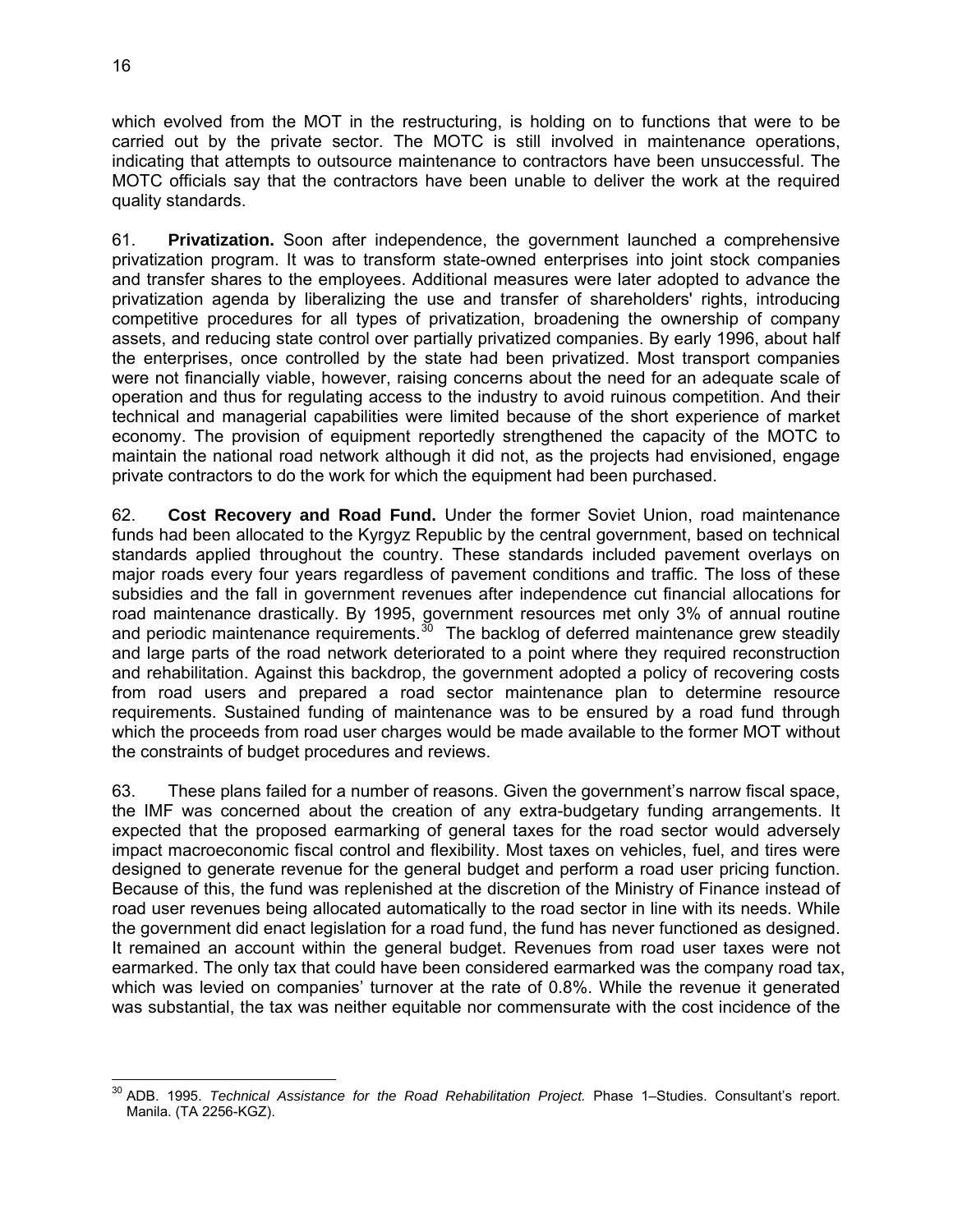different vehicle classes with regard to road conditions and maintenance.<sup>31</sup> In January 2009, the company road tax was cancelled.

64. On the other hand, the government has drastically increased resource allocations to roads, both as a percentage of the general budget and in terms of allocations for road maintenance. Figure 1 shows the development of resource allocations between 2005 and 2009.



**Figure 1: Development of the General Budget and Transport Sector Allocations**  (2005=100)

65. Nonetheless, the current regime of road user charges and resource allocations is far from consistent with sound pricing principles. It is also far from being a stable, predictable mechanism for needs-based resource allocations. Clearly identified designated road user charges need to be introduced that are levied separately from general taxation. Two taxes are currently levied on gasoline: the 10% value added tax and the 8% sales tax. Despite the generally low gasoline and diesel prices, the government refrains from raising taxes. Experience shows that cross-border tax differentials lead to smuggling and the government does not want to lose out on trade from bordering countries. When excise taxes on oil products were cut by 40% to 50%, smuggling fell sharply and tax revenue rose.<sup>32</sup> Yet the current pricing and tax regime provides little incentive to use fuel-efficient cars. An increase in tax rates might encourage fuel efficiency, reduce vehicle emissions, and produce higher revenues that could be earmarked for road maintenance.

66. Successful application of a user charge principle requires that the proceeds from road user charges be paid directly into a special account dedicated to road rehabilitation and maintenance. The account should be managed and supervised by an independent organization, such as a road board of members representing road users, businesses, and the government. The introduction of a road asset management system aimed at the optimal allocation of resources for the management and enhancement of the road network might alleviate the MOF's

Source: Ministry of Transport and Communication.

<sup>-</sup><sup>31</sup> The tax was charging firms with a high car use to the same degree as firms that did not use or own any cars.<br><sup>32</sup> ADB. 2004. *Asian Development Outlook 2004*. Manila.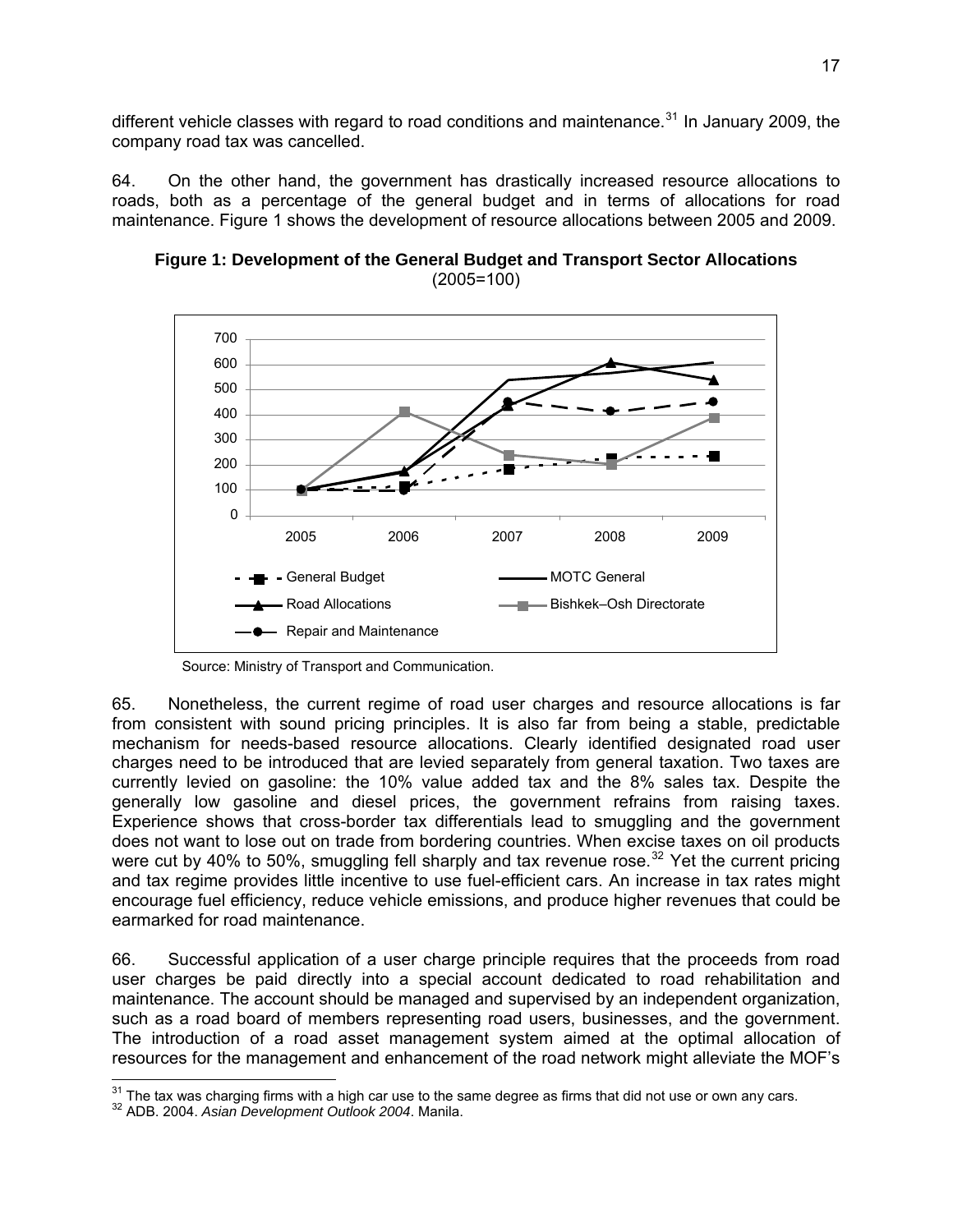resistance to the creation of a special account and result in an improved roa d board. Such a system would (i) provide a more objective and verifiable basis for claims on financial resources; (ii) balance the need for new construction with the need for asset preservation; and (iii) provide a mechanism that holds the road board accountable to stakeholders. The p rojects' designs focused the government's reform efforts too narrowly on one function of the roa d fund—that of a depository for government funds. With the planned increase in the country 's strategic road netwo rk and some of the priority projects soon coming on stream, emphasis should now be placed on the introduction of an asset management system to ensure sustainability of the entire network.

# **III. PERFORMANCE ASSESSMENT**

### <span id="page-31-1"></span><span id="page-31-0"></span>**A. Overall Assessment**

67. The overall assessment of the three projects combined is *successful* (Table 5). Each individual project is rated *successful*. To arrive at the overall assessment, the individual project ratings were aggregated using equal weightings for the three. The total rating of an individual project used four weighted criteria: relevance (20%), effectiveness (30%), efficiency (30%), and sustainability (20%). Individual criterion ratings ranged from 0 to 3, in increasing order of project performance.

|    | <b>Table 5: Overall Performance Rating</b> |                              |       |        |       |          |
|----|--------------------------------------------|------------------------------|-------|--------|-------|----------|
|    |                                            | Road Rehabilitation Projects |       |        |       |          |
|    | Criterion                                  | Weight                       | First | Second | Third | Combined |
|    | Relevance                                  | 0.2                          | 2.0   | 2.0    | 2.0   | 2.0      |
|    | <b>Effectiveness</b>                       | 0.3                          | 2.0   | 2.0    | 2.0   | 2.0      |
| 3. | Efficiency                                 | 0.3                          | 2.0   | 2.0    | 3.0   | 2.3      |
| 4. | Sustainability                             | 0.2                          | 1.5   | 1.5    | 1.5   | 1.5      |
|    | Total                                      |                              | 1.9   | 1.9    | 2.2   | 2.0      |
|    | <b>RATING</b>                              |                              | S     | S      | S     | S        |

Highly successful (HS) >2.7; 2.7 ≥ successful (S) >1.6; 1.6 ≥ partly successful (PS) >0.8; un successful  $(US) ≤ 0.8$ .

Source: Independent evaluation mission.

# <span id="page-31-2"></span>**B. Relevance**

68. The combined rating for the three projects *relevant* (Table 5). The rating considers (i) the relevance to the country's priorities, particularly in terms of its requirements as a transition country, and to ADB's country and sector strategies; (ii) the extent to which e ach project was designed to achieve the intended impact and outcome; and (iii) the ex-ante and current significance of the project to the country's priorities. The three projects were consistent with government priorities at the time of appraisal and th e IEM. The project road has always been and remains of strategic importance for national integration. Its rehabilitation was in line with the government's strategy to (i) connect the two most important population centers and areas of economic growth, (ii) foster regional and national integration, and (iii) provide better access to less developed and disadvantaged areas. The projects were in line with ADB's country operational strategy for the Kyrgyz Republic's road subsector, which focused on the restoration of essential transport infrastructure and institutional and policy reforms to accelerate the transition from a command to a market-based economy. In addition, the projects were consistent with ADB's strategy of regional economic integration through facilitating movements of people and goods across borders by reducing transport costs.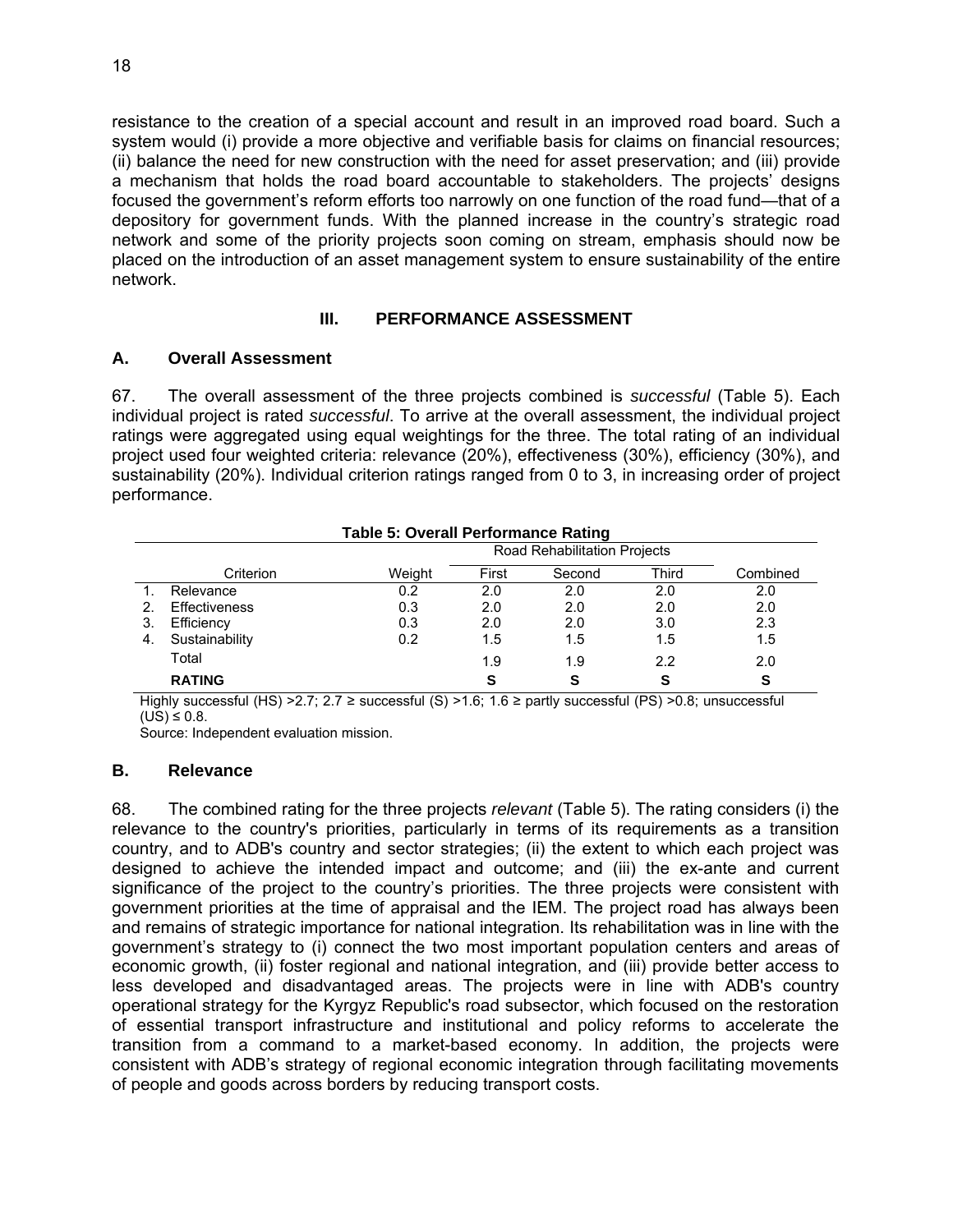69. The government did not comply with the loan covenant on the creation of the road fund. One important reason was the concept's conflict with IMF conditionality. This m ay indicate that ADB staff did not consult the IMF even though a program under the Poverty Reduction and Growth Facility was in place at the time of loan processing.  $33, 34$  $33, 34$  $33, 34$  ADB's own guidelines require its staff to conduct adequate consultations with development partners and particularly with the IMF on conditionality involving fiscal and monetary policies. In this particular case, the significant impact of the project's road fund on the public finances of the country would make it an important issue for discussion with the IMF. Consultations with the IMF were a procedural requirement<sup>[35](#page-32-2)</sup> and establishment of the IMF's firm position would have compelled ADB and the government to explore other options to fund and manage road maintenance. As discussed in para. 113, the conditions in the Kyrgyz Republic did not seem to favor the proposed road fund. Leaving aside consultation with the IMF, the loan covenant regarding the road fund seems to have been decided upon without the necessary background analytical work.

70. Implementation of the third project involved a minor change in scope represented by the inclusion of a bridge in the secondary road rehabilitation. The bridge is located along one of the roads proposed for rehabilitation and may be considered part of that road and relevant to the objectives of the third project. An added consideration is the vulnerability of the project area to recurrent natural disasters.<sup>36</sup> The selected project roads and bridges had been affected by continuous heavy rains, which caused severe flooding and landslides. The inclusion of the damaged bridge was expedient and necessary to ensure the effectiveness of the rehabilitated roads.

71. Another minor change in scope involved the acquisition of maintenance equipment. The design of the third project had planned on acquiring light, handheld equipment to be used by local people recruited to help maintain roads in their communities. This concept was abandoned. As a result, heavier maintenance equipment that can be used on both primary and secondary roads was procured instead. Its inclusion was largely relevant to the envisaged goals and purposes of the third project.

72. Consideration of the contribution of capacity-building efforts under the three projects and the related TA to the intended impact and outcome has two dimensions. The first concerns the relevance of each individual TA. The TA projects were found *relevant* in addressing identified reform needs (see paras. 107—110 for a detailed assessment of the TA). A notable exception was a relatively small component of the ADTA attached to the third project. This component was to foster community participation in the maintenance of secondary roads. While improving the maintenance regime was a broad common theme of the projects' TA, having local people

<span id="page-32-0"></span>  $33$  The completion report of the TA for institutional support in the transport sector said the consultants "well coordinated with concerned agency such as International Monetary Fund (IMF) regarding the ro ad funding issues." But the report does not state whether the IMF agreed with the creation of a special account or opposed it despite the fact that an earlier TA performance audit report found that "the IMF has been against such earmarking of *chnical Assistance Performance Audit Report for Institutional Strengthening and Policy*  revenue. (ADB. 2002. *Te*

<span id="page-32-1"></span>*Support to the Road Sector in Kazakhstan, Kyrgyz Republic, and Mongolia*. Manila.) 34 The IMF program in the Kyrgyz Republic began in May 1993 with a standby arrangement. The first assistance under the Poverty Reduction and Growth Facility was provided in July 1994.

<span id="page-32-2"></span>http://www.imf.org/external/np/fin/tad/extarr2.aspx?memberKey1=565&date1key=2010-03-31<br><sup>35</sup> ADB. Operations Manual Section 31—(Issued on 8 September 1986). Paragraph 7 in Section 34 on Coordination with Aid Agencies states that macroeconomic issues such as balance of payments, overall monetary and fiscal policies of a DMC are dealt with by the IMF. Paragraph 9 states that no policy advice that conflicts with that of other

donors should be given.<br><sup>36</sup> The Kyrgyz Republic is prone to natural disasters, which can take the form of earthquakes, landslides, and floods. Over the past 15 years, an average of about 170 disasters has occurred per year. Annual disaster damage is in the range of \$30 million–\$35 million.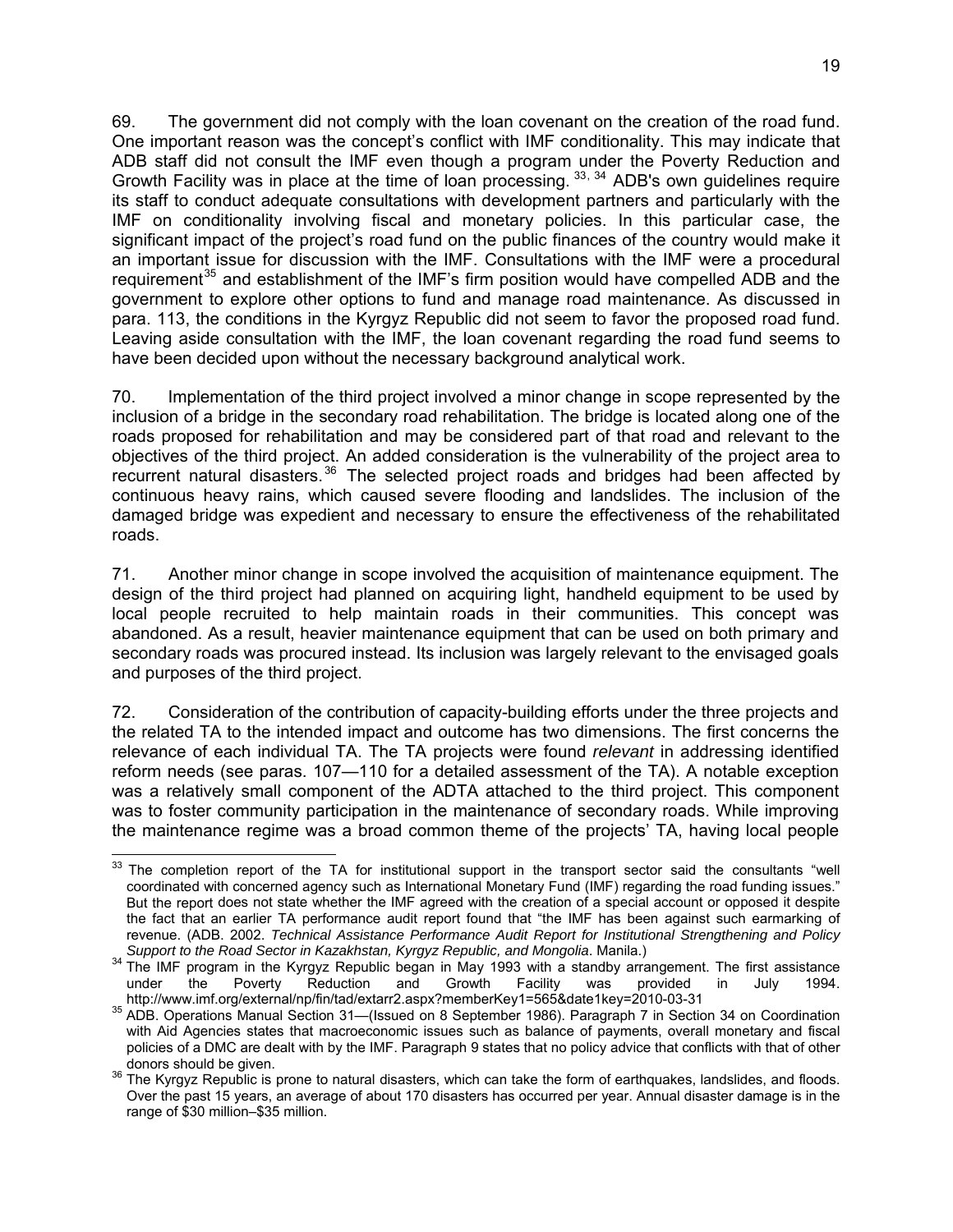participate in maintenance works may not have been an urgent item on the reform agenda. The component was therefore rated *partly relevant*.

73. The second dimension concerns the performance of ADB TA in achieving impact and outcome. The record in this regard was mixed. Notable achievements included the government's acceptance of a broad reform agenda prepared under the first TA, the reorganization of the MOTC and the focusing of its mandate, and the introduction of pertinent road legislation. However, the expected overall outcome of creating a commercially-oriented road sector based on a sustainable maintenance regime was not achieved.

### <span id="page-33-0"></span>**C. Effectiveness**

74. Each of the individual projects and the combined three projects were rated *effective*. The IEM has assessed effectiveness in the light of the outcome of the three projects, as defined in the reformulated design and monitoring framework shown in Appendix 1.

75. The expected outcome of the all three projects was a more efficient and safe road transport corridor, market-oriented sector policies, private sector participation in road maintenance, improved traffic safety, better access to markets, and strengthened road sector institutions. The outcome was to be reflected in reduced transportation costs, increased traffic in the road corridor, reduced vehicle travel time, reduced freight and passenger charges, reduced traffic accidents, and more rational road sector policies and institutions. The combined three projects have to some extent achieved the expected outcomes, although the reform agenda envisaged under the three projects was not completed as expected. The rehabilitated Bishkek– Osh Road provides an all-weather connection between two country's two largest cites. Traffic growth has exceeded the appraisal forecasts and vehicle operating costs have fallen. The average travel time from Bishkek to Osh was reduced from 17 hours to 10 hours, freight and passenger fares and charges were reduced by 10%–15% between 1999 and 2004. Even though the absolute number of traffic accidents has increased by about 70% from 513 in 1998 to 862 in 2004, the traffic volume has also increased substantially and only 18% of the accidents are to be attributable to improved pavement by the projects. In addition, the increase in generated traffic was a direct result of reduced vehicle operating costs, which on average dropped by 15% as result of the projects. The project contributed to poverty reduction aimed by the third project through promotion of economic activities by reduced transportation costs.

76. The projects failed to achieve one of the key components in the project design—the establishment of the envisaged road maintenance regime. The user charge principle and the proposed road fund were to secure a sustainable source of financing for road maintenance. The creation and privatization of the equipment pool was proposed to enhance the efficiency of road maintenance. The participation of local communities was also designed to improve the maintenance regime of secondary roads under the third project. At the time of the IEM, none of the planned road maintenance programs had been implemented. The road fund legislation was adopted but the fund was not based on the user charge principle or on the earmarking of revenue. Although the equipment pool was created, maintenance work was being done by government units that were not operating on a commercial basis. There was no local community participation either. The feasibility study for the reform agenda should have considered institutional capacity, the political economy, long- and medium-term macroeconomic implications, and coordination with other donor programs.

77. The PCR on the third project argued that greater benefits could have been realized if the three projects had been implemented as one. The IEM does not support this argument.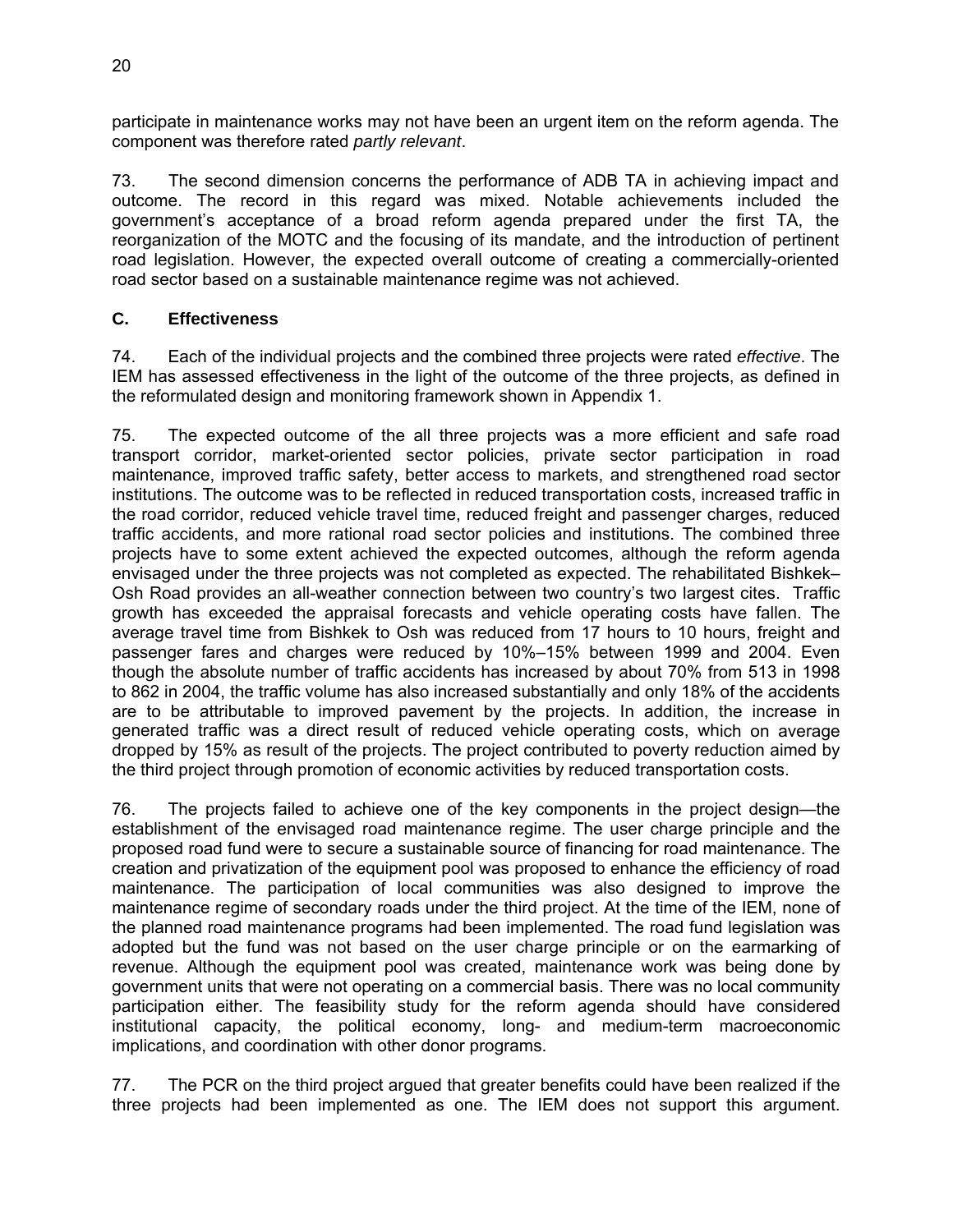Programming constraints may have precluded formulation of one large project. The incremental approach adopted was likely better suited to the conditions at the time the first project was conceived. It allowed ADB and the government the space and flexibility neede d to adapt to a situation th at was new to both partners. A smaller project was conducive to learning and familiarization.

78. Evaluating the three successive projects as one allowed an assessment of their joint contribution to the entire reform process and the effectiveness overall of capacity-building and reform efforts. The following observations are pertinent in this regard:

- The envisaged reforms were complex and far-reaching and needed more time to come to fruition. This was particularly true of the reforms proposed for more rational financing arrangements for road maintenance. It would have been better to pursue the reforms under a series of projects as in the three projects, rather than under the relatively short time span of an individual project. The succession of largely identical road projects provided an opportunity for extending the time horizon for the reforms.
- Although sustainable road maintenance was a common goal in all three projects, they failed to focus sharply on the best way to achieve it—road asset management, including the organizational and financial prerequisites. Instead, each project introduced a new reform objective, which made the reform agenda as a whole too diverse and somewhat disjointed. This agenda ultimately comprised private sector and local community involvement in maintenance, competition in the transport industry, commercialization of an equipment pool, road safety concerns, road user charges, the organizational issue of a road fund, and road legislation. While all of these efforts were more or less important, each project left its agenda unfinished. This suggests that overall the TA was spread too thinly over too many issues and was less effective than it might have been if it had concentrated on fewer areas of reform.
- A related concern is the limited extent to which lessons from earlier projects were applied to the design of those that followed. The sections on lessons learned in the report and recommendation of the President (RRP) of the second and third projects provide no indication that some reforms were incomplete, possibly at risk, and in need of ADB's continued attention and additional support. The RRP of the second project referred to "some delays" in the establishment of the road fund but did not examine the underlying reasons. The discussion of lessons learned appeared stereotypical and lacked analytical depth. $37$  The inadequate assessment of critical performance issues of precursor projects weakened the quality-at-entry design of each subsequent project and, in turn, reduced its effectiveness.

# <span id="page-34-0"></span>**D. Efficiency**

*highly efficient*. 79. The combined three projects is rated *efficient*. The third project is rated The expected economic outcome of the projects was achieved. Improved conditions on the Bishkek–Osh Road have led to a significant reduction in vehicle operating costs and travel times. Together, these represent their main benefits. The projects also supported a more efficient maintenance regime, which generated substantial savings in maintenance costs. They not only improved the road's riding surface, thus reducing operating costs, they also shortened

 $\overline{a}$  $37$  The lack of specificity is exemplified by a footnote in the RRP of the Second Road Rehabilitation Project. "Valuable experience gained from the [first] project as well as from a number of similar interventions in Mongolia and Kazakhstan, which are undergoing a similar rapid transition to a market economy." ADB. 1997. *Second Road Rehabilitation Project*. Manila.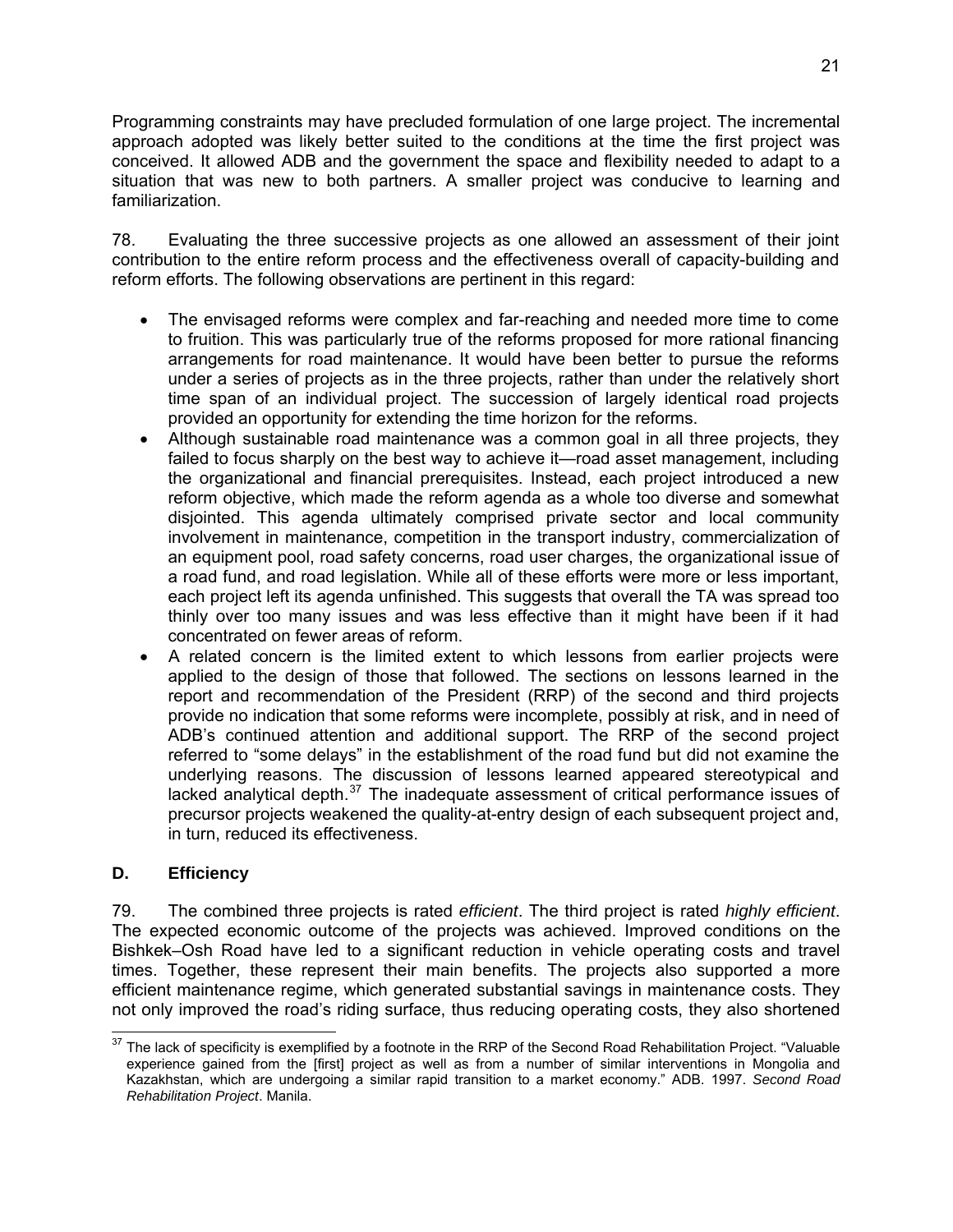closure periods by building a responsive maintenance system for the entire road that now clears falling rock and snow more rapidly. This may not eliminate road closures, given the country's severe winters, but extended closures have become less frequent.

80. The viability of the projects combined rests on three main factors: the improved road conditions generating substantial savings in vehicle operating costs; time saving s; and savings in road maintenance, since further deterioration of the roads under the without-project scenario would have required mounting maintenance expenditures to keep them open t o traffic. Without the project, routine annual maintenance expenditures would also have been hi gher; while gradual pavement deterioration is also assumed under the with-project scenario, it occurs at a lower rate than in the without-project case and gives rise to savings in vehicle operating costs.

81. Updated information on the physical conditions of the project road sections, current and anticipated traffic, and vehicle operating costs were used to recalculate an economic internal rate of return (EIRR) as the principal indicator for efficiency. The recalculated EIRR for the combined three projects is 15.4%. This result is substantially below the appraisal EIRR (27.0%), but above the result of the PCR of the third project, which had estimated the EIRR for the entire project at 12.2%. The differences are attributable in part to better than expected development of traffic but also to different assumptions on which the evaluations were based. Most notably, the PCR for the third project included the cost for secondary road rehabilitation in the cost for the Bishkek–Osh Road sections, attributed all equipment cost to that project, and made unverifiable assumptions regarding the maintenance regimes under the with- and without-project scenarios. Another explanation lies in the consistency of model assumptions. While the PPER has assumed substantial periodic maintenance interventions as a reflection of an improved maintenance regime, the PCR has not made such an assumption but has forecast steadily increasing vehicle operating cost savings nonetheless.

| Table 6: Economic Internal Rates of Return (%) |                  |            |             |  |  |
|------------------------------------------------|------------------|------------|-------------|--|--|
| <b>Projects</b>                                | <b>Appraisal</b> | <b>PCR</b> | <b>PPER</b> |  |  |
| Road Rehabilitation                            | 13.1             | 9.7        | 12.9        |  |  |
| Second Road Rehabilitation                     | 16.0             | 17.4       | 15.0        |  |  |
| <b>Third Road Rehabilitation</b>               | 19.3             | 22.4       | 31.5        |  |  |
| <b>All Projects</b>                            | 27.0             | 12.2       | 15.4        |  |  |

PCR = project completion report, PPER = project performance evaluation report. Sources: Independent Evaluation Mission estimates, project completion reports, and report and recommendation of the President.

82. Overall, the economic viability of the combined three projects is robust and can tolerate adverse developments of the main benefit and cost parameters. This was tested in the sensitivity analysis accompanying the EIRR recalculation. The assumptions and methodology used for the revised traffic forecast and the recalculation of the EIRR are in Appendix 5.

83. The IEM evaluated the relative efficiency of the three projects. The determining factors include differences in the unit cost of construction, the share of costly tunnel construction, and different traffic volumes, all contributing to the variance in the EIRRs of the individual projects.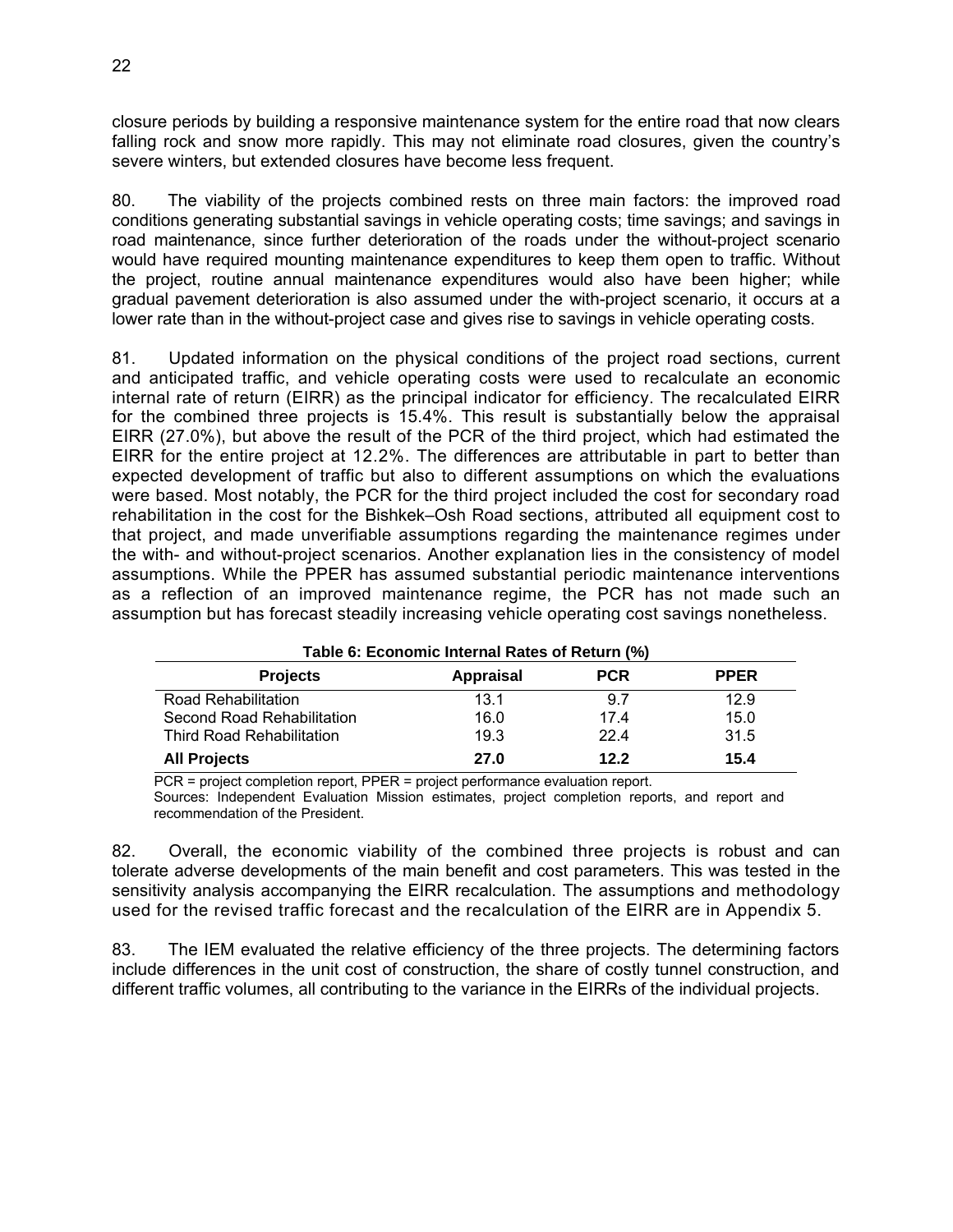| Table 7: Relative Efficiency of the Road Rehabilitation Projects |                                     |                              |       |                 |  |  |
|------------------------------------------------------------------|-------------------------------------|------------------------------|-------|-----------------|--|--|
|                                                                  | <b>ROAD REHABILITATION PROJECTS</b> | <b>Total</b><br><b>Three</b> |       |                 |  |  |
| <b>Item</b>                                                      | <b>First</b>                        | <b>Second</b>                | Third | <b>Projects</b> |  |  |
| Length of road (km)                                              | 135.0                               | 228.0                        | 120.0 | 483.0           |  |  |
| Cost of civil works (\$ million/km)                              | 0.39                                | 0.44                         | 0.28  | 0.39            |  |  |
| Cost of supervision (\$ million/km)                              | 0.03                                | 0.03                         | 0.03  | 0.03            |  |  |
| Annual Average Daily Traffic<br>(2009; vehicles/day)             | 2,315                               | 2,632                        | 7.817 |                 |  |  |
| EIRR $(%)$<br>$\blacksquare$<br>.                                | 12.9                                | 15.0                         | 31.5  | 15.4            |  |  |

Table 7: Relative Efficiency of the Road Rehabilitation Projects **e Efficiency of the Road Rehabilitation Pro** 

EIRR = economic internal rate of return, km = kilometer.

Sources: Asian Development Bank database, Independent Evaluation Mission, project comple tion reports.

84. The implementation of the three projects, involving the preparation of d esigns and other preconstruction activities, appears to have been *less than efficient*. This is reflected by the fact that all three projects experienced delays. The optimistic assumptions of the appraisal missions concerning the implementation periods are among the factors that contributed to the EIRRs projected in the appraisal being higher than those of the PPER.

85. Since the completion of the first project, traffic on the Bishkek–Osh Road has increased on average by between 4% and 6% per annum, depending on the road section. One restraint is the fact that large buses are not allowed to operate along the entire length of the Bishkek-Osh corridor due to safety considerations, although heavy trucks are permitted. This ban reduces the efficiency of the road and tempers its benefits on passenger movement. Uninterrupted travel by public transport between Bishkek and Osh with one city as origin and the other as final destination is only possible on a minibus from May to October or by taxis throughout the year. Authorities claim that the passenger taxi fare of \$20 one way is acceptable.

86. One strategic issue not addressed in the feasibility studies or the PCRs is whether the country could afford such a large series of projects. ADB's guidelines for the economic analysis of a project require that a national affordability analysis be undertaken when project costs will have a considerable impact on a national economy.<sup>[38](#page-36-0)</sup> The investment in the three Bishkek–Osh Road projects was \$244 million to rehabilitate 483 km. The estimated cost of rehabilitating the entire 670-km road was \$300 million at 1994 prices—equivalent to 21.7% of annual average GDP for 1993–1996.<sup>[39](#page-36-1)</sup> Such massive investments would have major macroeconomic impact even if implemented over a 10-year period. Financial prudence mandates that they be based on a careful assessment of this impact, using a medium-term fiscal framework to avoid having other essential investments crowded out and to ensure that adequate funding will be available for maintenance. Yet no assessment was done at loan approval stages of the projects' macroeconomic impact and the long-term sustainability of road sector investments, based on a fiscal framework in the Kyrgyz Republic. This is not only a significant weakness in ADB's largescale funding to smaller countries but also a breach of ADB guidelines for the economic analysis of projects. The substantial time overrun can be attributed to the IMF cap on annual government expenditure under the PIP, which was imposed in response to the country's known fiscal challenges.

<span id="page-36-0"></span><sup>&</sup>lt;sup>38</sup> ADB. 1997. Guidelines for the Economic Analysis of Projects. Manila. (Chapter VIII).

<span id="page-36-1"></span><sup>&</sup>lt;sup>39</sup> The original length of the Bishkek-Osh Road was 620 km. After independence it was extended by an additional 50 km.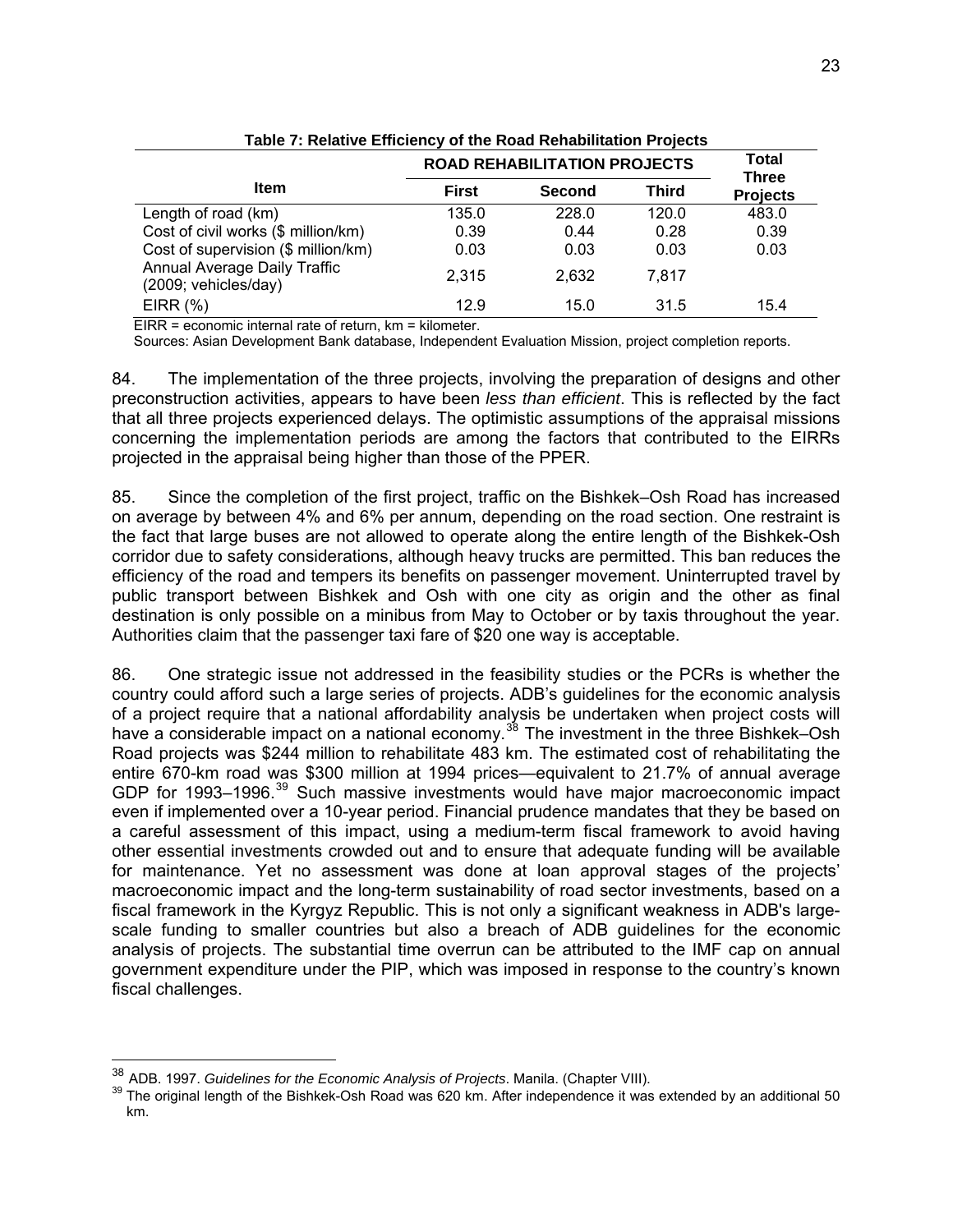#### <span id="page-37-0"></span>**E. Sustainability**

87. **Maintenance Expenditure on the Bishkek–Osh Road.** The IEM is by and large satisfied with the current state of repair of the project road. It reflects proper m aintenance. The amounts allocated by the MOTC to maintain the corridor support its national importance. The maintenance budget for the Bishkek–Osh Directorate has increased by about S om20 million per year since 1991. The budget was reported to have reached Som217 million in 2009, out of a total MOTC budget of Som1.06 billion. The MOTC allocates a significantly h igher amount of resources to the corridor than to the rest of the network (\$2,016.5 per km for the Stat e Directorate of the Bishkek–Osh Road, compared with \$1,290 per km for the average network). Given the increasing traffic demand on the Bishkek–Osh Road, it is unlikely to lose its position as the premier highway in the Kyrgyz Republic.

88. **Investment Needs for the Road Sector.** Project sustainability may be threatened by a development plan for other undertakings in the road sector. A road sector development strategy was formulated in 2007.<sup>[40](#page-37-1)</sup> The new plan developed a transport corridor rehabilitation program for five major national corridors with a total length of 1,484 km, including 1,200 km of non-rehabilitated roads.<sup>[41](#page-37-2)</sup> The investment required is estimated at \$490 million. The implementation of another program of annual rough surface treatment (RTS-1000) needs another \$175.5 million. No clear financing plan has emerged so far. Even if the international financial institutions, including ADB, provide assistance of \$90.8 million as planned, it is difficult to see how the MOTC can meet these investment needs. Given a lack of financial resources overall and the absence of an effective road maintenance financing scheme in particular, a joint country portfolio review has expressed concern about the sustainability of the Bishkek–Osh projects' impacts.  $42$  The review said about 45% of the country's 5,400-km core network, including regional corridors, met minimum operational standards in 2000 but this figure had dropped to 32.8% in 2006.

89. Maintenance Regime. Given the expected rise in road sector spending, ADB included the establishment of a road fund in the loan covenants to ensure that resources would be available to maintain the improved Bishkek–Osh Road. While this road fund technically exists under government legislation, it is not functioning properly. Revenues from road user charges are not earmarked for the fund. The tax regime itself is not aligned with actual use of the roads and the wear-and-tear users inflict on the pavement. In addition, a company road tax that has committee was organized to develop recommendations to replace revenue lost through this cancellation and to replenish the fund. The government is currently drafting a toll road act and considering a new tax regime that may consist of a car owner tax and a petrol tax, in addition to fees and charges for registration, transit by foreign cars, and tunnel use. It is not yet clear whether these charges will be earmarked and allocated to the road fund. The MOF and other ministries of the committee are not supportive of earmarking resources to the road sector. The road fund's current income is a small fraction of total maintenance needs and must be supplemented from the general budget. been the road fund's major revenue source was cancelled in January 2009. An interministerial

 40 Government of the Kyrgyz Republic, Ministry of Transport and Communications. 2007. *Road Sector Development* 

<span id="page-37-2"></span><span id="page-37-1"></span>*Strategy for 2007–2010*. Bishkek. 41 The rehabilitation corridors developed by the strategy are Osh–Sarytash–Irkeshtam (258 km), Suusamyr–Talas–

<sup>42</sup> ADB, Islamic Development Bank, KfW, and World Bank. 2007. The Kyrgyz Republic: 2007 Joint Country Portfolio *Review*. Bishkek.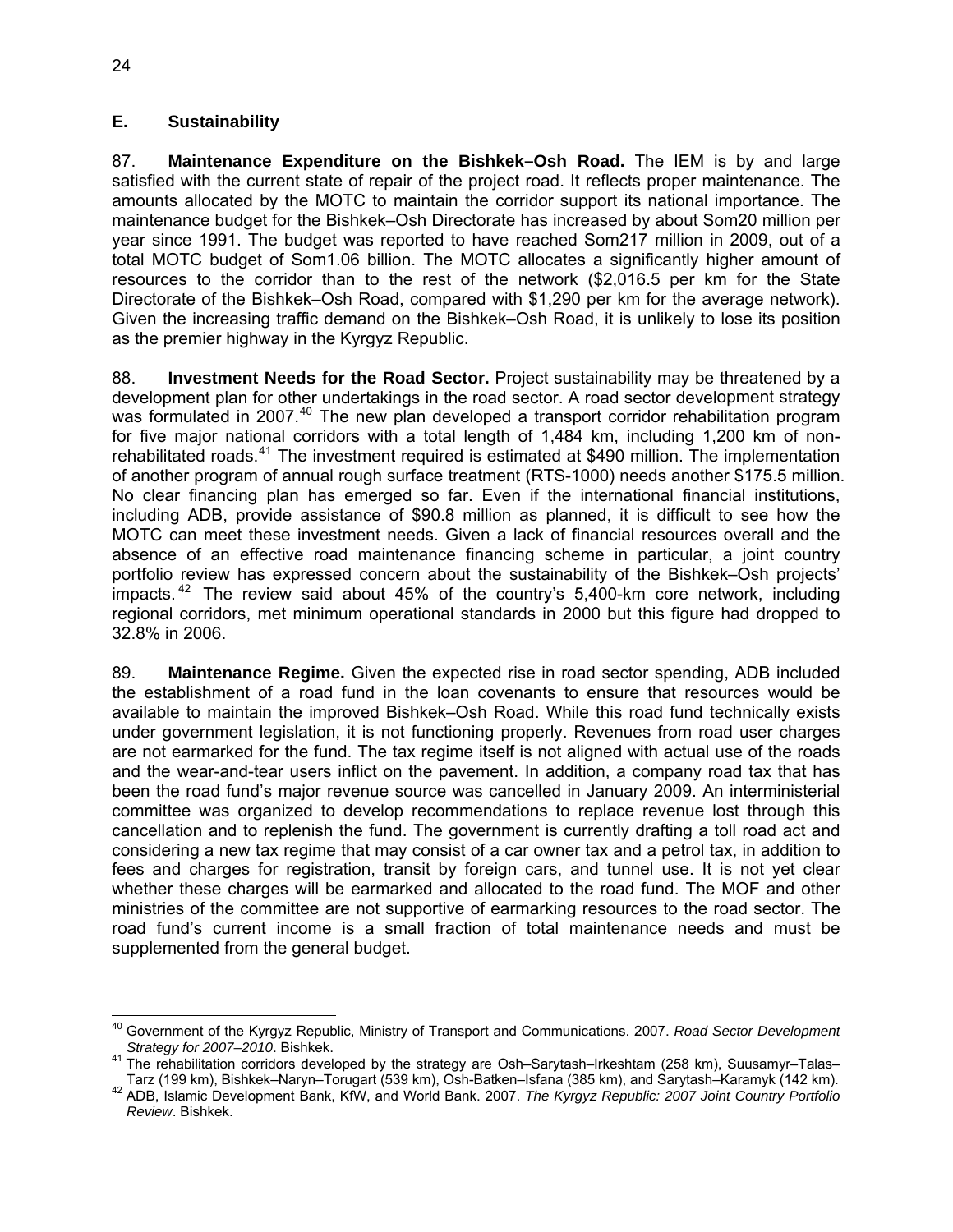90. Although resource constraints and the lack of an effective maintenan ce regime may jeopardize the projects' sustainability in future, the road is well-kept and in good physical condition as of now. Officials from the MOTC and the MOF interviewed by the IEM stated that the Bishkek–Osh Road is considered a strategic national corridor and will be accorded the highest priority in funding. This high level of government priority seems supported by the fact that the sections of road that have not been rehabilitated in the last 20 years have been properly maintained and provide acceptable riding quality. A rapid axle load survey ca rried out by the IEM also contributes to a positive rating of sustainability. It confirmed that vehicle overloading on the road is rare, mainly because the fleet of trucks using the road are principally multi-axle and articulated vehicles whose load is distributed evenly over several axles. Overall, the sustainability of the project is rated *likely*.

# **IV. OTHER ASSESSMENTS**

### <span id="page-38-1"></span><span id="page-38-0"></span>**A. Impacts**

91. **Road Safety.** Accident data provided to the IEM suggest that accidents on the Bishkek– Osh Road have increased since the road improvements. In 1998, they totaled 513 and caused 97 deaths. In 2004, the number increased by about 70%, to 862 incidents and 203 fatalities. Attributing this increase to the improved conditions on the project road would be problematic, however. During the same time period, vehicle ownership in the Kyrgyz Republic also rose sharply and international experience indicates that growth in vehicle ownership is typically accompanied by a rise in accidents. Moreover, the primary causes of the accidents do not seem closely linked to the changed conditions of the road. A traffic accident survey showed that only 18% of accidents were caused by excessive speed, something the improved pavement could have enabled. But 49% of the accidents resulted from improper or impaired driving and 14% from pedestrian behavior, including ignoring traffic regulations. The increase was therefore due mainly to factors other than the improved road condition.

92. The three projects rehabilitated road sections on an existing alignment and the purchase of right-of-way for road widening was not envisaged. A social impact assessment projected no affected a small number of residents. In 2005, the MOTC received complaints from about 100 households along the Uzgen–Osh section, alleging damage to houses from the vibrations of complaints. The government in February 2006 endorsed a substantial portion of the complaints and recommended compensation. The compensation was paid during in 2006–2007 and the resettlement and no effects on vulnerable groups. Nonetheless, the civil works adversely heavy equipment operations. The MOTC established a multi-agency commission to review the beneficiaries confirmed their satisfaction with the amounts they received.

93. At the time of the PCR, the compensation to three affected households living close to a rehabilitated road section in Tegene Village on the Tash–Kumyr–Karajigach feeder road still had to be paid. The IEM confirms that payment to these households was completed in 2009.

94. **Socioeconomic Impact.** The rehabilitation of the road has given rise to new small-scale businesses and expanded and/or improved existing businesses in some road segments. The greater road traffic has increased the number of guesthouses and gas stations along the route, especially in the Kara Suu rayon (footnote 7), where 20 new gas stations have been added to the 8 that existed before the third project was completed. Real estate prices have reportedly risen, although it is difficult to attribute this development to the projects alone. Table 8 compares population growth along the Bishkek–Osh Road with the national figures. In the 1990s, the population grew a great deal faster along the road than nationally and, while the gap has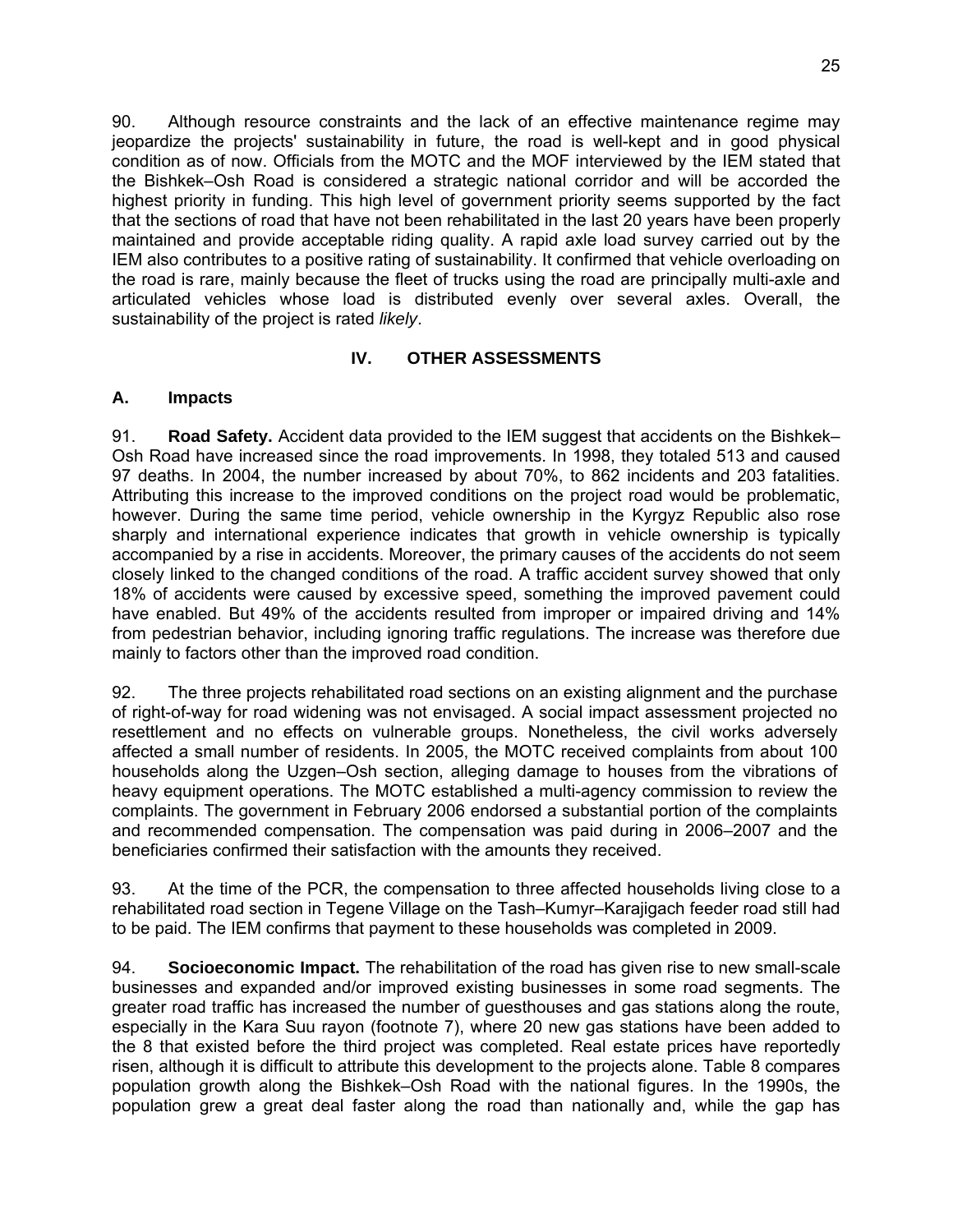narrowed considerably since 2000, this trend continues. In 1999 and 2000, the first project generated about 6,060 person- months of local employment in civil works and about 300 person-months of domestic consulting services. The second project generated more than 15,000 person-months of local employment in the civil works and 214 perso n-months of domestic consulting services. There is no account of employment generation for the third project but a sim ilar trend is certain.

| Table 8: Population Growth Along Bishkek–Osh Corridor and Nationally |       |       |       |       |       |         |         |            |
|----------------------------------------------------------------------|-------|-------|-------|-------|-------|---------|---------|------------|
|                                                                      | 1990  | 1995  | 2000  | 2005  | 2009  | '90-'00 | '00-'09 | $'05 - 09$ |
| (number of people in thousands)<br>(growth rates in %)               |       |       |       |       |       |         |         |            |
| The Corridor<br>Kyrgyz                                               | 1.118 | 1.204 | 1.321 | 1.392 | 1.458 | 17      |         |            |
| Republic<br>$\cdots$ $\cdots$                                        | 4.358 | 4.525 | 4.867 | 5.093 | 5.276 | 11      | 0.9     | 0.9        |

Note: Bishkek–Osh Corridor comprises the following rayons along the road: Sokuluk, Moskva, Jayil, Toktogul,

Nooken, Bazar -Korgon, Suzak, Uzgen, and Kara- Suu.

Source: The Statistics Committee of Kyrgyz Republic, Unpublished Source.



95. The IEM conducted a survey to assess the socioeconomic impacts of the projects and how beneficiaries perceived them. Three hundred and fifty residents from six villages were interviewed and six focus group discussions conducted. In addition, the deputy heads of the rayon administration, vice mayors and opinion leaders of communities have been interviewed. More than 95% of the residents agreed that the project was "extremely needed," and that it benefited residents by reducing travel time and vehicle operating costs. The number of their trips to big cities such as Bishkek, Osh, and Jalal-Abad had

increased from 2002 (see Supplementary Appendix 1 for details of the socioeconomic survey).

96. **Environment**. Because the projects rehabilitated existing roads, no environmental impact was expected. Mitigation measures for restoration of borrow pits, extraction of water for construction, and control of hazardous and toxic materials were implemented appropriately by the MOTC and monitored by the Ministry of Environment, which performed regular site inspections.

#### **. B Institutional Development**

97. **Institutional Capacity.** The impact on institutions is rated *moderate*. Through their attached TA, the three projects supported institution-building and development of the policymaking and regulatory oversight capacities of the MOTC. The impact of these efforts is evidenced by the MOTC's evolution from various sector agencies into one ministry that has a clear mandate for transport planning and policy formulation.

98. Nonetheless, the MOTC is still involved in operational areas that were supposed to be transferred to the private sector. Of particular concern is the fact that the MOTC's own regional road maintenance agencies still carries out most maintenance operations and that the role of private contractors in these tasks is only limited so far. While the government has made efforts to privatize road maintenance operations, an absence of an assured work program has been a disincentive for private contractors to invest in their businesses. The impact of measures to transfer know-how to MOTC staff was likewise limited. Due to a high turnover in civil service personnel, the skills were not passed on to ministry personnel. The road fund and cost recovery were major initiatives of the Action Plan for Road Sector Reform but they were not executed as envisaged.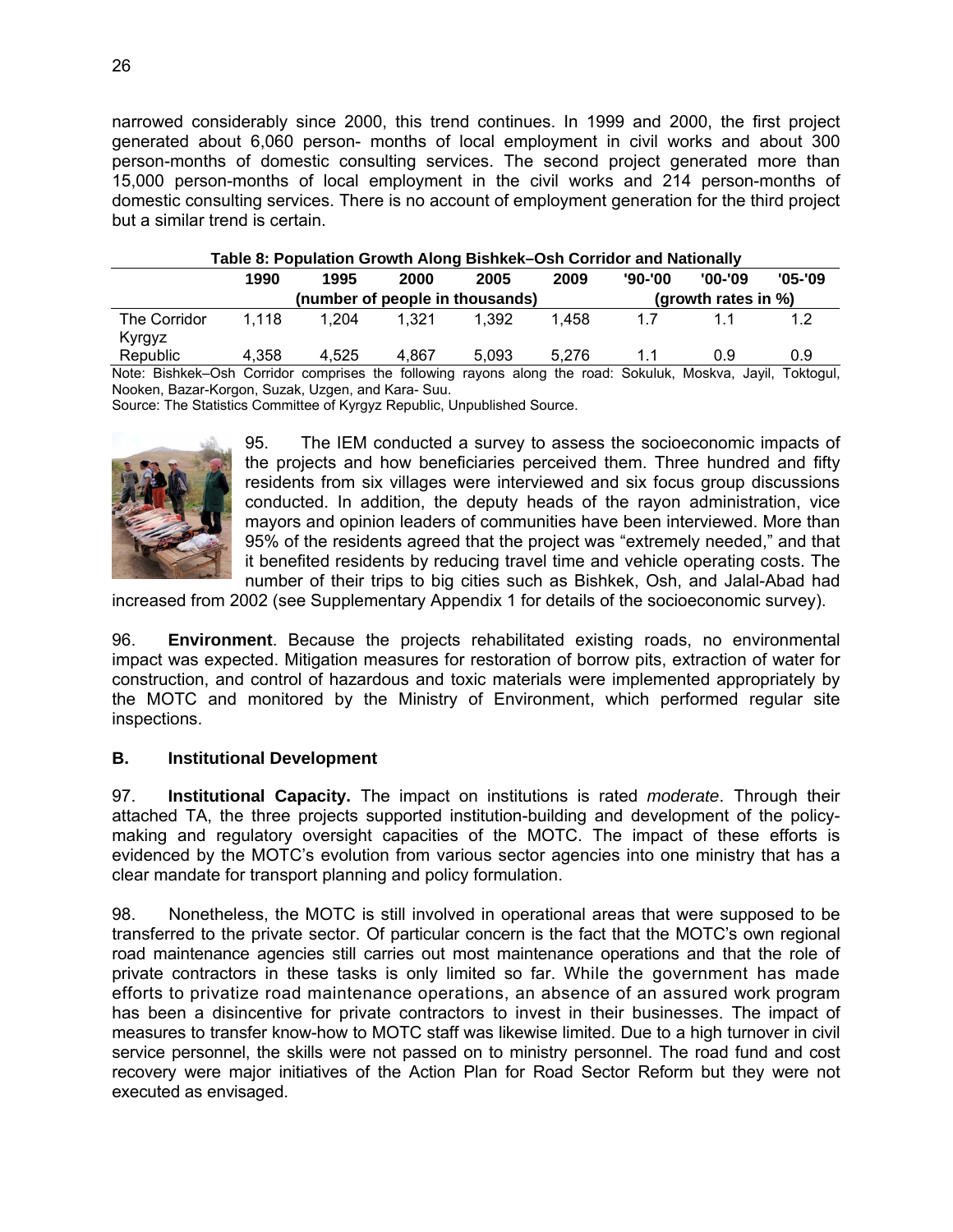99. Under the second project, the MOTC was to assume new responsib ilities that were expected to be transferred from the Ministry of Architecture and Construction an d the Ministry of Internal Affairs. The responsibilities included the development of road design and construction standards, technical road surveys and inspection, traffic management, a nd road safety. However, not all of these responsibilities were transferred as envisaged. Road design and construction standards became the responsibility of a newly created technical committee.<sup>43</sup> The transfer of functions relating to technical road surveys and inspection, traffic management, and road safety was achieved, albeit with considerable delays.

100. The earmarking of financial sources for road maintenance and road development was an expected outcome of the second project. Although the road fund was created in 1999, it never received the revenue raised through road user charges that was supposed to be earmarked to sustain it. ADB subsequently waived the related loan covenant in response to IMF concerns about extra-budget government accounts. $44$  The issues of sustainable maintenance finance and activation of the road fund were followed up under the third project. While ADB's recommendation to activate the road fund was not implemented, the government has over time increased the budget allocations for road maintenance (Figure 1).

101. The ADTA attached to the third project also provided institutional support to develop the government's capacity to maintain secondary roads and to increase competition among transport operators. The consultant designed a concept for road maintenance in which local communities were expected to participate. The concept could not be implemented. While such participation was required under the loan, MOTC found it difficult to recruit volunteers who were able ensure quality of work that met MOTC standards. In addition, the proposed concept did not provide adequate incentives to the local people.

102. **Governance.** The project implementation arrangements helped improve the governance of road construction and introduced transparent contract management practices. The use of international competitive bidding for all civil works and most equipment contracts exposed staff of the MOTC and local consultants to best practices, advanced technologies, and competitive rates.

# <span id="page-40-0"></span>**C. Asian Development Bank Performance**

103. ADB's performance is rated *less than satisfactory*. The IEM found that ADB performed satisfactorily in delivering the physical outputs of the projects, meeting a minimum objective. In pursuit of a central outcome of the three projects—improving the maintenance regime—ADB performed less satisfactorily. The formulation of the capacity-building components misjudged the time and resources required for the reforms. The series of projects provided an opportunity to learn and pass on lessons for succeeding phases but the relevant sections in the RRPs show that this opportunity was not fully utilized. The preparation of each new project seemed to be driven by a desire to start something new rather than to acknowledge the shortcomings in the previous project and focus on mitigating action.

104. ADB's supervisory performance was mixed. On the positive side was the pragmatic handling of required changes in scope, notably extra work for slope stabilization, responses to

 $\overline{a}$  $^{43}$  This was the Technical Committee for Roads and Structures, which was established by a joint decree of the MOTC and the State Agency for Architecture and Construction Control in June 1999. 44 Loan Agreement for the Second Road Rehabilitation Project, Schedule 6.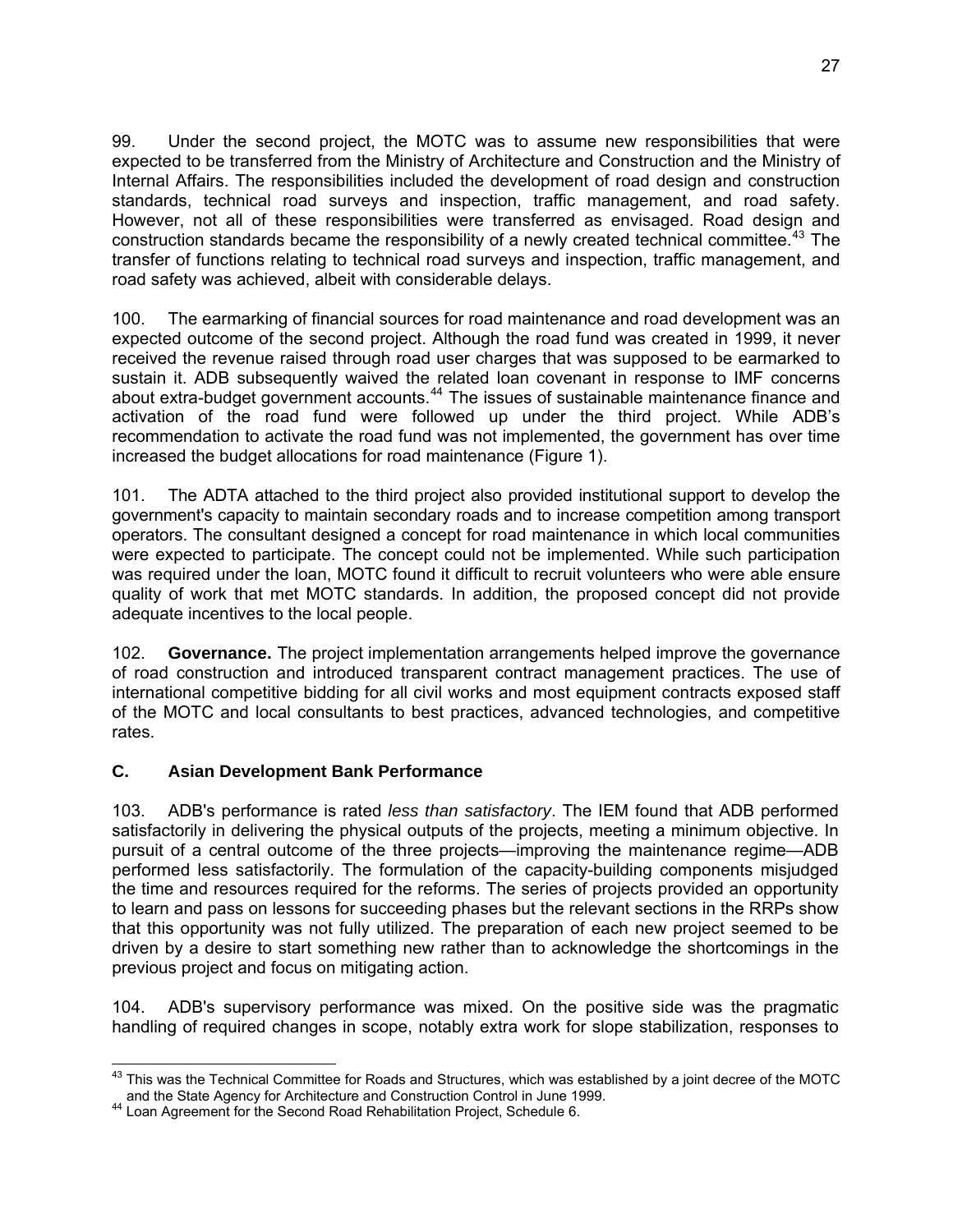procurement issues,<sup>[45](#page-41-2)</sup> the number of review missions,<sup>[46](#page-41-3)</sup> as well as the specific proficiency of the staff in the resident mission, to which the authority to administer project implementation was eventually delegated. The resident mission was instrumental in resolving problems and in expediting implementation. It helped that one mission staff member had prev iously worked in the MOTC and in the road sector. The MOTC staff also indicated satisfac tion with ADB's performance. The role performed by ADB review missions in providing adv ice on technical, procurement, and administrative matters was also recognized by the MOTC. T he downside of ADB's supervisory performance included its response to a substantial delay in i mplementing the second project due to disputes between the MOTC, the supervising consultant , and contractor. ADB could have helped settle this problem earlier and should have paid mo re attention to a time overrun of 46 months, even though the PIU was responsible for day-to-day supervision and liaison among stakehol ders. The delays in scheduling might have been aggravated by discontinuity in ADB supervision. Five ADB project officers were assigned over the course of the second project, which resulted in some confusion in the MOTC and lapses in project supervision during the changeovers.

### <span id="page-41-0"></span>**D. Borrower Performance**

105. The overall performance of the borrower is rated *less than satisfactory*. During the second project, the borrower delayed the payment of counterpart funds to the contractors. The borrower also failed to comply with loan covenants related to funding road maintenance expenditure during 2002–2005 and to implementing the reforms agreed upon with ADB. The ceiling on government expenditure imposed by the IMF under its 2001 PIP had an impact on disbursements for the second and third projects (para. 37). The borrower should have anticipated the impact of the PIP on the availability of funds and resources necessary to implement the project according to the schedule.

106. The performance by the MOTC as executing agency is rated *satisfactory*. The project objectives were achieved, although not without delays in implementing all of the civil works contracts. The performance of the PIU responsible for implementing the third project was rated satisfactory. By that time, the experience gained by the PIU staff under the previous projects showed results. This applies in particular to the work of the financial staff, who were able to schedule more timely disbursements and to more effectively control price escalations under the civil works contracts.

#### <span id="page-41-1"></span>**E. Technical Assistance**

107. ADB provided ADTA in preparation of the first project and in conjunction with the three policy-making and regulatory oversight capacities of the MOTC. ADB was the first donor to first TA $47$  provided the direction and laid the foundation for future work of ADB and other donors. loan projects. All four TA projects have supported institution-building and development of the assist the transport sector of the Kyrgyz Republic, shortly after the country's independence. This

<span id="page-41-2"></span><sup>-</sup><sup>45</sup> Under the third project, ADB helped the MOTC resolve the issue of the poorly performing contractor and to complete the project. The solution involved the direct awarding of the contract for the remaining works to a contractor performing well under the same project. ADB was also effective in resolving the unexpected problem of

<span id="page-41-3"></span>replacing the supervising consultant under the third project.<br><sup>46</sup> During the three projects, ADB fielded about 30 project administration missions, including an inception mission and a mid-term review mission. For the third project, the mid-term review was waived, as all issues had been resolved

during regular review missions. 47 ADB. 1995. *Technical Assistance for the Road Rehabilitation Project. Phase 1 – Studies. Final Report*. Manila (TA 2256-KGZ).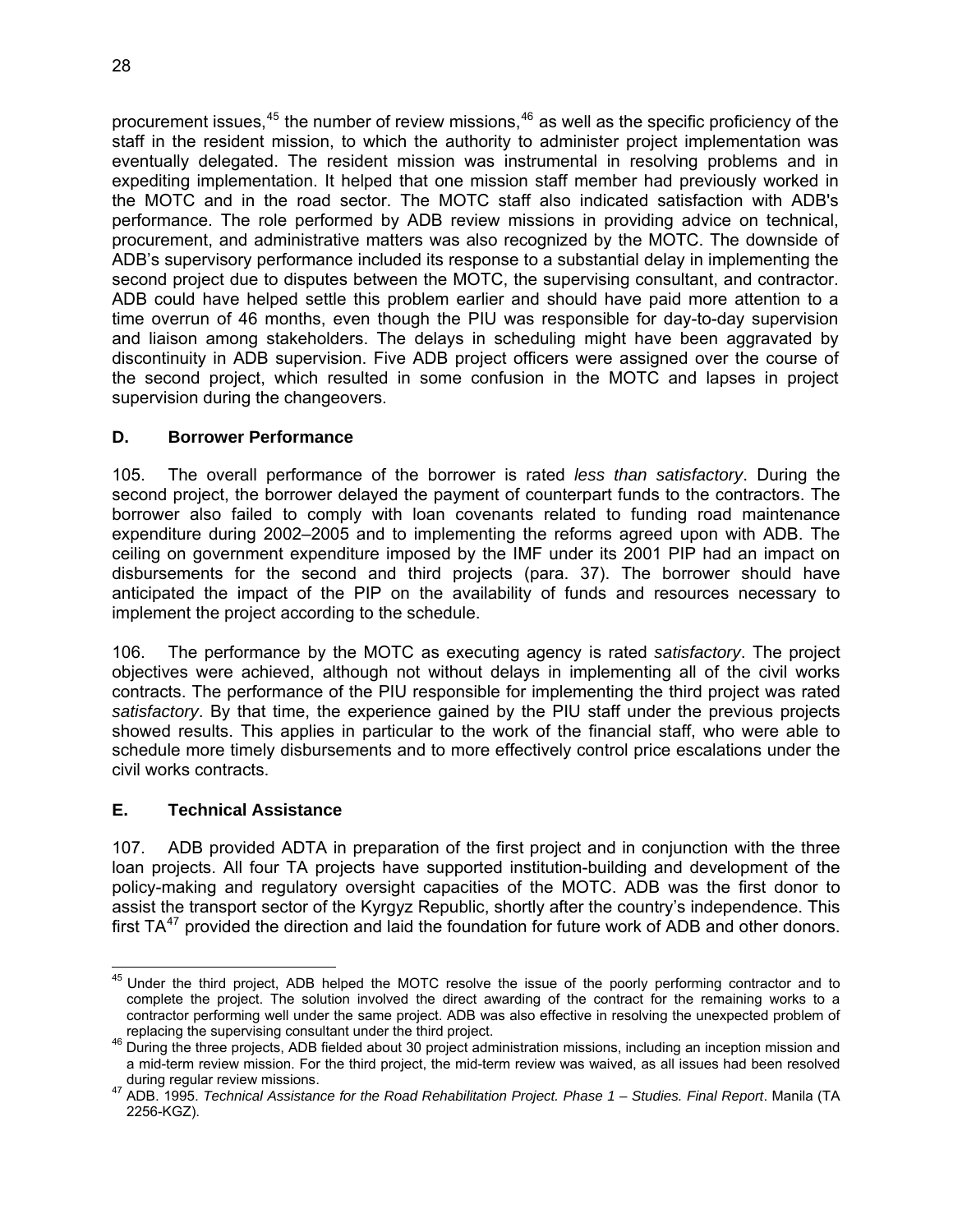A pervasive element in all TA was capacity building in policy formulation and in h ighway planning, management, and project implementation. The overall goal was to accelerate ec onomic recovery by addressing the urgent needs of the road sector. The TA was aimed at str engthening road sector institutions, improving the regulatory framework, and increasing the competitiveness of the markets for transport services.

108. The ADTA for Institutional Strengthening of the Road Sector<sup>[48](#page-42-0)</sup> was attached to the first project. It was to help the government improve its policy and regulatory framework for the road transport sector, strengthen the road sector institutions, develop a road maintenance plan, and improve road funding. Implementation of the TA began in January 1997 and was completed in August 1997. Among the outputs were a transport sector development framework, an action plan for road sector reforms, and a draft transport sector policy statement. The government's interim road sector policy statement was reviewed. The TA also helped the Government draft the new Automobile Road Act and Road Fund Act. The TA also included training of financial managers to develop proper costing procedures and control. The TA consultants also proposed measures for restructuring the MOT and road maintenance activities. As a result of the TA, the MOTC was established, road maintenance was reorganized, and an Automobile Roads Act and Road Fund Act were passed.

109. The ADTA to provide policy support in the transport sector, which was attached to the second project, was to strengthen policy functions, institutional development, and the financial management capacity of the MOTC.<sup>[49](#page-42-1)</sup> The ADTA also focused on capacity building of private contractors. It was divided into two parts. The objectives of the first part were to strengthen the MOTC's transport policy formulation and its financial management capabilities. The second part was to define the organizational structure and roles of the DOR (footnote 24). The ADTA, which was completed in August 2000, was rated partly successful. While it contributed to improving the organization and financial management of the MOTC, the ADTA's recommendations for the road fund were not implemented. The delay in establishing the Transport Policy Department and the Planning, Design, and Construction Department limited the effectiveness of the consultants in strengthening these agencies.

110. The ADTA attached to the third project also provided institutional support for the transport sector. Specifically, it aimed at developing the government's capacity to maintain secondary roads and at increasing competition among transport operators.<sup>50</sup> The consultant's concept of involving local communities in road maintenance could not be implemented (para. 101). The ADTA component related to enhancing competition among transport operators was canceled. A similar TA funded by the European Union had confirmed that transport services were already highly competitive, freight services were deregulated, and passenger services were lightly regulated.

-

<span id="page-42-0"></span><sup>48</sup> ADB. 1996. *Institutional Strengthening of the Road Sector*. Manila (TA 2587-KGZ, approved for \$800,000 on 13

<span id="page-42-1"></span>June 1996). 49 ADB. 1998. *Policy Support in the Transport Sector*. Manila (TA 3065-KGZ, approved for \$600,000 on 10

September 1998). 50 ADB. 2001. *Institutional Support in the Transport Sector*. Manila (TA 3757-KGZ, approved for \$650,000 on 31 October 2001).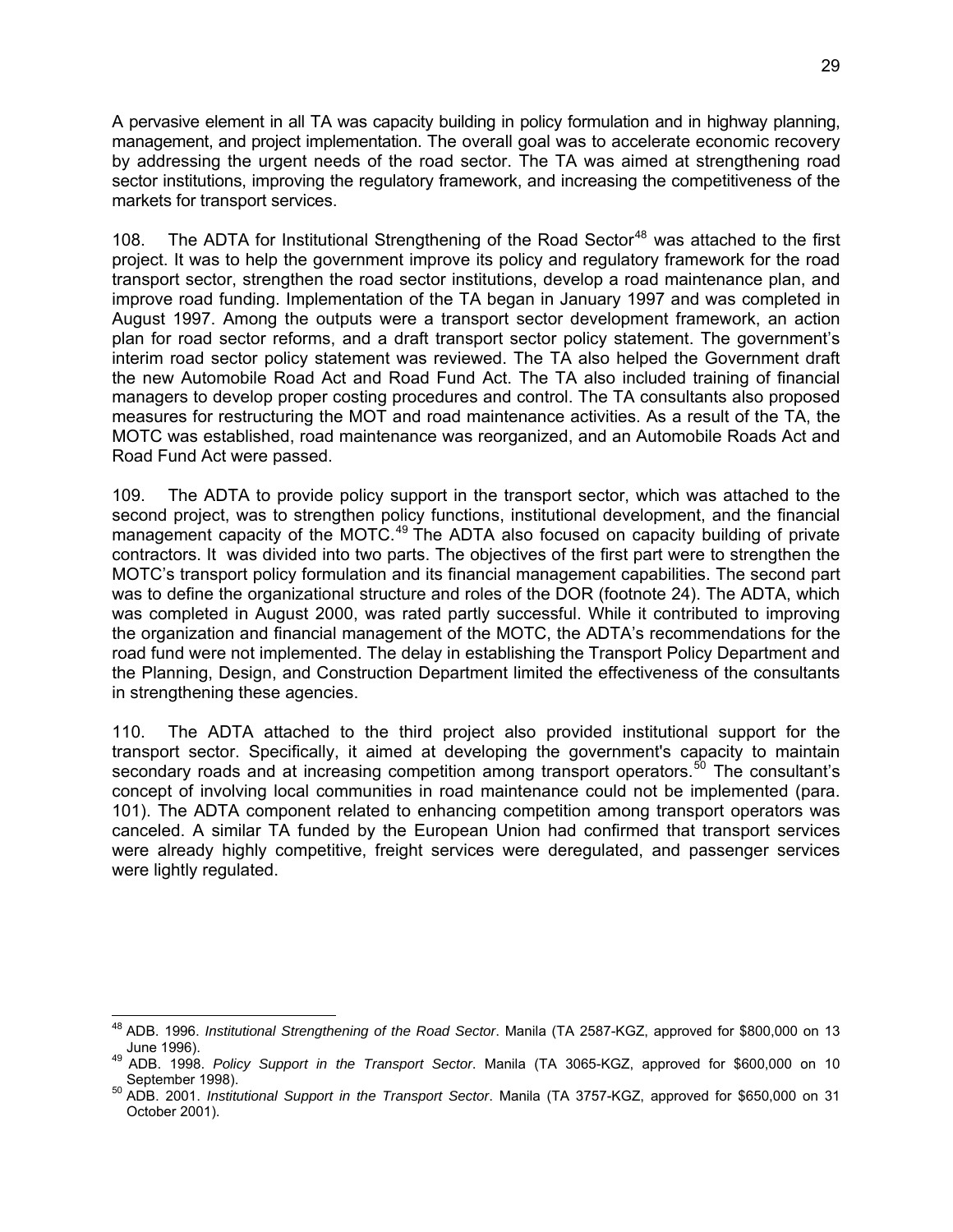#### **V. ISSUES, LESSONS, AND FOLLOW-UP ACTIONS**

#### <span id="page-43-1"></span><span id="page-43-0"></span>**A. Issues**

111. **Sustainability and the Road Fund.** The question of whether the MOTC can sustain the maintenance of the Bishkek–Osh project road, in addition to maintaining and rehabilitating the rest of the national road network (para. 89), is a central issue. It is linked to the uncertain future and viability of the road fund. The need for a well-structured and more objective maintenance system takes on renewed urgency because costly new regional highway projects are planned. It is difficult to say whether the road fund, which technically exists but is not functioning according to the envisaged user pay principle, may one day fulfil this need. Many of ADB's developing member countries (DMCs) have been encouraged by international financial institutions to earmark road user charges or some portion of general government revenues to fund road maintenance. ADB has favored the setting up of road funds for countries underfunding road maintenance.<sup>[51](#page-43-2)</sup> In the Kyrgyz Republic, however, where the government has not instituted the road fund as originally conceived despite a long policy dialogue with ADB, it an open question whether it remains practical and beneficial to keep pursuing it.

112. A World Bank report reviewed international practices of the road fund concept and identified preconditions for its successful implementation.  $52$  The review concludes that government commitment is essential for establishing an efficient fund. So are adequate resources and a secure channel for the revenues the fund will need. These preconditions do not exist at the moment in the Kyrgyz Republic. The government besides MOTC does not appear committed to the creation of a special fund for the road sector. The road fund is not functioning even though the Road Fund Act was passed to comply with a loan covenant. In interministerial committee meetings to develop recommendations to make up for lost revenue from the cancelled company road tax, other ministries, including the MOF, have not supported the earmarking of revenue for the road sector. The MOF's objection to such a special fund is supported by the IMF, which is providing the government with a macroeconomic stabilization program. The IMF's position is that the budget must encompass all expenditures and that transactions involving separate special or dedicated funds are not very transparent. For its part, the World Bank report also identifies conditions under which a road fund should not be established. They include a high level of corruption and little likelihood of independent audits. Transparent procurement should be in place, the World Bank report said, and the finance ministry should be relatively strong. Although the country's MOF seems reasonably strong, the Kyrgyz Republic is ranked at 162 out of 180 countries on transparency index of Transparency International.<sup>53</sup> Conditions in the country, it would seem, are not likely to favor a properly functioning road fund in the near future.

113. Asset Management System. A sound road asset management system is necessary for sustainable road maintenance. The current resource allocation to the project roads is greater than the average allocation for the rest of the network. This mirrors the Bishkek–Osh Road's strategic importance in achieving national integration. This significance is also highlighted by the ethnic disturbances in the southern part of the country in May 2010. However, it also demonstrates a discretionary allocation regime that may not be based entirely on needs. In the absence of an asset management system, road maintenance practices tend to be output- and

<sup>&</sup>lt;sup>51</sup> ADB. 2003. *Road Funds and Road Maintenance: An Asian Perspective.* Manila.<br><sup>52</sup> World Bank. 2007. Evaluation of Bank Support for Road Funds: Background Paper for Evaluation of World Bank

<span id="page-43-3"></span><span id="page-43-2"></span>Assistance to the Transport Sector, 1995-2005. Washington, D.C. **Follow Index.** Quoted by Wikipedia by Wikipedia (http://en.wikipedia.org/wiki/Corruption\_Perceptions\_Index). New Zealand is ranked first and Somalia last at 180.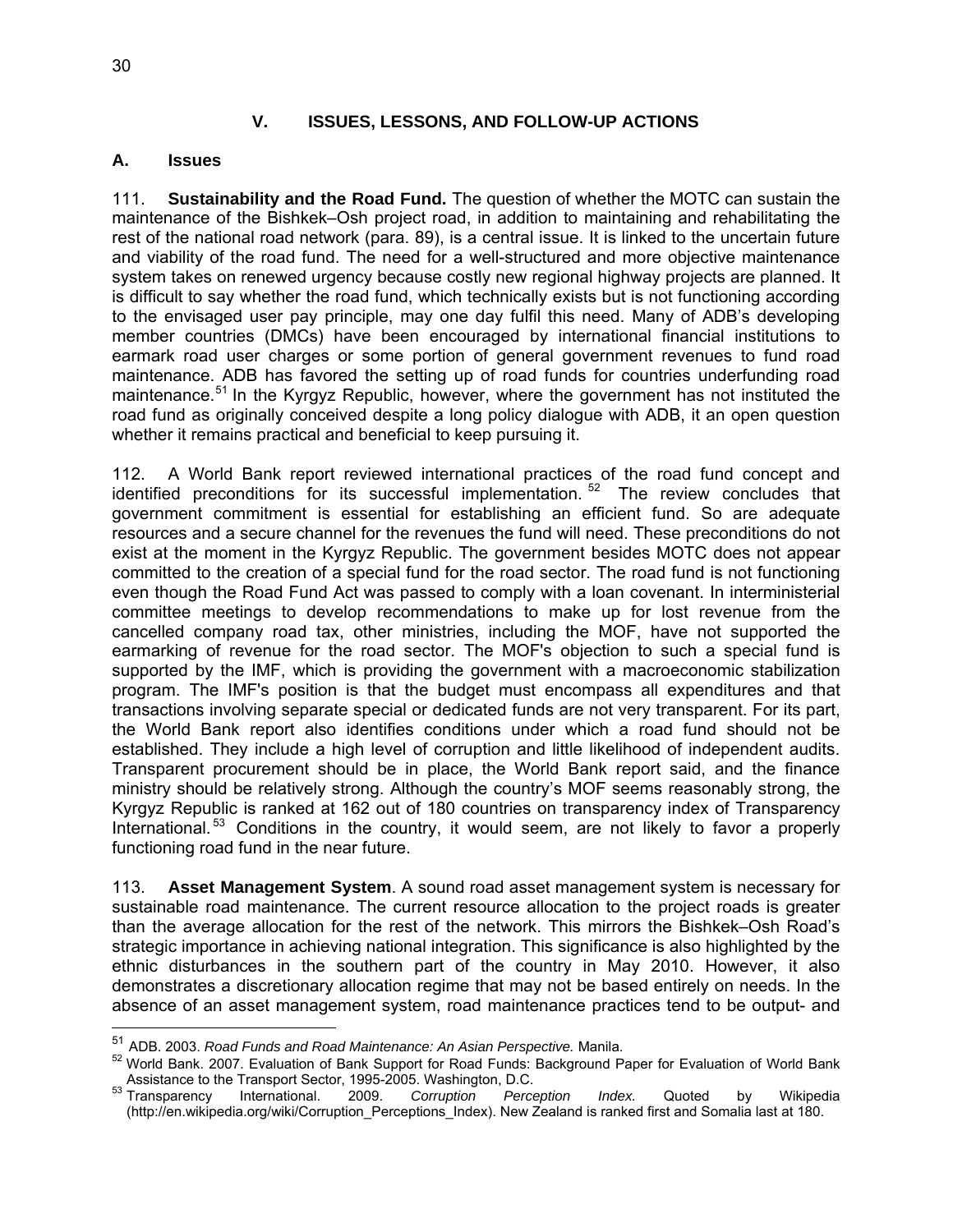schedule-driven. While this pattern currently benefits the project roads, perhaps at the expense of other important highways, future major road projects may reverse tha t situation. The introduction of a road asset management system could help ensure that the entire network becomes sustainable. The MOTC has no systematic road maintenance mana gement system but is considering introducing highway development management (HDM) s oftware. Without such a system, claims on the road maintenance budget will not be well founded and the opposition of the MOF to an extra-budget account will continue. The salient fe atures of such a system are (i) a high level of service commitments by the fund board to its stakeholders; (ii) an asset database, which is a road inventory system; (iii) earmarking of taxes that per form a road user pricing function; and (iv) suitable computer software that assists in project evaluation and network planning. Substantial assistance will be needed to design and implement an asset management system.

114. An asset management system would enable the government to formulate and manage a more sustainable road development strategy. The system would enforce a balanced resource allocation between new construction and rehabilitation on one side and maintenance on the other. This would make all road projects more sustainable, partly by moderating the tendency of government officials to favor new construction and major rehabilitation for their political impact, thereby neglecting the less glamorous business of essential maintenance. In addition, the financing costs of projects assisted by development finance institutions are lower than market price and the development partners and donors themselves also lean toward new construction and rehabilitation. The lower lending price of new projects, in fact, can lead a borrowing country to develop roads that are beyond its ability to sustain.

115. **Bus Ban.** The ban on large buses on the project roads is a serious issue for transport efficiency and the economic viability of the projects. The regulations appear to discriminate against large buses in favor of heavy trucks, which are not covered by the ban. The ban has not elicited a sharper reaction from passengers and the bus industry because the dilapidated and obsolete minibuses that can still travel the Bishkek–Osh Road charge very low fares at the expense of safety, the environment, and travel comfort. Less restrictive regulations or practices that ensure road safety may be put in place to replace the bus ban, which may be overly severe. The justification of the ban from economic and engineering viewpoints needs to be revisited.

116. The proliferation of old minibuses and passenger cars from Europe results from a tax regime that allows these vehicles imports and of a gasoline pricing policy that does not encourage fuel efficiency (para. 65). The trade-off is between low acquisition and operating costs of second-hand cars on the one hand and environmentally friendly yet more costly fuelefficient cars on the other. Because the current tax regime does not penalize the use of fuelinefficient cars, there is an urgent need to charge road users for all costs, including the costs inflicted on the environment and those of properly maintaining the roads.

#### <span id="page-44-0"></span>**essons B. L**

117. **Selective Reform Agenda.** The institutional and policy reforms envisaged in the projects were complex and far-reaching and needed a longer time to come to fruition. There was no sharp focus on road asset management, which was a theme common to the three projects. Each of the projects left an unfinished agenda, which suggests that TA was spread too thinly over too many reform issues. The designs of succeeding projects did not indicate or act on the fact that some reform measures in the precursor projects were pending, at risk, and in need of ADB's continued attention. The conclusions that must be drawn from this assessment are twofold: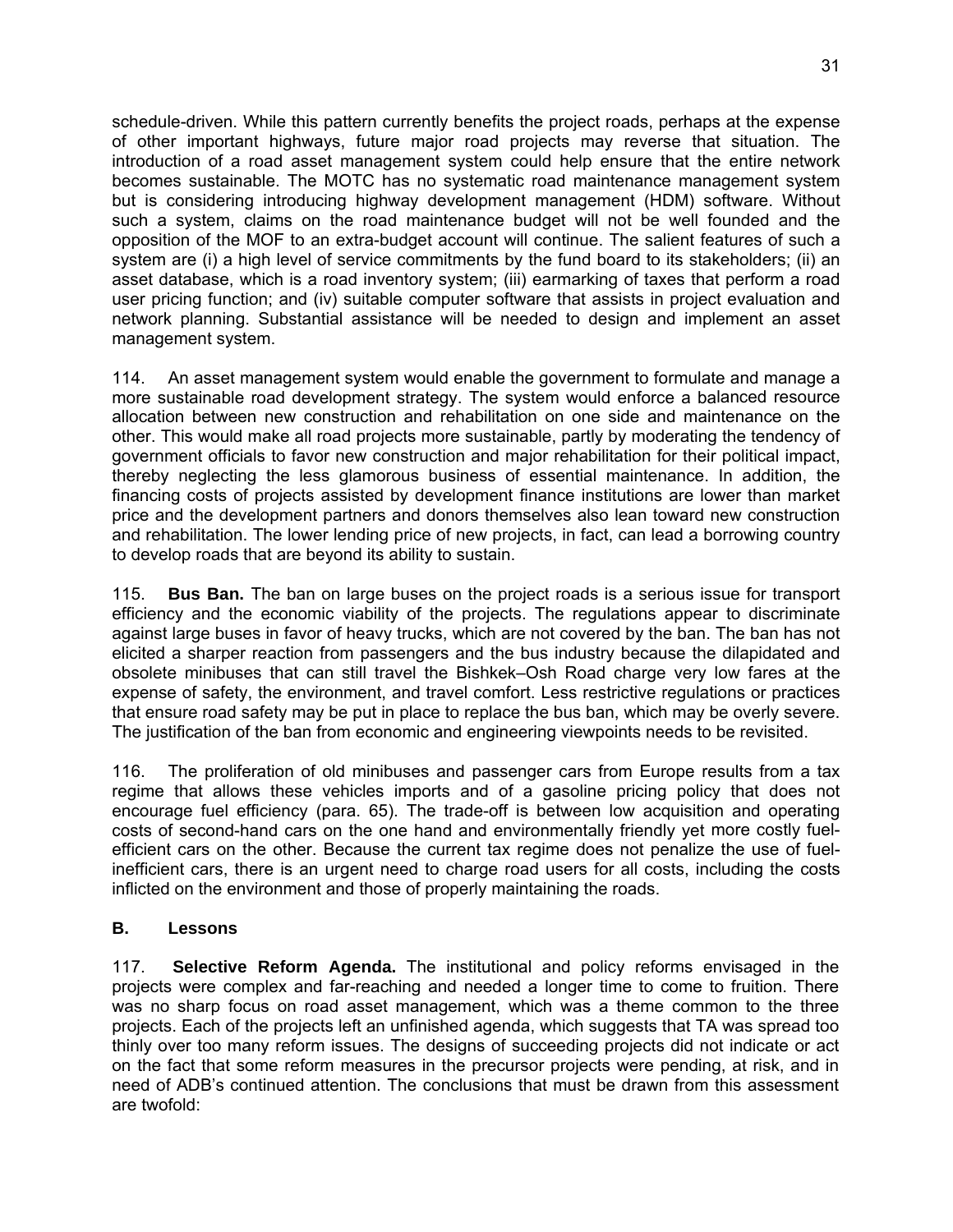- The implementation time for institutional reforms typically exceeds the implementation period of an average civil works project. The reforms should therefore be pursued over a longer period.
- Long-term planning and proper sequencing of the reform process are needed to successfully reform the road sector. Sufficient resources need to be allocated for capacity building of institutions and monitoring of the implementation of reforms. Given the common resource constraints, this would mean being more selective in determining priority areas for policy and institutional reforms.

118. **Donor Coordination.** The creation of a road fund has been a key component of all three projects. It was to ensure the availability of adequate financing for operation and maintenance of project roads. To date, however, the road fund has not operated as envisaged. Because of the IMF restriction that the government should have only one consolidated central budget account, the government requested, and in 2001 was granted, an ADB waiver on the loan covenant that a special account for a road fund be created. If the project team of the first project understood IMF's firm position at the stage of project design, ADB and the government could have explored a more realistic alternative to fund road maintenance. It should be remembered that ADB's Operation Manual requires that no policy advice should be given that conflicts with that of other development partners.<sup>54</sup>

119. **National Affordability Assessment.** ADB's guidelines for economic analysis of projects require that a national affordability assessment be carried out for large projects. A project is considered large if it may have a substantial impact on the country's foreign exchange revenues, expenditure, or budget resources. During the implementation of the second project, the IMF introduced a PIP ceiling in 2001 because it was concerned about the government's fiscal sustainability. It set a rigid ceiling and thereby contributed to a significant delay in project implementation. As assessment of the projects' national affordability could have helped set a realistic timeline based on the national economy's resource mobilization capacity. It would be prudent for ADB to finance large infrastructure projects in smaller countries based on the national affordability analysis in a medium-term fiscal perspective, as mandated in its own guidelines for the economic analysis of projects.

120. **Time Overrun.** Project management must pay more attention to the scheduling of project implementation. Substantial delays experienced by all three projects should have been avoided or shortened. In contemporary infrastructure management, time overrun, like cost overrun, is a key performance indicator and affects the project's efficiency. On-time completion is particularly important for a road rehabilitation project. The service level of a road under the rehabilitation is downgraded because the capacity of the road should be constrained during civil works. The impact tends to be greater than that of a new construction project. In addition, the delay in project completion results in a decrease in EIRR of a project due to unrealized benefits during the delay period. If the second project was completed as expected in the RRP, the EIRR of these projects could have been increased to 15.3%–15.7% from 15.0%, depending on the assumptions.

 $\overline{a}$ 54 ADB. 2008. Classification and Graduation of Developing Member Countries. *Operations Manual*. OM A1/BP. Manila.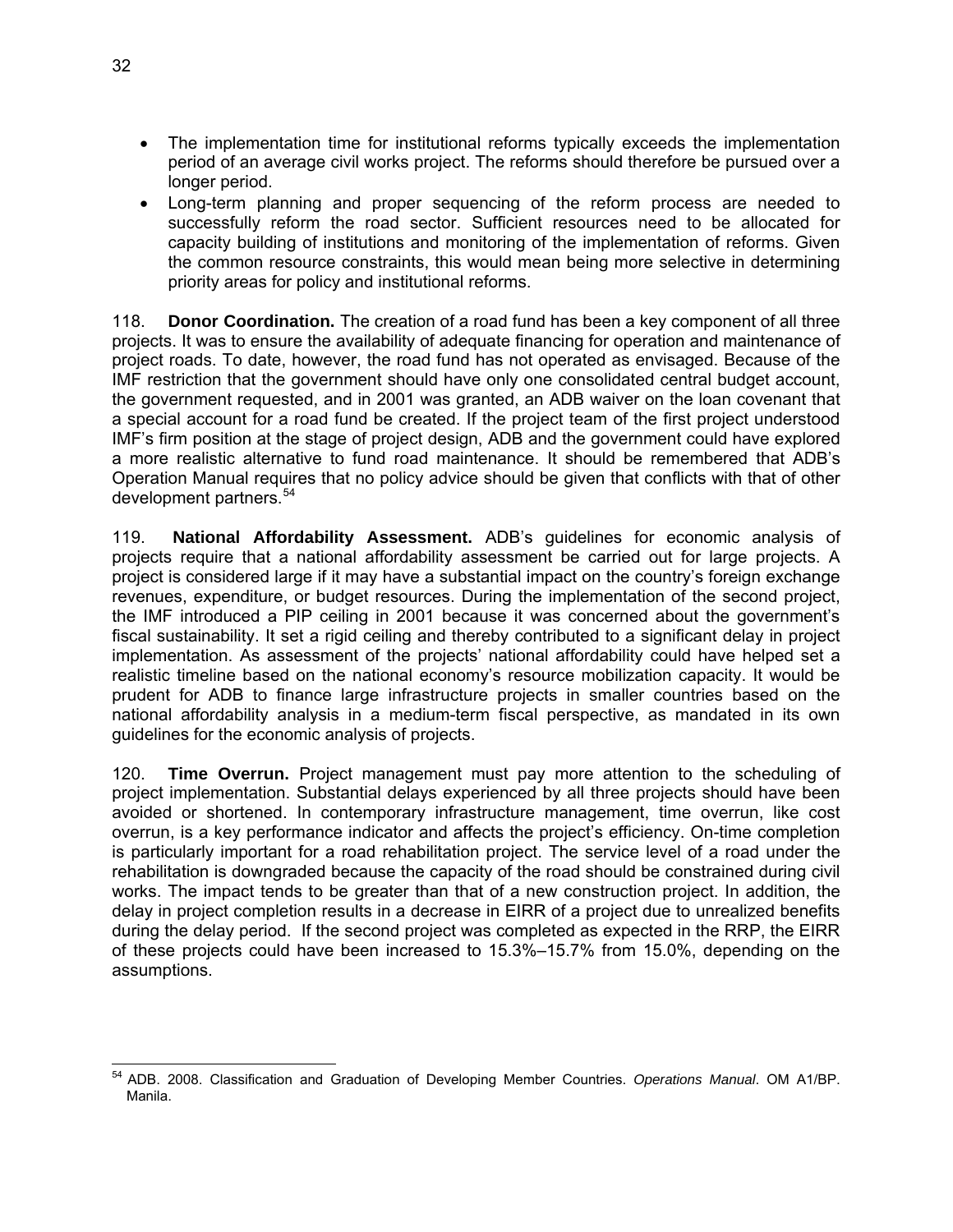#### <span id="page-46-0"></span>**C. Follow-Up Actions**

121. The need to introduce a well-structured maintenance system will take on renewed urgency as new capital investment projects suggested by the Road Sector Development Strategy are developed that could crowd out financial resources for maintaining the Bishkek– Osh Road. ADB needs to examine sustainability of the road projects. A road asset management approach could mitigate this risk of maintenance underfunding. ADB may consider providing assistance to establish such a system.

122. ADB should revisit the continued justification and practical feasibility of the unfinished elements of the institutional reform agenda. These include the restructuring of the road fund, the creation of an equipment pool and privatization of maintenance service, and community participation in maintenance of the secondary roads. A future reform agenda should be pursued on a selective basis and follow feasibility analysis that considers the political economy, institutional capacity, and medium- and long-term macroeconomic perspectives.

123. ADB should follow up on the ban of bus services on the project road. Remedial action should focus on improving the safety devices in the tunnel and reviving the dormant bus industry.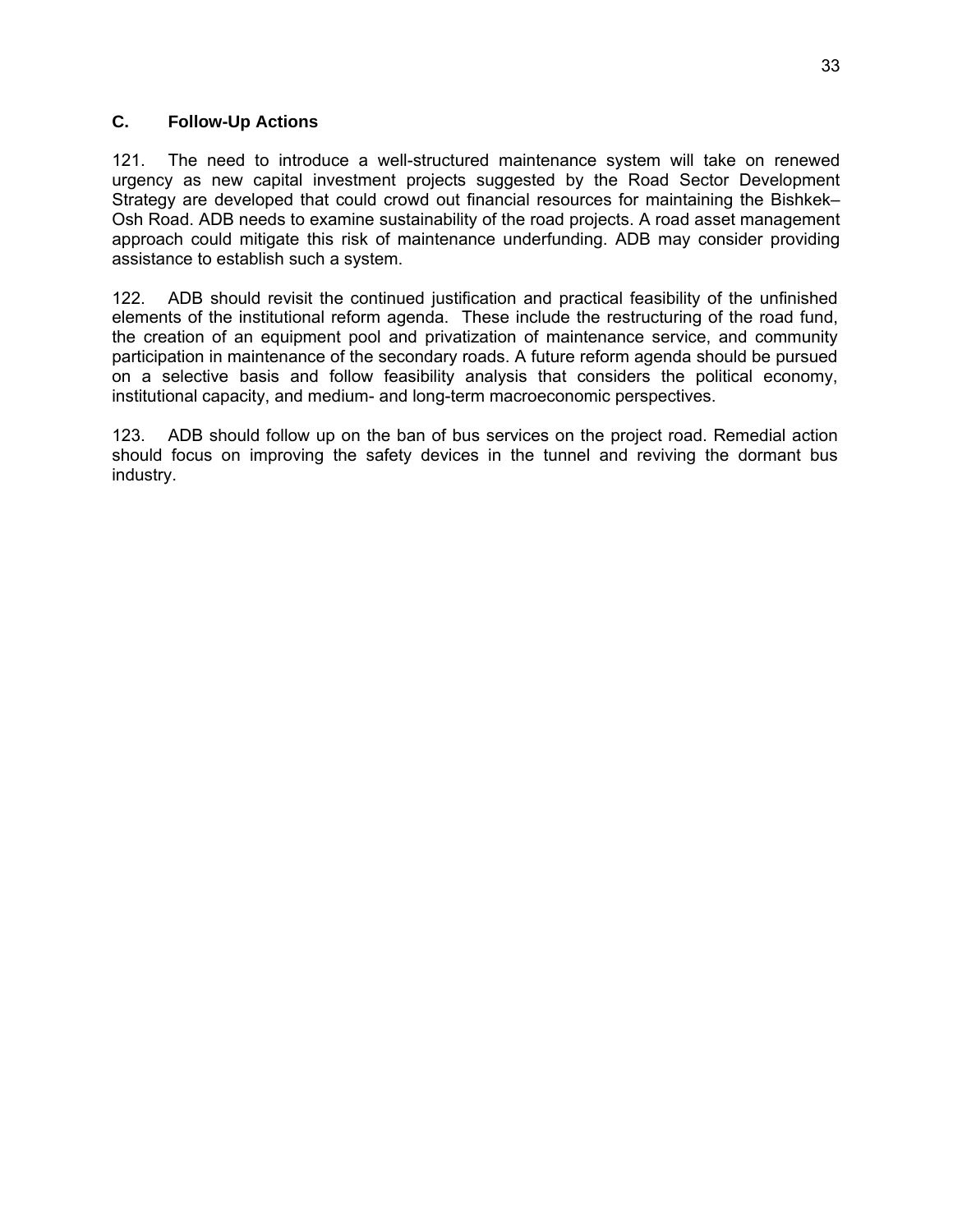| Design<br><b>Summary</b>                                                                                                                                                      | FROJECT DEJIGN AND MONTORING FRAMEWORK<br><b>Achievement</b>                                                                                                                                                                                                                                                                                                                                                                                                                                                                                                                | <b>Assessment</b> |
|-------------------------------------------------------------------------------------------------------------------------------------------------------------------------------|-----------------------------------------------------------------------------------------------------------------------------------------------------------------------------------------------------------------------------------------------------------------------------------------------------------------------------------------------------------------------------------------------------------------------------------------------------------------------------------------------------------------------------------------------------------------------------|-------------------|
| Impact                                                                                                                                                                        |                                                                                                                                                                                                                                                                                                                                                                                                                                                                                                                                                                             |                   |
| Facilitate development of the<br>market-oriented economy in<br>the Kyrgyz Republic,<br>promote economic activity<br>and contribute to poverty<br>reduction.<br><b>Outcome</b> |                                                                                                                                                                                                                                                                                                                                                                                                                                                                                                                                                                             | Partly achieved   |
| More efficient movement of<br>freight and passenger traffic.<br>Reduced transport costs.                                                                                      | Since the completion of the first project, traffic on the<br>Bishkek–Osh corridor has increased on average by between<br>4% and 6% per year. Traffic growth has exceeded appraisal<br>estimates. The average travel time from Bishkek to Osh was<br>reduced from 17 hours to 10 hours. Freight and passenger<br>charges were reduced by 10% to 15% between 1999 and<br>2004. The increase in generated traffic was a direct result of<br>reduced vehicle operating cost, which on average dropped<br>by 15% as a result of the projects.                                    | Achieved          |
| Improved traffic safety.                                                                                                                                                      | Accident data provided suggest that accidents have<br>increased since the road improvements. In 1998, accidents<br>on the Bishkek-Osh Road totaled 513, 97 fatalities. In 2004,<br>the number of accidents reached 862, with 203 fatalities.<br>The increase in accidents may have been due to several<br>factors, including the rise in vehicle ownership and driver<br>and pedestrian behavior.                                                                                                                                                                           | Partly achieved   |
| Enhanced financing of road<br>maintenance.                                                                                                                                    | The Bishkek-Osh Road is regarded as an important link<br>between two major cities and this is reflected in the<br>maintenance budget that it receives from the Ministry of<br>Transportation and Communications. The establishment of a<br>road fund was a loan covenant, starting from the first<br>project. While the fund exists, it is not functioning as<br>envisaged. Revenues from the road user charges are not<br>earmarked for the fund and the tax regime is not aligned<br>with the usage of roads and the wear-and-tear road users<br>inflict in the pavement. | Not achieved      |
| Improved access to markets<br>employment opportunities<br>and social services.<br>(Secondary Roads)                                                                           | Since the projects rehabilitated roads, the impact was<br>facilitating access to markets in terms of reduced travel time<br>and lower costs. Employment opportunities were created<br>during the implementation of the three projects.                                                                                                                                                                                                                                                                                                                                      | Achieved          |
| Strengthened institutional<br>capacity for road sector<br>management.<br>Output                                                                                               | The technical assistance grants attached to the three<br>projects supported institution building and development of<br>the policy-making and regulatory oversight capacities of the<br>MOTC.                                                                                                                                                                                                                                                                                                                                                                                | Achieved          |
| Rehabilitation of 463<br>kilometers of different<br>portions of the Bishkek-Osh<br>Road under the three<br>projects combined.                                                 | A total of 483 kilometers were rehabilitated. An additional 20<br>kilometers were added to the second project.                                                                                                                                                                                                                                                                                                                                                                                                                                                              | Achieved          |
| Rehabilitation of 125<br>kilometers of secondary<br>roads under the third project.                                                                                            | A total of 105 kilometers of secondary roads were<br>rehabilitated, including a bridge damaged by floods and not<br>part of the original design. It is not certain whether the<br>intention was to rehabilitate 125 kilometers or 105<br>kilometers. The report and recommendation of the President<br>indicated 125 kilometers.                                                                                                                                                                                                                                            | Partly achieved   |
| Various maintenance<br>equipment.                                                                                                                                             | Various road maintenance equipment was provided under<br>the three projects, including winter maintenance equipment<br>under the second project.                                                                                                                                                                                                                                                                                                                                                                                                                            | Achieved          |

#### **PROJECT DESIGN AND MONITORING FRAMEWORK**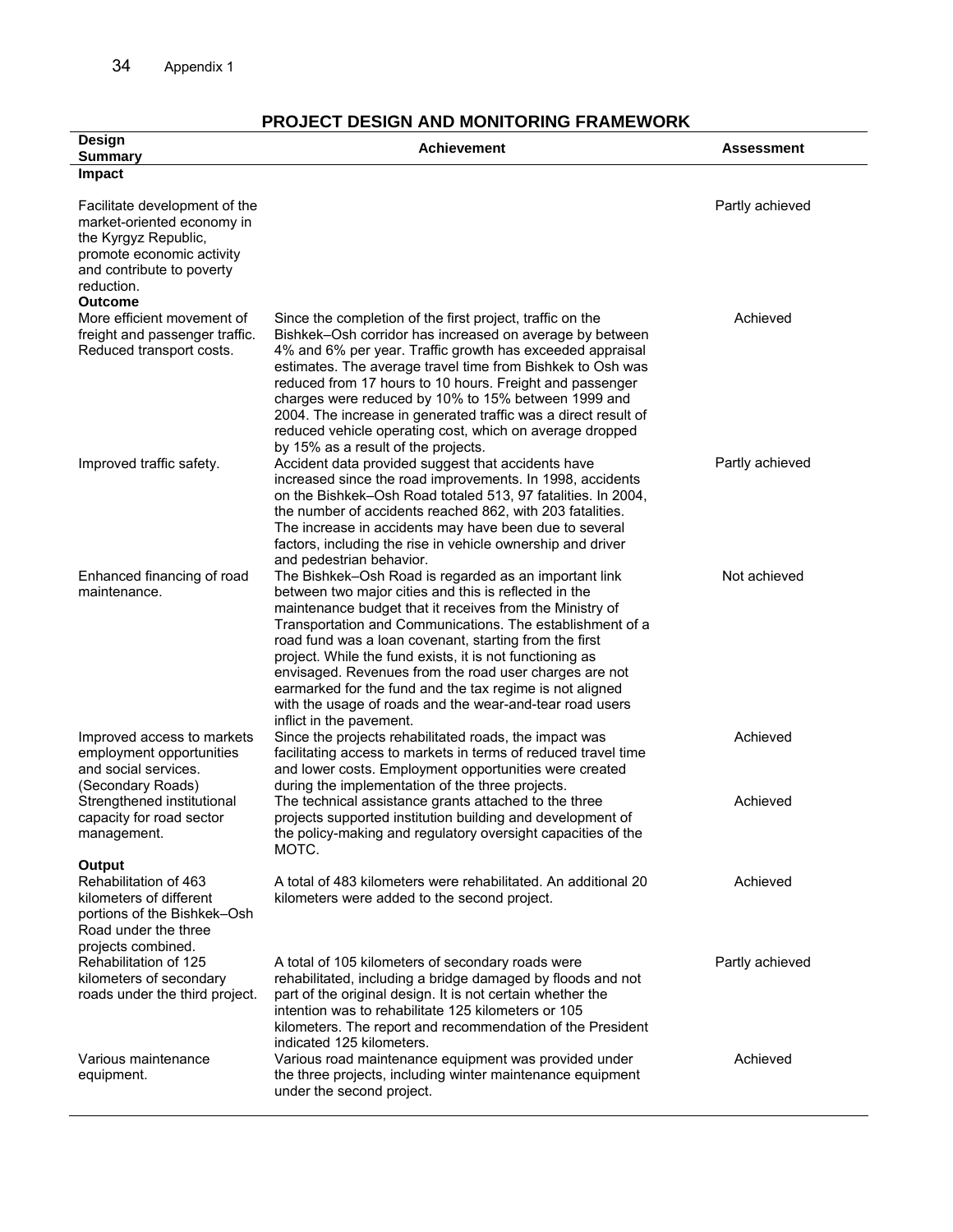| <b>Design</b><br><b>Summary</b>                                                                                                                                     | <b>Achievement</b>                                                                                                                                                                                                | <b>Assessment</b> |
|---------------------------------------------------------------------------------------------------------------------------------------------------------------------|-------------------------------------------------------------------------------------------------------------------------------------------------------------------------------------------------------------------|-------------------|
| Development and<br>implementation of a system<br>for secondary road<br>maintenance based on<br>collaboration between<br>communities and local<br>maintenance units. | A system was developed but not implemented.                                                                                                                                                                       | Partly achieved   |
| Enactment of the Road Fund<br>Act.                                                                                                                                  | The Road Fund Act was enacted but the road fund is not<br>functioning as envisaged. It remained an account within the<br>framework of the general budget and revenues from road<br>user taxes were not earmarked. | Not achieved      |

Note: The design and monitoring framework is adjusted from logical framework, known as project or technical assistance framework, of the Second and third projects. The framework became a mandatory attachment to all project documents in 1996 probably RRP of the first project has been documented.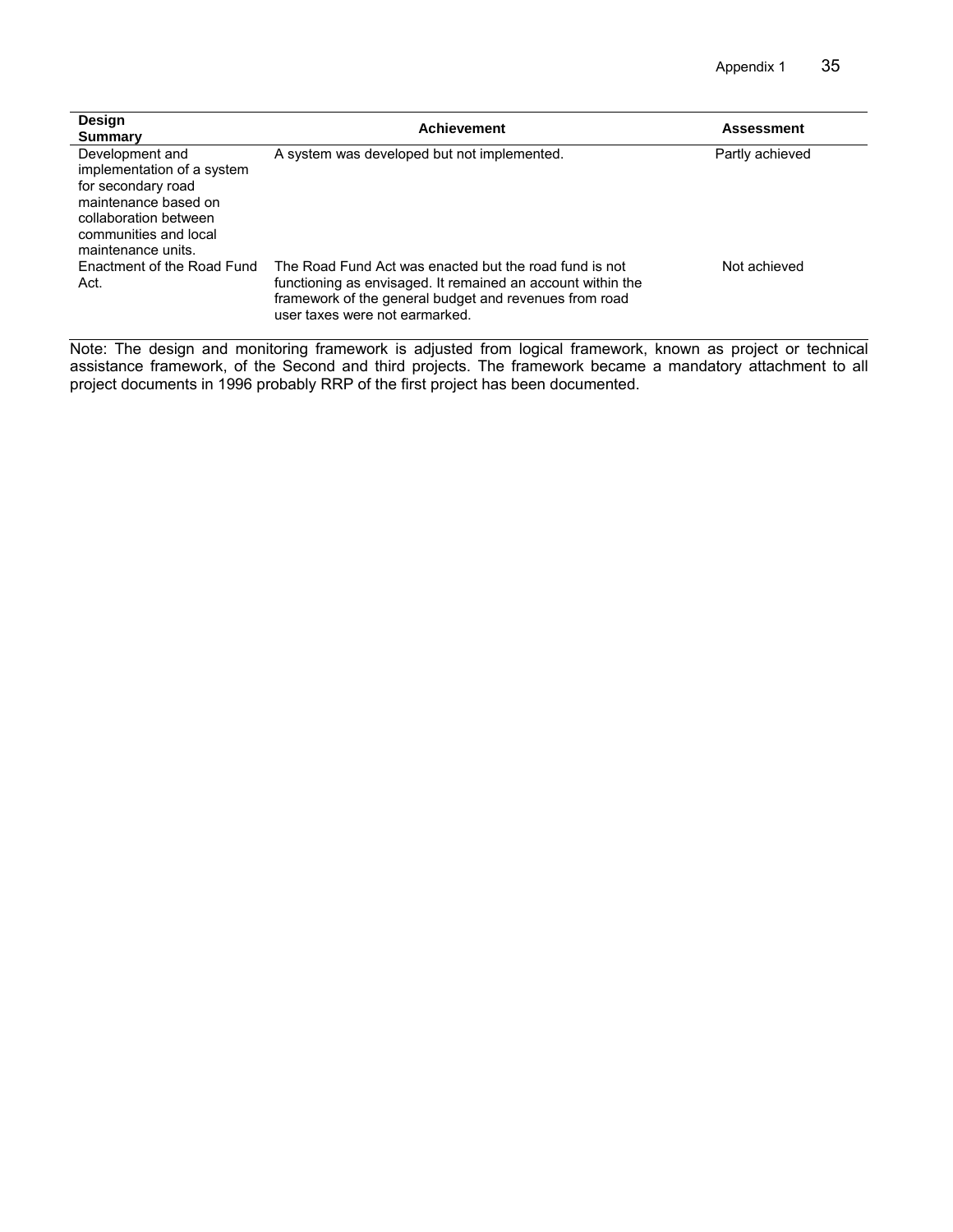# **APPRAISAL AND ACTUAL PROJECT COSTS**

#### **Actual Appraisal P ponent F gn cal tal For l Total roject Com orei Lo To eign Loca (%) Actual/ Appraisal A. Base Cost**  1. Civil orks 5 1 62.2 99.5 t 6.2 0.2 6.5 7.4 .0 7.4 114.6 3 5 0.6 3.1 4.3 139.7 . Consulting Services 2. 4.3 0.0 Subtotal (A) 40.2 31.8 72.1 45.1 28.8 74.0 102.6 1. Ph 1 3.2 7.3 0.0 0.0 ysical Contingencies Price Escalation 5 2.6 5.1 0.0 0.0 2. 2. 0.0 0.0 Subtotal (B) 6.7 5.8 12.4 0.0 0.0 0.0 0.0 **C Inte** 2.0 138.8 **. rest During Construction** 1.5 0 1. .0 5 2.0 0.0 **4 7. .0 8 76.0 88.4**  W 31. 3 .0 62.5 33 4 . 2 .8 8 2. Equipment<br>
3. Consulting Services<br>
2.5 0.6 3.1 4.3 0.0  $(A)$  40.2 31.8 72.1 **B. Contingencies**  4.1 3.2 7.3 0.0 0.0 **Total 48. 3 6 86 47.1 28.**

#### **Table A2.1: Appraisal and Actual Costs for the Road Rehabilitation Project**

|       |                                                          |         | <b>Appraisal</b> |              |         | <b>Actual</b> |              | Actual/                 |
|-------|----------------------------------------------------------|---------|------------------|--------------|---------|---------------|--------------|-------------------------|
|       | <b>Project Component</b>                                 | Foreign | Local            | <b>Total</b> | Foreign | Local         | <b>Total</b> | <b>Appraisal</b><br>(%) |
|       | <b>ORIGINAL SCOPE</b>                                    |         |                  |              |         |               |              |                         |
| А.    | <b>Base Cost</b>                                         |         |                  |              |         |               |              |                         |
| 1.    | Civil Works                                              | 55.5    | 31.3             | 86.8         | 59.6    | 35.6          | 95.2         | 109.7                   |
| 2.    | <b>Consulting Services</b>                               | 3.9     | 0.9              | 4.8          | 5.0     | 1.2           | 6.2          | 130.2                   |
|       | Subtotal (A)                                             | 59.4    | 32.2             | 91.6         | 64.6    | 36.8          | 101.4        | 110.8                   |
| В.    | <b>Contingencies</b>                                     |         |                  |              |         |               |              |                         |
| 1.    | <b>Physical Contingencies</b>                            | 6.5     | 3.1              | 9.6          |         |               |              |                         |
| 2.    | <b>Price Escalation</b>                                  | 4.0     | 2.6              | 6.6          |         |               |              |                         |
|       | Subtotal (B)                                             | 10.5    | 5.7              | 16.2         |         |               |              |                         |
| C.    | <b>Interest During Construction</b>                      | 2.0     | 0.0              | 2.0          | 1.6     | 0.0           | 1.6          | 80.0                    |
|       | <b>Subtotal Original Scope</b>                           | 71.9    | 37.9             | 109.8        | 66.2    | 36.8          | 103.0        | 94.3                    |
| D.    | <b>Extended Scope</b>                                    |         |                  |              |         |               |              |                         |
| 1.    | Road Rehabilitation (km 61-81)                           |         |                  |              | 2.8     | 1.7           | 4.5          |                         |
| 2.    | Road Safety Works (km 83-143)                            |         |                  |              | 0.1     | 0.0           | 0.1          |                         |
| 3.    | Rock Slope Stabilization Works                           |         |                  |              | 0.0     | 1.8           | 1.8          |                         |
| 4.    | <b>Construction Supervision (Slope</b><br>Stabilization) |         |                  |              | 0.0     | 0.1           | 0.1          |                         |
| 5.    | Winter Maintenance Equipment                             |         |                  |              | 1.4     | 0.0           | 1.4          |                         |
|       | <b>Subtotal Extended Scope</b>                           |         |                  |              | 4.2     | 3.6           | 7.8          |                         |
| Total |                                                          |         |                  |              | 70.5    | 40.4          | 110.9        |                         |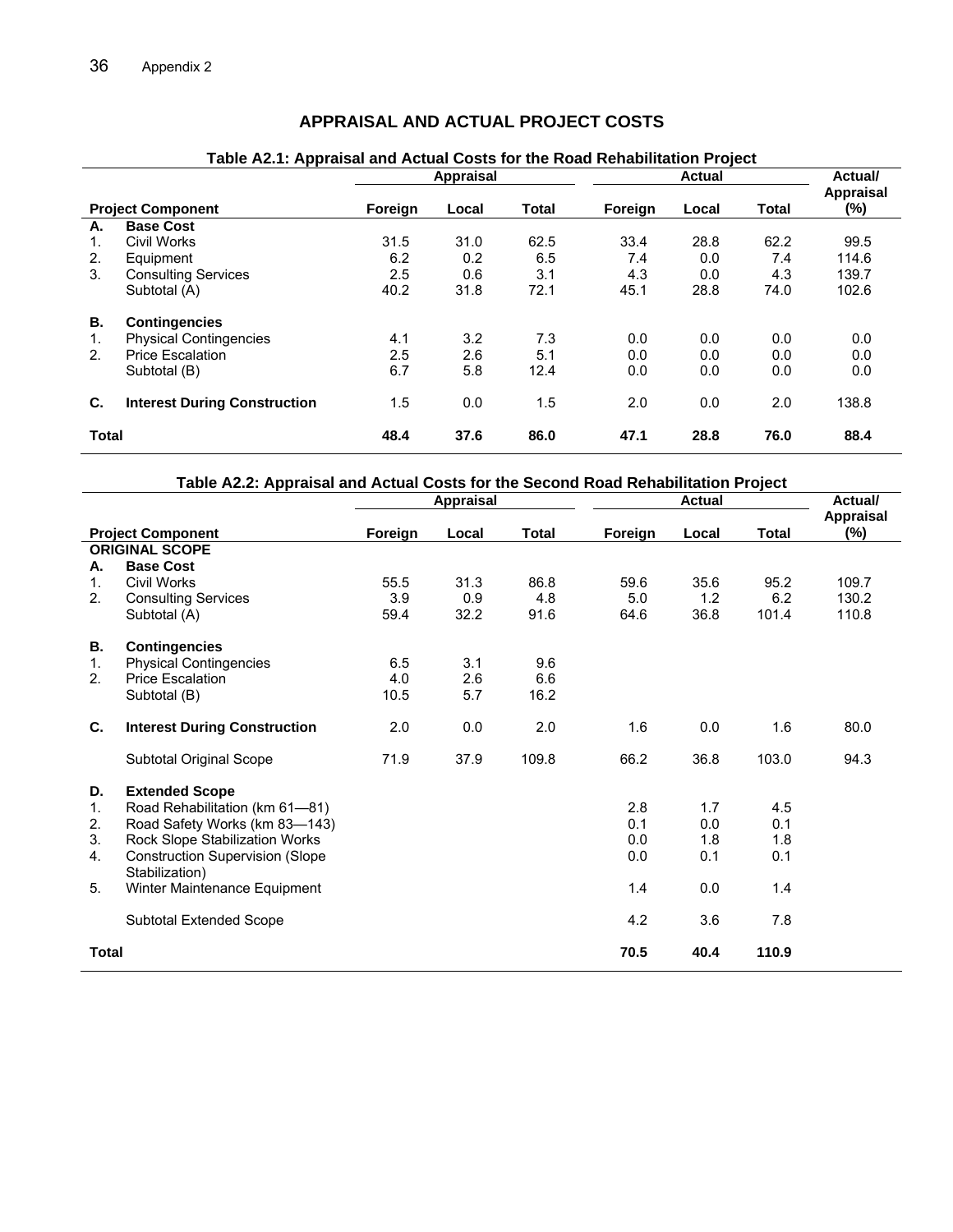|                |                                     | <b>Appraisal</b><br><b>Actual</b> |       |              | Actual/ |       |              |                  |
|----------------|-------------------------------------|-----------------------------------|-------|--------------|---------|-------|--------------|------------------|
|                | <b>Project Component</b>            | Foreign                           | Local | <b>Total</b> | Foreign | Local | <b>Total</b> | Appraisal<br>(%) |
| А.             | <b>Base Cost</b>                    |                                   |       |              |         |       |              |                  |
| 1.             | Civil Works                         |                                   |       |              |         |       |              |                  |
| 1a.            | Bishkek-Osh Road                    | 22.1                              | 10.7  | 32.8         | 24.5    | 12.1  | 36.6         | 111.6            |
| 1 <sub>b</sub> | Secondary Roads                     | 1.3                               | 5.1   | 6.4          | 3.0     | 11.1  | 14.0         | 218.8            |
| 2.             | Maintenance Equipment               | 1.3                               | 0.0   | 1.3          | 2.3     | 0.0   | 2.3          | 176.9            |
| 3.             | <b>Consulting Services</b>          | 1.3                               | 1.1   | 2.4          | 3.3     | 0.3   | 3.6          | 150.0            |
|                | Subtotal (A)                        | 26.0                              | 16.9  | 42.9         | 33.1    | 23.5  | 56.5         | 131.7            |
| В.             | <b>Contingencies</b>                |                                   |       |              |         |       |              |                  |
| 1.             | <b>Physical Contingencies</b>       | 2.6                               | 1.7   | 4.3          | 0.0     | 0.0   | 0.0          | 0.0              |
| 2.             | <b>Price Escalation</b>             | 1.2                               | 0.8   | 2.0          | 0.0     | 0.0   | 0.0          | 0.0              |
|                | Subtotal (B)                        | 3.8                               | 2.5   | 6.3          | 0.0     | 0.0   | 0.0          | 0.0              |
| C.             | <b>Interest During Construction</b> | 0.8                               | 0.0   | 0.8          | 0.6     | 0.0   | 0.6          | 75.0             |
| Total          |                                     | 30.6                              | 19.4  | 50.0         | 33.7    | 26.5  | 57.1         | 114.2            |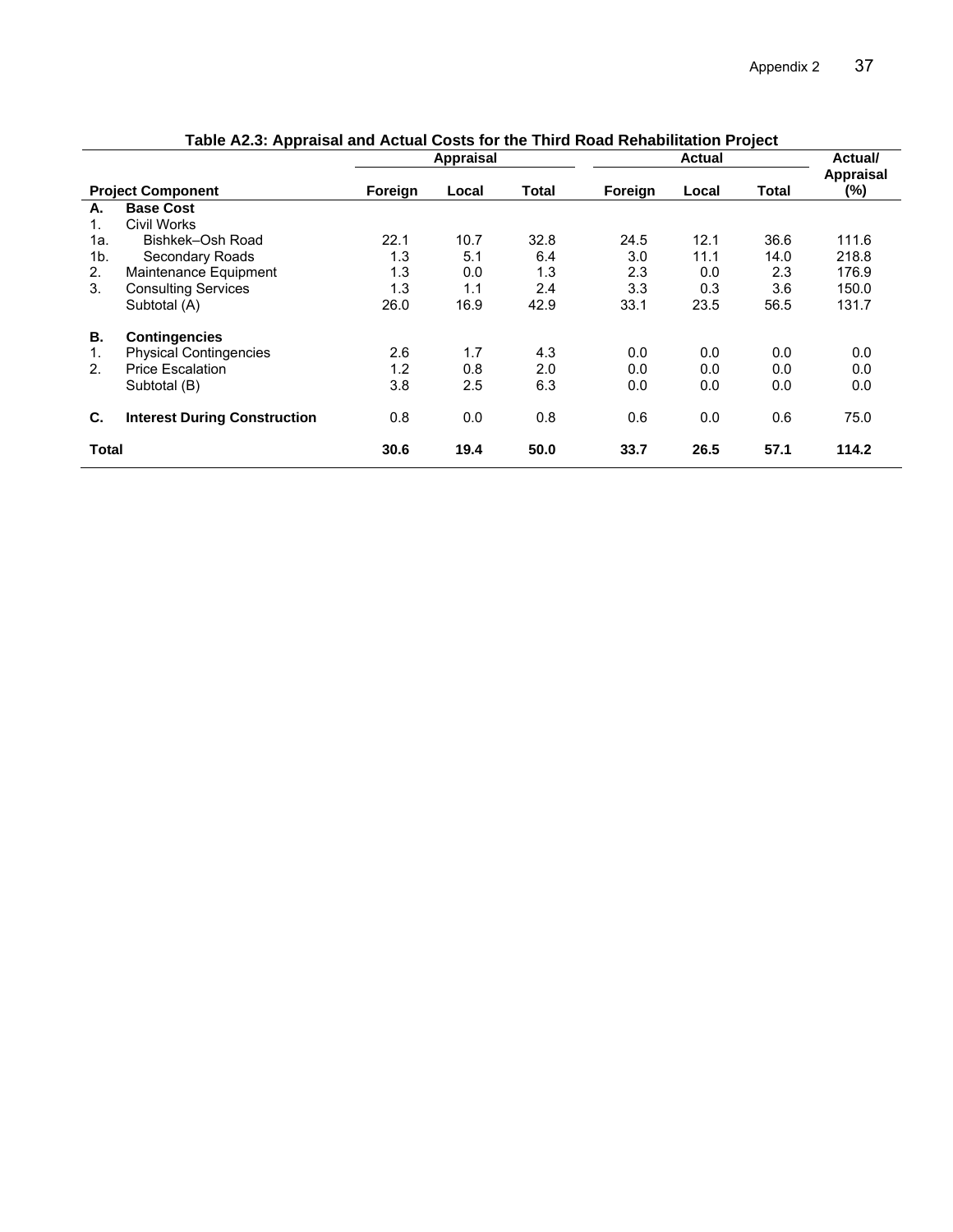#### **STATUS OF COMPLIANCE WITH LOAN COVENANTS**

|    | <b>COVENANTS</b>                                                                                                                                                                                                                                                                                                                                                                                                                                                                                                                                                                                                                                                                                                                                       | <b>PCR</b>                | <b>IEM</b>                 |
|----|--------------------------------------------------------------------------------------------------------------------------------------------------------------------------------------------------------------------------------------------------------------------------------------------------------------------------------------------------------------------------------------------------------------------------------------------------------------------------------------------------------------------------------------------------------------------------------------------------------------------------------------------------------------------------------------------------------------------------------------------------------|---------------------------|----------------------------|
|    | Loan 1444-KGZ[SF]: Road Rehabilitation Project                                                                                                                                                                                                                                                                                                                                                                                                                                                                                                                                                                                                                                                                                                         |                           |                            |
| 1. | The Project Implementation Unit established within DGRMBOR Directorate<br>General for Rehabilitation and Maintenance of the Bishkek-Osh Road<br>(DGRMBOR) shall be responsible for the day-to-day implementation of the<br>Project and provide the necessary contact between DGRMBOR, the<br>contractors, the suppliers, other relevant parties and the Asian Development<br>Bank (ADB). A Project Manager appointed by DGRMBOR shall serve as the<br>head of the unit and shall at all times be supported by a minimum of three civil<br>engineers with appropriate expertise in materials and soil engineering, bridges<br>and tunnels.                                                                                                              | Complied                  | Complied<br>with           |
| 2. | The Project Steering Committee established by the Borrower shall be<br>maintained for the duration of the Project implementation period and shall (i)<br>oversee and coordinate all Project activities, including contact among agencies<br>involved in Project implementation, and sector reforms agreed during policy<br>dialogue with ADB; (ii) review the status of the implementation of Project<br>components; (iii) monitor the progress achieved and resolved difficulties<br>encountered; and (iv) serve as a forum for discussions on, and review of, the<br>Project's impact on regional development.                                                                                                                                       | Complied                  | Complied<br>with           |
| 3. | The Borrower shall cause the Ministry of Finance, Ministry of Transport (MOT,<br>though name was later changed to Ministry of Transport and Communications),<br>and DGRMBOR to establish by 31 December 1996 a yearly road maintenance<br>budget commencing from 1 January 1997 to be implemented by MOT and<br>DGRMBOR and funded by collections under the Road Fund Act.                                                                                                                                                                                                                                                                                                                                                                             | Complied<br>with<br>delay | Not<br>complied<br>with    |
| 4. | The Borrower shall, by 30 June 1997, taking into account the recommendations<br>of the Technical Assistance, adopt measures to improve road sector revenues<br>from road users, including the transnational traffic on the Bishkek-Osh Road.                                                                                                                                                                                                                                                                                                                                                                                                                                                                                                           | Complied<br>with delay    | Not<br>complied<br>with    |
| 5. | The Borrower shall, in consultation with ADB, implement by 30 June 1997, the<br>road maintenance system to be prepared under the Technical Assistance, and<br>give priority to operation and maintenance activities to improve maintenance<br>and safety of the Bishkek-Osh Road.                                                                                                                                                                                                                                                                                                                                                                                                                                                                      | Complied                  | Complied<br>with           |
| 6. | The Borrower shall, (a) by 30 June 1997, (i) with the assistance of the<br>consultants financed under the Technical Assistance, established a system for<br>collecting and recording traffic data for selected road sections; and (ii) cause<br>MOT and DGRMBOR to undertake, with the assistance of consultants for<br>detailed design and construction supervision engaged under the Project, benefit<br>monitoring and evaluation of the Project in accordance with the terms of<br>reference and schedule to be agreed upon between the Borrower and ADB;<br>and (b) submit annually a benefit monitoring and evaluation report to ADB,<br>commencing from 31 December 1997.                                                                       | Not<br>complied           | Partly<br>complied<br>with |
| 7. | The Borrower shall (i) ensure that appropriate environmental protection and<br>safety devices are included in the design of the Project facilities; and (ii)<br>implement the Project, and operate and maintain the Project facilities, in<br>accordance with the Initial Environment Examination that has been<br>accomplished under ADB-financed technical assistance (TA No. 2256-KGZ:<br>Road Rehabilitation Project), and ADB's "Environmental Guidelines for Selected<br>Infrastructure Projects".                                                                                                                                                                                                                                               | Complied                  | Complied<br>with           |
| 8. | The Borrower shall, by 31 December 1996, in consultation with ADB and with<br>the assistance of the consultants financed under the Technical Assistance,<br>promote the principles of a market oriented economy in the transport sector by<br>(i) issuing a Transport Sector Policy Statement (TSPS), a revised Road Sector<br>Policy Statement (RSPS) and regulations consistent with TSPS and RSPS; (ii)<br>preparing and presenting for the consideration of the Parliament a Road Fund<br>Act to finance road maintenance; and (iii) undertaking a comprehensive review<br>of the existing legislation in the transport and road sector, and making any<br>amendments required to ensure consistency with the TSPS, RSPS and the<br>Road Fund Act. | Complied                  | Partly<br>complied<br>with |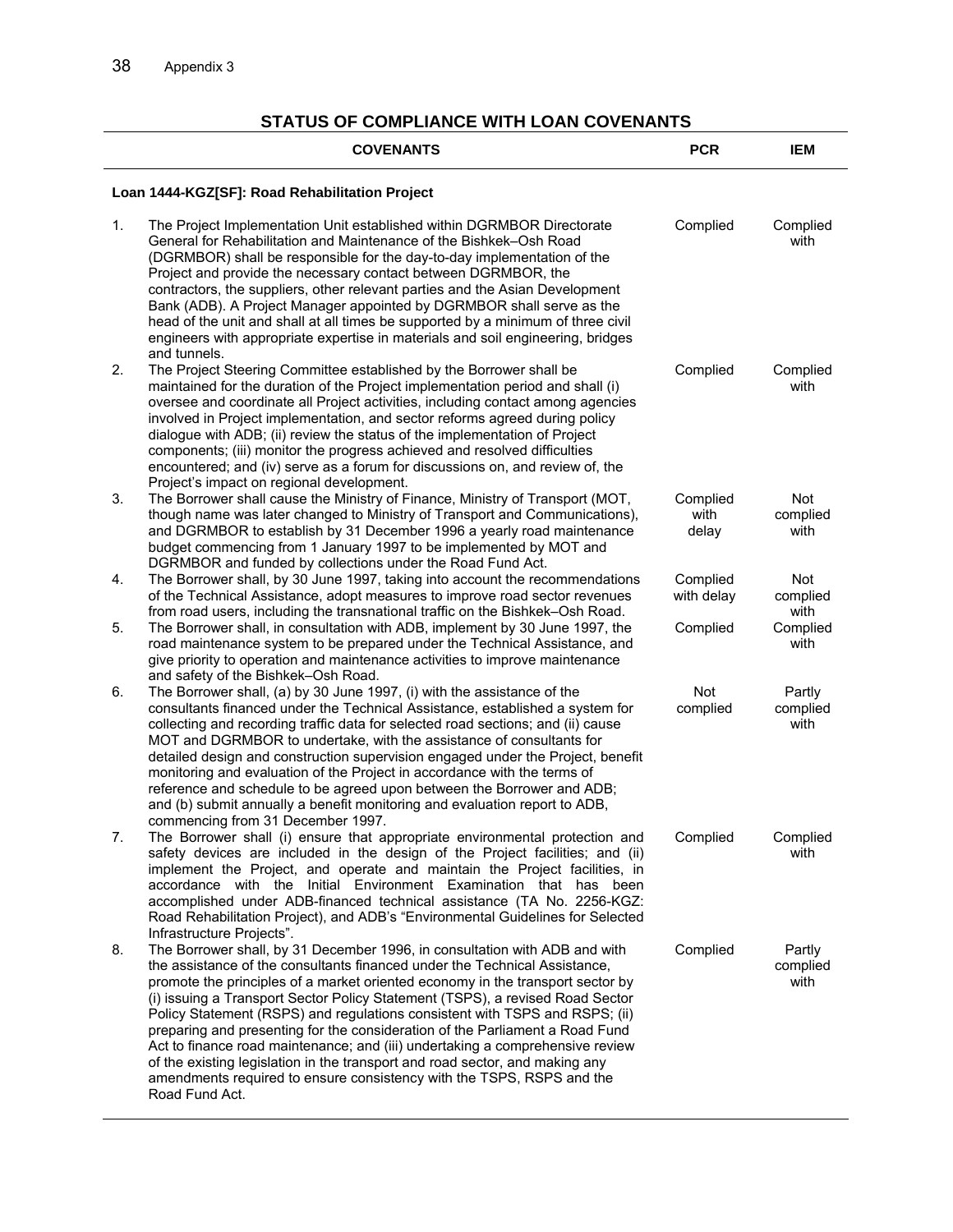|                | <b>COVENANTS</b>                                                                                                                                                                                                                                                                                                                                                                                                                                                                                                                                                                                                                                                                                                                                                                                                                                                                                                                                                          | <b>PCR</b>                       | <b>IEM</b>                 |
|----------------|---------------------------------------------------------------------------------------------------------------------------------------------------------------------------------------------------------------------------------------------------------------------------------------------------------------------------------------------------------------------------------------------------------------------------------------------------------------------------------------------------------------------------------------------------------------------------------------------------------------------------------------------------------------------------------------------------------------------------------------------------------------------------------------------------------------------------------------------------------------------------------------------------------------------------------------------------------------------------|----------------------------------|----------------------------|
| 9.             | The Borrower shall, by 30 June 1997, taking into account the recommendations<br>for the Technical Assistance and in consultation with ADB, restructure MOT and<br>DGRMBOR, institutionally strengthen the Department of Roads, and implement<br>the human resource development plan to be prepared under the Technical<br>Assistance.                                                                                                                                                                                                                                                                                                                                                                                                                                                                                                                                                                                                                                     | Complied<br>with delay           | Complied<br>with           |
| 10.            | The Borrower shall (i) maintain, or cause to be maintained, separate accounts<br>for the Project; (ii) have such accounts and related financial statements audited<br>annually, in accordance with appropriate auditing standards consistently<br>applied, by independent auditors whose qualifications, experience and terms of<br>reference are acceptable to ADB; (iii) furnish to ADB, as soon as available but<br>in any event not later than nine (9) months after the end of each related fiscal<br>year, certified copies of such audited accounts and financial statements and the<br>report of the auditors relating thereto (including the auditors' opinion on the use<br>of the Loan proceeds and compliance with the covenants of this LA), all in the<br>English language; and (iv) furnish to ADB such other information concerning<br>such accounts and financial statements and the audit thereof as ADB shall from<br>time to time reasonably request. | Complied<br>with delay           | Complied<br>with           |
| 11.            | The Borrower shall furnish, or cause to be furnished, to ADB all such reports<br>and information as ADB shall reasonably request concerning (i) the Loan, and<br>the expenditure of the proceeds and maintenance of the service thereof; (ii) the<br>goods and services and other items of expenditures financed out of the<br>proceeds of the loan; (iii) the Project; (iv) the administration, operations and<br>financial condition of the agencies of the Borrower responsible for carrying out<br>of the Project, or any part thereof; (v) Borrower and the international balance-of-<br>payments position of the Borrower; and (vi) any other matters relating to the<br>purposes of the Loan.                                                                                                                                                                                                                                                                      | Complied                         | Complied<br>with           |
| 12.            | Without limiting the generality of the foregoing, the Borrower shall furnish, or<br>cause to be furnished, to ADB Quarterly reports on the carrying out of the<br>Project and on the operation and management of the Project facilities. Such<br>reports shall be submitted in such form and in such detail and shall and within<br>such a period as ADB shall reasonably request, and shall indicate, among other<br>things, progress made and problems encountered during the quarter under<br>review, steps taken or proposed to be taken to remedy these problems, and the<br>proposed program of activities and expected progress during the following<br>quarter.                                                                                                                                                                                                                                                                                                   | Complied                         | Complied<br>with           |
| 13.            | Promptly after physical completion of the Project, but in any event not later than<br>(3) months thereafter or such later date as may be agreed for this purpose<br>between the Borrower and ADB, the Borrower shall prepare and furnish to ADB<br>a report, in such form and in such detail as ADB shall reasonably request, on<br>the execution and initial operation of the Project, including its cost, the<br>performance by the Borrower of its obligations under the Loan Agreement and<br>the accomplishment of the purposes of the Project.                                                                                                                                                                                                                                                                                                                                                                                                                      | Complied<br>Received<br>Jan 2002 | Complied<br>with           |
|                | Loan 1630-KGZ[SF]: Second Road Rehabilitation Project                                                                                                                                                                                                                                                                                                                                                                                                                                                                                                                                                                                                                                                                                                                                                                                                                                                                                                                     |                                  |                            |
| $\mathbf{1}$ . | Through the Automobile Roads Act and appropriate Government decrees,<br>transfer to MOTC (i) by 1 January 1999 the responsibilities for developing road<br>design and construction standards - from the Ministry of Architecture and<br>Construction; and (ii) by 1 July 1999 the functions relating to technical<br>management facilities, and road safety from the Vehicle Inspection Department<br>in the Ministry of Internal Affairs.                                                                                                                                                                                                                                                                                                                                                                                                                                                                                                                                | Complied<br>with delay           | Complied<br>with           |
| 2.             | By 1 July 2000, with assistance from the Project implementation consultants,<br>prepare and commence implementing the road maintenance system for the<br>Bishkek- Osh road, including (i) preparing repair and maintenance standards,<br>(ii) preparing specifications for data collection and analysis for use in prioritizing<br>maintenance activities, and (iii) strengthening Local Maintenance Units and<br>training maintenance crews.                                                                                                                                                                                                                                                                                                                                                                                                                                                                                                                             | Complied<br>with delay           | Partly<br>complied<br>with |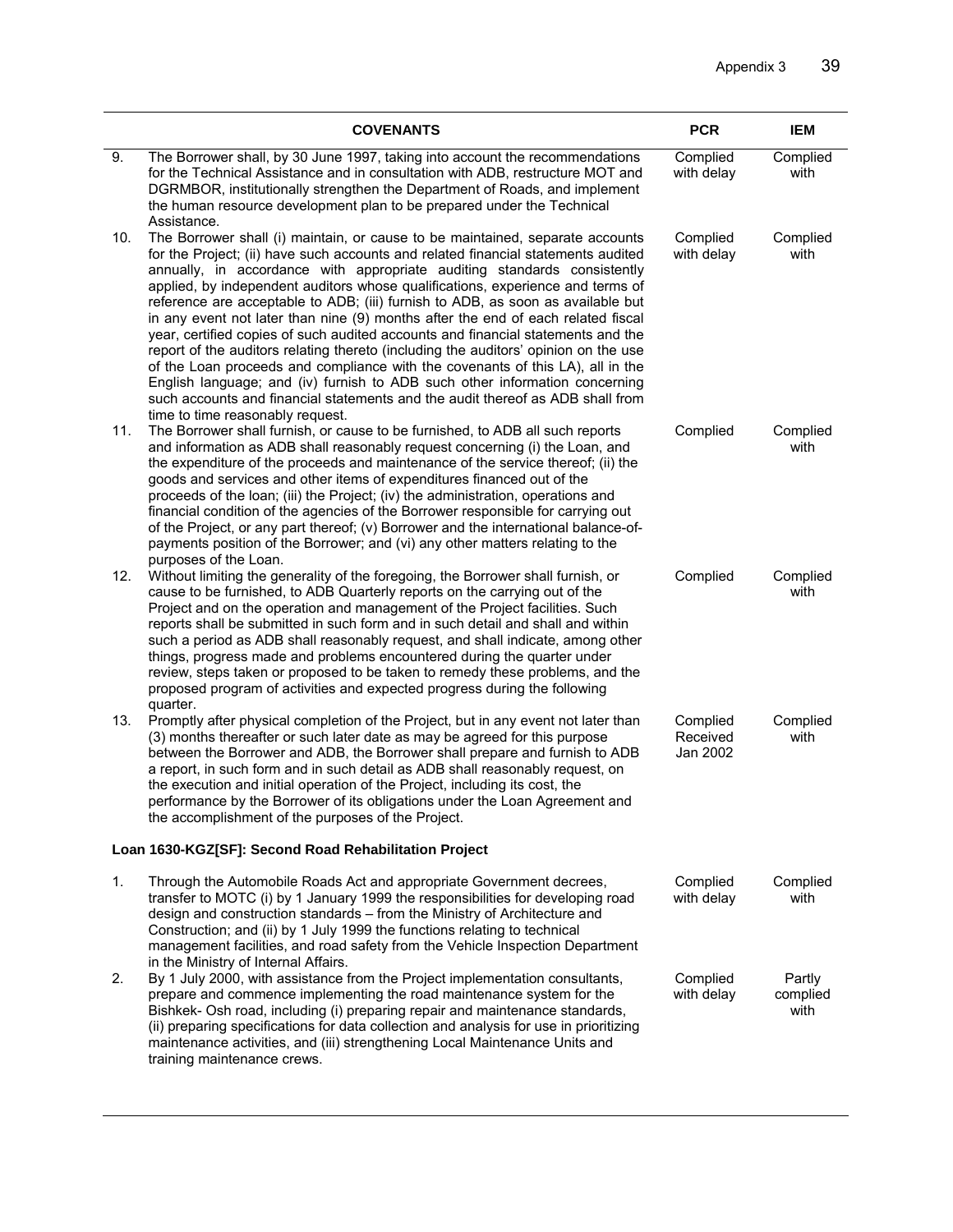|     | <b>COVENANTS</b>                                                                                                                                                                                                                                                                                                                                                                                                                                                                                                                                                                                                                                                         | <b>PCR</b>                                                                                                                                            | <b>IEM</b>                 |
|-----|--------------------------------------------------------------------------------------------------------------------------------------------------------------------------------------------------------------------------------------------------------------------------------------------------------------------------------------------------------------------------------------------------------------------------------------------------------------------------------------------------------------------------------------------------------------------------------------------------------------------------------------------------------------------------|-------------------------------------------------------------------------------------------------------------------------------------------------------|----------------------------|
| 3.  | By 1 July 2000, with the assistance from the Project implementation<br>consultants, invite bids from local contractors to undertake road maintenance<br>on selected road sections to facilitate private sector participation in road<br>maintenance.                                                                                                                                                                                                                                                                                                                                                                                                                     | Complied<br>with delay                                                                                                                                | Partly<br>complied<br>with |
| 4.  | By 1 January 2000, MOTC, with the assistance of the Project consultants, shall<br>have established the Equipment Pool that will maintain road maintenance<br>equipment which may be leased by local private contractors undertaking the<br>road maintenance.                                                                                                                                                                                                                                                                                                                                                                                                             | Complied<br>with delay                                                                                                                                | Complied<br>with           |
| 5.  | MOTC shall prepare, and by 1 January 2000 finalize, in consultation with ADB<br>and with the assistance of the Project implementation consultants, a time-bound<br>road safety program aimed at reducing the high road accident rate. In<br>formulating the program, MOTC shall take into consideration the<br>recommendations made under the Bank financed Regional Technical<br>Assistance RETA No. 5620 for Regional Initiatives in Road Safety.                                                                                                                                                                                                                      | Complied<br>with delay                                                                                                                                | Not<br>complied<br>with    |
| 6.  | Based on the recommendations made under ADB-funded TA No. 2587-KGZ, a<br>system identifying and recording key indicators, including traffic data and<br>collecting statistics for monitoring Project benefits and impact shall be<br>established with the assistance of the Project consultants. Physical, economic,<br>and social benefits shall be monitored and evaluated on an annual basis during<br>the course of Project implementation, commencing in January 1999. These<br>activities shall be reviewed by ADB through the quarterly progress reports and<br>review missions that will monitor the progress of the Project, its impact, and<br>sector reforms. | Complied<br>with delay.<br>Inception,<br>midterm, &<br>final reports<br>were<br>prepared in<br>September<br>2001, June<br>2002 &<br>November<br>2002, | Complied<br>with           |
| 7.  | Availability of funds, facilities, services, land and other resources which are<br>required, in addition to the proceeds of the Loan, for carrying out of the Project<br>and for operation and maintenance of the Project facilities.                                                                                                                                                                                                                                                                                                                                                                                                                                    | respectively.<br>Complied<br>with delay                                                                                                               | Complied<br>with           |
| 8.  | The Borrower shall ensure that the Project facilities are operated, maintained<br>and repaired in accordance with sound administrative, financial, engineering,<br>environmental, and highway maintenance and operation practices.                                                                                                                                                                                                                                                                                                                                                                                                                                       | Partly<br>complied                                                                                                                                    | Complied<br>with           |
| 9.  | The Borrower shall ensure that appropriate environmental protection and safety<br>measures are included in the design of the Project facilities, that the Project<br>facilities are constructed, operated and maintained in accordance with the initial<br>environmental examination conducted for the Project, the Bank's Environmental<br>Assessment Requirements and Environmental Review Procedures and<br>Environmental Guidelines for Selected Infrastructure Projects, and that any<br>adverse environmental impact caused by the Project is adequately addressed<br>and prevented or mitigated.                                                                  | Complied                                                                                                                                              | Complied<br>with           |
| 10. | Ensure that ADB's Policy on Gender and Development is complied with in the<br>implementation of the Project.                                                                                                                                                                                                                                                                                                                                                                                                                                                                                                                                                             | Complied                                                                                                                                              | Complied<br>with           |
| 11. | The Borrower shall (i) maintain a separate Road Fund in a separate and special<br>account and shall use it only for the purposes stated in, and in accordance with<br>the provisions of the Road Fund Act; (ii) have the Road Fund Account audited<br>annually in accordance with appropriate auditing standards consistently applied,<br>by independent auditors whose qualifications, experience and terms of<br>reference are acceptable to the Bank; and (iii) furnish to the Bank as soon as<br>possible, but in any event not later than nine (9) months after the end of each<br>fiscal year, certified copies of the audited accounts of the Road Fund Account.  | (i) Waived by<br>ADB in 2001,<br>(ii) Complied<br>with, and<br>(iii) Being<br>complied<br>with.                                                       | Partly<br>complied<br>with |
| 12. | The Borrower, in consultation with ADB identify the level of road user charges<br>and excise tax on fuel in line with the provisions of the Road Fund Act, and shall<br>commence collecting such revenues by 1 January 1999. In the event the Road<br>Fund is insufficient for the budgeted costs and expenses of road maintenance<br>and development, the Borrower shall make available on a timely basis the                                                                                                                                                                                                                                                           | Complied                                                                                                                                              | Not<br>complied<br>with    |

resources required to cover such costs and expenses.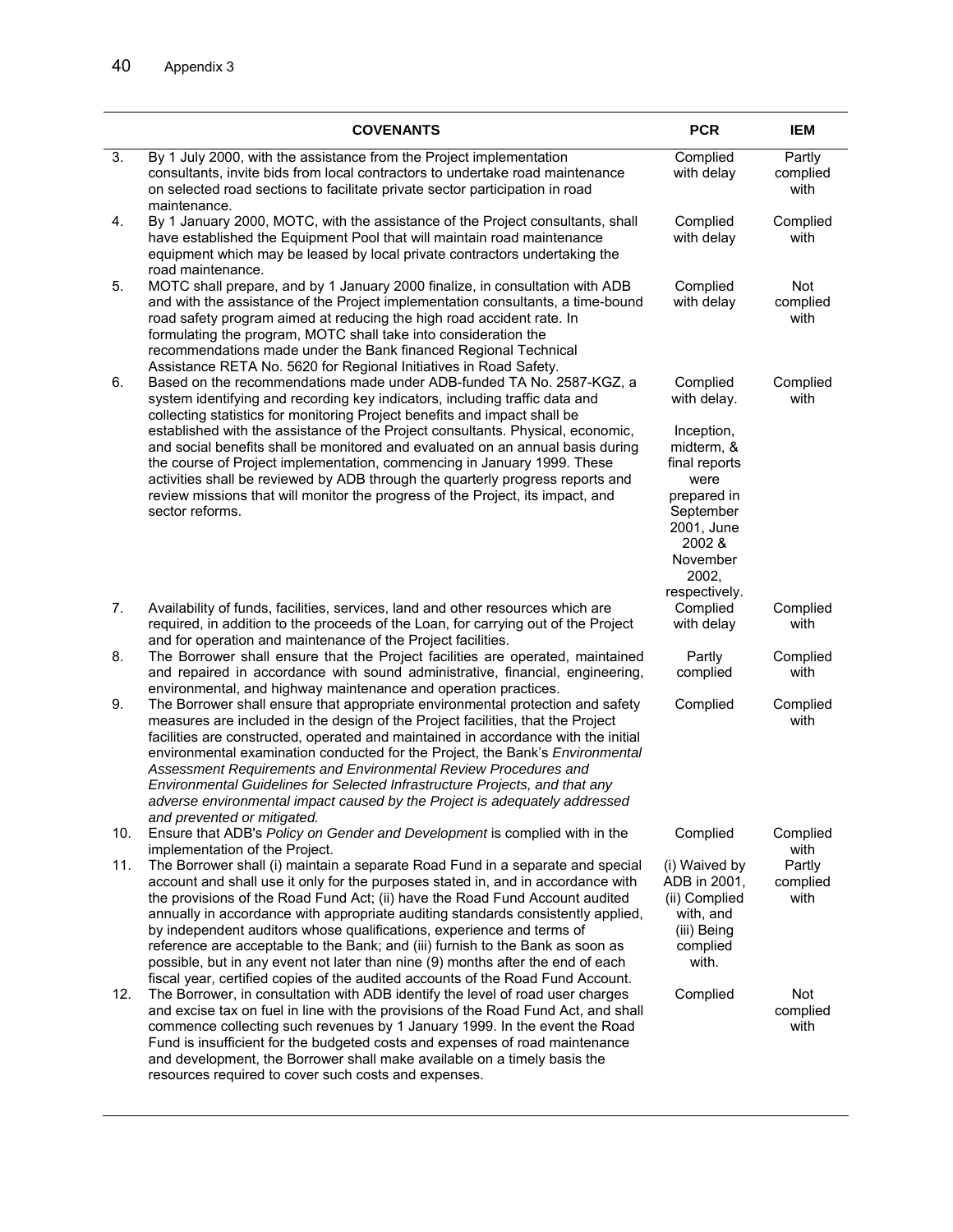|     | <b>COVENANTS</b>                                                                                                                                                                                                                                                                                                                                                                                                                                                                                                                                                                                                                                                                                                                                                                                                                                                                                                                                                                                                      | <b>PCR</b>                                                                                                | <b>IEM</b>        |
|-----|-----------------------------------------------------------------------------------------------------------------------------------------------------------------------------------------------------------------------------------------------------------------------------------------------------------------------------------------------------------------------------------------------------------------------------------------------------------------------------------------------------------------------------------------------------------------------------------------------------------------------------------------------------------------------------------------------------------------------------------------------------------------------------------------------------------------------------------------------------------------------------------------------------------------------------------------------------------------------------------------------------------------------|-----------------------------------------------------------------------------------------------------------|-------------------|
| 13. | The Borrower shall (i) maintain, or cause to be maintained, separate accounts<br>for Part A of the Project; (ii) have such accounts and related financial<br>statements audited annually, in accordance with appropriate auditing standards<br>consistently applied, by independent auditors whose qualifications, experience<br>and terms of reference are acceptable to the Bank; (iii) furnish to the Bank, as<br>soon as available but in any event not later than nine (9) months after the end<br>of each related fiscal year, certified copies of such audited accounts and<br>financial statements and the report of the auditors relating thereto (including the<br>auditors' opinion on the use of the Loan proceeds and compliance with the<br>covenants of this Loan Agreement), all in the English language; and (iv) furnish<br>to the Bank such other information concerning such accounts and financial<br>statements and the audit thereof as the Bank shall from time to time reasonably<br>request | Complied<br>with.<br>The audited<br>Project<br>Accounts for<br>FY2003 were<br>received on<br>23 Sep 2004. | Complied<br>with  |
| 14. | Continued functioning of the Project Steering Committee (PSC), which was<br>established under Loan 1444-KGZ(SF), chaired by the Minister, MOTC, and its<br>members are the Project Manager and representatives from the Office of the<br>Prime Minister, Ministry of Finance, Goskominvest, and MOTC. Project<br>Implementation Unit (PIU), established under Loan 1444-KGZ(SF), will continue<br>functioning for the Project, consisting of Project Manager, three civil engineers,<br>a materials and soil engineer, road engineer, bridge engineer, and tunnel<br>engineer and sufficient number of supporting staff.                                                                                                                                                                                                                                                                                                                                                                                              | Complied                                                                                                  | Complied<br>with  |
| 15. | Competent and qualified consultants and contractors to be employed on terms<br>and conditions satisfactory to the Borrower and the ADB.                                                                                                                                                                                                                                                                                                                                                                                                                                                                                                                                                                                                                                                                                                                                                                                                                                                                               | Complied                                                                                                  | Complied<br>with  |
| 16. | Due diligence and efficiency and in conformity with sound administrative,<br>financial engineering, environmental, road practices in carrying out the Project<br>and operation of Project facilities.                                                                                                                                                                                                                                                                                                                                                                                                                                                                                                                                                                                                                                                                                                                                                                                                                 | Complied                                                                                                  | Complied<br>with  |
| 17. | Ensure that the activities of the departments and agencies with respect to<br>carrying out of the Project and operation of the Project facilities are conducted<br>and coordinated in accordance with the sound administrative policies and<br>procedures.                                                                                                                                                                                                                                                                                                                                                                                                                                                                                                                                                                                                                                                                                                                                                            | Complied                                                                                                  | Complied<br>with  |
| 18. | Submission of quarterly progress reports on the carrying out of the Project and<br>on the operation and management of the Project facilities.                                                                                                                                                                                                                                                                                                                                                                                                                                                                                                                                                                                                                                                                                                                                                                                                                                                                         | Complied                                                                                                  | Complied<br>with. |
| 19. | Preparation and submission to ADB, within three months of loan closing, the<br>Borrower's Report on the execution and initial operations of the Project,<br>including its cost, the performance by the Borrower of its obligations under the<br>Loan Agreement and the accomplishment of the purposes of the Project.                                                                                                                                                                                                                                                                                                                                                                                                                                                                                                                                                                                                                                                                                                 | Complied<br>Received Mar<br>2005.                                                                         | Complied<br>with  |
| 20. | In 2000, carry out a mid-term review of the Project to examine the progress<br>made in sector reforms, review Project implementation, and examine<br>compliance with loan covenants.                                                                                                                                                                                                                                                                                                                                                                                                                                                                                                                                                                                                                                                                                                                                                                                                                                  | Complied<br>MTR in Dec<br>2000                                                                            | Complied<br>with  |
|     | Loan 1853-KGZ[SF]: Third Road Rehabilitation Project                                                                                                                                                                                                                                                                                                                                                                                                                                                                                                                                                                                                                                                                                                                                                                                                                                                                                                                                                                  |                                                                                                           |                   |
| 1.  | The Borrower shall ensure that the Project Implementation Unit (PIU) shall be<br>responsible for the day-to-day Project supervision and implementation of the<br>Project and provide the necessary liaison among MOTC, contractors, suppliers,<br>and the Bank. The PIU shall be headed by a Project Manager appointed by<br>MOTC and acceptable to the ADB.                                                                                                                                                                                                                                                                                                                                                                                                                                                                                                                                                                                                                                                          | Complied                                                                                                  | Complied<br>with  |
| 2.  | The Borrower shall ensure that the PIU remains adequately staffed at all times<br>throughout the Project implementation period by civil engineers with expertise in<br>materials and soil engineering, roads and bridges, as well as by financial and<br>clerical staff made available from MOTC.                                                                                                                                                                                                                                                                                                                                                                                                                                                                                                                                                                                                                                                                                                                     | Complied                                                                                                  | Complied<br>with  |
| 3.  | The Project Steering Committee (PSC) shall oversee the implementation of the<br>Project. In particular, the PSC shall: (i) oversee and coordinate all Project<br>activities, including liaison among the agencies involved in Project ADB; (ii)<br>review the status of Project implementation; (iii) monitor the progress achieved<br>and resolve difficulties encountered; and (iv) serve as a forum for discussions<br>on, and review of, the Project's impact on poverty reduction and economic<br>development.                                                                                                                                                                                                                                                                                                                                                                                                                                                                                                   | Complied                                                                                                  | Complied<br>with  |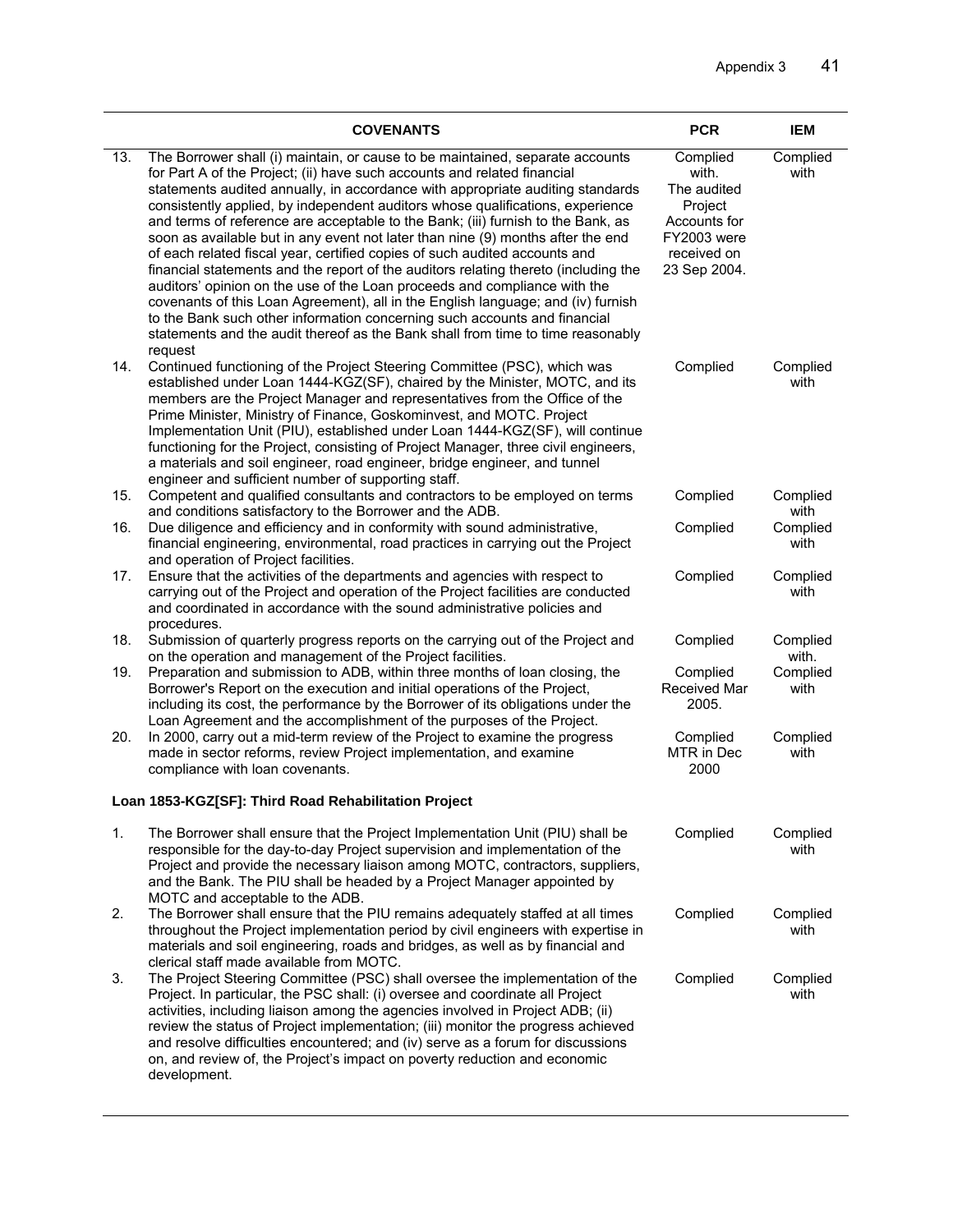|     | <b>COVENANTS</b>                                                                                                                                                                                                                                                                                                                                                                                                                                                                                                                                                                                                                                                                                                                                                                                                                                                                                                                             | <b>PCR</b>         | <b>IEM</b>                 |
|-----|----------------------------------------------------------------------------------------------------------------------------------------------------------------------------------------------------------------------------------------------------------------------------------------------------------------------------------------------------------------------------------------------------------------------------------------------------------------------------------------------------------------------------------------------------------------------------------------------------------------------------------------------------------------------------------------------------------------------------------------------------------------------------------------------------------------------------------------------------------------------------------------------------------------------------------------------|--------------------|----------------------------|
| 4.  | The PSC shall continue to be chaired by the Minister of MOTC, and its<br>members shall be the Project Manager and representatives from the Office of<br>the Prime Minister, Ministry of Finance and MOTC. The PSC shall meet at least<br>four times per year, and more often is required.                                                                                                                                                                                                                                                                                                                                                                                                                                                                                                                                                                                                                                                    | Complied           | Complied<br>with           |
| 5.  | Without limiting the generality of Section 4.02 of the LA, the Borrower shall<br>undertake to provide all funds and resources necessary for rehabilitation,<br>operation and maintenance, and management of the Project roads. The<br>Borrower, prior to 31 December of each year of the Project implementation<br>period, shall submit to ADB the Public Investment Program (PIP) for the<br>succeeding year demonstrating availability of necessary funds and resources<br>for rehabilitation, operation and maintenance, and management of the Project<br>roads. The Borrower shall cause MOTC to take all necessary measures to<br>ensure successful rehabilitation of the Project roads, and operation and<br>maintenance thereof after the Project completion.                                                                                                                                                                         | Complied           | Complied<br>with           |
| 6.  | The Borrower shall establish, not later than the Effective Date, a special<br>account within the Treasury for revenues specified in the Road Fund Act.                                                                                                                                                                                                                                                                                                                                                                                                                                                                                                                                                                                                                                                                                                                                                                                       | Complied           | Complied<br>with           |
| 7.  | The Borrower shall establish a separate budget item for maintenance of the<br>Bishkek-Osh road and shall allocate funds as follows:<br>Som35 million in the year 2001,<br>Som40 million in the year 2002,<br>Som60 million in the year 2003,<br>Som80 million in the year 2004, and<br>Som100 million in the year 2005 to 2008                                                                                                                                                                                                                                                                                                                                                                                                                                                                                                                                                                                                               | Complied           | Complied<br>with           |
| 8.  | The Borrower shall allocate funds for maintenance of other MOTC-administered<br>roads as follows: Som162 million in the year 2001; the allocation shall increase<br>by 10% per year, reaching Som237 million in 2005 and 2006; Som360.9 million<br>in 2007 and Som 287 million in 2008.                                                                                                                                                                                                                                                                                                                                                                                                                                                                                                                                                                                                                                                      | Complied           | Complied<br>with           |
| 9.  | The Borrower shall adjust the amounts of budgetary allocations indicated in<br>paragraphs (7) and (8) above for the effect of annual inflation and depreciation<br>of the Som against dollars.                                                                                                                                                                                                                                                                                                                                                                                                                                                                                                                                                                                                                                                                                                                                               | Partly<br>complied | Partly<br>complied<br>with |
| 10. | The Borrower shall (i) include the details of actual road maintenance<br>expenditures in every quarterly progress report to be furnished ADB; (ii) have<br>the road maintenance expenditures and the Road Fund special account audited<br>annually in accordance with appropriate auditing standards consistently applied<br>by independent auditors whose qualifications, experience and terms of<br>reference are acceptable to ADB and (iii) furnish such audited expenditures and<br>account ADB within nine months from the end of the fiscal year.                                                                                                                                                                                                                                                                                                                                                                                     | Partly<br>complied | Complied<br>with           |
| 11. | The Borrower shall ensure that MOTC: (a) by the time of Project completion,<br>shall invite bids from contractors, regardless of ownership, to undertake routine<br>maintenance of all sections of the Bishkek-Osh road, including sections<br>rehabilitated under other projects, for which the warranty periods have expired;<br>(b) within three months of submission of the final report of the Advisory TA,<br>shall prepare and furnish ADB a detailed action plan for implementing the<br>secondary roads maintenance system (SRMS), to be based on collaboration<br>between the local maintenance units (LMUs) and local communities, developed<br>under the Advisory TA; and (c) by the time of completion of civil works for the<br>secondary roads, shall make SRMS fully prepared for operation, upon the<br>expiration of the warranty periods, in the LMUs assigned to the secondary<br>roads rehabilitated under the Project. | Partly<br>complied | Partly<br>complied<br>with |
| 12. | The Borrower shall ensure active participation of the Project beneficiaries in the<br>maintenance of secondary roads after the expiration of the warranty periods<br>by enacting and/or modifying necessary regulations, providing resources and<br>procuring equipment for maintenance of the Project roads in accordance with<br>the list of equipment to be prepared by the Project supervision consultant and<br>furnished for approval to the Bank by June 2003.                                                                                                                                                                                                                                                                                                                                                                                                                                                                        | Not complied       | Not<br>complied<br>with    |
| 13. | MOTC shall ensure that (i) the roads are rehabilitated in accordance with the<br>technical specifications of the design; and (ii) construction supervision, quality<br>control and contract management are performed in accordance with<br>internationally acceptable standards.                                                                                                                                                                                                                                                                                                                                                                                                                                                                                                                                                                                                                                                             | Complied           | Complied<br>with           |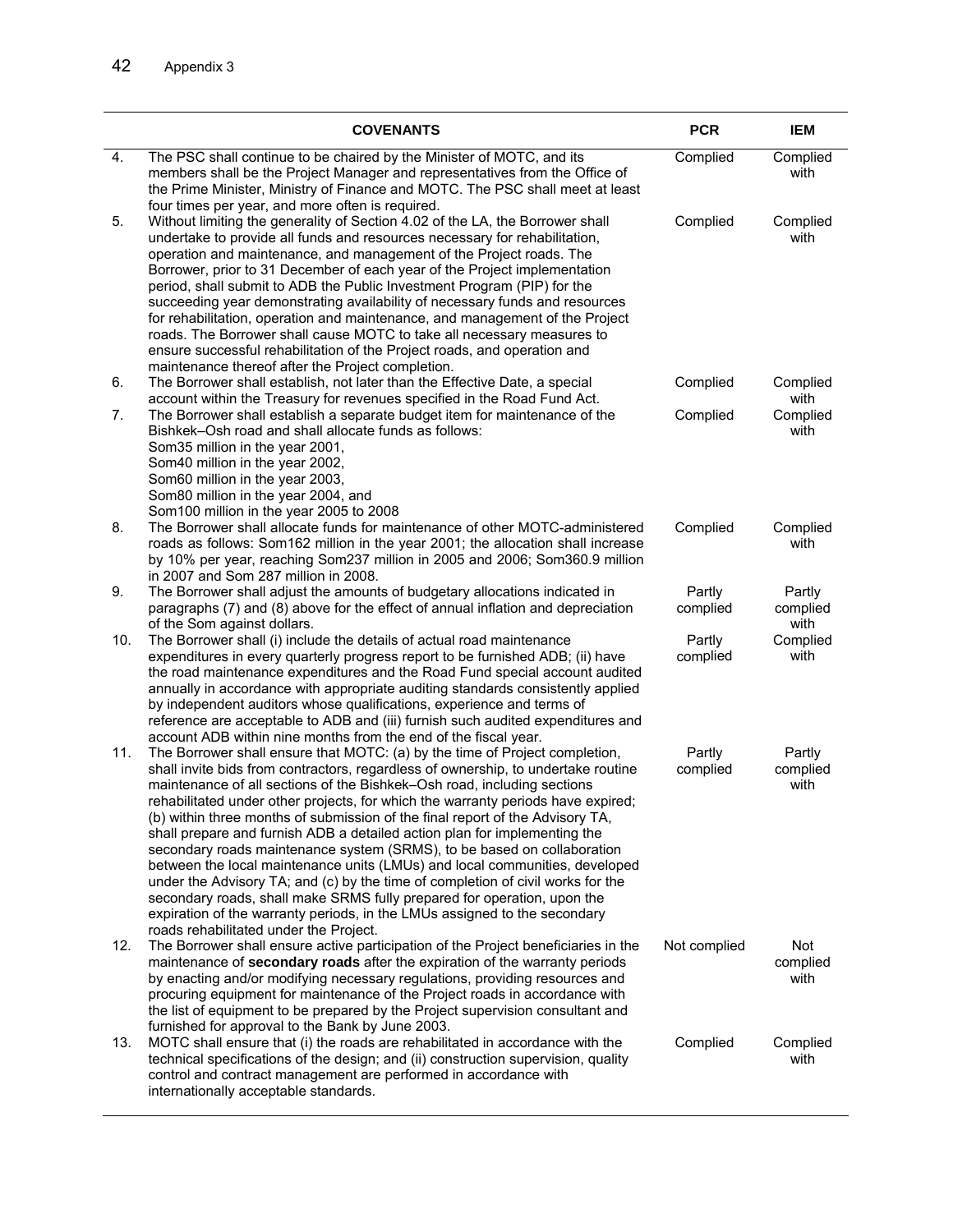|     | <b>COVENANTS</b>                                                                                                                                                                                                                                                                                                                                                                                                                                                                                                                                                                                                                                                                                                                                                                                                                                                                                                                                                                                                                                                                                                                                                                                                                                                                              | <b>PCR</b>                   | <b>IEM</b>                 |
|-----|-----------------------------------------------------------------------------------------------------------------------------------------------------------------------------------------------------------------------------------------------------------------------------------------------------------------------------------------------------------------------------------------------------------------------------------------------------------------------------------------------------------------------------------------------------------------------------------------------------------------------------------------------------------------------------------------------------------------------------------------------------------------------------------------------------------------------------------------------------------------------------------------------------------------------------------------------------------------------------------------------------------------------------------------------------------------------------------------------------------------------------------------------------------------------------------------------------------------------------------------------------------------------------------------------|------------------------------|----------------------------|
| 14. | To ensure a safe road network in the Project area during Project<br>implementation and after Project completion, MOTC shall install appropriate<br>road safety facilities, such as pavement marking, warning signs and signals,<br>communication facilities, hazard barriers, and traffic management and<br>monitoring facilities. The Borrower shall cause MOTC and the State<br>Automobile, Inspection (GosAvtoInspectsia) of the Ministry of Internal Affairs to<br>take all necessary measures, including implementation of proper traffic<br>management procedures, during the Project implementation to ensure safety of<br>Project workers and road users. The Borrower shall ensure that<br>recommendations for maintaining road safety made by contractors, the Project<br>supervision consultant or the ADB, agreed upon by the Borrower and ADB,<br>shall be implemented in accordance with the agreed timeframe.                                                                                                                                                                                                                                                                                                                                                                  | Complied                     | Complied<br>with           |
| 15. | The Borrower undertakes to implement the regulatory changes recommended<br>under the Advisory TA and agreed upon with the ADB so that the benefits of the<br>Project are passed on to the poor. The Borrower, within three months from the<br>submission of the final Advisory TA report, shall prepare and submit to ADB a<br>detailed action plan for implementing the Advisory TA recommendations to<br>ensure that a substantial part of the recommendations is implemented by June<br>2004, and the implementation of the recommendations is entirely completed by<br>the end of 2004.                                                                                                                                                                                                                                                                                                                                                                                                                                                                                                                                                                                                                                                                                                   | Not complied<br>(irrelevant) | Not<br>complied<br>with    |
| 16. | According to the recommendations specified in the final report for TA 3065-<br>KGZ: Policy Support in the Transport Sector, MOTC shall (i) by 1 January 2002,<br>integrate the financial planning and management functions of MOTC and its<br>regional road maintenance agencies (RRMAs) and appoint a Chief Financial<br>Officer to head these functions; and (ii) by 1 January 2004, commence<br>implementation of international accounting standards (of the International<br>Accounting Standards ADB Bank) in MOTC, its branches and entities involved<br>in the Project implementation.                                                                                                                                                                                                                                                                                                                                                                                                                                                                                                                                                                                                                                                                                                 | Complied                     | Complied<br>with           |
| 17. | The Borrower shall ensure that (a) road rehabilitation and maintenance works<br>under the Project are carried out in accordance with the environmental laws and<br>regulations of the Borrower and ADB's environmental procedures and<br>guidelines, in particular, ADB's Environmental Guidelines for Selected<br>Infrastructure Project; (b) all contracts related to rehabilitation of the Project<br>roads require that the contractors (i) take appropriate erosion control measures;<br>(ii) minimize and adverse impact due to altered embankments, borrow pits, and<br>other activities as set out in the SIEE; (iii) take appropriate safety measures to<br>minimize risks of landslides, soil subsidence, and related occurrences; and (iv)<br>keep construction materials and facilities, such as asphalt and hot-mix plants, at<br>least 500 meters away from schools, hospitals, and other sensitive facilities; (c)<br>MOTC and MEES regularly undertake joint inspections of the environmental<br>aspects of the Project, including erosion control, and include the results of such<br>inspections in the Project quarterly reports submitted to ADB; and (d) the<br>contractor under the Project implements environmental mitigation measures<br>recommended under the SIEE. | Complied                     | Complied<br>with           |
| 18. | The Borrower shall take necessary actions to ensure that local labor is engaged<br>in Project works and procurement of local materials, and wages paid to local<br>labor employed under the Project are above the poverty line.                                                                                                                                                                                                                                                                                                                                                                                                                                                                                                                                                                                                                                                                                                                                                                                                                                                                                                                                                                                                                                                               | Complied                     | Complied<br>with           |
| 19. | To ensure that the Project facilities are managed effectively, and Project<br>benefits are maximized, MOTC, with the assistance of the Project<br>implementation consultants, shall undertake monitoring and evaluation of<br>Project impact. Project impact shall be monitored and evaluated based on the<br>data, agreed upon with ADB, collected at the commencement of the Project, at<br>Project completion, one year from' Project completion, and three years from<br>Project completion. These activities shall be reviewed by ADB through the<br>quarterly progress reports and review missions that will monitor the progress of<br>the Project, its impact, and sector reforms.                                                                                                                                                                                                                                                                                                                                                                                                                                                                                                                                                                                                    | Partly<br>complied           | Partly<br>complied<br>with |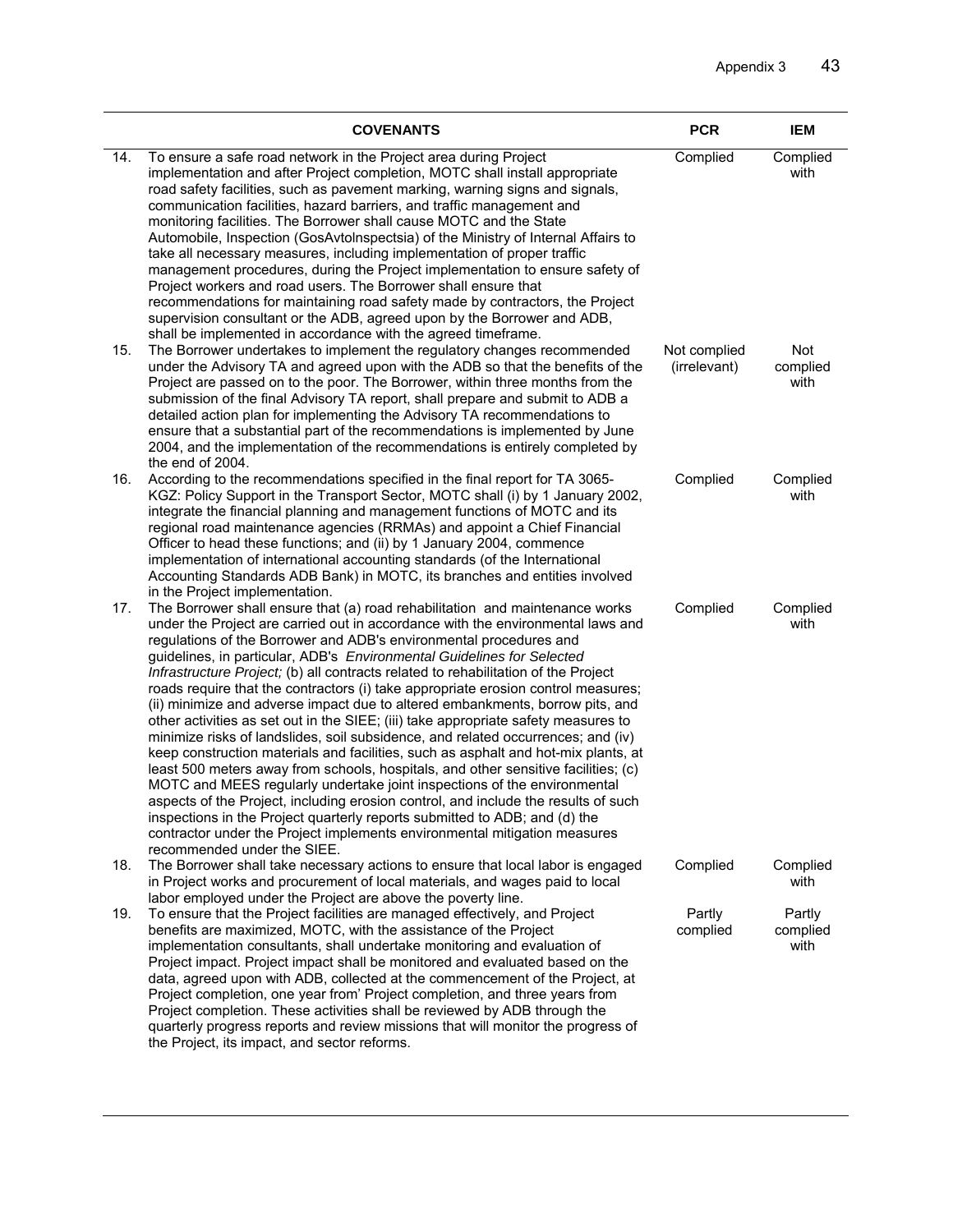|     | <b>COVENANTS</b>                                                                                                                                                                                                                                                                                                                                                                                                                                                                                                                                                                                                                                                                                                                                                                                                                                                                                                                                                               | <b>PCR</b>                                                                                                  | IEM                        |
|-----|--------------------------------------------------------------------------------------------------------------------------------------------------------------------------------------------------------------------------------------------------------------------------------------------------------------------------------------------------------------------------------------------------------------------------------------------------------------------------------------------------------------------------------------------------------------------------------------------------------------------------------------------------------------------------------------------------------------------------------------------------------------------------------------------------------------------------------------------------------------------------------------------------------------------------------------------------------------------------------|-------------------------------------------------------------------------------------------------------------|----------------------------|
| 20. | In the year 2003, the Borrower and ADB shall carry out a midterm review of the<br>Project. The objectives of the review will be to: (i) evaluate the Borrower's<br>progress in implementing policy reforms; (ii) examine the Project<br>implementation and determine whether any adjustments to the scope and<br>implementation and determine whether any adjustments to the Project scope<br>and implementation arrangements are warranted; (iii) determine the compliance<br>with relevant standards; (iv) address any potential procurement, financing, and<br>scheduling issues; and (v) examine compliance with the provisions of this Loan<br>Agreement.                                                                                                                                                                                                                                                                                                                 | Partly<br>complied<br>MTR was<br>waived. All<br>issues<br>addressed<br>during regular<br>review<br>missions | Partly<br>complied<br>with |
| 21. | The Borrower shall ensure compliance with ADB's Policy on Gender and<br>Development during the Project implementation and shall take necessary<br>measures to encourage women to participate in Project implementation<br>activities. MOTC shall monitor effects on women during Project implementation<br>through the monitoring and evaluation system, in consultation with local<br>governments and local women's associations.                                                                                                                                                                                                                                                                                                                                                                                                                                                                                                                                             | Complied                                                                                                    | Complied<br>with           |
| 22. | The Borrower shall ensure that information in the Russian language on the risk<br>of socially transmitted diseases is disseminated to those employed during<br>Project implementation and to transport operators when using the Project<br>facilities.                                                                                                                                                                                                                                                                                                                                                                                                                                                                                                                                                                                                                                                                                                                         | Complied                                                                                                    | Complied<br>with           |
| 23. | For the purpose of complying with the requirements of this Loan Agreement<br>regarding annual submittal of audited financial statements, proceeds of the<br>Loan may be used to finance expenditure for private sector auditors and<br>translation of auditors' reports into English, provided that (i) such auditors have<br>qualification, expertise and terms of reference acceptable to the Bank; and (ii)<br>the recruitment process is acceptable to ADB.                                                                                                                                                                                                                                                                                                                                                                                                                                                                                                                | Complied                                                                                                    | Complied<br>with           |
| 24. | The Borrower shall maintain or cause to be maintained, records and accounts<br>adequate to identify the goods and services and other items of expenditure<br>financed out of the proceeds of the Loan, to disclose the use thereof in the<br>Project, to record the progress of the Project and to reflect, in accordance with<br>consistently maintained sound accounting principle MOTC and other agencies<br>of the Borrower responsible for the carrying out of the Project and operation of<br>the Project facilities, or any part thereof.                                                                                                                                                                                                                                                                                                                                                                                                                               | Complied                                                                                                    | Complied<br>with           |
| 25. | The Borrower shall (i) maintain, or cause to be maintained, separate accounts<br>for the Project; (ii) have such accounts and related financial statements audited<br>annually, in accordance with appropriate auditing standards consistently<br>applied, by independent auditors whose qualifications, experience and terms of<br>reference are acceptable to ADB; (iii) furnish ADB, as soon as available but in<br>any event not later than nine (9) months after the end of each related fiscal<br>year, certified copes of such audited accounts and financial statements and the<br>report of the auditors relating thereto (including the auditors' opinion on the use<br>of the Loan proceeds and compliance with the covenants of this Loan<br>Agreement), all in the English language; and (iv) furnish ADB such other<br>information concerning such accounts and financial statements and the audit<br>thereof as ADB shall from time to time reasonably request. | Complied                                                                                                    | Complied<br>with           |
| 26. | The Borrower shall furnish, or cause to be furnished, to ADB quarterly reports<br>on the carrying out of the Project and on the operation and management of<br>Project facilities. Such reports shall be submitted in such form and in such detail<br>and within such a period as ADB shall reasonably request, and shall indicate,<br>among other things, progress made and problems encountered during the<br>quarter under review, steps taken or proposed to be taken to remedy these<br>problems, and proposed program of activities and expected progress during the<br>following quarter.                                                                                                                                                                                                                                                                                                                                                                               | Complied                                                                                                    | Complied<br>with           |
| 27. | Promptly after physical completion of the Project, but in any event not later than<br>three (3) months thereafter, or such later date as may be agreed for this<br>purpose between the Borrower and ADB. The Borrower shall prepare and<br>furnish to ADB a report, in such form and in such detail as ADB shall<br>reasonably request, on the execution and initial operation of the Project,<br>including its cost, the performance by the Borrower of its obligations under this<br>Loan Agreement and the accomplishment of the purposes of the Loan.                                                                                                                                                                                                                                                                                                                                                                                                                      | Complied<br>with delays                                                                                     | Complied<br>with           |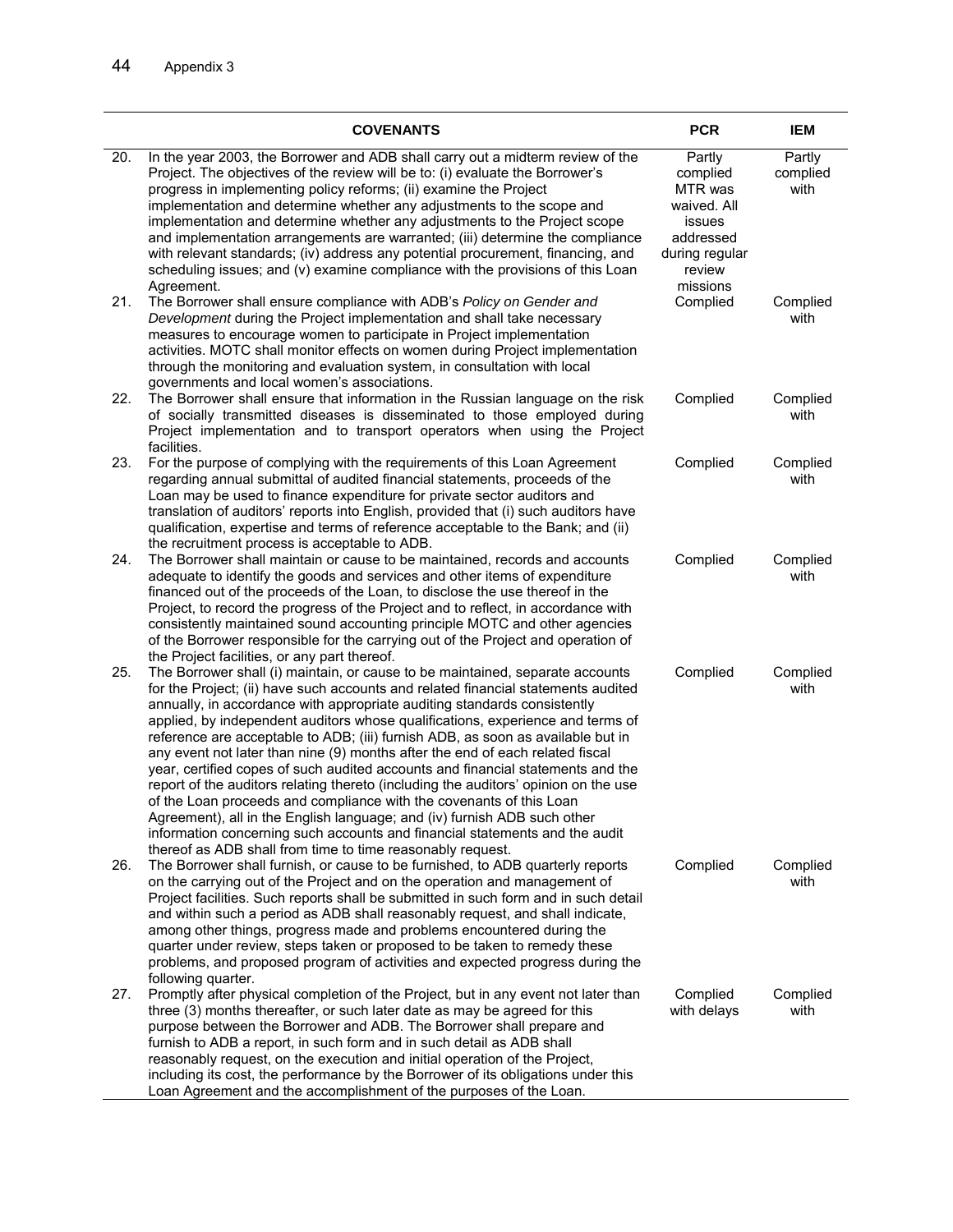| SUMMARY OF PHYSICAL ACCOMPLISHMENTS |  |  |  |  |
|-------------------------------------|--|--|--|--|
|-------------------------------------|--|--|--|--|

| Item |                                                           | Unit | <b>Appraisal</b> | <b>Actual</b>           |
|------|-----------------------------------------------------------|------|------------------|-------------------------|
| А.   | <b>Road Rehabilitation</b>                                |      |                  |                         |
|      | First Road Rehabilitation Project                         | km   | 135              | 135                     |
|      | Second Road Rehabilitation Project                        | km   | 208              | 228                     |
|      | Third Road Rehabilitation Project                         | km   |                  |                         |
|      | Bishkek-Osh Road                                          |      | 120              | 120                     |
|      | Secondary Roads                                           |      |                  |                         |
|      | Tash Kumyr to Karajgach                                   | km   | 53               | 53                      |
|      | Bazar Korgom to Arsabob                                   | km   | 52               | 47                      |
|      | Branch to Kyzl Ungkur                                     | km   | 20               | 5                       |
|      |                                                           |      |                  |                         |
| В.   | <b>Road Maintenance Equipment</b>                         |      |                  |                         |
|      | <b>B.1 Road Rehabilitation Project</b>                    |      |                  |                         |
|      | Patch hole repairing machine                              | unit |                  | 8                       |
|      | <b>Truck Ural</b>                                         | unit |                  | 1                       |
|      | Bulldozer                                                 | unit |                  | 14                      |
|      | Paver                                                     | unit |                  | 4                       |
|      | Grader                                                    | unit |                  | 4                       |
|      | Loader                                                    | unit |                  | 7                       |
|      | Snow removing machine                                     | unit |                  | $\overline{2}$          |
|      | Dump truck                                                | unit |                  | 18                      |
|      | Excavator                                                 | unit |                  | 1                       |
|      | Water tanker and sand distributor                         | unit |                  | 12                      |
|      | Roller                                                    | unit |                  | 6                       |
|      | Pick-up                                                   | unit |                  | 6                       |
|      | Niva "Taiga"                                              | unit |                  | 3                       |
|      | Trailer                                                   | unit |                  | $\overline{\mathbf{4}}$ |
|      | Dump truck                                                | unit |                  | 14                      |
|      | Motor grader                                              | unit |                  | 15                      |
|      | Road line marker                                          | unit |                  | $\overline{2}$          |
|      | Asphalt vibratory roller                                  | unit |                  | 8                       |
|      | Combined road machine                                     | unit |                  | 10                      |
|      | Wheel type tractor                                        | unit |                  | 13                      |
|      | Wheel dozer excavator                                     | unit |                  | 13                      |
|      | Combined road machine                                     | unit |                  | $\overline{7}$          |
|      | Front wheel loader                                        | unit |                  | 12                      |
|      | Spare parts                                               |      |                  |                         |
|      | B.2 Second Road Rehabilitation Project (Winter Equipment) |      |                  |                         |
|      | Multifunctional truck                                     | unit |                  | 3                       |
|      | Snow clearing machine                                     | unit |                  | 3                       |
|      | Snow plough                                               | unit |                  | 3                       |
|      | Sweeper                                                   | unit |                  | 3                       |
|      | Front loader                                              | unit |                  | 3                       |
|      |                                                           |      |                  |                         |
|      | Sandspreader                                              | unit |                  | 3<br>3                  |
|      | Water sprinkler<br>Snow blower                            | unit |                  |                         |
|      |                                                           | unit |                  | 1                       |
|      | Wheel loader                                              | unit |                  | 1                       |
|      | <b>B.3 Third Road Rehabilitation Project</b>              |      |                  |                         |
|      | Chip sealer                                               | unit |                  | $\overline{\mathbf{c}}$ |
|      | Motor grader                                              | unit |                  | $\boldsymbol{2}$        |
|      | Wheel loader                                              | unit |                  | $\boldsymbol{2}$        |
|      | 30 T/hr crusher                                           | unit |                  | $\overline{c}$          |
|      | Bulldozer blade for grader                                | unit |                  | $\overline{2}$          |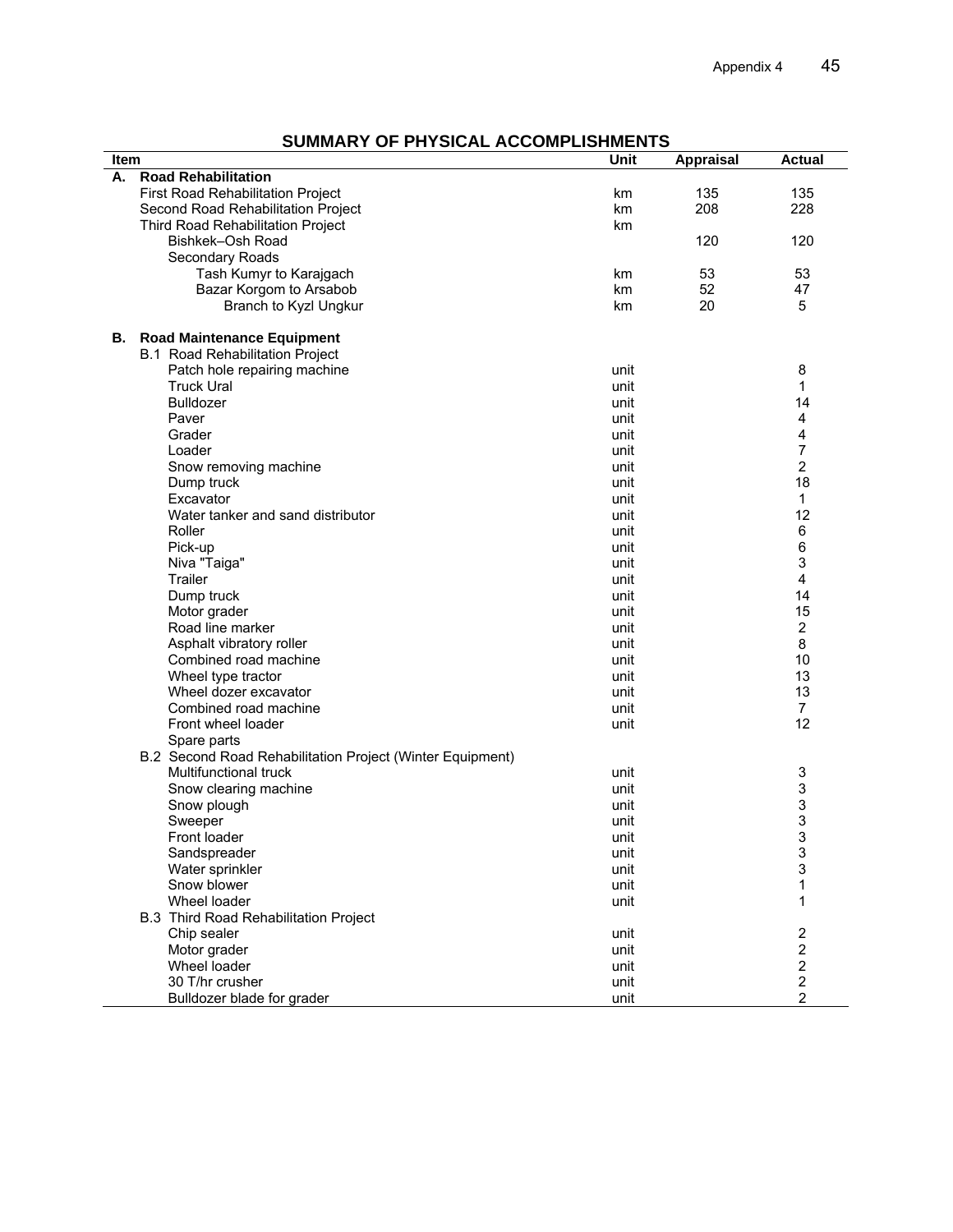### **REEVALUATION OF THE ECONOMIC INTERNAL RATES OF RETURNS**

#### **A. General**

1. The overall economic viability of the projects was reevaluated with upd ated information on road conditions, traffic, and vehicle operating cost (VOC). The methodology adopted is likely to differ from the approach adopted at appraisal and by the project completion reports (PCRs). The evaluation in the report and recommendation of the President (RRP) and th e PCRs, notably the PCR for the third project, did not adequately describe the assumptions w ith regard to the without-project scenario. It was particularly unclear what maintenance regimes were assumed and what pavement deterioration was forecast under the without-projec t scenario. The reevaluation conducted for this project performance evaluation report (PPER) a ssumed a withproject case defined by improved road conditions and a more efficient maint enance regime, under which periodic and routine maintenance is carried out regularly. The with out-project case is characterized by a higher pavement roughness and rising maintenan ce expenditures necessary to prevent complete failure of the road pavement. On the o ther hand, the maintenance assumed for the without-project case is still adequate to preven t high roughness figures. The assumption is based on the conditions of the short, still unrehabili tated sections of the Bishkek–Osh Road, which have been properly maintained over the years and show no signs of failure. The riding quality of those sections is acceptable. While the pavement has not been designed to carry the current traffic load, the sections are a suitable example for the withoutproject scenario and demonstrate the importance that the government attaches to maintaining the entire road.

2. The development of pavement conditions over time reflecting different maintenance regimes and traffic loads is expressed in terms of the international roughnes s index (IRI).1 Before the project, the IRI on the project roads measured about 9,000 to 11 ,000 millimeters (mm) depending on the individual section. The rehabilitation under the three p rojects reduced the IRI to below 3,000 mm on all project roads. Roughness is currently at an average level of about 3,500 mm. This was borne out by the rapid condition survey carried out in connection with the independent evaluation mission (IEM). Under the without-project case, the pavement would have further deteriorated, the pace of deterioration being slowed by increasing routine maintenance expenditures. In contrast, the with-project case allows for a better balance of routine and periodic maintenance interventions, whereby the periodic interventions would reduce the pavement roughness to about the original levels. Unlike the previous evaluations of the project sections, the re-evaluation has assumed substantial periodic interventions under both scenarios.

#### **B. Costs**

3. The actual investment cost was converted to economic cost reflecting consumption of economic resources. To this end, taxes and duties were deducted from the cost, and wages were adjusted to reflect the opportunity cost of labor indicating the actual scarcity of labor in the Kyrgyz Republic. Based on these considerations, a conversion factor of 0.85 was used to

 1 The international roughness index (IRI) is used to define the longitudinal profile of a track created by traveling wheel. The IRI constitutes a standardized roughness measurement. The measurement units are meters per kilometer (m/km) or millimeters per meter (mm/m). The IRI is based on the ratio of a standard vehicle's accumulated suspension motion caused by roughness (in mm, cm, or inches) divided by the distance traveled by the vehicle during the measurement (miles, kilometers). The IRI scale is open-ended. Good road surfaces are typically below an IRI of 4.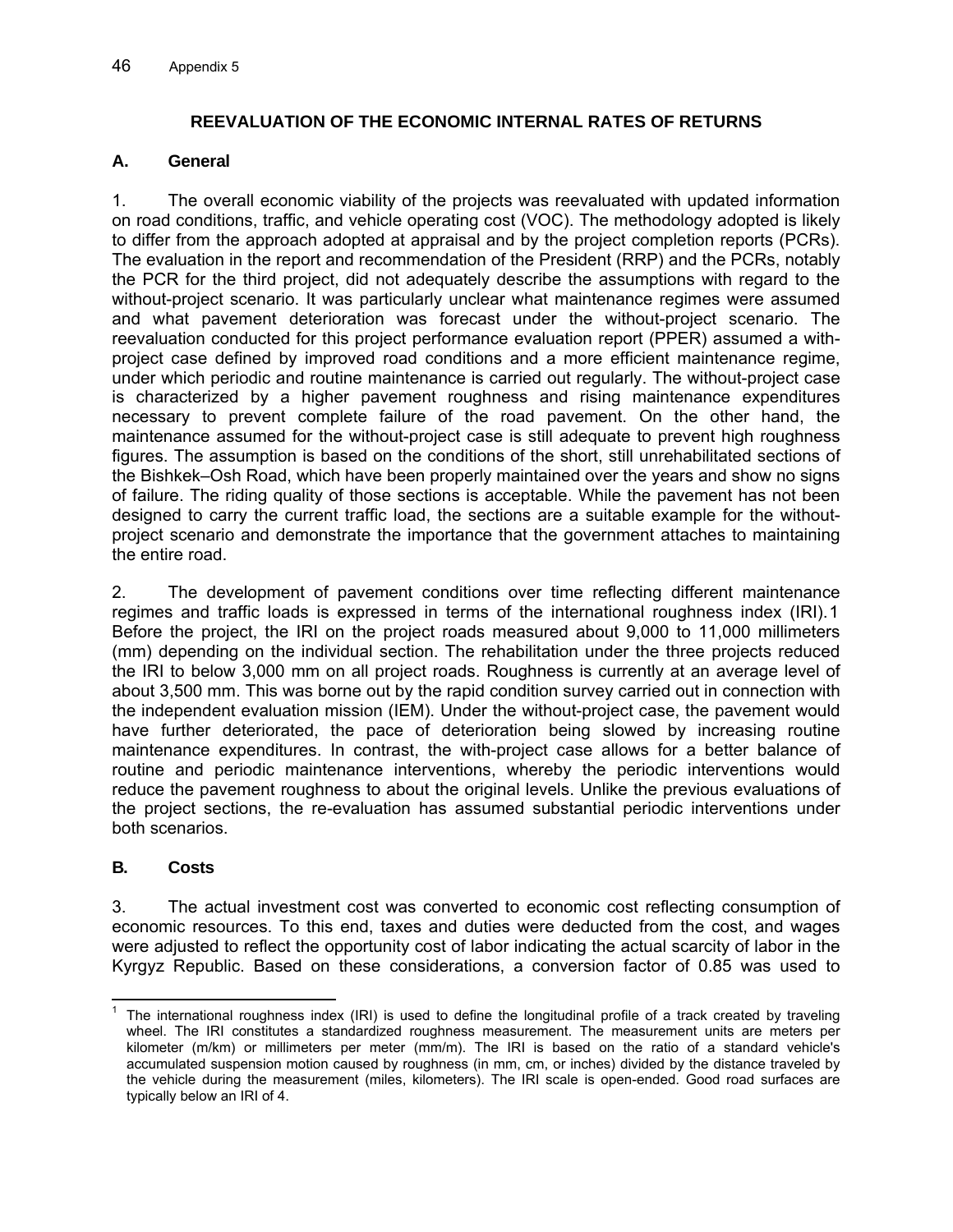convert financial to economic costs. Historical maintenance cost data was obtain ed from MOTC, whereas future data was calibrated based on anticipated traffic loads, a nd relationships provided by the pavement deterioration model used in the evaluation. Perio dic maintenance is assumed to be carried out at 7-year intervals, based on the existing and forecast traffic loads.

the equipment pool of the Ministry of Transportation and Communication (MOTC). The equipment is therefore not employed only in the Bishkek–Osh Directorate. For the economic analysis, the cost of equipment was therefore pro-rated consistent with the share of the 4. Maintenance equipment was procured under the three projects. The equipment is part of directorate in the total cost of the MOTC.

5. The PCR for the third project has included the construction cost for the secondary roads in the reevaluation of the Bishkek–Osh Road sections. This may have been a defendable approach if the method of assigning traffic, economic benefits, and maintenance costs had been explained. The IEM has reevaluated the third project net of the costs and benefits of the secondary roads.

# **C. Traffic**

6. The actual traffic data and traffic forecasts were reviewed and updated based on traffic counts carried out by the MOTC in December 2008 and in connection with the IEM in October 2009. The MOTC is conducting regular traffic counts at different times during the year. These data was used for the 2002–2008 period.

7. In connection with the IEM, traffic counts were conducted on five loc ations along the entire project road. The locations were selected based on the specific traffic pattern, with a view to capturing traffic on long road stretches and at major traffic deviation points. This meant that the counts on some of the stations were relevant to more than one road section of the project roads. Traffic counts classified by vehicle category were conducted on each of the count stations during the 12 peak traffic hours from 8 a.m. to 8 p.m. for 4 days. Additional counts were made during night hours (8 p.m. to 8 a.m.). Traffic counts were separated for each direction to identify directional distribution. The main purpose of carrying out the traffic counts was to confirm the most recent data of the MOTC. This was achieved but the scope of the survey was limited to traffic counting, rather than establishing origin–destination patterns of traffic. This would have meant interviewing drivers and passengers, which could not be done within the scope of this short survey.

8. It was noted that the traffic assumptions of the PCRs were below the most recent traffic counts carried out by the MOTC in 2008 and also below those carried out in connection with the IEM. The reasons for this are unclear as the PCR did not provide specific explanations for the assumed data.

9. Traffic is forecast to grow at the conservative rate of 4% over the rest of the 20-year investment period.2 This growth rate was adopted consistent with forecast economic growth in the Kyrgyz Republic. The development of traffic anticipated at appraisal and the actual development is shown in the graphs below.

<sup>-</sup>2 The growth rate is based on the population growth rate of 1.3% per year and the assumed low economic growth of 3% per year.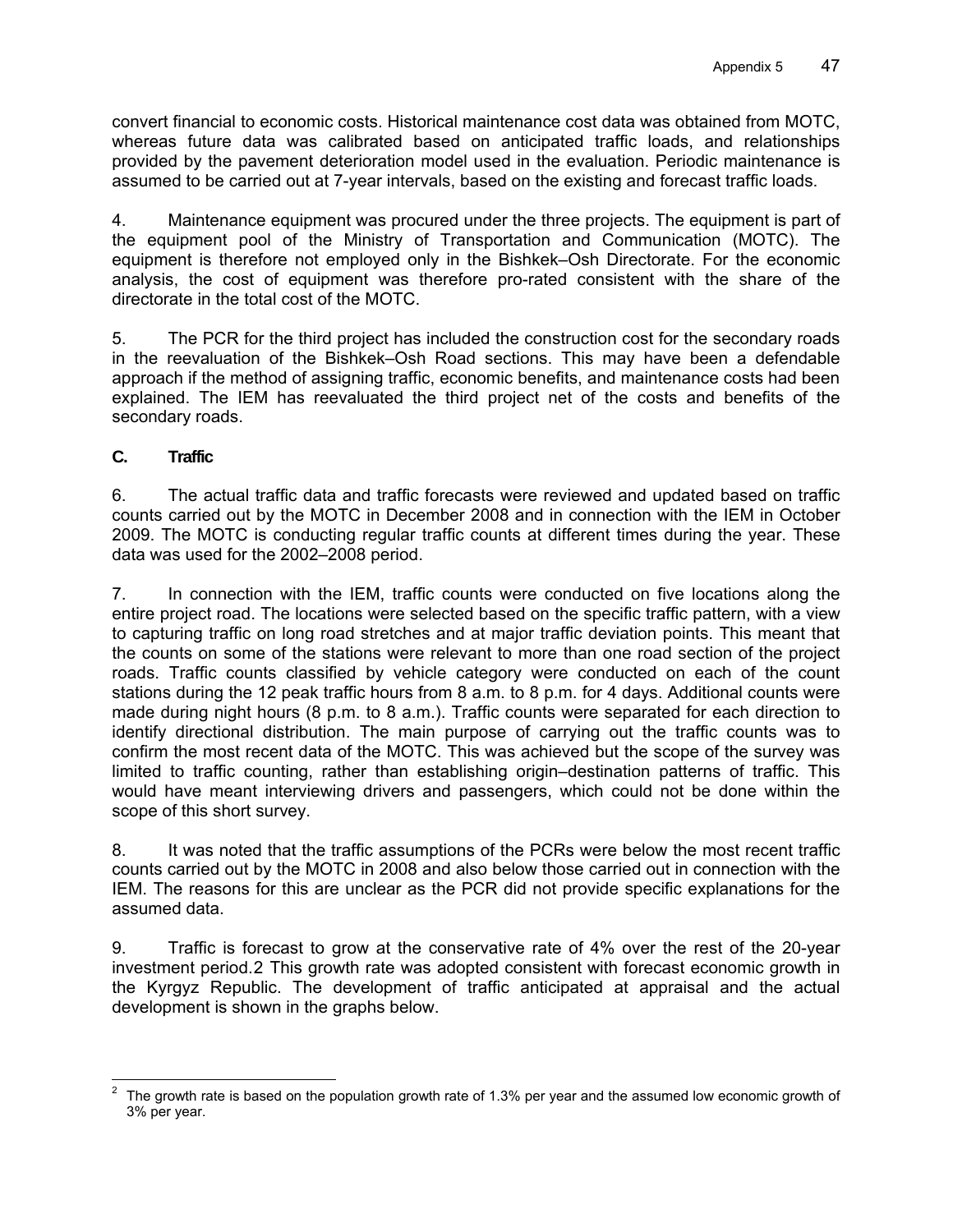

**Figure A5.1: Development of Traffic on the First Project Road**  (Average Number of Vehicles per Day)

RRP = report and recommendation of the President. Sources: RRP and Independent Evaluation Mission.

**Figure A5.2: Development of Traffic on the Second Project Road** 



(Average Number of Vehicles per Day)

RRP = report and recommendation of the President. Sources: RRP and Independent Evaluation Mission.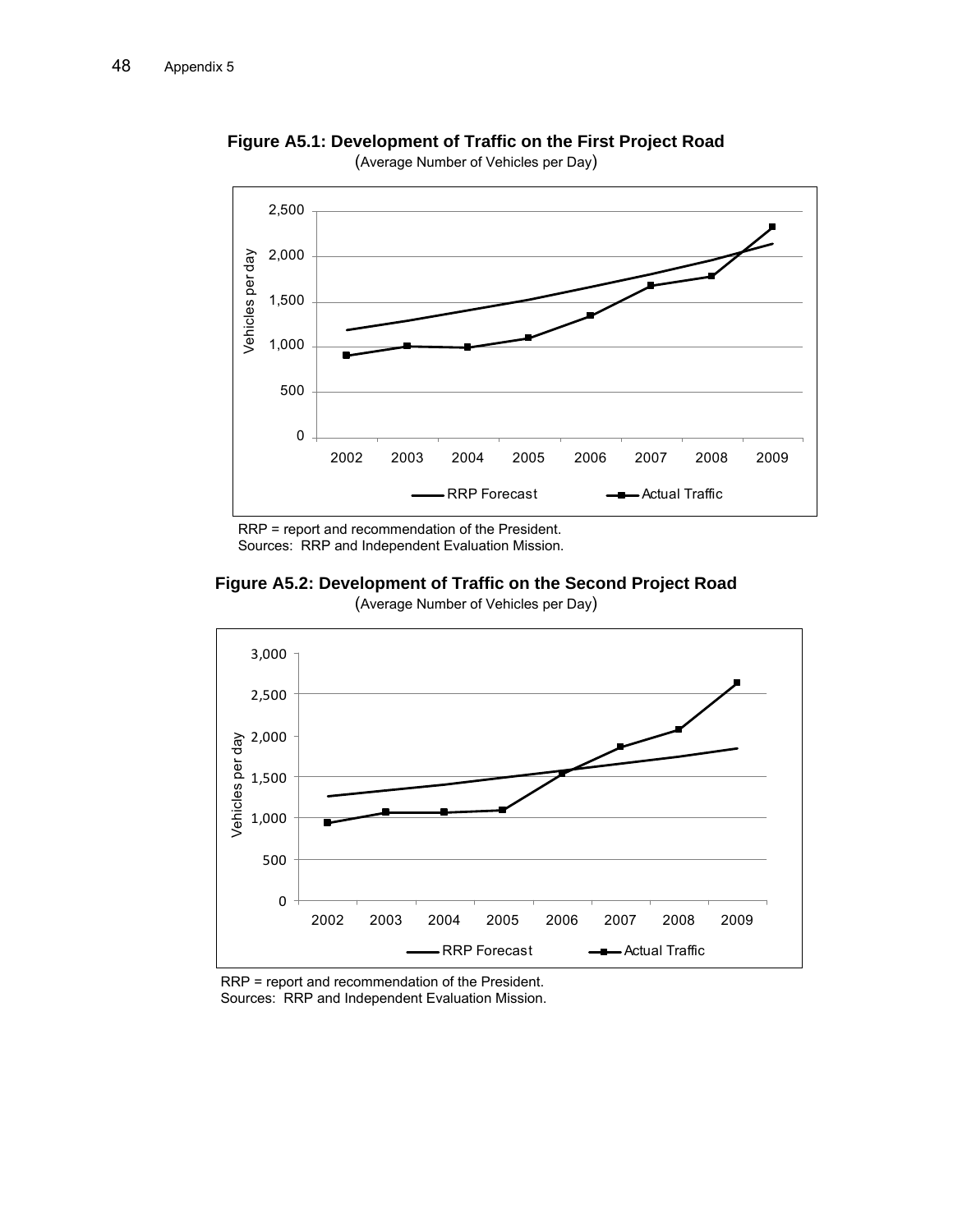

**Figure A5.3: Development of Traffic on the Third Project Road**  (Average Number of Vehicles per Day)

10. It appears that the initial traffic growth has largely been in line with the projections of the appraisal mission. While the actual traffic volume has been lower for the first years, the composition of traffic, notably the share of heavy vehicles, has been underestimated and that of large buses overestimated. The net effect on the project's viability would thus largely be neutral. While lower than expected traffic growth would tend to have a decreasing effect on the economic internal rate of return (EIRR), the higher share of heavier vehicles would generate relatively more cost savings and would tend to improve the EIRR.

#### **D. Benefits**

11. Traffic data collected through traffic counts were translated into traffic output figures in terms of vehicle kilometers. Recalculated benefits include (i) VOC savings due to better road conditions, and more efficient operating speed; (ii) travel time savings for passengers; (iii) freight time savings. A common assumption is that the roads will be properly maintained. Cost savings due to occasional road closures under the without-project case were not included.

# **1. VOC Savings**

12. The reevaluation is based on VOC relationships generated by Highway Development Management (HDM) System-4 calibrated for road and traffic conditions on the project road sections. The VOC are assumed to increase as a result of pavement roughness. In this regard, the IEM used the VOC module of HDM-4. The costs are constant at 2005 prices. Table A5.1 below shows the increases in VOC as a function of increases in roughness.

RRP = report and recommendation of the President. Sources: RRP and Independent Evaluation Mission.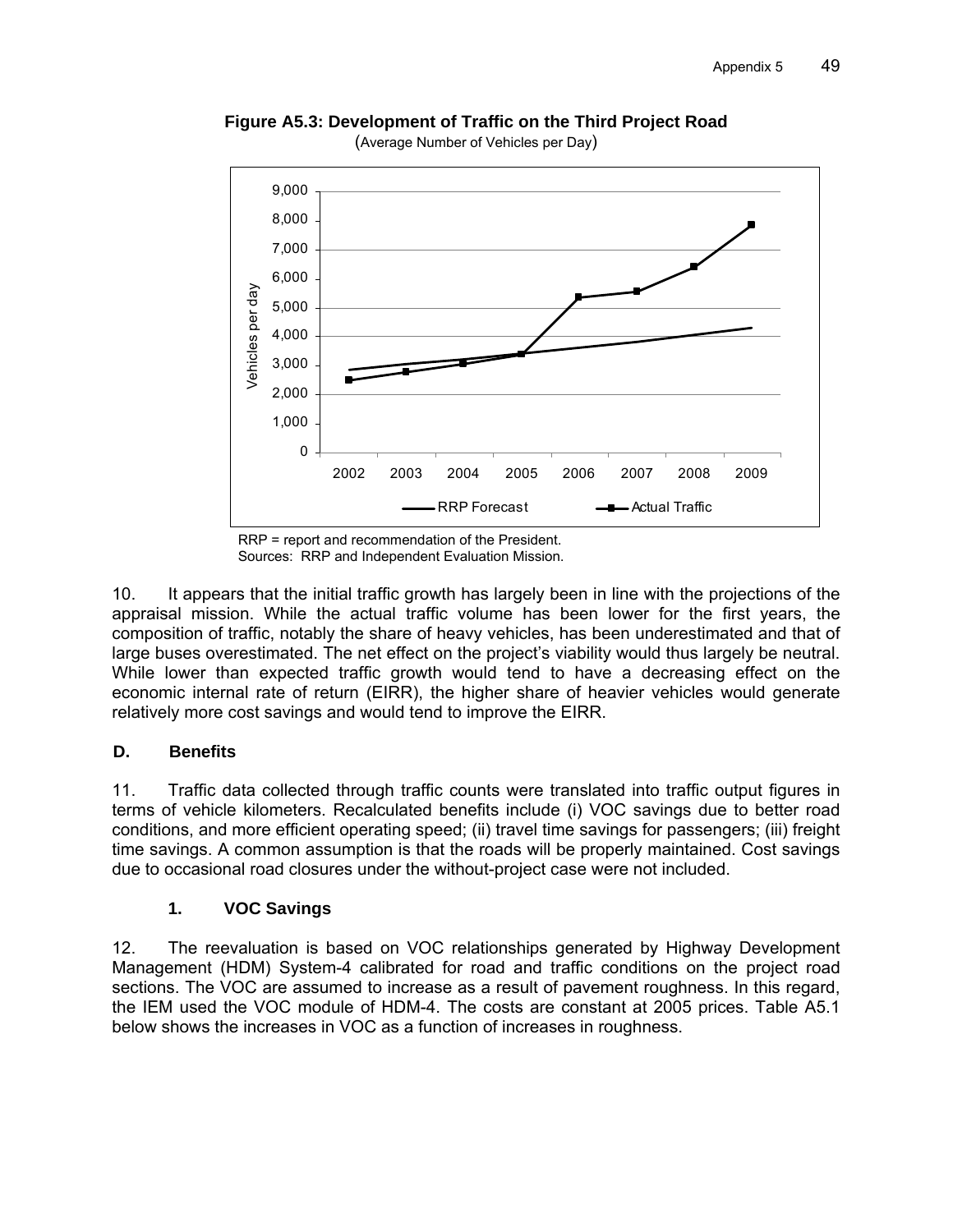| rapid Adir. Yomoid Operating Oost as a randaon or reagnitoso |        |                                            |        |        |        |        |        |  |  |  |  |  |
|--------------------------------------------------------------|--------|--------------------------------------------|--------|--------|--------|--------|--------|--|--|--|--|--|
|                                                              |        | <b>Vehicle Operating Costs (\$/km)</b>     |        |        |        |        |        |  |  |  |  |  |
|                                                              |        | <b>International Roughness Index Scale</b> |        |        |        |        |        |  |  |  |  |  |
|                                                              | 2      | 3                                          | 4      | 5      | 6      |        | 8      |  |  |  |  |  |
| Car & Jeep                                                   | 0.2106 | 0.2111                                     | 0.2127 | 0.2154 | 0.2192 | 0.2238 | 0.2293 |  |  |  |  |  |
| <b>Heavy Bus</b>                                             | 0.3643 | 0.3726                                     | 0.3825 | 0.3938 | 0.4065 | 0.4205 | 0.4356 |  |  |  |  |  |
| <b>Small &amp; Medium Truck</b>                              | 0.2842 | 0.2902                                     | 0.2973 | 0.3055 | 0.3147 | 0.3247 | 0.3356 |  |  |  |  |  |
| <b>Heavy Truck</b>                                           | 0.6130 | 0.6247                                     | 0.6391 | 0.6558 | 0.6747 | 0.6957 | 0.7186 |  |  |  |  |  |

#### **Table A5.1: Vehicle Operating Cost as a Function of Roughness**

Km = kilometer.

Source: Independent Evaluation Mission.

13. The determinants of VOC based on the vehicle fleet in the Kyrgyz Republic are in Table A 5.2.

|                                      | <b>Table A5.2: Vehicle Fleet Characteristics</b> |          |            |              |  |  |  |  |  |  |
|--------------------------------------|--------------------------------------------------|----------|------------|--------------|--|--|--|--|--|--|
| <b>Car and</b>                       |                                                  |          |            |              |  |  |  |  |  |  |
| <b>Cost and Operation Parameters</b> | <b>SM Truck</b><br>Jeep                          |          | <b>Bus</b> | <b>Truck</b> |  |  |  |  |  |  |
|                                      |                                                  |          |            |              |  |  |  |  |  |  |
| New Vehicle Cost (\$/Vehicle)        | 15,000.0                                         | 30,000.0 | 50,000.0   | 60,000.0     |  |  |  |  |  |  |
| Fuel Cost (\$/liter)                 | 0.7                                              | 0.6      | 0.6        | 0.6          |  |  |  |  |  |  |
| Lubricant Cost (\$/liter)            | 2.4                                              | 2.4      | 2.4        | 2.4          |  |  |  |  |  |  |
| New Tire Cost (\$/tire)              | 45.0                                             | 110.0    | 220.0      | 255.0        |  |  |  |  |  |  |
| Maintenance Labor (\$/hour)          | 0.6                                              | 0.6      | 0.7        | 0.7          |  |  |  |  |  |  |
| Crew Cost (\$/hour)                  | 0.3                                              | 1.4      | 1.4        | 1.4          |  |  |  |  |  |  |
| Interest Rate (%)                    | 6.0                                              | 6.0      | 6.0        | 6.0          |  |  |  |  |  |  |
| <b>Utilization and Loading</b>       |                                                  |          |            |              |  |  |  |  |  |  |
| Kilometers Driven per Year (km)      | 18,000.0                                         | 50,000.0 | 50,000.0   | 50,000.0     |  |  |  |  |  |  |
| Hours Driven per Year (hours)        | 500.0                                            | 1,800.0  | 2,000.0    | 2,000.0      |  |  |  |  |  |  |
| Service Life (years)                 | 8.0                                              | 7.0      | 8.0        | 8.0          |  |  |  |  |  |  |
| Percent of Time for Private Use (%)  | 80.0                                             | 6.0      | 11.0       | 20.0         |  |  |  |  |  |  |
| Gross Vehicle Weight (tons)          | 1.4                                              | 6.0      | 11.0       | 20.0         |  |  |  |  |  |  |
| Number of Passengers                 | 4.0                                              |          | 40.0       |              |  |  |  |  |  |  |
| Trips per Year                       | 54                                               | 149      | 149        | 149          |  |  |  |  |  |  |
| VOC at IRI = 2000 (\$/km)            | 0.211                                            | 0.364    | 0.284      | 0.613        |  |  |  |  |  |  |

IRI = international roughness index, km = kilometer, SM = small and medium, VOC = vehicle operating cost. Sources: Highway Development Management Vehicle Operating Cost Model, Independent E valuation Mission.

#### **2. Time Savings**

14. Time savings are related to passengers and freight. For the reevaluation, all passengers were assumed to accrue a monetary benefit from the saving in travel time. Based on travel on the project roads (excluding the secondary roads), the reduction in travel time due to pavement improvements was estimated at 1.5 hours per trip. Considering that the time saving for the journey over the entire length of the Bishkek–Osh Road is about seven hours, the assumed saving per trip is conservative. As to freight, the savings occur in the form of interest savings due to a shorter time that capital is tied up in the freight during transit. The freight on the road is dominated by agricultural produce valued on average at \$400 per ton carried.3 The interest rate

<sup>&</sup>lt;u>2003</u><br><sup>3</sup> This is based on the typical produce in the project region, including potatoes valued at about \$450 per ton, cotton at about \$1,300 per ton, onions of \$300 per ton, and rice at \$900 per ton.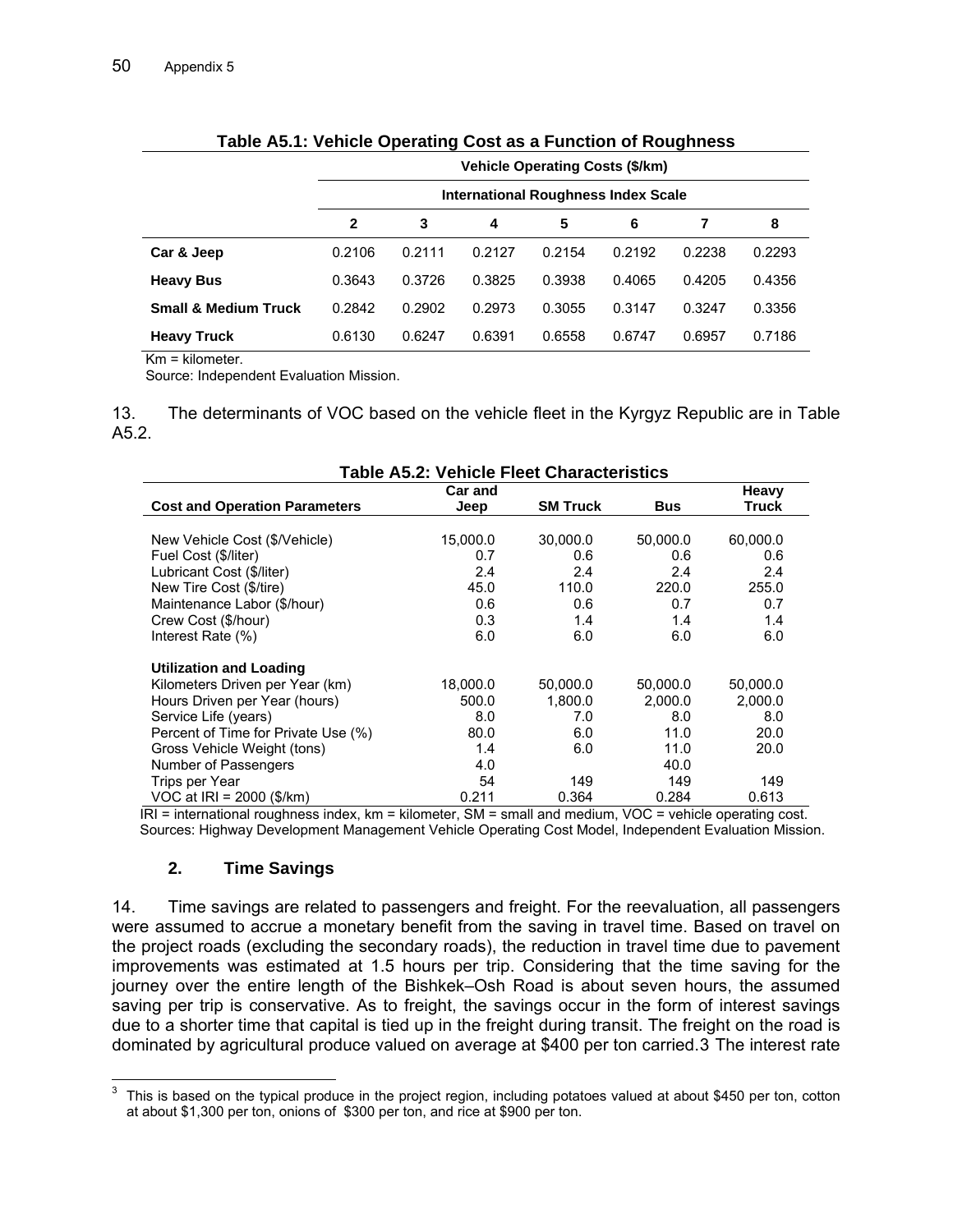applied was 6%, which is the average cost of capital over the past 5 years. The recalculated EIRRs are shown below.

|      | (φ millium, constant zuud prices) |      |                    |                    |              |                |                |                 |       |            |
|------|-----------------------------------|------|--------------------|--------------------|--------------|----------------|----------------|-----------------|-------|------------|
|      |                                   |      | <b>Costs</b>       |                    |              |                |                | <b>Benefits</b> |       |            |
|      |                                   |      | <b>Maintenance</b> |                    | <b>Total</b> | <b>Normal</b>  | Generated      | <b>Time</b>     |       |            |
|      | Capital                           | With | <b>Without</b>     | <b>Incremental</b> | Cost         | <b>Traffic</b> | <b>Traffic</b> | <b>Savings</b>  | Total | <b>Net</b> |
|      |                                   |      |                    |                    |              |                |                |                 |       |            |
| 1996 | 4.5                               |      |                    |                    | 4.5          |                |                |                 |       | $-4.5$     |
| 1997 | 17.4                              |      |                    |                    | 17.4         |                |                |                 |       | $-17.4$    |
| 1998 | 20.9                              |      |                    |                    | 20.9         |                |                |                 |       | $-20.9$    |
| 1999 | 28.0                              |      |                    |                    | 28.0         |                |                |                 |       | $-28.0$    |
| 2000 | 11.6                              | 0    | 0.15               | $-0.15$            | 11.5         | 4.8            | 0.5            | 0.64            | 5.96  | $-5.5$     |
| 2001 |                                   | 0.1  | 0.15               | $-0.01$            | 0.0          | 5.1            | 0.5            | 0.66            | 6.27  | 6.3        |
| 2002 |                                   | 0.1  | 0.15               | $-0.01$            | 0.0          | 5.4            | 0.6            | 0.69            | 6.62  | 6.6        |
| 2003 |                                   | 0.1  | 0.16               | $-0.01$            | 0.0          | 6.3            | 0.6            | 0.80            | 7.73  | 7.7        |
| 2004 |                                   | 0.1  | 0.16               | $-0.01$            | 0.0          | 6.2            | 0.6            | 0.76            | 7.59  | 7.6        |
| 2005 |                                   | 0.1  | 0.16               | $-0.02$            | 0.0          | 6.9            | 0.7            | 0.85            | 8.43  | 8.5        |
| 2006 |                                   | 0.1  | 0.17               | $-0.02$            | 0.0          | 8.7            | 0.9            | 1.02            | 10.60 | 10.6       |
| 2007 |                                   | 10.7 | 0.17               | 10.55              | 10.6         | 11.0           | 1.1            | 1.25            | 13.35 | 2.8        |
| 2008 |                                   | 0.1  | 0.17               | $-0.03$            | 0.0          | 11.5           | 1.2            | 1.36            | 14.02 | 14.1       |
| 2009 |                                   | 0.1  | 12.06              | $-11.92$           | $-11.9$      | 17.4           | 1.8            | 1.59            | 20.73 | 32.6       |
| 2010 |                                   | 0.1  | 0.15               | 0.00               | 0.0          | 17.0           | 1.7            | 1.61            | 20.33 | 20.3       |
| 2011 |                                   | 0.1  | 0.15               | $-0.01$            | 0.0          | 18.0           | 1.8            | 1.67            | 21.51 | 21.5       |
| 2012 |                                   | 0.1  | 0.15               | $-0.01$            | 0.0          | 19.1           | 2.0            | 1.74            | 22.77 | 22.8       |
| 2013 |                                   | 0.1  | 0.16               | $-0.01$            | 0.0          | 20.2           | 2.1            | 1.81            | 24.11 | 24.1       |
| 2014 |                                   | 0.1  | 0.16               | $-0.01$            | 0.0          | 21.4           | 2.2            | 1.88            | 25.47 | 25.5       |
| 2015 |                                   | 0.2  | 0.16               | $-0.01$            | 0.0          | 21.8           | 2.2            | 3.18            | 27.17 | 27.2       |
| 2016 |                                   | 10.7 | 0.17               | 10.55              | 10.6         | 23.0           | 2.4            | 3.30            | 28.66 | 18.1       |
| 2017 |                                   | 0.1  | 0.17               | $-0.03$            | 0.0          | 24.3           | 2.5            | 3.43            | 30.26 | 30.3       |
| 2018 |                                   | 0.1  | 12.06              | $-11.92$           | $-11.9$      | 25.7           | 2.6            | 3.57            | 31.96 | 43.9       |
| 2019 |                                   | 0.1  | 0.15               | 0.00               | 0.0          | 27.2           | 2.8            | 3.72            | 33.67 | 33.7       |
| 2020 |                                   | 0.1  | 0.15               | 0.00               | 0.0          | 21.8           | 2.2            | 1.44            | 25.43 | 25.4       |
|      |                                   |      |                    |                    |              |                |                |                 |       |            |

| Table A5.3: Economic Internal Rate of Return for the First Project |  |  |  |
|--------------------------------------------------------------------|--|--|--|
| (\$ million, constant 2005 prices)                                 |  |  |  |

**EIRR = 12.9%**

Source: Independent Evaluation Mission.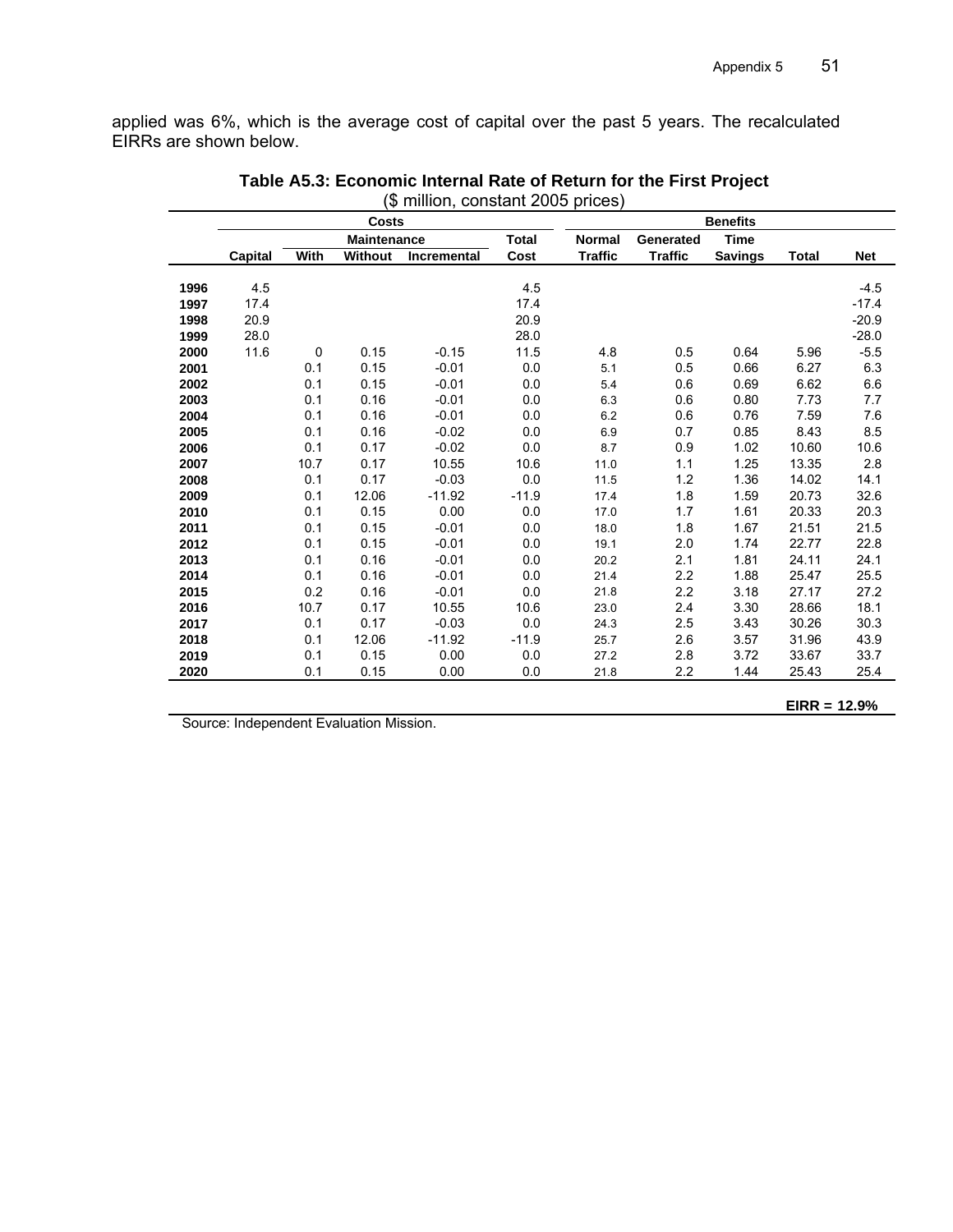|      | \$ million, constant 2005 prices) |      |                    |             |              |                |                |                 |                 |            |
|------|-----------------------------------|------|--------------------|-------------|--------------|----------------|----------------|-----------------|-----------------|------------|
|      |                                   |      | <b>Costs</b>       |             |              |                |                | <b>Benefits</b> |                 |            |
|      |                                   |      | <b>Maintenance</b> |             |              | <b>Normal</b>  | Generated      | Time            | <b>Total</b>    |            |
|      | <b>Capital</b>                    | With | <b>Without</b>     | Incremental | <b>Total</b> | <b>Traffic</b> | <b>Traffic</b> | <b>Savings</b>  | <b>Benefits</b> | <b>Net</b> |
| 1999 | 25.1                              |      |                    |             | 25.1         |                |                |                 |                 | $-25.1$    |
| 2000 | 31.4                              |      |                    |             | 31.4         |                |                |                 |                 | $-31.4$    |
| 2001 | 38.4                              |      |                    |             | 38.4         |                |                |                 |                 | $-38.4$    |
| 2002 | 21.7                              |      |                    |             | 21.7         |                |                |                 |                 | $-21.7$    |
| 2003 | 5.4                               | 0    | 0.23               | $-0.23$     | 5.2          | 9.4            | 1.0            | 0.61            | 10.93           | 5.7        |
| 2004 |                                   | 0.2  | 0.24               | $-0.02$     | 0.0          | 9.5            | 1.0            | 0.60            | 11.05           | 11.1       |
| 2005 |                                   | 0.2  | 0.24               | $-0.02$     | 0.0          | 10.0           | 1.0            | 0.67            | 11.69           | 11.7       |
| 2006 |                                   | 0.2  | 0.25               | $-0.02$     | 0.0          | 14.0           | 1.4            | 0.90            | 16.35           | 16.4       |
| 2007 |                                   | 0.2  | 0.25               | $-0.03$     | 0.0          | 17.4           | 1.8            | 1.07            | 20.21           | 20.2       |
| 2008 |                                   | 0.2  | 0.26               | $-0.03$     | 0.0          | 19.5           | 2.0            | 1.14            | 22.67           | 22.7       |
| 2009 |                                   | 0.2  | 0.26               | $-0.03$     | 0.0          | 29.3           | 3.0            | 1.13            | 33.41           | 33.4       |
| 2010 |                                   | 16.7 | 0.27               | 16.45       | 16.5         | 31.2           | 3.2            | 1.73            | 36.13           | 19.7       |
| 2011 |                                   | 0.2  | 0.27               | $-0.05$     | $-0.1$       | 26.7           | 2.7            | 1.10            | 30.49           | 30.5       |
| 2012 |                                   | 0.2  | 18.8               | $-18.59$    | $-18.6$      | 28.0           | 2.9            | 1.15            | 32.06           | 50.6       |
| 2013 |                                   | 0.2  | 0.23               | $-0.01$     | 0.0          | 29.7           | 3.0            | 1.19            | 33.91           | 33.9       |
| 2014 |                                   | 0.2  | 0.24               | $-0.01$     | 0.0          | 31.4           | 3.2            | 1.24            | 35.89           | 35.9       |
| 2015 |                                   | 0.2  | 0.24               | $-0.01$     | 0.0          | 33.3           | 3.4            | 1.29            | 38.02           | 38.0       |
| 2016 |                                   | 0.2  | 0.25               | $-0.02$     | 0.0          | 35.3           | 3.6            | 1.34            | 40.30           | 40.3       |
| 2017 |                                   | 0.2  | 0.25               | $-0.02$     | 0.0          | 37.4           | 3.8            | 1.39            | 42.61           | 42.6       |
| 2018 |                                   | 0.2  | 0.26               | $-0.02$     | 0.0          | 35.1           | 3.6            | 2.41            | 41.15           | 41.2       |
| 2019 |                                   | 16.7 | 0.26               | 16.46       | 16.5         | 37.2           | 3.8            | 2.50            | 43.46           | 27.0       |
| 2020 |                                   | 0.2  | 0.27               | $-0.04$     | 0.0          | 39.3           | 4.0            | 2.60            | 45.92           | 46.0       |
| 2021 |                                   | 0.2  | 18.8               | $-18.58$    | $-18.6$      | 41.6           | 4.3            | 2.71            | 48.55           | 67.1       |
| 2022 |                                   | 0.2  | 0.23               | 0.00        | 0.0          | 69.6           | 7.9            | 2.82            | 80.32           | 80.3       |
| 2023 |                                   | 0.2  | 0.24               | $-0.01$     | 0.0          | 72.1           | 9.1            | 0.47            | 81.67           | 81.7       |

| Table A5.4: Economic Internal Rate of Return for the Second Project |
|---------------------------------------------------------------------|
| $(0 \text{ million content} 2005 \text{ vir})$                      |

Source: Independent Evaluation Mission.

**EIRR = 15.0%**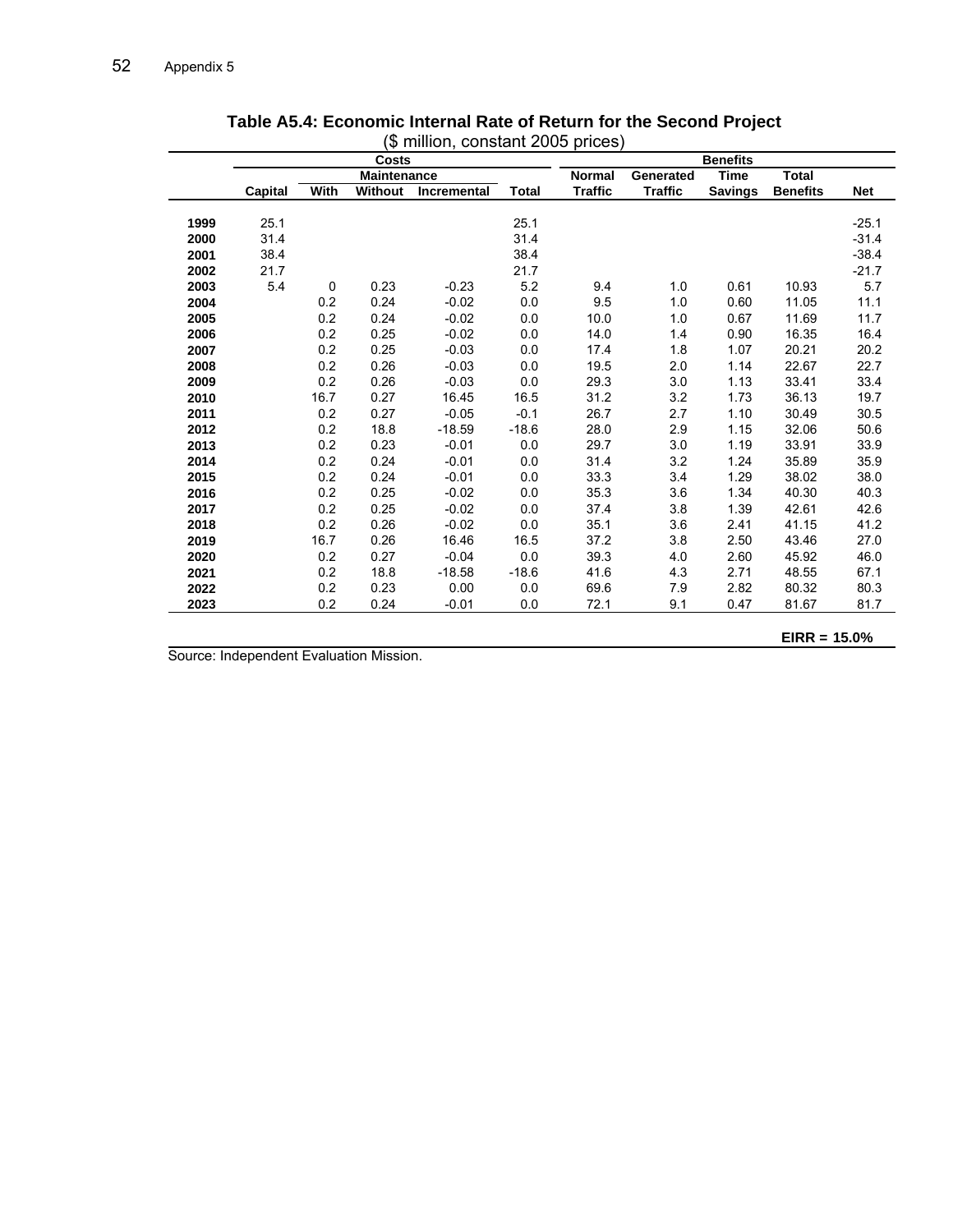|      |                |      | Costs              |                    |          |                |                | <b>Benefits</b> |               |            |
|------|----------------|------|--------------------|--------------------|----------|----------------|----------------|-----------------|---------------|------------|
|      |                |      | <b>Maintenance</b> |                    |          | <b>Normal</b>  | Generated      | <b>Time</b>     |               |            |
|      | <b>Capital</b> | With | <b>Without</b>     | <b>Incremental</b> | Total    | <b>Traffic</b> | <b>Traffic</b> | <b>Savings</b>  | <b>Total</b>  | <b>Net</b> |
|      |                |      |                    |                    |          |                |                |                 |               |            |
| 2003 | 3.4            |      |                    |                    | 3.40     |                |                |                 |               | $-3.4$     |
| 2004 | 3.2            |      |                    |                    | 3.20     |                |                |                 |               | $-3.2$     |
| 2005 | 7.5            |      |                    |                    | 7.47     |                |                |                 |               | $-7.5$     |
| 2006 | 16.2           |      |                    |                    | 16.15    |                |                |                 |               | $-16.2$    |
| 2007 | 7.5            | 0    | 0.13               | $-0.13$            | 7.39     | 6.9            | 0.7            | 2.07            | 9.63          | 2.2        |
| 2008 |                | 0.1  | 0.13               | $-0.01$            | $-0.01$  | 7.7            | 0.8            | 2.20            | 10.68         | 10.7       |
| 2009 |                | 0.1  | 0.14               | $-0.01$            | $-0.01$  | 9.6            | 1.0            | 2.81            | 13.41         | 13.4       |
| 2010 |                | 0.1  | 0.14               | $-0.01$            | $-0.01$  | 10.2           | 1.0            | 4.82            | 16.08         | 16.1       |
| 2011 |                | 0.1  | 0.14               | $-0.01$            | $-0.01$  | 10.8           | 1.1            | 5.01            | 16.95         | 17.0       |
| 2012 |                | 0.1  | 0.15               | $-0.01$            | $-0.01$  | 11.5           | 1.2            | 5.21            | 17.87         | 17.9       |
| 2013 |                | 0.1  | 0.15               | $-0.02$            | $-0.02$  | 12.2           | 1.2            | 5.42            | 18.86         | 18.9       |
| 2014 |                | 9.6  | 0.15               | 9.45               | 9.45     | 13.0           | 1.3            | 5.64            | 19.92         | 10.5       |
| 2015 |                | 0.1  | 0.15               | $-0.03$            | $-0.03$  | 12.1           | 1.2            | 5.86            | 19.22         | 19.2       |
| 2016 |                | 0.1  | 10.8               | $-10.67$           | $-10.67$ | 12.7           | 1.3            | 6.10            | 20.15         | 30.8       |
| 2017 |                | 0.1  | 0.13               | 0.00               | 0.00     | 13.5           | 1.4            | 6.34            | 21.21         | 21.2       |
| 2018 |                | 0.1  | 0.13               | 0.00               | 0.00     | 14.3           | 1.5            | 6.59            | 22.35         | 22.4       |
| 2019 |                | 0.1  | 0.14               | $-0.01$            | $-0.01$  | 15.1           | 1.6            | 6.86            | 23.55         | 23.6       |
| 2020 |                | 0.1  | 0.14               | $-0.01$            | $-0.01$  | 16.1           | 1.6            | 7.13            | 24.84         | 24.8       |
| 2021 |                | 0.1  | 0.14               | $-0.01$            | $-0.01$  | 17.0           | 1.7            | 7.42            | 26.15         | 26.2       |
| 2022 |                | 0.1  | 0.15               | $-0.01$            | $-0.01$  | 15.9           | 1.6            | 7.71            | 25.25         | 25.3       |
| 2023 |                | 9.6  | 0.15               | 9.45               | 9.45     | 15.9           | 1.6            | 8.32            | 25.88         | 16.4       |
| 2024 |                | 0.1  | 0.15               | $-0.02$            | $-0.02$  | 16.8           | 1.7            | 8.65            | 27.22         | 27.2       |
| 2025 |                | 0.1  | 10.8               | $-10.67$           | $-10.67$ | 17.8           | 1.8            | 8.99            | 28.65         | 39.3       |
| 2026 |                | 0.1  | 0.13               | 0.00               | 0.00     | 18.8           | 1.9            | 9.4             | 30.10         | 30.1       |
| 2027 |                | 0.1  | 0.13               | 0.00               | 0.00     | 20.0           | 2.0            | 9.5             | 31.48         | 31.5       |
|      |                |      |                    |                    |          |                |                |                 |               |            |
|      |                |      |                    |                    |          |                |                |                 | $EIR = 31.5%$ |            |

| Table A5.5: Economic Internal Rate of Return for the Third Project |  |  |
|--------------------------------------------------------------------|--|--|
| (\$ million, constant 2005 prices)                                 |  |  |

Source: Independent Evaluation Mission.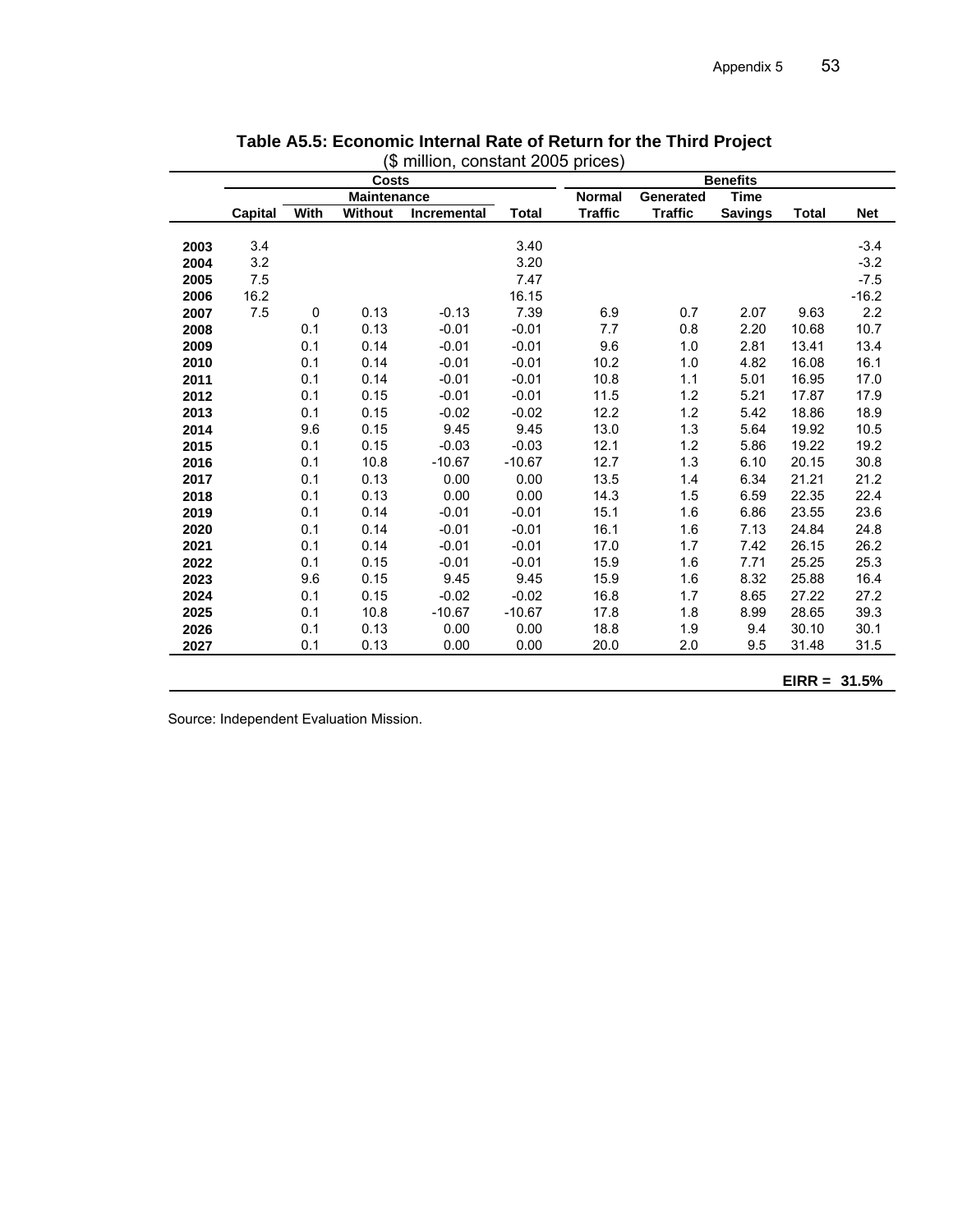|      | Normal traffic+generated traffic ==> VOC |             |         |             |              |                |                |                 |              |            |
|------|------------------------------------------|-------------|---------|-------------|--------------|----------------|----------------|-----------------|--------------|------------|
|      | <b>Costs</b>                             |             |         |             |              |                |                | <b>Benefits</b> |              |            |
|      | <b>Maintenance</b>                       |             |         | Normal      | Generated    | <b>Time</b>    |                |                 |              |            |
|      | <b>Capital</b>                           | With        | Without | Incremental | <b>Total</b> | <b>Traffic</b> | <b>Traffic</b> | <b>Savings</b>  | <b>Total</b> | <b>Net</b> |
|      |                                          |             |         |             |              |                |                |                 |              |            |
| 1996 | 4.5                                      |             |         |             | 4.5          |                |                |                 |              | $-4.5$     |
| 1997 | 17.4                                     |             |         |             | 17.4         |                |                |                 |              | $-17.4$    |
| 1998 | 20.9                                     |             |         |             | 20.9         |                |                |                 |              | $-20.9$    |
| 1999 | 53.1                                     |             |         |             | 53.1         |                |                |                 |              | $-53.1$    |
| 2000 | 43.0                                     | $\mathbf 0$ | 0.15    | $-0.15$     | 42.9         | 4.8            | 0.5            | 0.6             | 6.0          | $-36.9$    |
| 2001 | 38.4                                     | 0.14        | 0.15    | $-0.01$     | 38.4         | 5.1            | 0.5            | 0.7             | 6.3          | $-32.1$    |
| 2002 | 21.7                                     | 0.14        | 0.15    | $-0.01$     | 21.7         | 5.4            | 0.6            | 0.7             | 6.6          | $-15.1$    |
| 2003 | 8.8                                      | 0.14        | 0.39    | $-0.25$     | 8.6          | 15.6           | 1.6            | 1.4             | 18.7         | 10.1       |
| 2004 | 3.2                                      | 0.37        | 0.40    | $-0.03$     | 3.2          | 15.7           | 1.6            | 1.4             | 18.6         | 15.5       |
| 2005 | $7.5$                                    | 0.37        | 0.41    | $-0.04$     | 7.4          | 16.9           | 1.7            | 1.5             | 20.1         | 12.7       |
| 2006 | 16.2                                     | 0.37        | 0.41    | $-0.04$     | 16.1         | 22.7           | 2.3            | 1.9             | 27.0         | 10.8       |
| 2007 | 7.5                                      | 10.95       | 0.56    | 10.39       | 17.9         | 35.2           | 3.6            | 4.4             | 43.2         | 25.3       |
| 2008 |                                          | 0.50        | 0.57    | $-0.07$     | $-0.1$       | 38.7           | 4.0            | 4.7             | 47.4         | 47.4       |
| 2009 |                                          | 0.50        | 12.46   | $-11.96$    | $-12.0$      | 56.3           | 5.8            | 5.5             | 67.6         | 79.5       |
| 2010 |                                          | 16.99       | 0.56    | 16.44       | 16.4         | 58.4           | 6.0            | 8.2             | 72.5         | 56.1       |
| 2011 |                                          | 0.50        | 0.57    | $-0.07$     | $-0.1$       | 55.5           | 5.7            | 7.8             | 68.9         | 69.0       |
| 2012 |                                          | 0.50        | 19.11   | $-18.61$    | $-18.6$      | 58.6           | 6.0            | 8.1             | 72.7         | 91.3       |
| 2013 |                                          | 0.51        | 0.54    | $-0.03$     | 0.0          | 62.1           | 6.4            | 8.4             | 76.9         | 76.9       |
| 2014 |                                          | 9.98        | 0.55    | 9.43        | 9.4          | 65.8           | 6.7            | 8.8             | 81.3         | 71.9       |
| 2015 |                                          | 0.51        | 0.56    | $-0.05$     | $-0.1$       | 67.2           | 6.9            | 10.3            | 84.4         | 84.5       |
| 2016 |                                          | 11.08       | 11.21   | $-0.13$     | $-0.1$       | 71.1           | 7.3            | 10.7            | 89.1         | 89.2       |
| 2017 |                                          | 0.51        | 0.56    | $-0.05$     | 0.0          | 75.2           | 7.7            | 11.2            | 94.1         | 94.1       |
| 2018 |                                          | 0.51        | 12.45   | $-11.94$    | $-11.9$      | 75.2           | 7.7            | 12.6            | 95.5         | 107.4      |
| 2019 |                                          | 17.00       | 0.55    | 16.45       | 16.4         | 79.5           | 8.1            | 13.1            | 100.7        | 84.2       |
| 2020 |                                          | 0.51        | 0.56    | $-0.05$     | $-0.1$       | 77.1           | 7.9            | 11.2            | 96.2         | 96.2       |
| 2021 |                                          | 0.36        | 18.95   | $-18.59$    | $-18.6$      | 58.6           | 6.0            | 10.1            | 74.7         | 93.3       |
| 2022 |                                          | 0.37        | 0.38    | $-0.01$     | $0.0\,$      | 85.5           | 9.5            | 10.5            | 105.6        | 105.6      |
| 2023 |                                          | 9.83        | 0.39    | 9.45        | 9.4          | 88.0           | 10.7           | 8.8             | 107.5        | 98.1       |
| 2024 |                                          | 0.13        | 0.15    | $-0.02$     | $-0.02$      | 16.8           | 1.7            | 8.6             | 27.2         | 27.2       |
| 2025 |                                          | 0.13        | 10.80   | $-10.67$    | $-10.67$     | 17.8           | 1.8            | 9.0             | 28.6         | 39.3       |
| 2026 |                                          | 0.13        | 0.13    | 0.00        | 0.00         | 18.8           | 1.9            | 9.4             | 30.1         | 30.1       |
| 2027 |                                          | 0.13        | 0.13    | 0.00        | 0.00         | 20.0           | 2.0            | 9.5             | 31.5         | 31.5       |

#### **Table A5.6: Economic Internal Rate of Return for Combined Projects**

5 prices) (\$ million, constant 200

Source: Independent Evaluation Mission.

**EIRR = 15.4%**